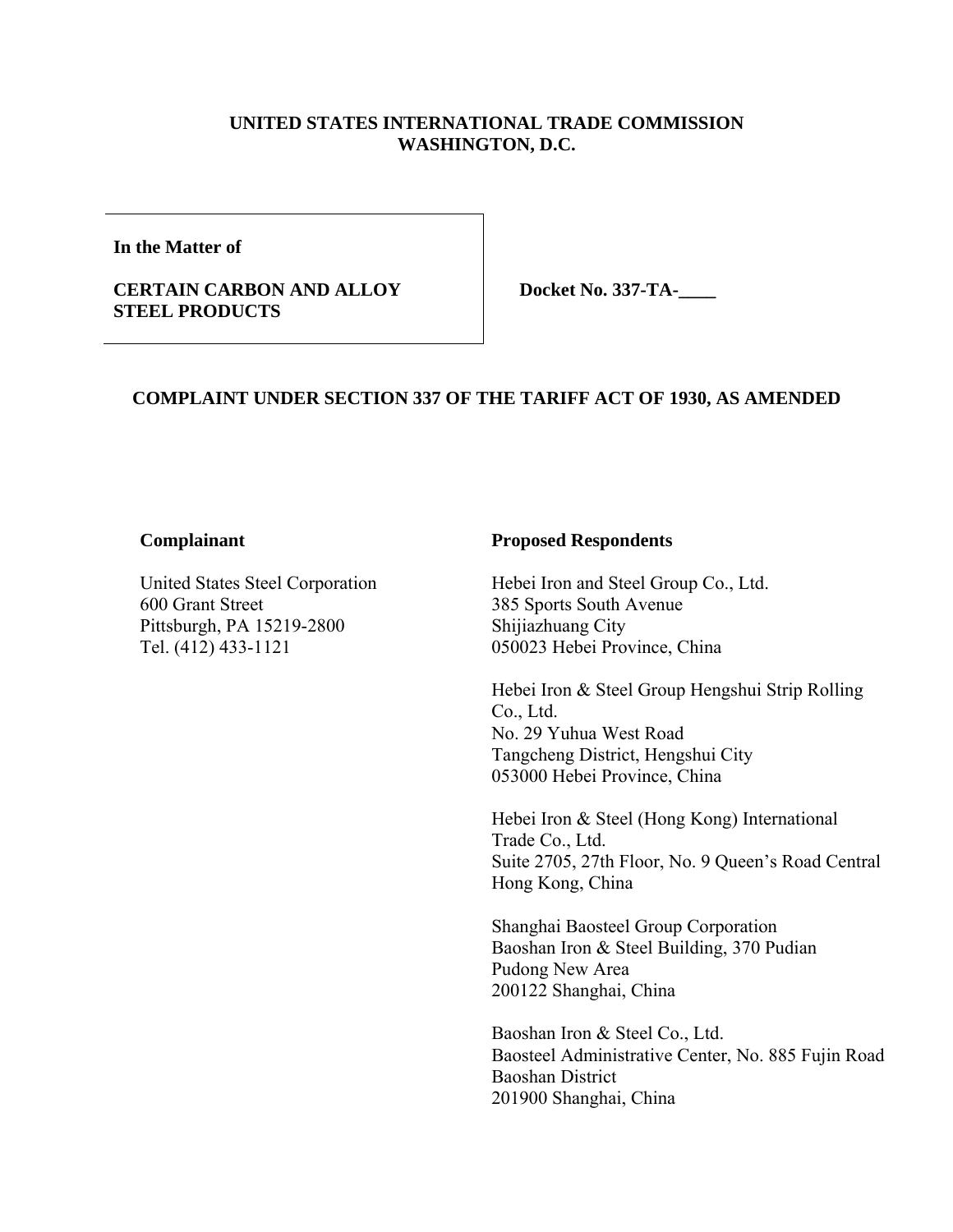Baosteel America Inc. 85 Chestnut Ridge Road Montvale, NJ 07645

Jiangsu Shagang Group Yongxin Road Zhangjiagang 215625 Jiangsu Province, China

Jiangsu Shagang International Trade Co., Ltd. 4,5/F, Shagang Building Jinfeng Town, Zhangjiagang 215625 Jiangsu Province, China

Anshan Iron and Steel Group 77 Dong Shan Street Tie Dong District, Anshan City 114009 Liaoning Province, China

Angang Group International Trade Corporation No. 322 South Zhonghua Road Tiedong District 114002 Anshan, Liaoning Province, China

Angang Group Hong Kong Co. Ltd. Room 3412-13, 34/F Convention Plaza Office Tower, 1 Harbour Road Wanchai, Hong Kong, China

Wuhan Iron and Steel Group Corp. Changqian, Qingshan District 430083 Hubei Province, China

Wuhan Iron and Steel Co., Ltd. 3 Yangang Road Qingshan District, Wuhan City 430083 Hubei Province, China

WISCO America Co., Ltd. 2006 Birch Street, Suite 300 Newport Beach, CA 92660

Shougang Group 68 Shijingshan Road Shijingshan District 100041 Beijing, China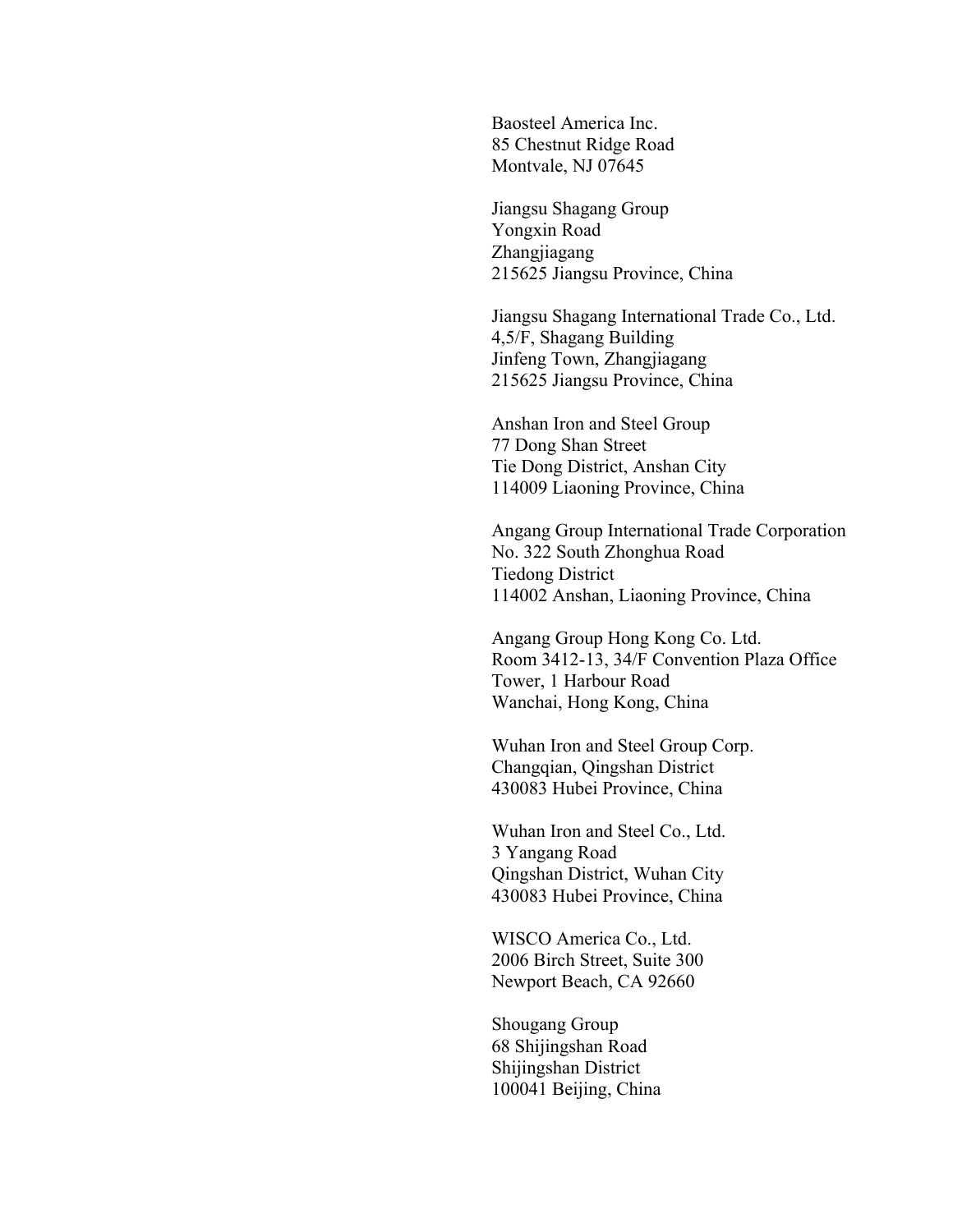China Shougang International Trade & Engineering Corporation 60 North Street Xizhimen, Haidian District Beijing, China

Shandong Iron and Steel Group Co. Ltd. 4 Shuntai Square, No. 2000 Shunhua Road Jinan City 250101 Shandong Province, China

Shandong Iron and Steel Co., Ltd. 21 Gongye North Road Licheng District, Jinan City 250101 Shandong Province, China

Jigang Hong Kong Holdings Co., Ltd. Room 4206, 42/F, Convention Plaza, 1 Harbour Road Wan Chai, Hong Kong, China

Jinan Steel International Trade Co., Ltd. 21 Gongye North Road Licheng District, Jinan City 250101 Shandong Province, China

Magang Group Holding Co. Ltd. 8 Jiuhuaxi Road Maanshan City 243003 Anhui Province, China

Maanshan Iron and Steel Co. Ltd. 8 Jiuhuaxi Road Maanshan City 243003 Anhui Province, China

Bohai Iron and Steel Group No. 74 MaChang Road Heping District 300050 Tianjin, China

Tianjin Pipe (Group) Corporation 396 Jintang Highway Dongli District 300301 Tianjin Province, China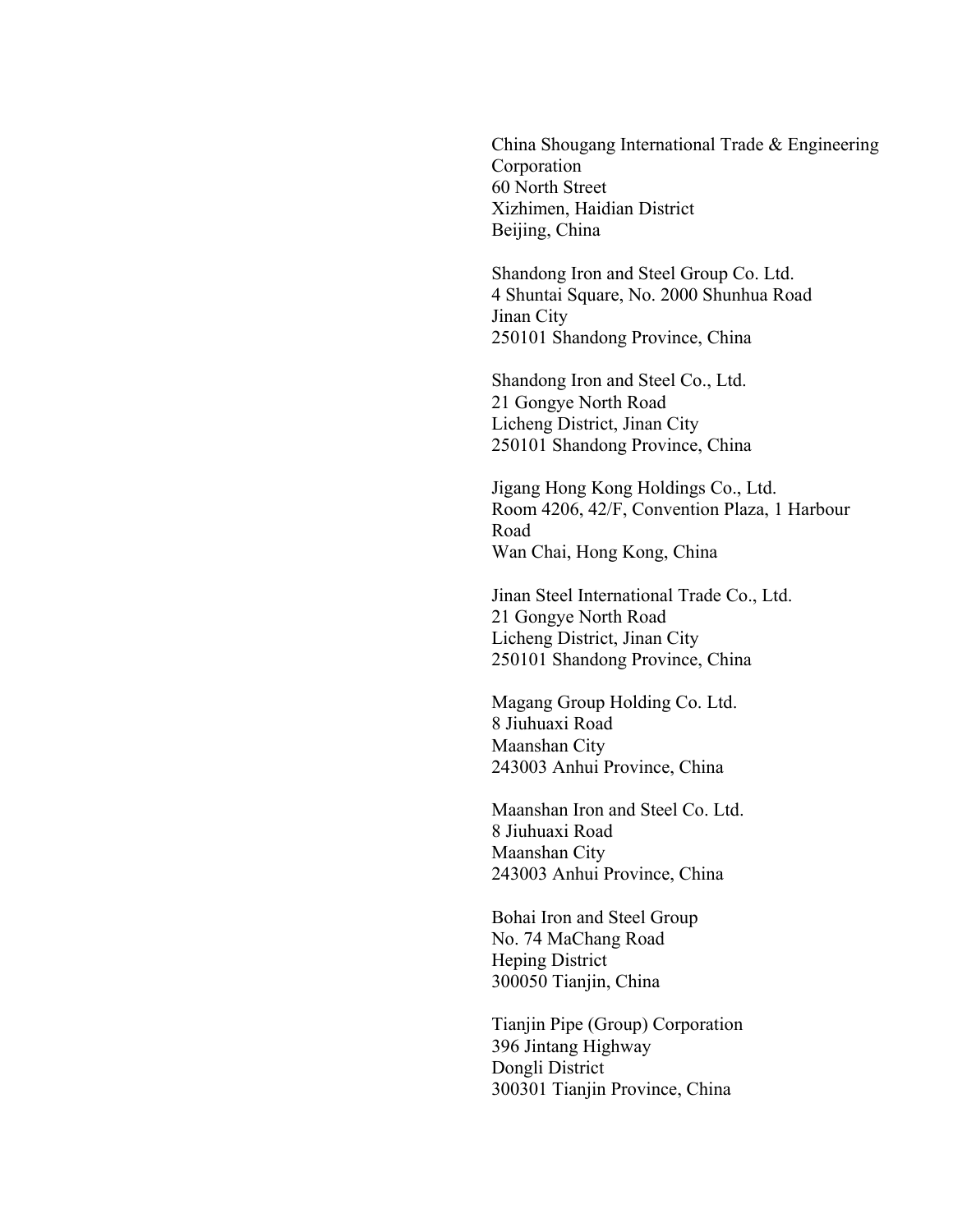Tianjin Pipe International Economic & Trading Corporation 396 Jintang Highway Dongli District 300301 Tianjin Province, China

TPCO Enterprise, Inc. 10700 Richmond Avenue, Suite # 302 Houston, Texas 77042

TPCO America Corporation 5431 Highway 35 Gregory, Texas 78359

Benxi Steel (Group) Co. Ltd. 16 Renmin Road Pingshan District, Benxi City 117000 Liaoning Province, China

Benxi Iron and Steel (Group) International Economic and Trading Co. Ltd. 8/F, 9 Dongming Avenue Pingshan District, Benxi City 117000 Liaoning Province, China

Hunan Valin Steel Co. Ltd. No. 222 House Road Changsha City 410004 Hunan Province, China

Hunan Valin Xiangtan Iron and Steel Co. Ltd. Yuetang Road Yuetang District, Xiangtan City 411101 Hunan Province, China

Tianjin Tiangang Guanye Co., Ltd. 1-13 Zhufangyuan Duwang New City, Beichen District 300400 Tianjin, China

Wuxi Sunny Xin Rui Science and Technology Co., Ltd. 21 Shixin Road Dongbeitang, Xishan District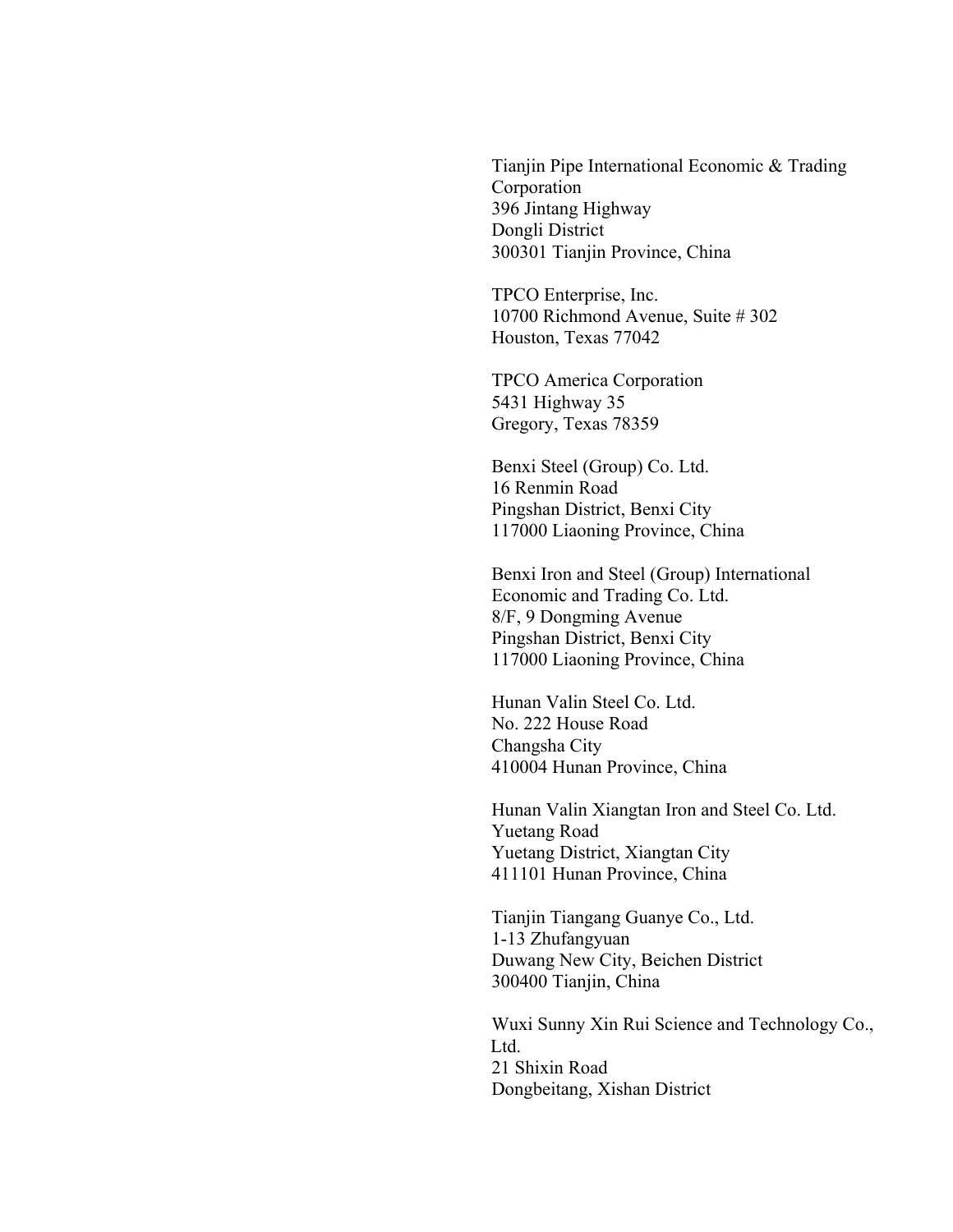#### 214000 Wuxi Province, China

Taian JNC Industrial Co., Ltd. 666 Nantianmen Street Hi-Tech Industry Development Zone, Tai'an City 271000 Shandong Province, China

EQ Metal (Shanghai) Co., Ltd. Rm. 803, 86 Sibao Road Sijing Town, Songjiang District Shanghai, China

Kunshan Xinbei International Trade Co., Ltd. No. 351, Lvzhou Shanyu Yushan Town, Suzhou Jiangsu, China

Tianjin Xinhai Trade Co., Ltd. Floor 11, Tonggang Liye Building Junliangcheng, Dongli District 300450 Tianjin, China

Tianjin Xinlianxin Steel Pipe Co., Ltd. 8 Juhai Road Jinghai Development Area 301600 Tianjin, China

Tianjin Xinyue Industrial and Trade Co., Ltd. Daqiuzhuang Industrial Area 301606 Tianjin, China

Xian Linkun Materials (Steel Pipe Supplies) Co., Ltd. Compound A8, E-Pang Road Lianhu District, Xi'an City 710005 Shaanxi Province, China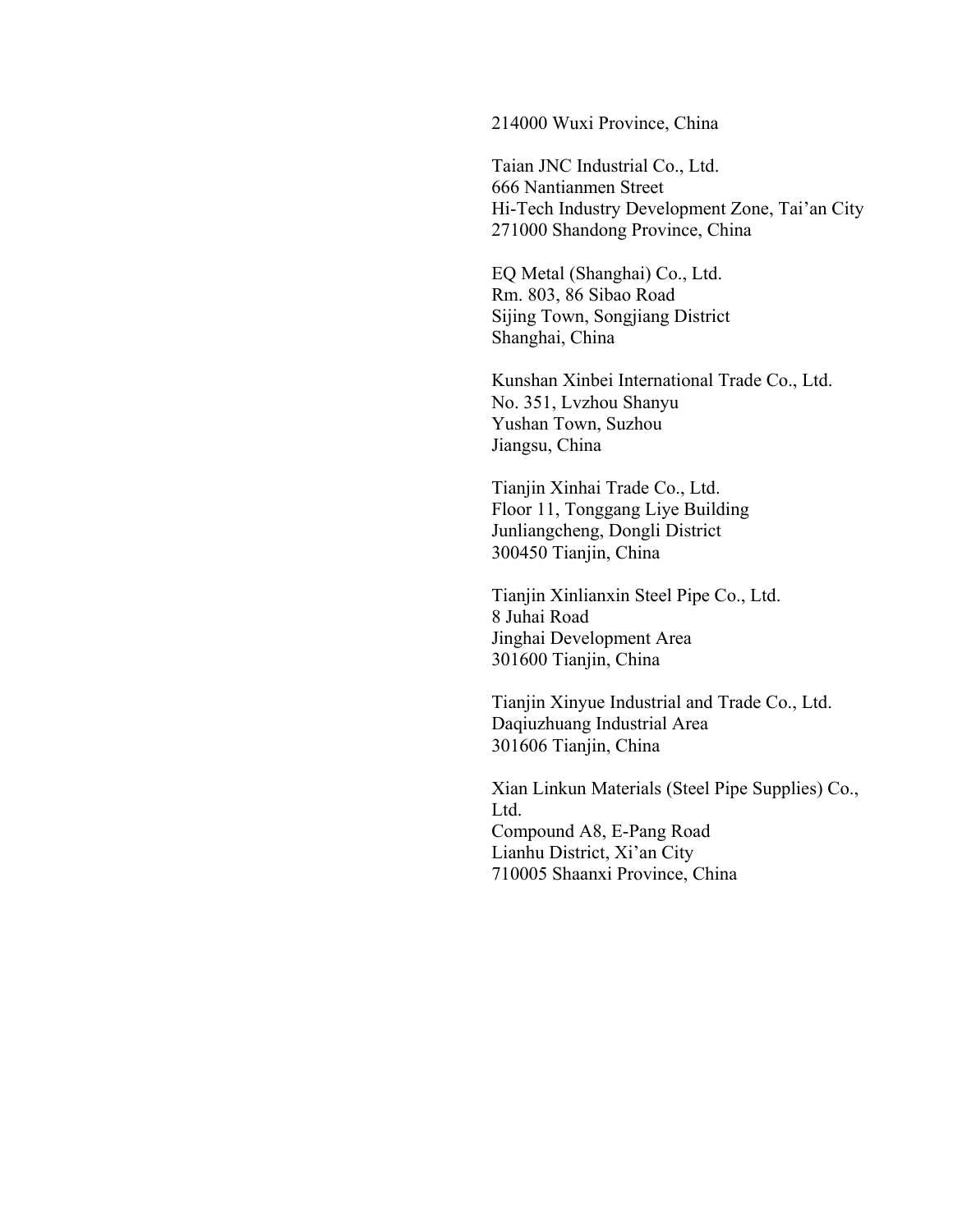| $I_{\cdot}$ |           |     |                                                                  |     |  |
|-------------|-----------|-----|------------------------------------------------------------------|-----|--|
| II.         |           |     |                                                                  |     |  |
| III.        |           |     |                                                                  |     |  |
|             | A.        |     |                                                                  |     |  |
|             |           | 1.  |                                                                  |     |  |
|             |           | 2.  |                                                                  |     |  |
|             |           | 3.  |                                                                  |     |  |
|             |           | 4.  |                                                                  |     |  |
|             |           | 5.  |                                                                  |     |  |
|             |           | 6.  |                                                                  |     |  |
|             |           | 7.  |                                                                  |     |  |
|             |           | 8.  |                                                                  |     |  |
|             |           | 9.  |                                                                  |     |  |
|             |           | 10. |                                                                  |     |  |
|             |           | 11. |                                                                  |     |  |
|             | <b>B.</b> |     |                                                                  |     |  |
|             |           |     |                                                                  |     |  |
| IV.         |           |     |                                                                  |     |  |
| V.          |           |     |                                                                  |     |  |
|             | A.        |     | Conspiring to Fix Prices and Control Output and Export Volumes16 |     |  |
|             |           | 1.  | CISA Members Share Production and Price Information 17           |     |  |
|             |           | 2.  | CISA Coordinates and Polices Its Members' Export Sales and       | .20 |  |

## **TABLE OF CONTENTS**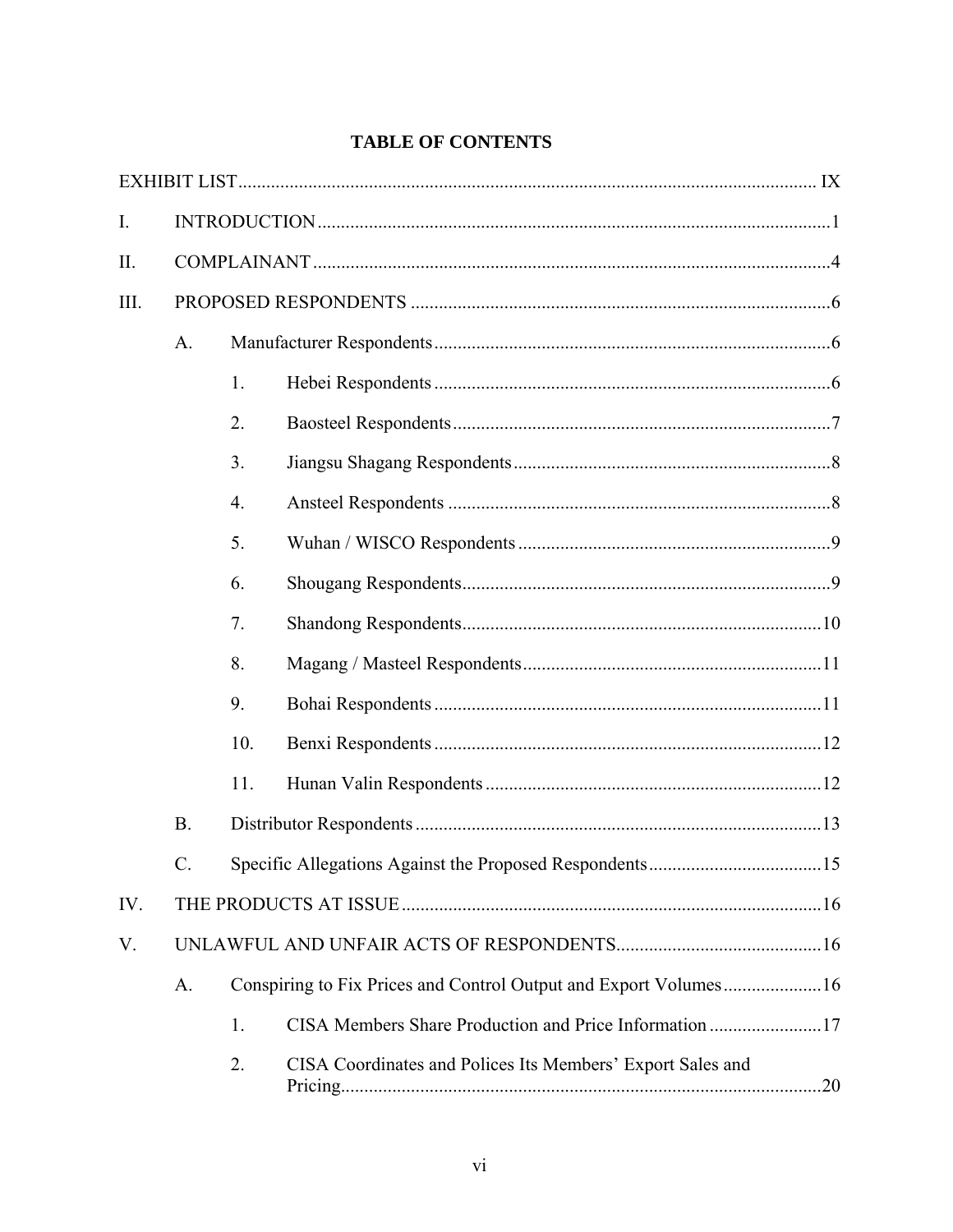|       |                                                  | 3. | CISA Members Demonstrate Irrational Coordinated Action,<br>Confirming Their Conspiracy and Intent to Injure U.S. and                                                                    |  |
|-------|--------------------------------------------------|----|-----------------------------------------------------------------------------------------------------------------------------------------------------------------------------------------|--|
|       | <b>B.</b>                                        |    |                                                                                                                                                                                         |  |
|       |                                                  | 1. | U.S. Steel Developed and Maintained Advanced High-Strength                                                                                                                              |  |
|       |                                                  | 2. | The Chinese Government Stole U.S. Steel's Trade Secrets for the                                                                                                                         |  |
|       |                                                  | 3. | Following the Data Theft From U.S. Steel, At Least Proposed<br>Respondent Baosteel Used U.S. Steel's Trade Secrets to<br>Manufacture Products in China and Export Those Products to the |  |
|       | $C$ .                                            |    |                                                                                                                                                                                         |  |
|       |                                                  | 1. | The Commerce Department Has Imposed Duties Against Many                                                                                                                                 |  |
|       |                                                  | 2. | U.S. Imports From Transshipment Locations Increase in Response<br>to Title VII Investigations of Chinese Steel Without a Correlating                                                    |  |
|       |                                                  | 3. | Proposed Distributor Respondents Create False Origin Documents                                                                                                                          |  |
|       |                                                  | 4. | Proposed Respondents Intend for Their False Origin Designations                                                                                                                         |  |
| VI.   |                                                  |    |                                                                                                                                                                                         |  |
|       | A.                                               |    |                                                                                                                                                                                         |  |
|       | <b>B.</b>                                        |    |                                                                                                                                                                                         |  |
| VII.  | CLASSIFICATION OF THE ACCUSED PRODUCTS UNDER THE |    |                                                                                                                                                                                         |  |
|       | A.                                               |    |                                                                                                                                                                                         |  |
|       | <b>B.</b>                                        |    |                                                                                                                                                                                         |  |
|       | $C$ .                                            |    |                                                                                                                                                                                         |  |
| VIII. |                                                  |    |                                                                                                                                                                                         |  |
| IX.   |                                                  |    |                                                                                                                                                                                         |  |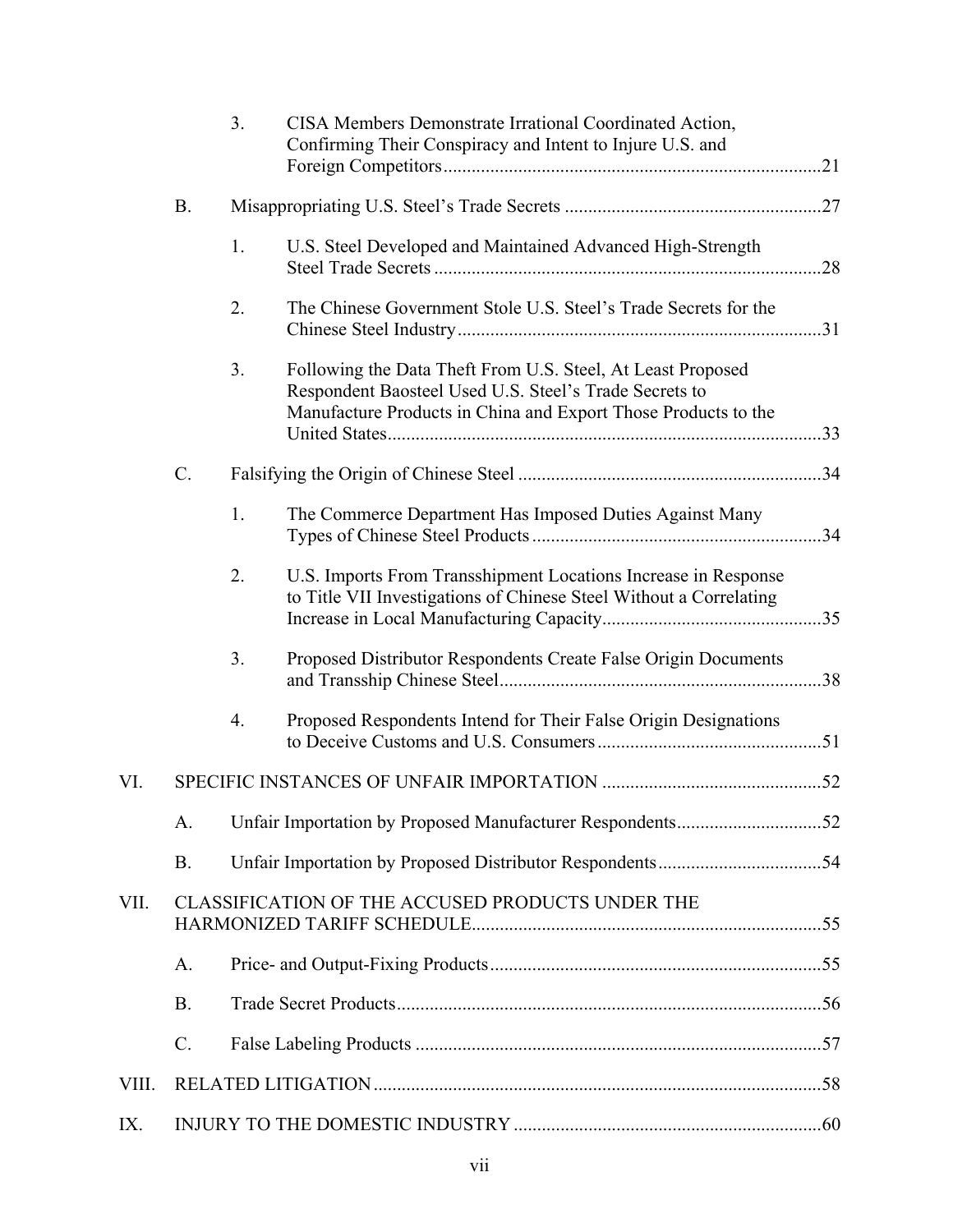| A.  |           |                                                                        |  |  |
|-----|-----------|------------------------------------------------------------------------|--|--|
|     |           | 1.                                                                     |  |  |
|     |           | 2.<br>Domestic Advanced High-Strength Steel Production and             |  |  |
|     | <b>B.</b> |                                                                        |  |  |
|     |           | 1.                                                                     |  |  |
|     |           | Import Volume, Market Penetration, and Resulting Loss of<br>2.         |  |  |
|     |           | 3.                                                                     |  |  |
|     |           | 4.                                                                     |  |  |
|     | $C$ .     |                                                                        |  |  |
|     | D.        |                                                                        |  |  |
|     | Ε.        |                                                                        |  |  |
| X.  |           |                                                                        |  |  |
|     | A.        | Chinese Steel Manufacturers Fail to Cooperate in U.S. Anti-Dumping and |  |  |
|     | <b>B.</b> | CISA Imposes Price and Output Controls on the Entire Chinese Steel     |  |  |
|     | $C$ .     | U.S. Steel's Trade Secrets Were Stolen for the Benefit of the Entire   |  |  |
| XI. |           |                                                                        |  |  |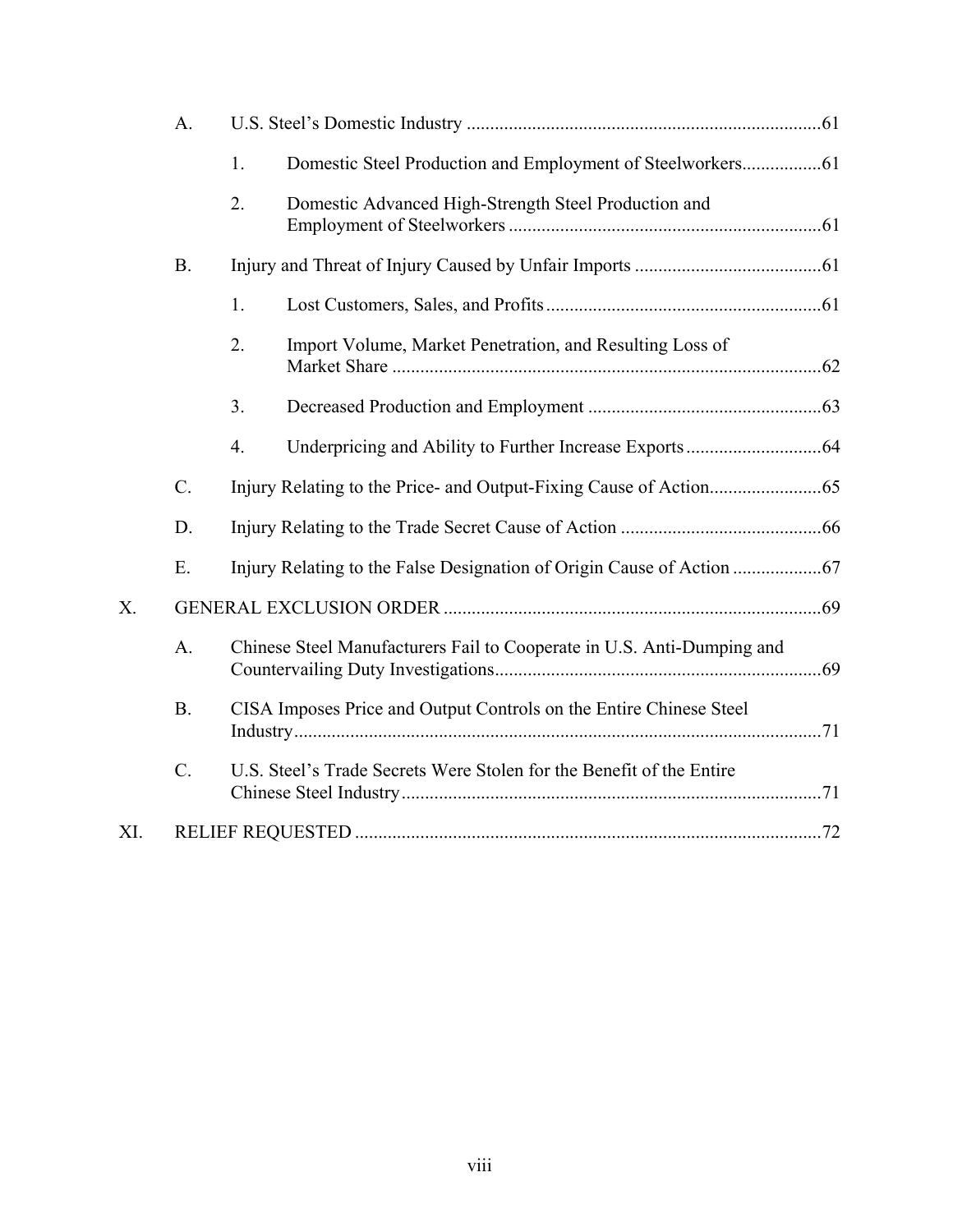# **Exhibit # Description** 1 U.S. Steel 2015 10K 2 History of U.S. Steel 3 Respondents' Affiliations and Addresses 4 "The Business of Lobbying in China" by Scott Kennedy <sup>5</sup>Steel Business Briefing: New CISA chairman says stabilising China market is priority 6 Steel Business Briefing: Rio official accused of bribing steel mills for information 7 Zhu Jimin Speech 8 Zhang Guangning Speech 9 Steel Business Briefing: CISA: Steel stocks down, but further price rises limited 10 Steel Business Briefing: CISA mills' 2008 profits plunge 43% 11 Steel Business Briefing: CISA calls for output cuts amid signs it's already started 12 Steel Business Briefing: Mills starve market to aid flats prices; scrap rescues longs 13 Steel Business Briefing: China mills agree cuts are needed, but still maintain output 14 Reuters: China steel body warns against "high expectations" for demand 15 Steel Business Briefing: CISA blames huge financial losses on smaller mills 16 Steel Business Briefing: China State Council addresses overcapacity in steel sector 17 Steel Business Briefing: Liaoning gets tough on small mills 18 Steel Business Briefing: China asks 203 mills to close outdated capacity 19 Export Price Data 20 World Steel Manufacturers Capacity 21 Steel Business Briefing: CISA warns of worsening overcapacity in China 22 Business Insider: China unloads overcapacity on the world 23 Steel Business Briefing: Guangxi Liuzhou Iron & Steel orders new annealing plant 24 Steel Business Briefing: Northern China braces for massive overcapacity of HRC 25 Steel Business Briefing: Panzhihua and partners start new auto service centre 26 Steel Business Briefing: China's Molong expanding OCTG capacity 27 Steel Business Briefing: Another seamless mill starts in China despite overcapacity 28 Steel Business Briefing: E. China seamless pipe prices dip further on low demand 29 Steel Business Briefing: Special Report: New capacity adds to China's oversupply 30 The Nikkei Weekly: Shougang to up steel capacity despite problems 31 China Business News: China's Baosteel net profit drops 61.47% on-yr H1 32 American Metal Market: Wisco targets higher auto sheet production for 2014 33 American Metal Market: Kobe, Angang get China's OK to build cold-roll plant

## **EXHIBIT LIST**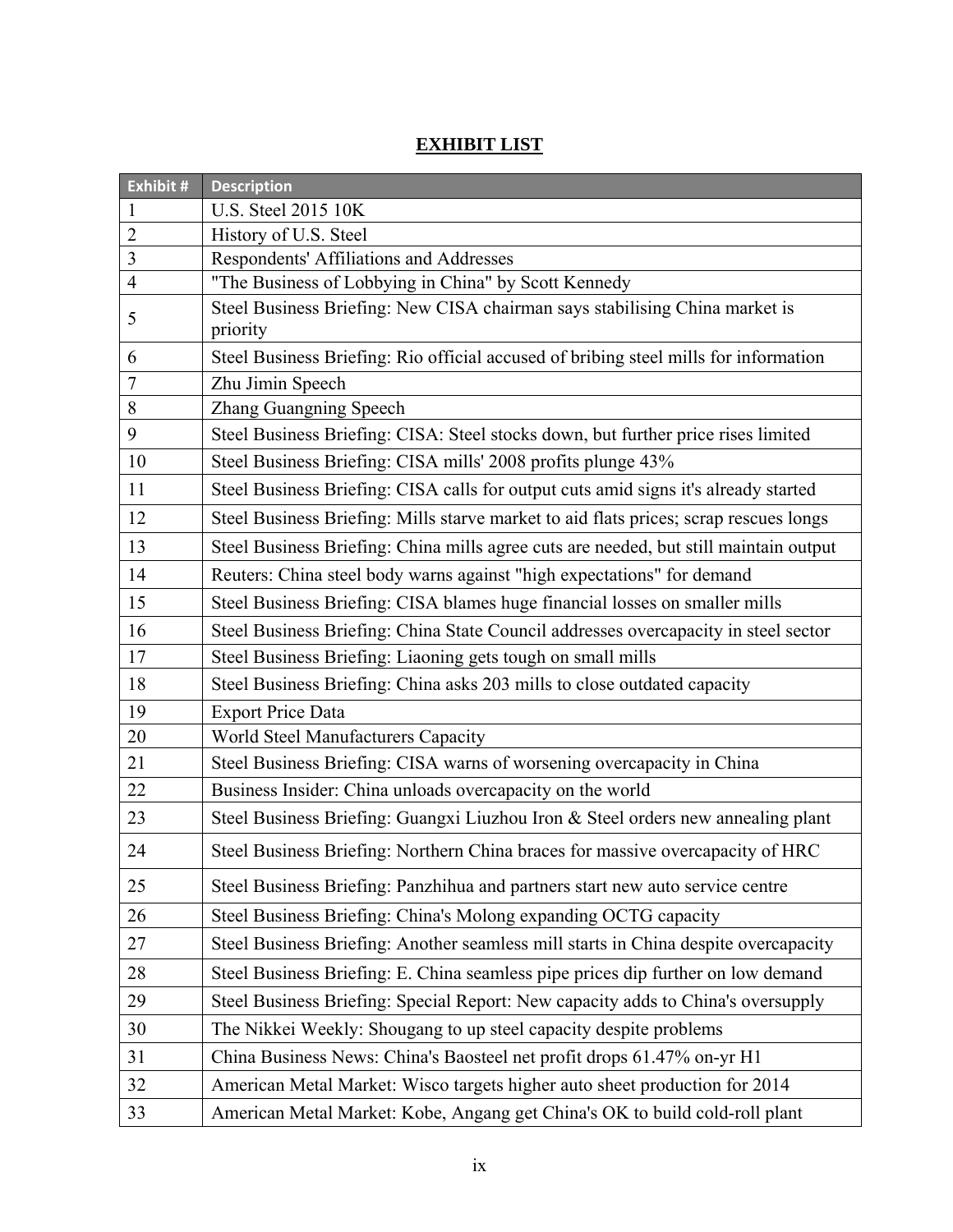| Exhibit # | <b>Description</b>                                                                                                                                                   |  |  |
|-----------|----------------------------------------------------------------------------------------------------------------------------------------------------------------------|--|--|
| 34        | ZDNet: NSA: Cybercrime is 'the greatest transfer of wealth in history'                                                                                               |  |  |
| 35        | The Fabricator: The unique characteristics of dual-phase steels                                                                                                      |  |  |
| 36        | Steel Business Briefing: Baosteel to cooperate with SAIC on producing green<br>vehicles                                                                              |  |  |
| 37        | Steel Business Briefing: China's emerging automotive might a challenge for steel                                                                                     |  |  |
| 38        | Steel Business Briefing: Chinese HDG prices up, but weaker than CRC prices                                                                                           |  |  |
| 39        | Steel Business Briefing: Japan taking auto sheet market share from China                                                                                             |  |  |
| 40        | Filed Indictment of Count One (Conspiracy to Commit Computer Fraud and Abuse)                                                                                        |  |  |
| 41        | FBI Press Release: U.S. Charges Five Chinese Military Hackers with Cyber<br>Espionage Against U.S. Corporations and a Labor Organization for Commercial<br>Advantage |  |  |
| 42        | BaoSteel Automotive Advanced High Strength Steels                                                                                                                    |  |  |
| 43        | <b>USS Safety Steel Family of Products</b>                                                                                                                           |  |  |
| 44        | <b>USA Bills Import HOUSES Shipments</b>                                                                                                                             |  |  |
| 45        | Staff Report for Senator Ron Wyden: Duty Evasion: Harming U.S. Industry and<br><b>American Workers</b>                                                               |  |  |
| 46        | Tianjin Tiangang Guanye Email Chain                                                                                                                                  |  |  |
| 47        | Wuxi Suny Email Chain                                                                                                                                                |  |  |
| 48        | Tian JNC Email Chain                                                                                                                                                 |  |  |
| 49        | EQ Metal Email Chain                                                                                                                                                 |  |  |
| 50        | Kunshan Xinbei Email Chain                                                                                                                                           |  |  |
| 51        | Tianjin Xinhai Email Chain                                                                                                                                           |  |  |
| 52        | Tianjin Xinlianxin Email Chain                                                                                                                                       |  |  |
| 53        | TianjinXinyue Email Chain                                                                                                                                            |  |  |
| 54        | Xian Linkun Email Chain                                                                                                                                              |  |  |
| 55        | Manufacturer Import Data                                                                                                                                             |  |  |
| 56        | Distributor Import Data                                                                                                                                              |  |  |
| 57        | Zacks: China's 2015 Steel Exports                                                                                                                                    |  |  |
| 58        | <b>Matthews Declaration</b>                                                                                                                                          |  |  |
| 59        | Tribe Live: \$1B loss booked by U.S. Steel                                                                                                                           |  |  |
| 60        | 2015 World Steel in Figures                                                                                                                                          |  |  |
| 61        | CNBC: China says its steel overcapacity will remain                                                                                                                  |  |  |
| 62        | Alabama.com: U.S. Steel lays off 200 more workers in Fairfield                                                                                                       |  |  |
| 63        | <b>CISA Officials</b>                                                                                                                                                |  |  |
| 64        | Confidential U.S. Steel Report                                                                                                                                       |  |  |
| 65        | FBI issues alert on Chinese hacker attacks                                                                                                                           |  |  |
| 66        | <b>Automotive Steel Definitions</b>                                                                                                                                  |  |  |
| 67        | PRS Newswire: U.S. Steel President and CEO Mario Longhi and Steel Industry<br>Leaders Press Congress to Enforce Fair Trade Practices                                 |  |  |
| 68        | The Reform Myth: How China is Using State Power to Create the World's Dominant<br><b>Steel Industry</b>                                                              |  |  |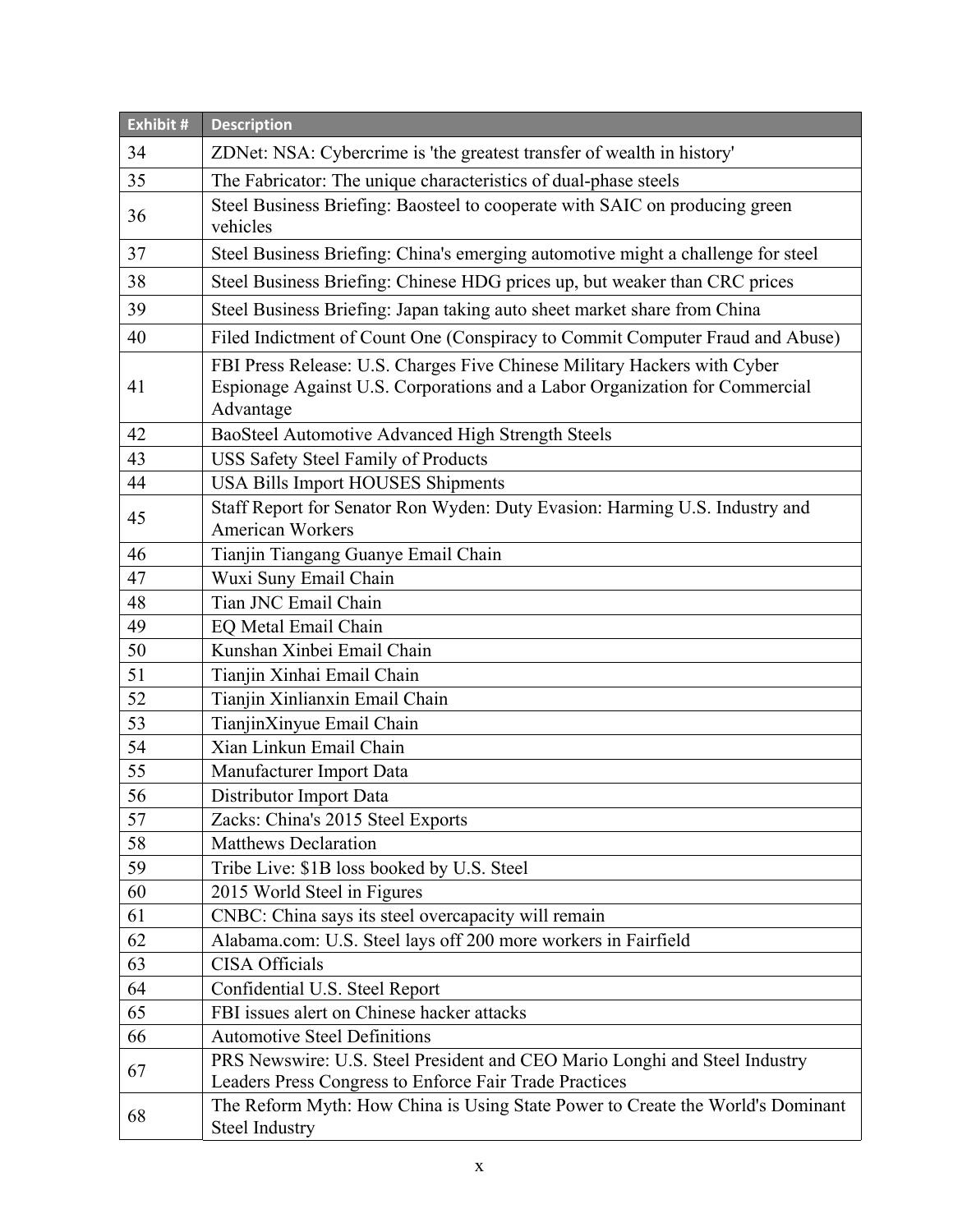|              | <b>Exhibit # Description</b>          |
|--------------|---------------------------------------|
| $\mathbf{p}$ | Physical Sample of AHSS 980 MPa Steel |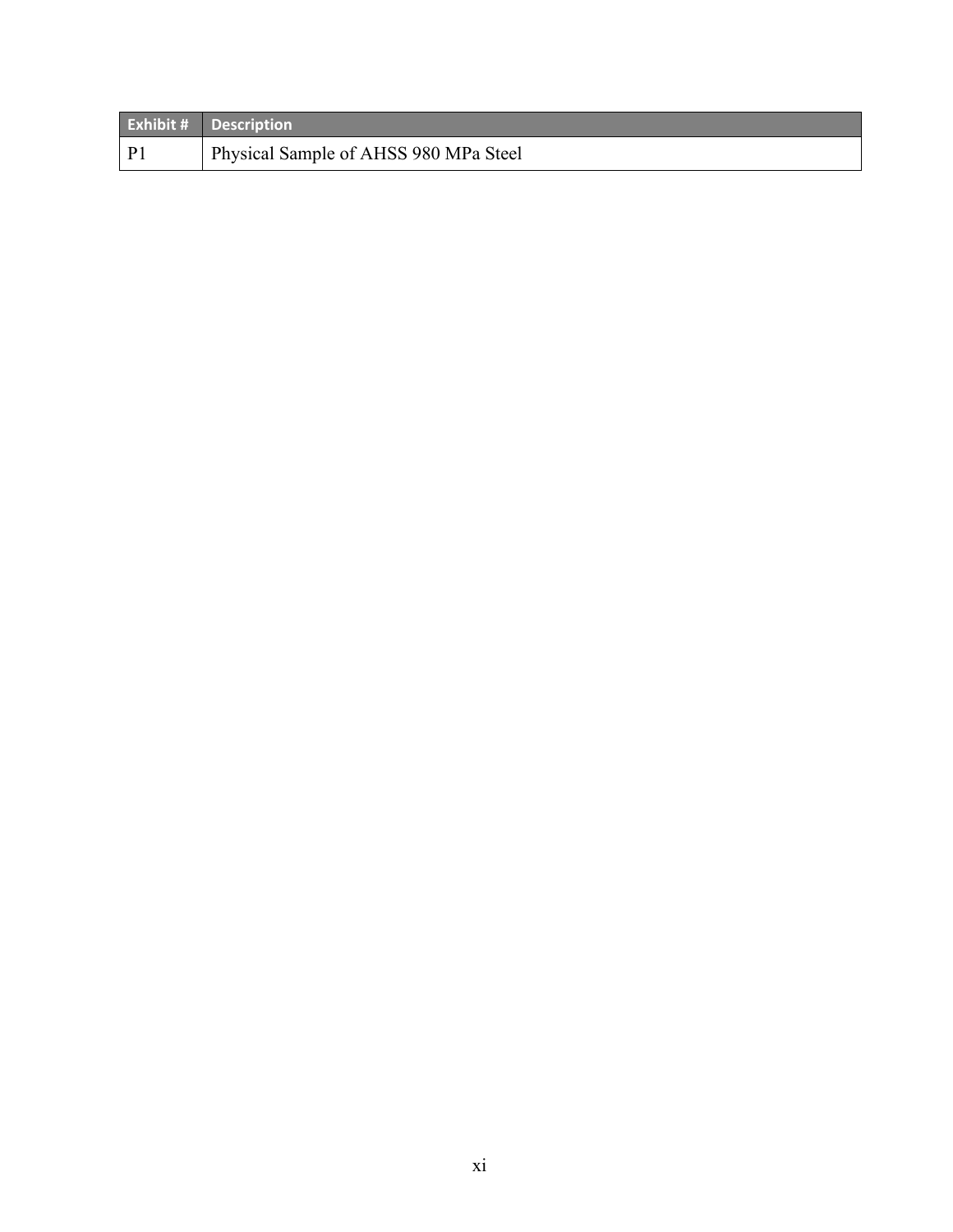#### **I. INTRODUCTION**

1. Complainant United States Steel Corporation ("U.S. Steel") respectfully requests that the United States International Trade Commission ("Commission") institute an investigation into violations of Section 337 of the Tariff Act of 1930, as amended, 19 U.S.C. § 1337, by proposed respondents Hebei Iron and Steel Group Co., Ltd.; Hebei Iron & Steel Group Hengshui Strip Rolling Co., Ltd.; Hebei Iron & Steel (Hong Kong) International Trade Co., Ltd.; Shanghai Baosteel Group Corporation; Baoshan Iron & Steel Co., Ltd.; Baosteel America Inc.; Jiangsu Shagang Group; Jiangsu Shagang International Trade Co., Ltd.; Anshan Iron and Steel Group; Angang Group International Trade Corporation; Angang Group Hong Kong Co. Ltd.; Wuhan Iron and Steel Group Corp.; Wuhan Iron and Steel Co., Ltd.; WISCO America Co., Ltd.; Shougang Group; China Shougang International Trade & Engineering Corporation; Shandong Iron and Steel Group Co. Ltd.; Shandong Iron and Steel Co., Ltd.; Jigang Hong Kong Holdings Co., Ltd.; Jinan Steel International Trade Co., Ltd.; Magang Group Holding Co. Ltd.; Maanshan Iron and Steel Co. Ltd.; Bohai Iron and Steel Group; Tianjin Pipe (Group) Corporation; Tianjin Pipe International Economic & Trading Corporation; TPCO Enterprise, Inc.; TPCO America Corporation; Benxi Steel (Group) Co. Ltd.; Benxi Iron and Steel (Group) International Economic and Trading Co. Ltd.; Hunan Valin Steel Co. Ltd.; Hunan Valin Xiangtan Iron and Steel Co. Ltd. (collectively, "Proposed Manufacturer Respondents"); Tianjin Tiangang Guanye; Wuxi Sunny Xin Rui Science and Technology Co., Ltd.; Taian JNC Industrial Co., Ltd.; EQ Metal (Shanghai) Co., Ltd.; Kunshan Xinbei International Trade Co., Ltd.; Tianjin Xinhai Trade Co., Ltd.; Tianjin Xinlianxin Steel Pipe Co., Ltd.; Tianjin Xinyue Industrial and Trade Co., Ltd.; and Xian Linkun Materials (Steel Pipe Supplies) Co., Ltd. (collectively, "Proposed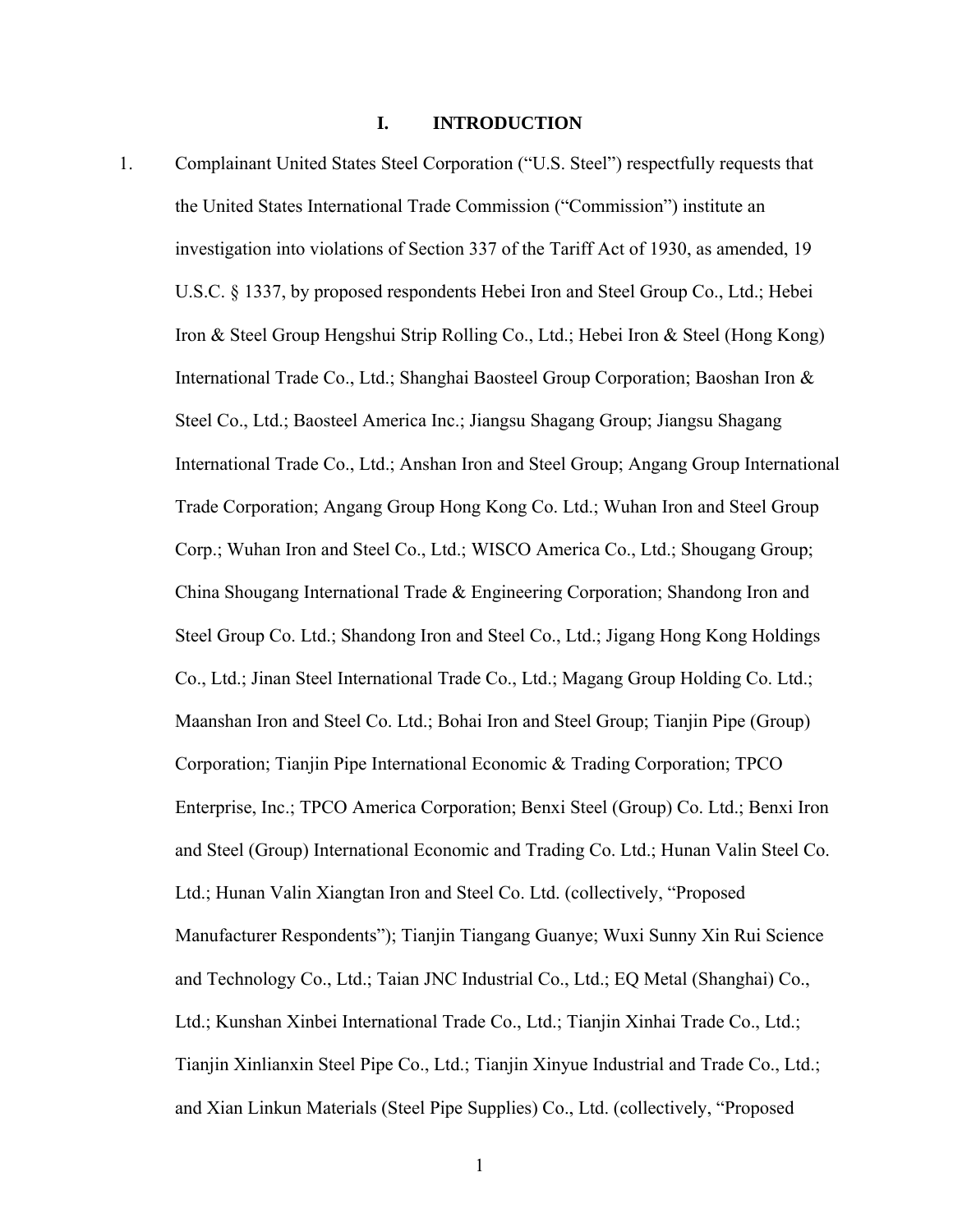Distributor Respondents" and, together with Proposed Manufacturer Respondents, "Proposed Respondents").

- 2. Proposed Respondents have imported, sold for importation into the United States, or sold within the United States after importation certain carbon and alloy steel products that violate Section 337 through one or more of the following unfair acts: (1) a conspiracy to fix prices and control output and export volumes, in violation of Section 1 of the Sherman Act, 15 U.S.C. § 1; (2) the misappropriation and use of U.S. Steel's trade secrets; and (3) the false designation of origin or manufacturer, in violation of the Lanham Act, 15 U.S.C. § 1125(a).
- 3. Proposed Manufacturer Respondents work together to injure U.S. competitors, including U.S. Steel. Through their cartel, the China Iron and Steel Association ("CISA"), Proposed Manufacturer Respondents conspire to control raw material input prices, share cost and capacity information, and regulate production and prices for steel products exported to the United States. Proposed Manufacturer Respondents also share production schedules and time the release of products across multiple companies. This enables them to coordinate exports of new products to flood the U.S. market and destroy competitors.
- 4. Some of the Proposed Manufacturer Respondents have used valuable trade secrets stolen from U.S. Steel to produce advanced high-strength steel that no Chinese manufacturer had been able to commercialize before the theft. In January 2011, the Chinese government hacked U.S. Steel's research computers and equipment, stealing proprietary methods for manufacturing these products. Soon thereafter, the Baosteel Respondents began producing and exporting the very highest grades of advanced high-strength steel,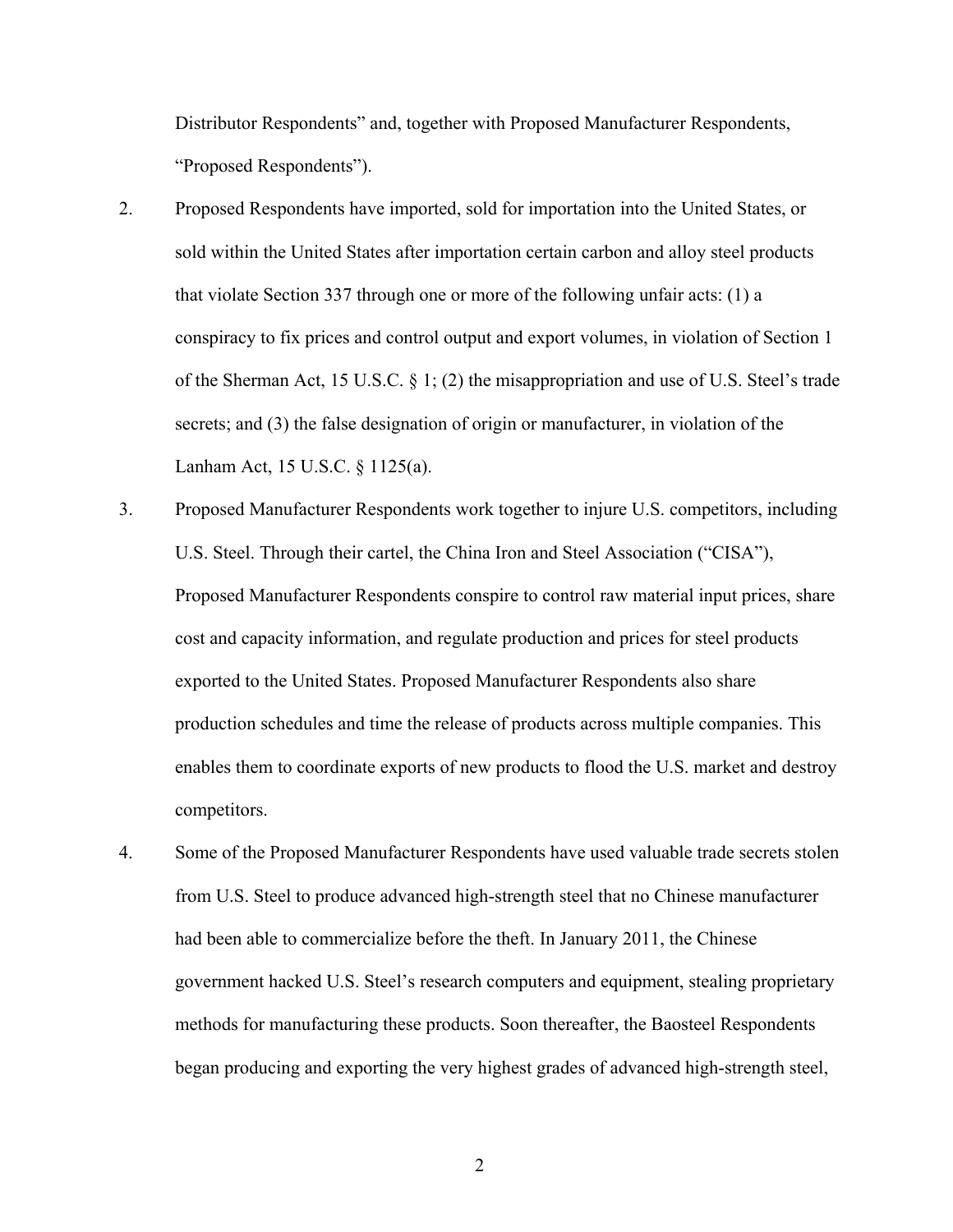even though they had previously been unable to do so. Chinese imports created with U.S. Steel's stolen trade secrets compete against and undercut U.S. Steel's own products.

- 5. Proposed Respondents create documentation showing false countries of origin and false manufacturers for Chinese steel products. They also transship them through third countries to disguise their country of origin, circumvent anti-dumping and countervailing duty orders, and deceive steel consumers about the origin of Chinese steel.
- 6. U.S. Steel has a substantial domestic industry in the steel products at issue and employs more than fifteen thousand steelworkers. Annually, the company can produce up to 17 million tons of steel products at facilities located across the United States. *See* Exhibit 1 at 18. As an integrated manufacturer, the company produces steel from raw iron ore all the way through to finished steel products using confidential and proprietary trade secrets. Proposed Respondents' unfair trade practices have caused substantial injury and threaten further injury to U.S. Steel's domestic industry—from idling mills and finishing facilities to the loss of thousands of American jobs.
- 7. U.S. Steel seeks a limited exclusion order barring from entry into the United States all unfairly traded Chinese steel products that are manufactured abroad, sold for importation, imported, or sold in the United States after importation by or on behalf of the Proposed Respondents.
- 8. U.S. Steel further seeks permanent cease and desist orders prohibiting Proposed Respondents from the importation, sale, sale for importation, marketing, advertisement, distribution, offering for sale, use after importation, sale after importation, packaging,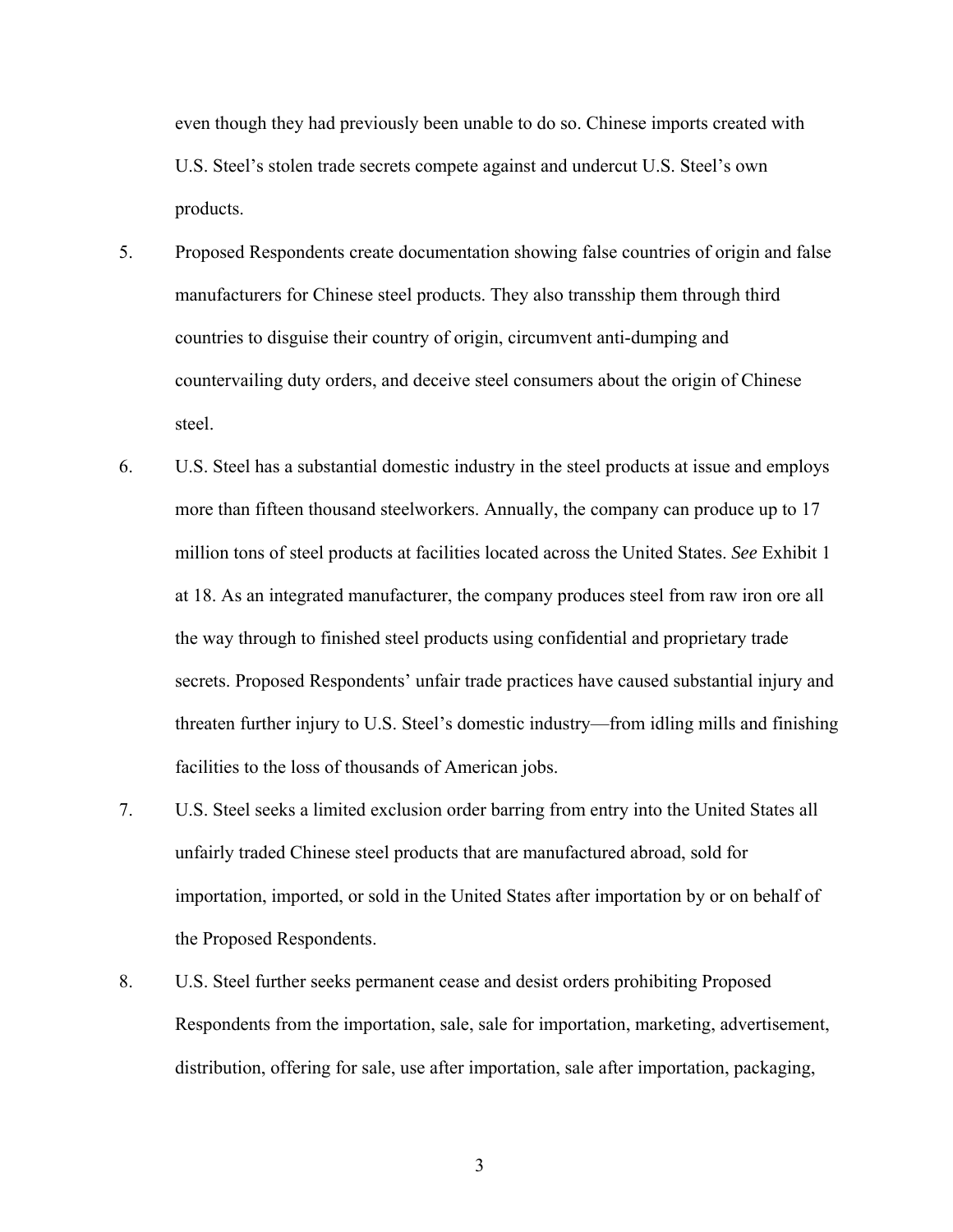transfer (except for exportation), solicitation of United States agents or distributors, or aiding and abetting other entities in the importation, sale for importation, sale after importation, transfer (except for exportation), or distribution of all unfairly traded Chinese steel products.

9. U.S. Steel further seeks a general exclusion order barring from entry into the United States all unfairly traded Chinese steel products that are manufactured abroad, sold for importation, imported, or sold in the United States after importation. The Chinese steel industry conspires and acts in concert in an anticompetitive way to set and enforce prices and volumes of steel sold by all Chinese steel manufacturers to the United States. The Chinese steel industry benefits from its government's theft of U.S. Steel's trade secrets. The Proposed Respondents have circumvented anti-dumping and countervailing duty orders through a pattern of falsifying origin documents and transshipping through third countries, making it difficult to identify the source of unfairly traded products. Overall, unfair trade is a routine practice of the Chinese steel industry. To prevent Proposed Respondents from utilizing their myriad methods, affiliates, and surrogates to circumvent limited exclusion orders directed to products of named Respondents, because there has been a pattern of violation of Section 337, and because it is difficult to identify the source of unfairly traded steel products, a general exclusion order is necessary.

#### **II. COMPLAINANT**

10. U.S. Steel is the largest American-headquartered integrated steel company in the United States and the fifteenth-largest steel producer in the world. U.S. Steel is incorporated in Delaware and headquartered at U.S. Steel Tower, 600 Grant Street, Pittsburgh, Pennsylvania. *See* Exhibit 1 at 1.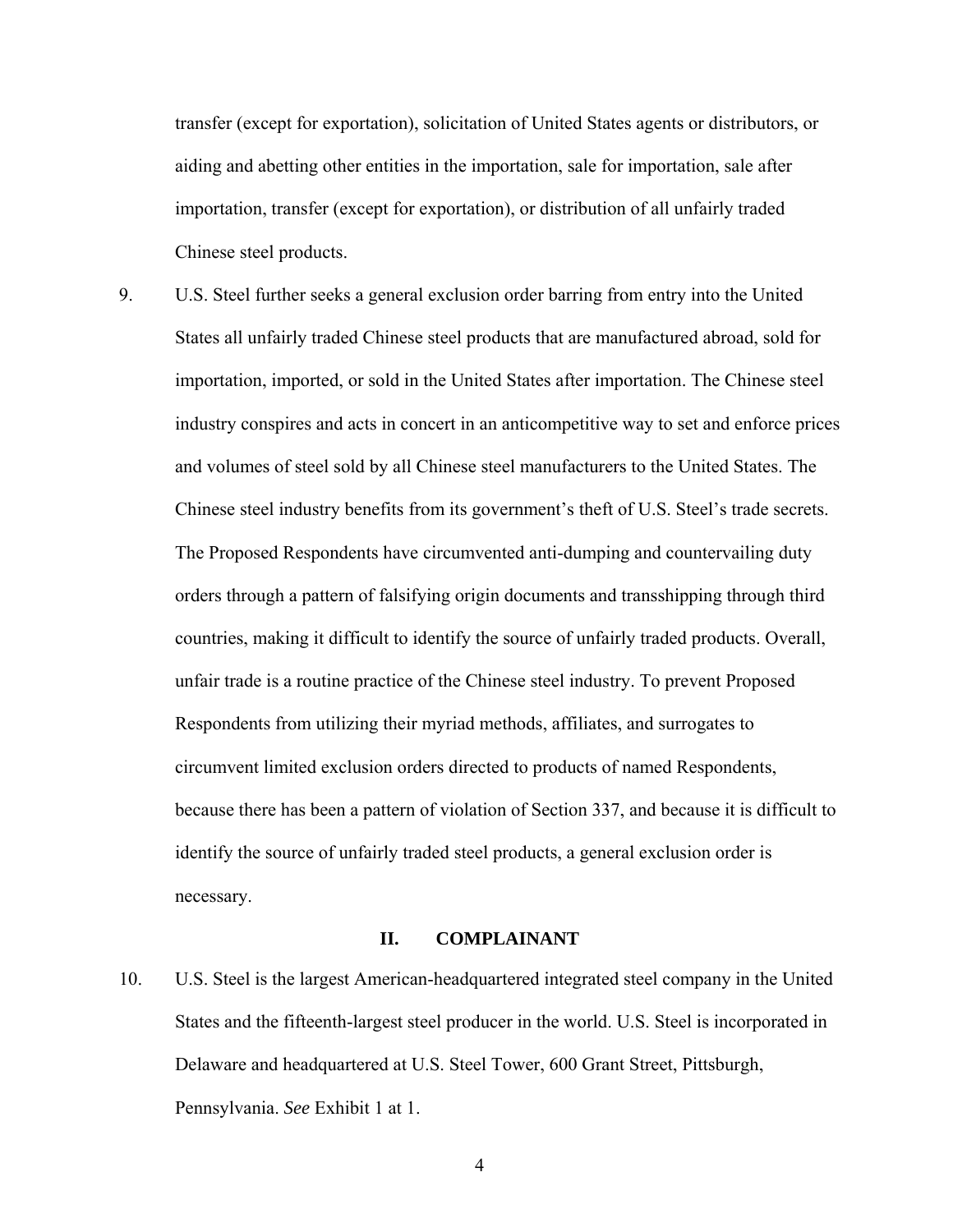- 11. Founded in 1901 by merging the Carnegie, National, and Federal Steel companies, along with several others, U.S. Steel has been at the industry's forefront for 115 years. *See*  Exhibit 2. U.S. Steel has developed countless innovations benefiting not only the company, but the American public at large.
- 12. U.S. Steel's role in the U.S. economy and continued existence has been and continues to be critical to national security. U.S. Steel developed the mobile landing strip in World War II to project American airpower whenever and wherever needed. At the same time, it manufactured 90% of the steel needed to produce 21 million helmets. *See* Exhibit 67.
- 13. U.S. Steel maintains the ability to serve the nation's military and commercial needs. Its tubular products help secure the U.S. energy supply. Its Advanced High-Strength Steel products make American-made cars safer and more fuel efficient. Its broad range of facilities located across multiple states ensure that its products can be quickly delivered throughout the country.
- 14. U.S. Steel operates facilities throughout the United States, including the Mon Valley Works in Pennsylvania, the Great Lakes Works in Michigan, the Gary Works in Indiana, the Granite City Works in Illinois, and numerous other locations. *See* Exhibit 1 at 30.
- 15. Integrated steel manufacturing involves multiple complex steps, including extracting iron from ore, producing crude steel using differing chemistries, and rolling and finishing that steel in a variety of ways. U.S. Steel maintains the ability to produce substantial quantities of steel from domestically mined raw iron ore all the way through to finished products. *See* Exhibit 1 at 31-34, 50-51 (discussing U.S. Steel facilities and capabilities).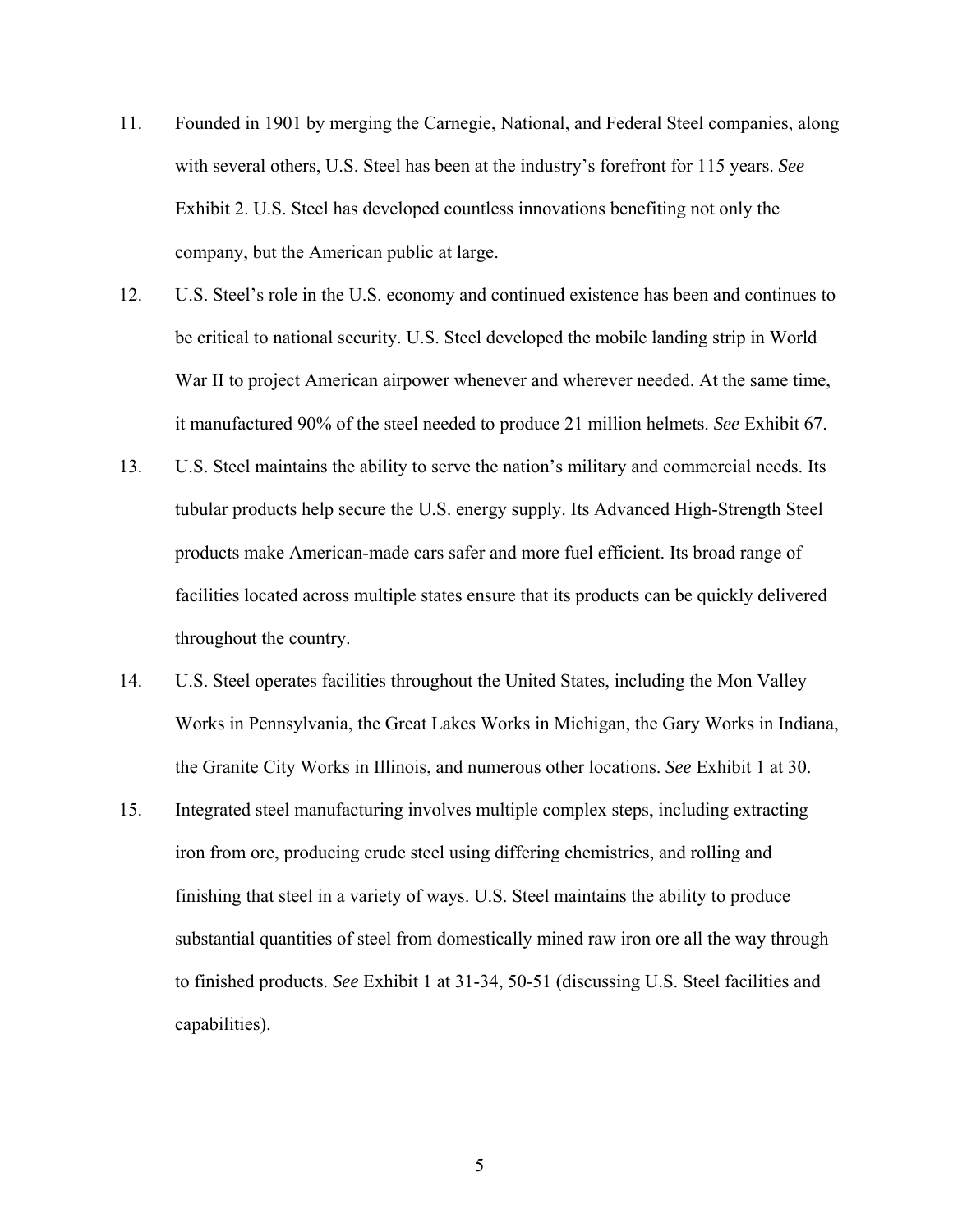- 16. Steel producers increasingly differentiate themselves by creating complex melt chemistries, applying advanced finishing processes, and employing different coatings. These steps yield steel with special properties, such as strength, flexibility, and corrosion resistance. U.S. Steel invests millions of dollars on research and development, and uses the trade secrets that result from this work at sophisticated facilities throughout the United States to offer steel consumers a wide variety of high-quality steel products. *See*  Exhibit 58 at  $\P$  5.
- 17. Despite U.S. Steel's efforts to compete fairly, Chinese steel imports have substantially injured and threaten to further injure its domestic industry through concerted price and output maneuvers, theft of U.S. Steel's trade secrets, and by falsifying Chinese steel's country of origin and manufacturer to evade anti-dumping and countervailing duties. U.S. Steel therefore seeks remedial relief against Proposed Respondents' unfair acts.

#### **III. PROPOSED RESPONDENTS**

#### **A. Manufacturer Respondents**

### **1. Hebei Respondents**

- 18. Proposed Hebei Respondents are all related companies. Hebei Iron and Steel Group Co., Ltd., also known as Hesteel Group Co. Ltd., is the largest steel producer in China and the third-largest steel producer in the world. *See* Exhibit 3 at 3. Hebei Iron & Steel Group Hengshui Strip Rolling Co., Ltd. is a subsidiary of Hebei Iron and Steel Group Co., Ltd. *See id.* at 2-5. Hebei Iron & Steel (Hong Kong) International Trade Co., Ltd. is a subsidiary of Hebei Iron and Steel Group Co., Ltd. *See id.* at 6.
- 19. Proposed Respondent Hebei Iron and Steel Group Co., Ltd. has offices at 385 Sports South Avenue, Shijiazhuang City, 050023 Hebei Province, China. *See id.* at 38.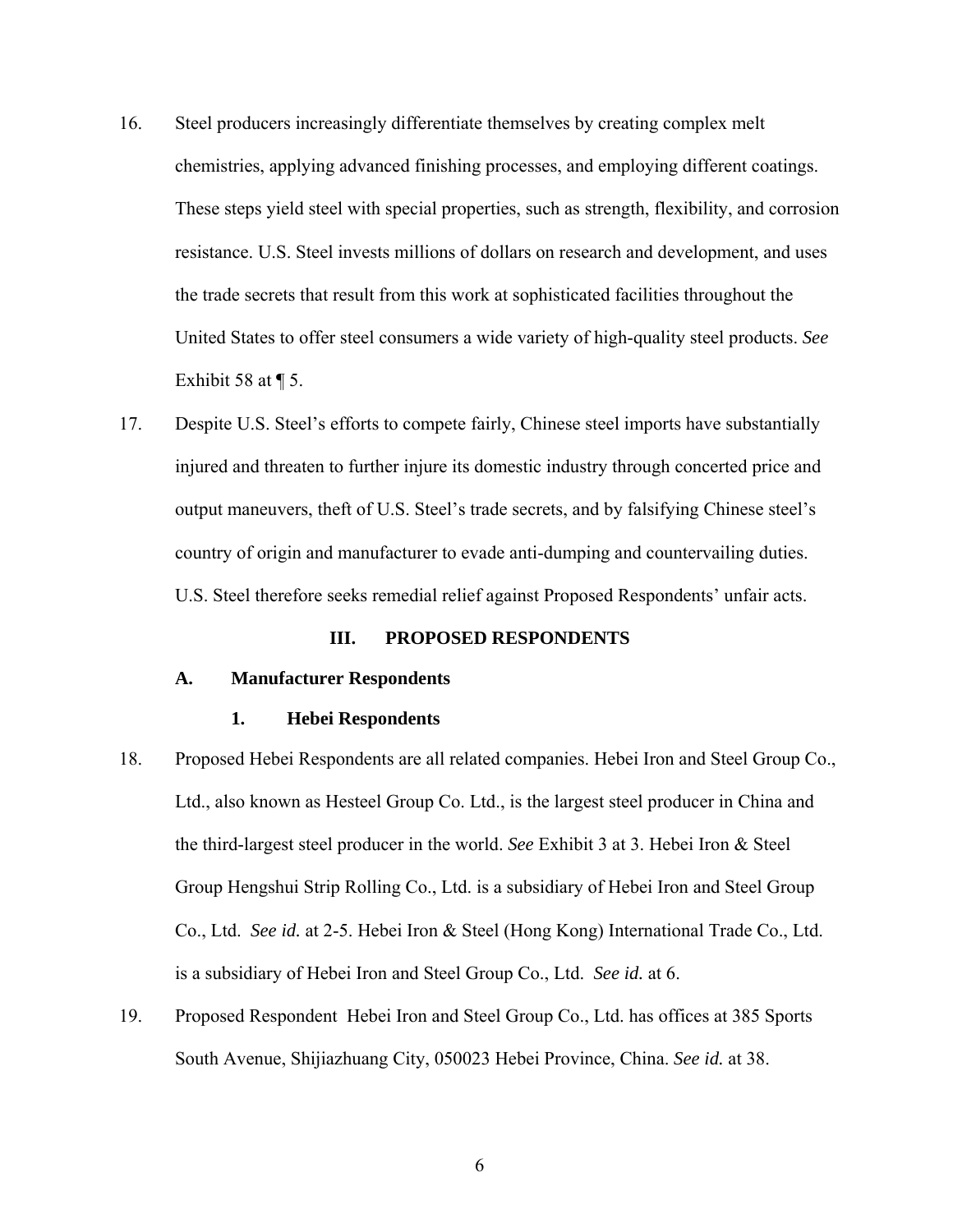- 20. Proposed Respondent Hebei Iron & Steel Group Hengshui Strip Rolling Co., Ltd. which also operates under the name Hesteel Hengstrip—manufactures and markets steel products. Hebei Hengshui has offices at No. 29, Yuhua West Road, Tangcheng District, Hengshui City, 053000 Hebei Province, China. *See id.* at 39-40.
- 21. Proposed Respondent Hebei Iron & Steel (Hong Kong) International Trade Co., Ltd. trades in steel products. Hebei Hong Kong has offices at Suite 2705, 27th Floor, No. 9 Queen's Road Central, Hong Kong, China. *See id.* at 41.

#### **2. Baosteel Respondents**

- 22. Proposed Baosteel Respondents are all related companies. Shanghai Baosteel Group Corporation, commonly called Baosteel, is the second-largest steel producer in China and the fourth-largest steel producer in the world. *See id.* at 7. Baoshan Iron & Steel Co., Ltd. is a subsidiary of Shanghai Baosteel Group Corporation. *See id.* at 8. Baosteel America Inc. is a wholly owned subsidiary of Shanghai Baosteel Group Corporation. *See id.* at 9.
- 23. Proposed Respondent Shanghai Baosteel Group Corporation has headquarters at Baoshan Iron & Steel Building, 370 Pudian, Pudong New Area, 200122 Shanghai, China. *See id.* at 42.
- 24. Proposed Respondent Baoshan Iron & Steel Co., Ltd. produces iron and steel products. Baoshan Iron & Steel has headquarters at Baosteel Administrative Center, No. 885 Fujin Road, Baoshan District, 201900 Shanghai, China. *See id.* at 43.
- 25. Proposed Respondent Baosteel America Inc. trades steel products in the markets of North and South America. Baosteel America has headquarters at 85 Chestnut Ridge Road, Montvale, New Jersey 07645. *See id.* at 44.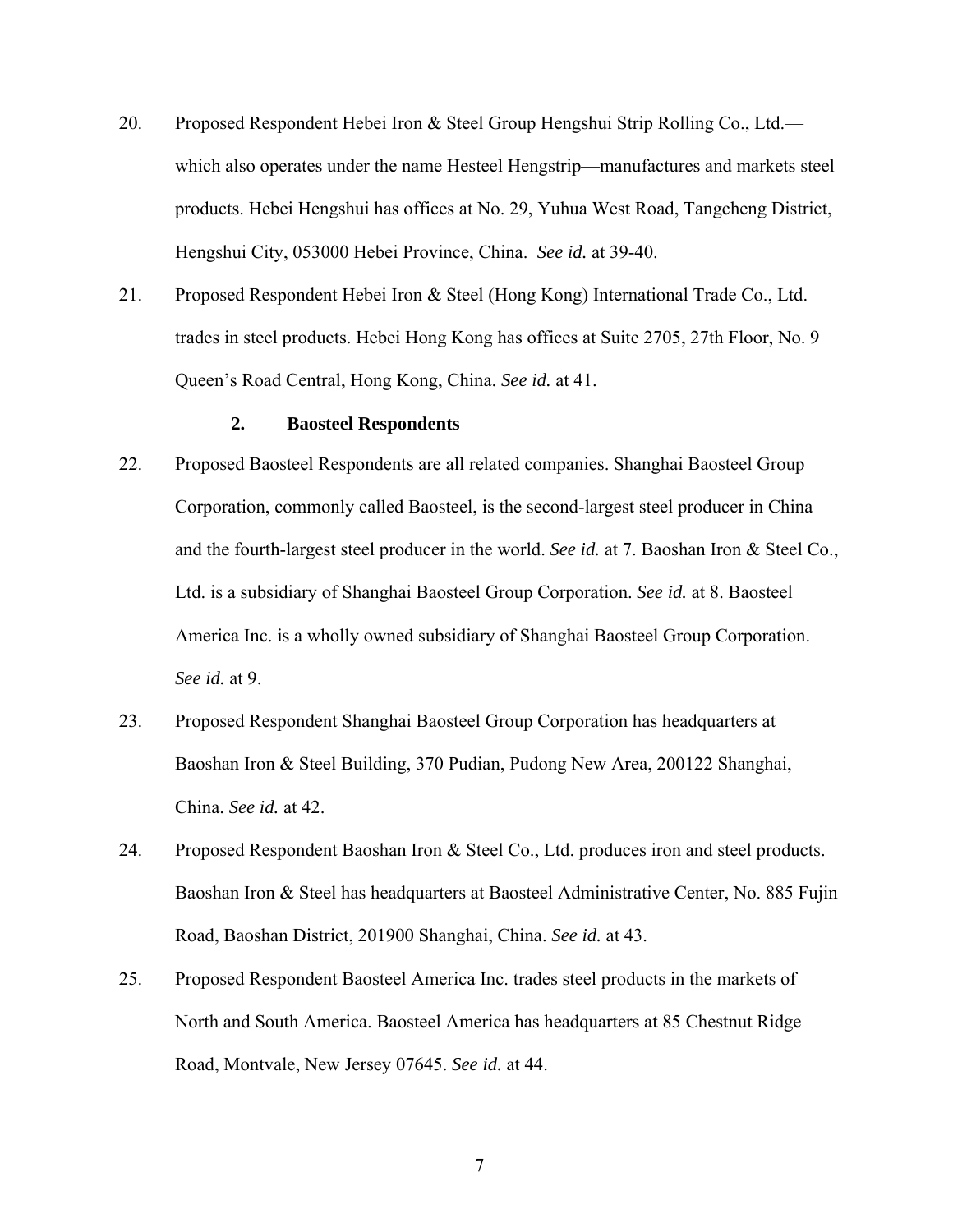## **3. Jiangsu Shagang Respondents**

- 26. Proposed Jiangsu Shagang Respondents are all related companies. Jiangsu Shagang Group, commonly called Shagang Group or Shasteel, is the third-largest steel producer in China and the sixth-largest steel producer in the world. Jiangsu Shagang International Trade Co., Ltd.—which also operates under the name Shagang ITC—is a subsidiary of Jiangsu Shagang Group. *See id.* at 11.
- 27. Proposed Respondent Jiangsu Shagang Group has headquarters at Yongxin Road, Zhangjiagang, Suzhou City, 215625 Jiangsu Province, China. *See id.* at 45.
- 28. Proposed Respondent Jiangsu Shagang International Trade Co., Ltd. trades in steel products. Shagang ITC has offices at 4,5/F, Shagang Building, Jinfeng Town, Zhangjiagang, 215625 Jiangsu Province, China. *See id.* at 46.

## **4. Ansteel Respondents**

- 29. Proposed Ansteel Respondents are all related companies. Proposed Respondent Anshan Iron and Steel Group, commonly called Ansteel, is the fourth-largest steel producer in China and the seventh-largest steel producer in the world. Angang Group International Trade Corporation is a wholly owned subsidiary of Anshan Iron and Steel Group. *See id.* at 12-13. Angang Group Hong Kong Co. Ltd. is a wholly owned subsidiary of Anshan Iron and Steel Group. *See id.* at 14.
- 30. Proposed Respondent Anshan Iron and Steel Group has headquarters at 77 Dong Shan Street, Tie Dong District, Anshan City, 114009 Liaoning Province, China. *See id.* at 48.
- 31. Proposed Respondent Angang Group International Trade Corporation exports steel products produced by Ansteel and trades in other steel products. Angang ITC has offices at No. 322 South Zhonghua Road, Tiedong District, 114002 Anshan, Liaoning Province, China. *See id.* at 49.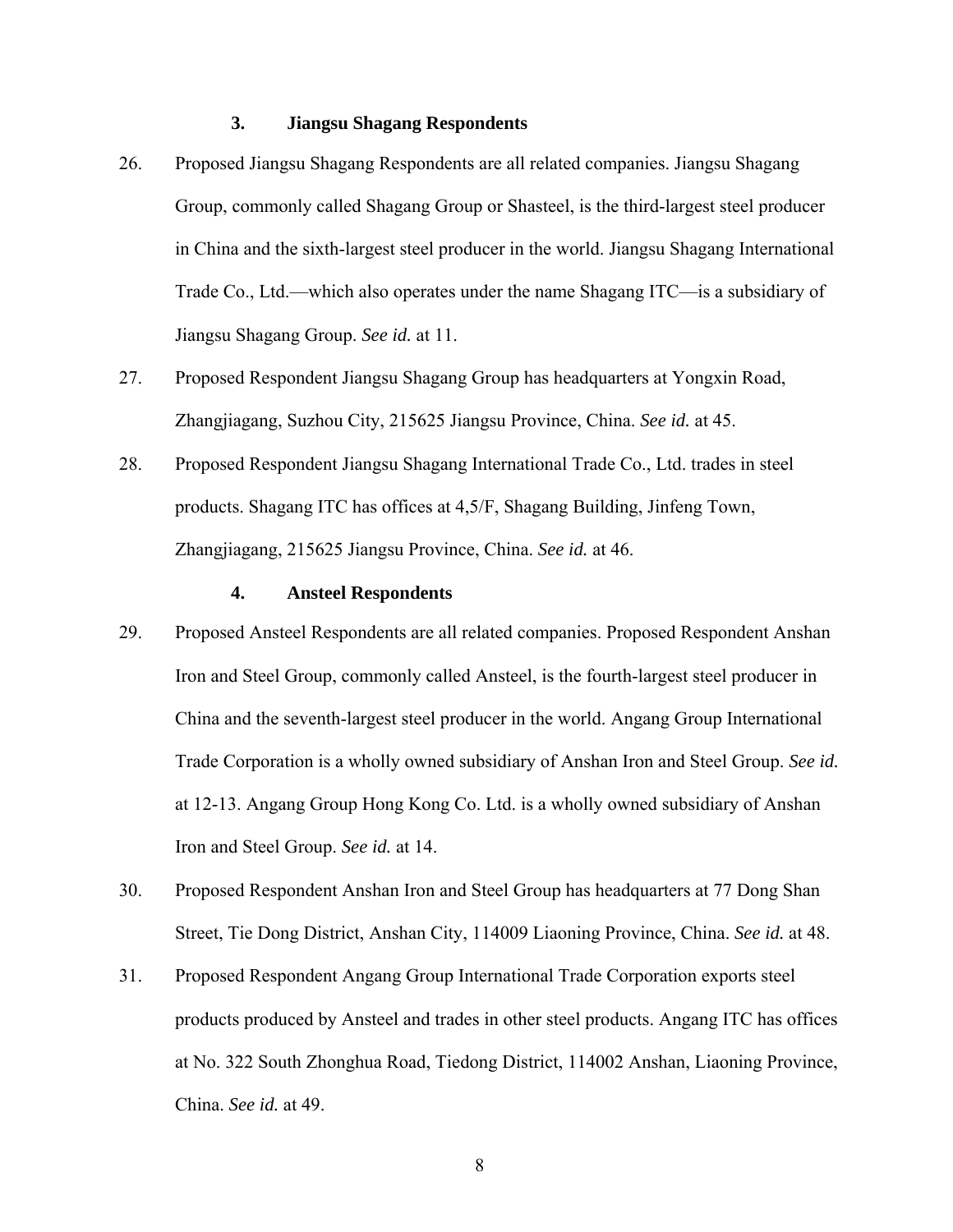32. Proposed Respondent Angang Group Hong Kong Co. Ltd. exports steel products. Angang Group Hong Kong has offices at Room 3412-13, 34/F Convention Plaza Officer Tower, 1 Harbour Road, Wanchai, Hong Kong, China. *See id.* at 50.

#### **5. Wuhan / WISCO Respondents**

- 33. Proposed Wuhan / WISCO Respondents are all related companies. Wuhan Iron and Steel Group Corp., commonly called WISCO, is the fifth-largest steel producer in China and the eighth-largest steel producer in the world. Wuhan Iron and Steel Co., Ltd., is a subsidiary of WISCO. *Id.* at 16. WISCO America Co., Ltd. is a wholly owned subsidiary of WISCO. *See id.* at 17.
- 34. Proposed Respondent Wuhan Iron and Steel Group Corp. has headquarters at Changqian, Qingshan District, 430083 Hubei Province, China. *See id.* at 51.
- 35. Proposed Respondent Wuhan Iron and Steel Co., Ltd. produces and exports steel products. Wuhan Iron and Steel Co., Ltd. has headquarters at 3 Yangang Road, Qingshan District, Wuhan City, 430083 Hubei Province, China. *See id.* at 51-52.
- 36. Proposed Respondent WISCO America Co., Ltd. trades iron and steel products in the American market. WISCO America has headquarters at 2006 Birch Street, Suite 300, Newport Beach, CA 92660. *See id.* at 53.

## **6. Shougang Respondents**

- 37. Proposed Shougang Respondents are all related companies. Shougang Group is the sixth-largest steel producer in China and the tenth-largest steel producer in the world. China Shougang International Trade & Engineering Corporation is a wholly owned subsidiary of Shougang Group. *See id.* at 19.
- 38. Proposed Respondent Shougang Group has offices at 68 Shijingshan Road, Shijingshan District, 100041 Beijing, China. *See id.* at 54.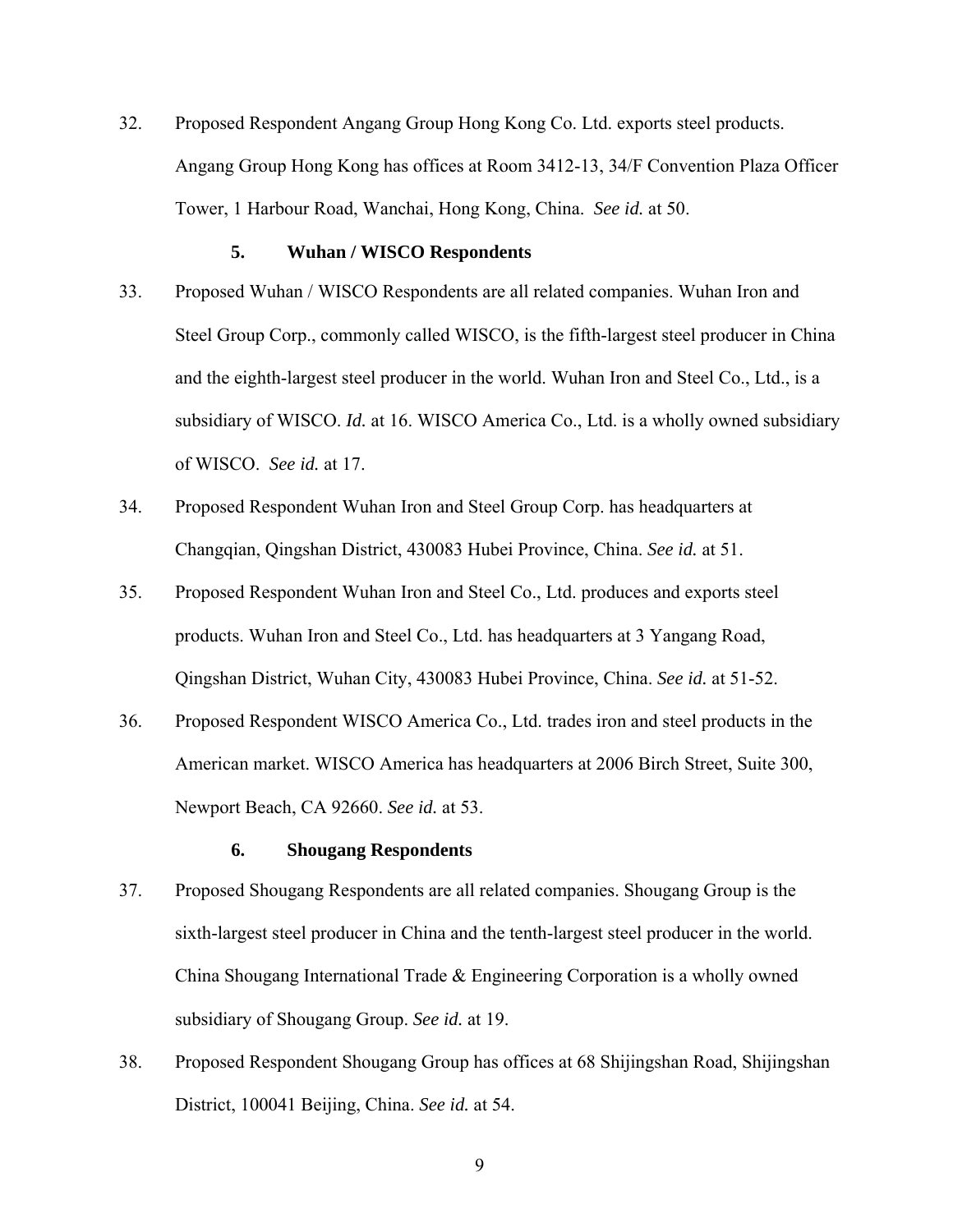39. Proposed Respondent China Shougang International Trade & Engineering Corporation contracts for overseas engineering projects with the assistance of Shougang Group. Shougang International Trade & Engineering has headquarters at 60 North Street, Xizhimen, Haidian District, Beijing, China. *See id.* at 55.

## **7. Shandong Respondents**

- 40. Proposed Shandong Respondents are all related companies. Shandong Iron and Steel Group Co. Ltd. is the seventh-largest steel producer in China and the twelfth-largest steel producer in the world. Shandong Iron and Steel Co., Ltd. is a subsidiary of Shandong Group. *See id.* at 21. Jigang Hong Kong Holdings Co., Ltd. is a subsidiary of Shandong Group. *See id.* at 22-23. Jinan Steel International Trade Co., Ltd. is a subsidiary of Shandong Group. *See id.* at 24.
- 41. Proposed Respondent Shandong Group has headquarters at Building 4 Shuntai Square, No. 2000 Shunhua Road, Jinan City, 250101 Shandong Province, China. *See id.* at 56.
- 42. Proposed Respondent Shandong Iron and Steel Co., Ltd. manufactures and markets iron and steel products. Shandong Iron and Steel has headquarters at 21 Gongye North Road, Licheng District, Jinan City, 250101 Shandong Province, China. *See id.* at 57.
- 43. Proposed Respondent Jigang Hong Kong Holdings Co., Ltd. trades in steel products. Jigang Hong Kong has offices at Room 4206, 42/F, Convention Plaza, 1 Harbour Road, Wan Chai, Hong Kong, China. *See id.* at 58.
- 44. Proposed Respondent Jinan Steel International Trade Co., Ltd. manufactures and markets iron and steel products. Jinan Steel International Trade has offices at 21 Gongye North Road, Licheng District, Jinan City, 250101 Shandong Province, China. *See id.* at 59.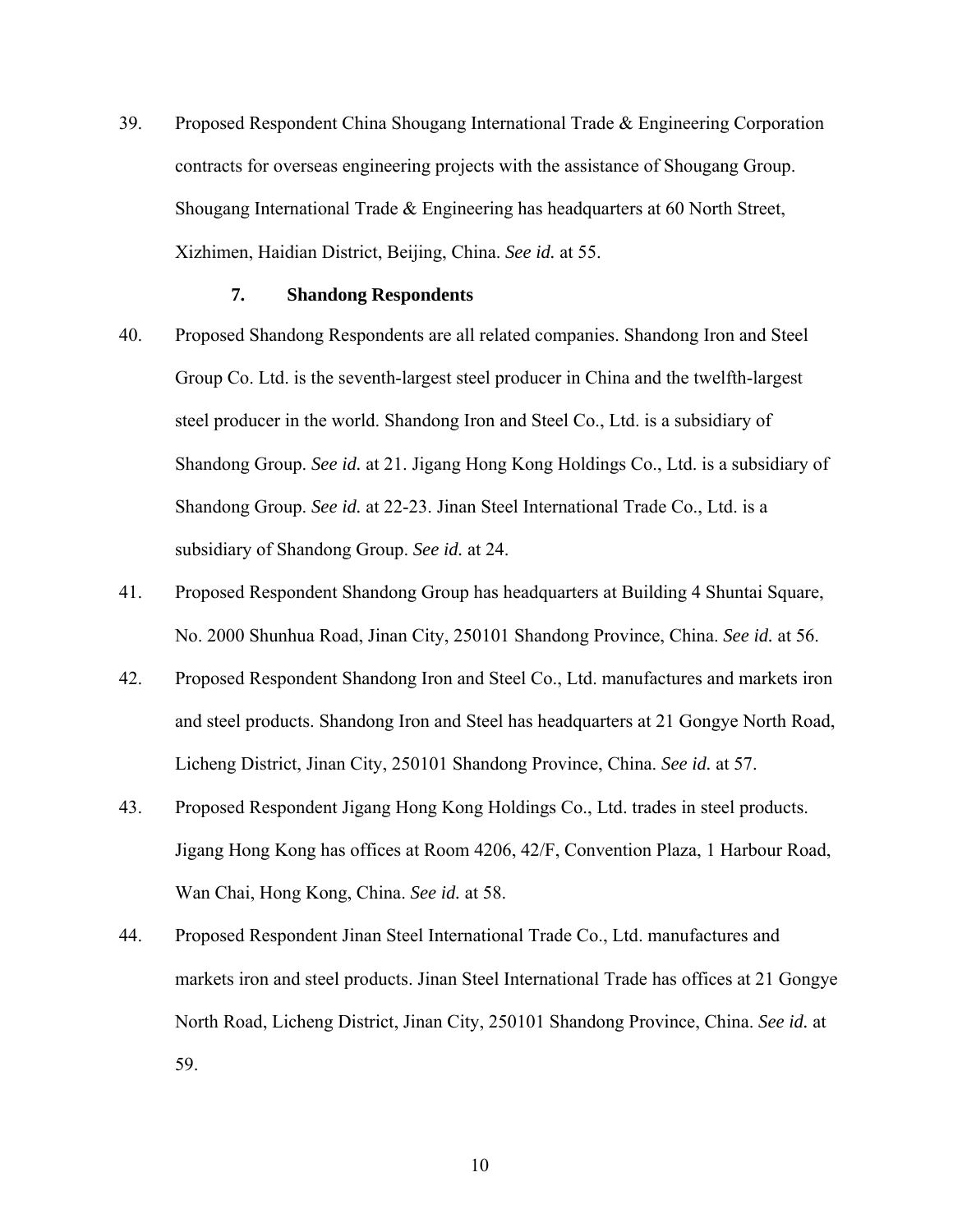## **8. Magang / Masteel Respondents**

- 45. Proposed Magang / Masteel Respondents are all related companies. Magang Group Holding Co. Ltd., commonly called Masteel, is the eighth-largest steel producer in China and the seventeenth-largest steel producer in the world. Maanshan Iron and Steel Co. Ltd. is a subsidiary of Magang Group Holding Co. Ltd. *See id.* at 26.
- 46. Proposed Respondent Magang Group Holding Co. Ltd. has headquarters at 8 Jiuhuaxi Road, Maanshan City, 243003 Anhui Province, China. *See id.* at 60.
- 47. Proposed Respondent Maanshan Iron and Steel Co. Ltd. manufactures and markets iron and steel products. Maanshan Iron and Steel has headquarters at 8 Jiuhuaxi Road, Maanshan City, 243003 Anhui Province, China. *See id.* at 61.

#### **9. Bohai Respondents**

- 48. Proposed Bohai Respondents are all related companies. Bohai Iron and Steel Group is the ninth-largest steel producer in China and the eighteenth-largest steel producer in the world. Tianjin Pipe (Group) Corporation is a wholly owned subsidiary of Bohai Iron and Steel Group. *See id.* at 28. Tianjin Pipe International Economic & Trading Corporation is a wholly owned subsidiary of Tianjin Pipe (Group) Corporation. *See id.* at 31. TPCO Enterprise, Inc. is a wholly owned subsidiary of Tianjin Pipe International Economic & Trading Corporation. *See id.* at 29-30. TPCO America Corporation is a subsidiary of Tianjin Pipe (Group) Corporation. *See id.* at 32.
- 49. Proposed Respondent Bohai Iron and Steel Group has headquarters at No. 74 MaChang Road, Heping District, 300050 Tianjin Province, China. *See id.* at 62.
- 50. Proposed Respondent Tianjin Pipe (Group) Corporation manufactures and markets steel pipe products. Tianjin Pipe Group has headquarters at 396 Jintang Highway, Dongli District, 300301 Tianjin Province, China. *See id.* at 63-64.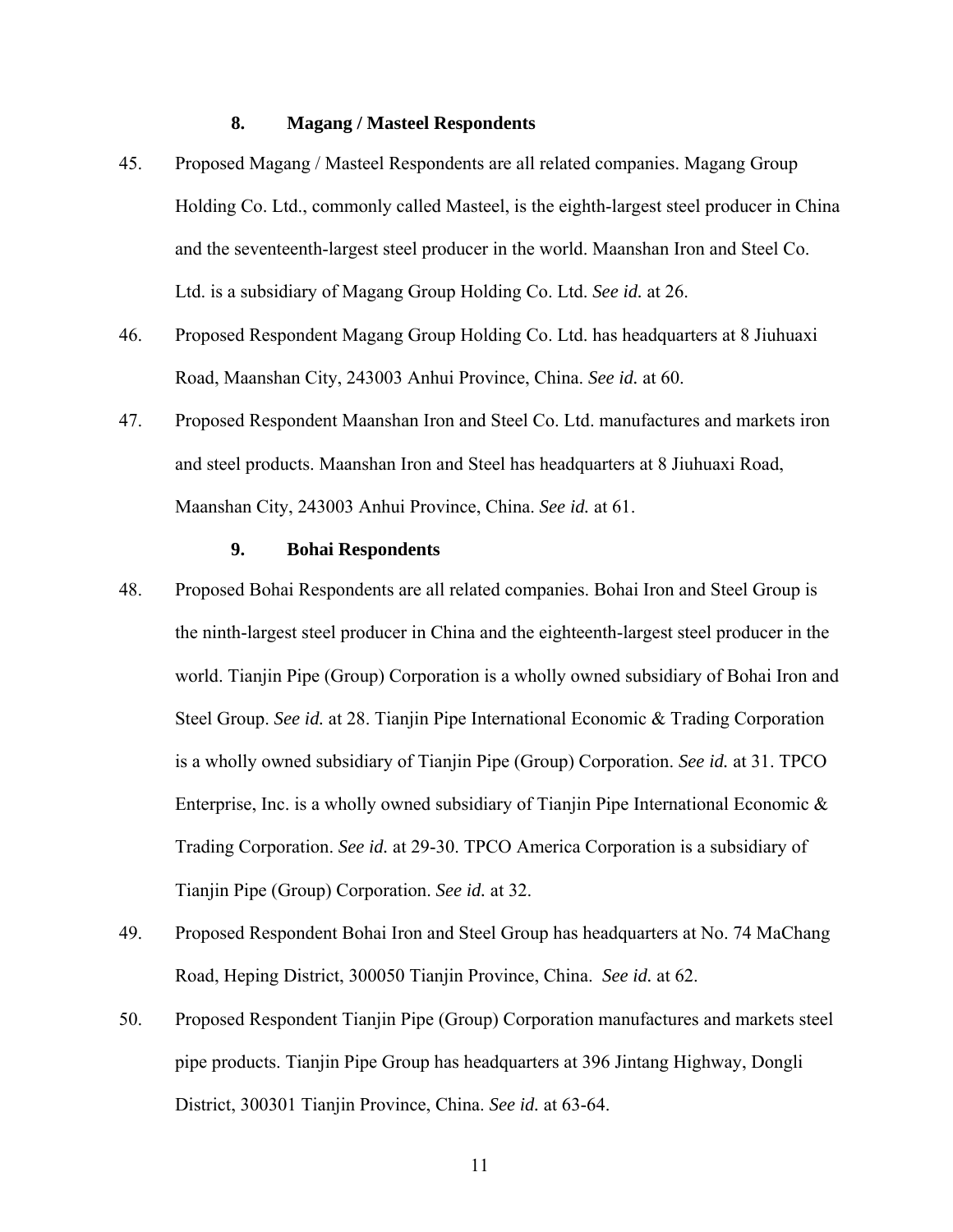- 51. Proposed Respondent Tianjin Pipe International Economic & Trading Corporation trades in steel pipe products. Tianjin Pipe International has headquarters at 396 Jintang Highway, Dongli District, 300301 Tianjin Province, China. *See id.* at 65.
- 52. Proposed Respondent TPCO Enterprise, Inc. produces steel pipe. TPCO Enterprise has headquarters at 10700 Richmond Avenue, Suite 302, Houston, Texas 77042. *Id.* at 66.
- 53. Proposed Respondent TPCO America Corporation produces steel pipe. TPCO America has headquarters at 5431 Highway 35, Gregory, Texas 78359. *See id.* at 67.

## **10. Benxi Respondents**

- 54. Proposed Benxi Respondents are all related companies. Benxi Steel (Group) Co. Ltd. is the tenth-largest steel producer in China and the twenty-third largest steel producer in the world. Benxi Iron and Steel (Group) International Economic and Trading Co. Ltd. is a subsidiary of Benxi Steel (Group) Co. Ltd. *See id.* at 34.
- 55. Proposed Respondent Benxi Steel (Group) Co. Ltd. has offices at 16 Renmin Road, Pingshan District, Benxi City, 117000 Liaoning Province, China. *See id.* at 68.
- 56. Proposed Respondent Benxi Iron and Steel (Group) International Economic and Trading Co. Ltd. trades iron and steel products. Benxi Iron and Steel International has headquarters at 8/F, 9 Dongming Avenue, Pingshan District, Benxi City, 117000 Liaoning Province, China. *See id.* at 69.

#### **11. Hunan Valin Respondents**

57. Proposed Hunan Valin Respondents are all related companies. Hunan Valin Steel Co. Ltd. is the eleventh-largest steel producer in China and the twenty-fourth largest steel producer in the world. Hunan Valin Xiangtan Iron and Steel Co. Ltd. is a subsidiary of Hunan Valin Steel Co. Ltd. *See id.* at 36.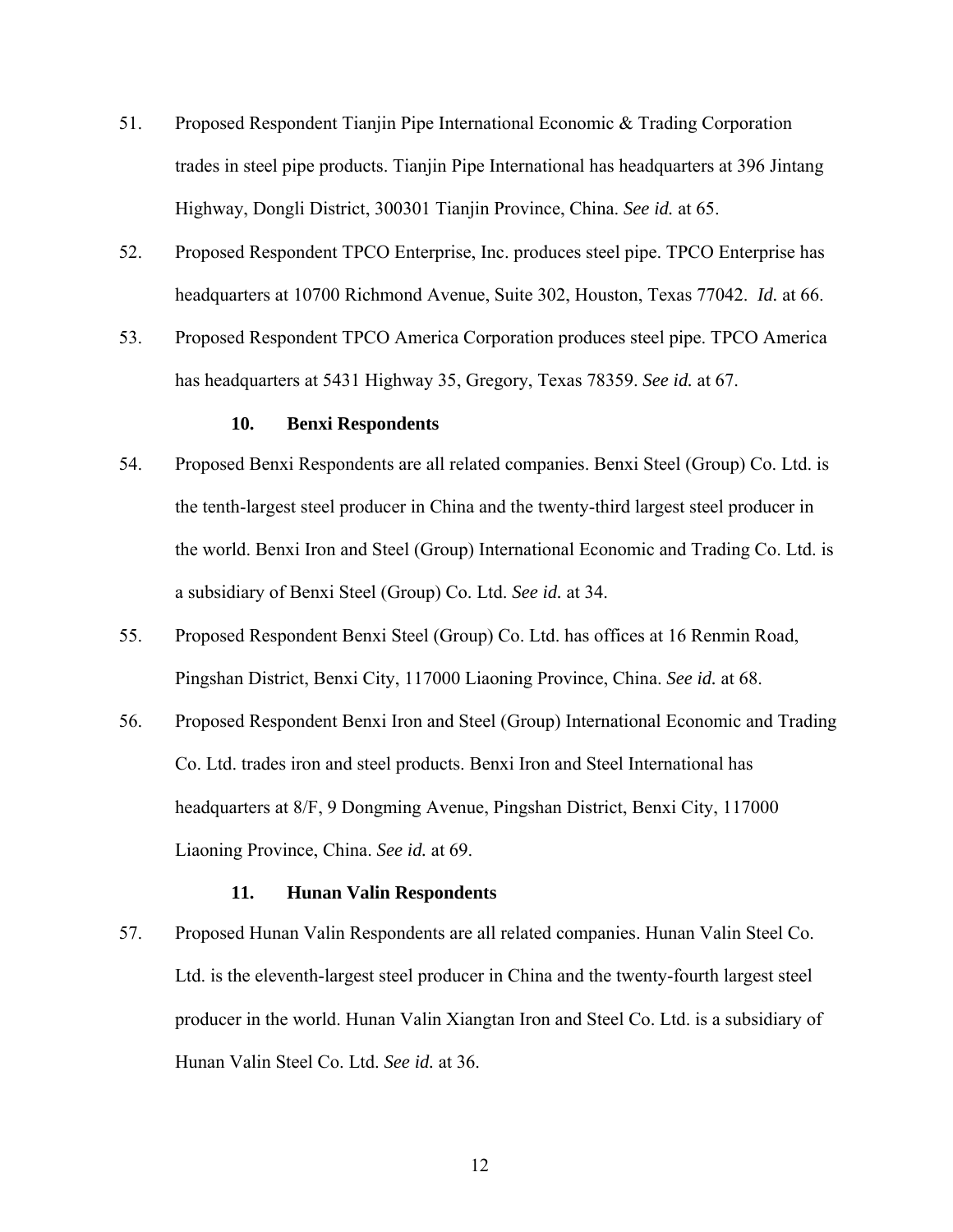- 58. Proposed Respondent Hunan Valin Steel Co. Ltd. has headquarters at No. 222 House Road, Changsha City, 410004 Hunan Province, China. *See id.* at 70.
- 59. Proposed Respondent Hunan Valin Xiangtan Iron and Steel Co. Ltd. produces and trades steel products. Hunan Valin Xiangtan has headquarters at Yuetang Road, Yuetang District, Xiangtan City, 411101 Hunan Province, China. *See id.* at 71.

#### **B. Distributor Respondents**

- 60. Proposed Respondent Tianjin Tiangang Guanye Co., Ltd. is a steel distributor with offices at 1-13 Zhufangyuan, Duwang New City, Beichen District, 300400 Tianjin, China. *See id.* at 72. As discussed in Section V.C.3.a, TTG holds itself out as a distributor for Baosteel and Ansteel. As further discussed there, TTG offers to transship products through Thailand and create false origin documents to evade U.S. duties.
- 61. Proposed Respondent Wuxi Sunny Xin Rui Science and Technology Co., Ltd. is a steel distributor with offices at 21 Shixin Road, Dongbeitang, Xishan District, 214000 Wuxi Province, China. *See id.* at 73. As discussed in Section V.C.3.b, Wuxi Sunny holds itself out as a distributor for Baosteel, Ansteel, and Wuhan. As further discussed there, Wuxi Sunny offers to transship Chinese steel products through Malaysia and create false origin documents to evade U.S. duties.
- 62. Proposed Respondent Taian JNC Industrial Co., Ltd. is a steel distributor with offices at 666 Nantianmen Street, Hi-Tech Industry Development Zone, Tai'an City, 271000 Shandong Province, China. *See id.* at 74. As discussed in Section V.C.3.c, Taian JNC holds itself out as a distributor for Baosteel, Ansteel, Wuhan, Shandong, and Benxi. As further discussed there, Taian JNC offers to transship Chinese steel products through Malaysia, Singapore, or Hong Kong, and create false origin documents to evade U.S. duties.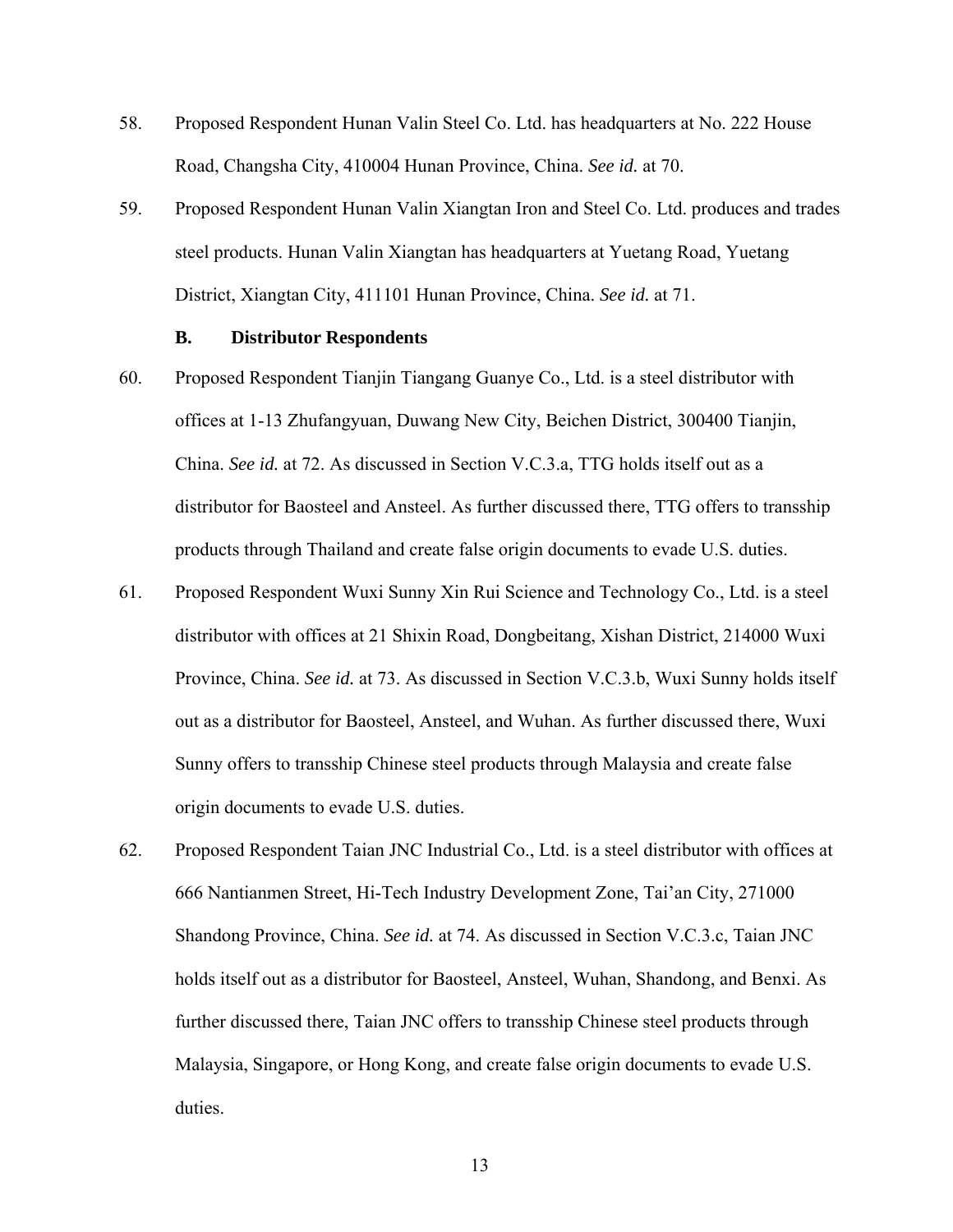- 63. Proposed Respondent EQ Metal (Shanghai) Co., Ltd. is a steel distributor with offices at Rm. 803, 86 Sibao Road, Sijing Town, Songjiang District, Shanghai, China. *See id.* at 75. As discussed in Section V.C.3.d, EQ Metal holds itself out as a distributor for Baosteel, Jiangsu Shagang, Ansteel, Wuhan, Shougang, Magang, and Benxi. As further discussed there, EQ Metal offers to transship Chinese steel products through Singapore and create false origin documents to evade U.S. duties.
- 64. Proposed Respondent Kunshan Xinbei International Trade Co., Ltd. is a steel distributor with offices at No. 351, Lvzhou Shanyu, Yushan Town, Suzhou, Jiangsu, China. *See id.* at 76. As discussed in Section V.C.3.e, Kunshan Xinbei holds itself out as a distributor for Baosteel, Wuhan, and Ansteel. As further discussed there, Kunshan Xinbei offers to transship Chinese steel products through Malaysia and create false origin documents to evade U.S. duties.
- 65. Proposed Respondent Tianjin Xinhai Trade Co., Ltd. is a steel distributor with offices at Floor 11, Tonggang Liye Building, Junliangcheng, Dongli District, 300450 Tianjin, China. *See id.* at 77. As discussed in Section V.C.3.f, Tianjin Xinhai holds itself out as a distributor for Hebei. As further discussed there, Tianjin Xinhai offers to transship Chinese steel products through Malaysia and create false origin documents to evade U.S. duties.
- 66. Proposed Respondent Tianjin Xinlianxin Steel Pipe Co., Ltd. is a steel distributor with offices at 8 Juhai Road, Jinghai Development Area, 301600 Tianjin, China. *See id.* at 78. As discussed in Section V.C.2.g, Tianjin Xinlianxin holds itself out as a distributor for Baosteel. As further discussed there, Tianjin Xinlianxin offers to transship Chinese steel products through Thailand and create false origin documents to evade U.S. duties.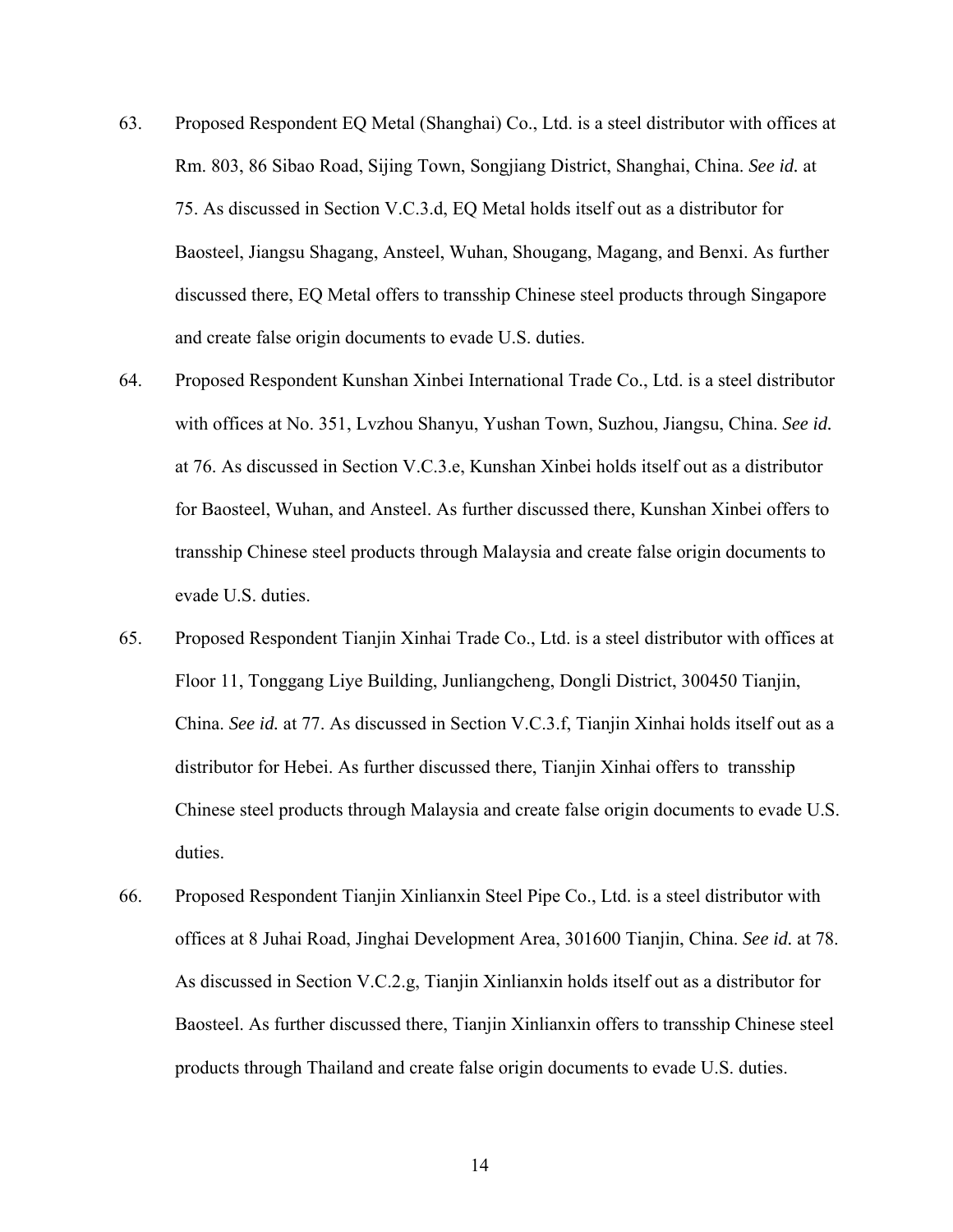- 67. Proposed Respondent Tianjin Xinyue Industrial and Trade Co., Ltd. is a steel distributor with offices at Daqiuzhuang Industrial Area, 301606 Tianjin, China. *See id.* at 79. As discussed in Section V.C.3.h, Tianjin Xinyue holds itself out as a distributor for Baosteel. As further discussed there, Tianjin Xinlianxin offers to transship Chinese steel products through Malaysia and create false origin documents to evade U.S. duties.
- 68. Proposed Respondent Xian Linkun Materials (Steel Pipe Supplies) Co., Ltd. is a steel distributor with offices at Compound A8, E-Pang Road, Lianhu District, Xi'an City, 710005 Shaanxi Province, China. *See id.* at 80. As discussed in Section V.C.3.i, Xian Linkun holds itself out as a distributor for Baosteel. As further discussed there, Xian Linkun offers to transship Chinese steel products through Indonesia and create false origin documents to evade U.S. duties.

#### **C. Specific Allegations Against the Proposed Respondents**

69. Complainant asserts the following causes of action against the following Proposed Respondents:

| <b>Respondent Group</b> | <b>Price Fixing</b> | <b>Trade Secrets</b> | <b>False Designation</b> |
|-------------------------|---------------------|----------------------|--------------------------|
| Hebei Group             | $\mathbf{X}$        |                      | X                        |
| <b>Baosteel Group</b>   | X                   | X                    | X                        |
| Jiangsu Shagang Group   | X                   |                      | X                        |
| Ansteel Group           | X                   |                      | X                        |
| Wuhan / WISCO Group     | $\mathbf{X}$        |                      | X                        |
| <b>Shougang Group</b>   | X                   |                      | X                        |
| <b>Shandong Group</b>   | X                   |                      | X                        |
| Magang / Masteel Group  | $\mathbf{X}$        |                      | X                        |
| Bohai Group             | $\mathbf{X}$        |                      |                          |
| Benxi Group             | X                   |                      | X                        |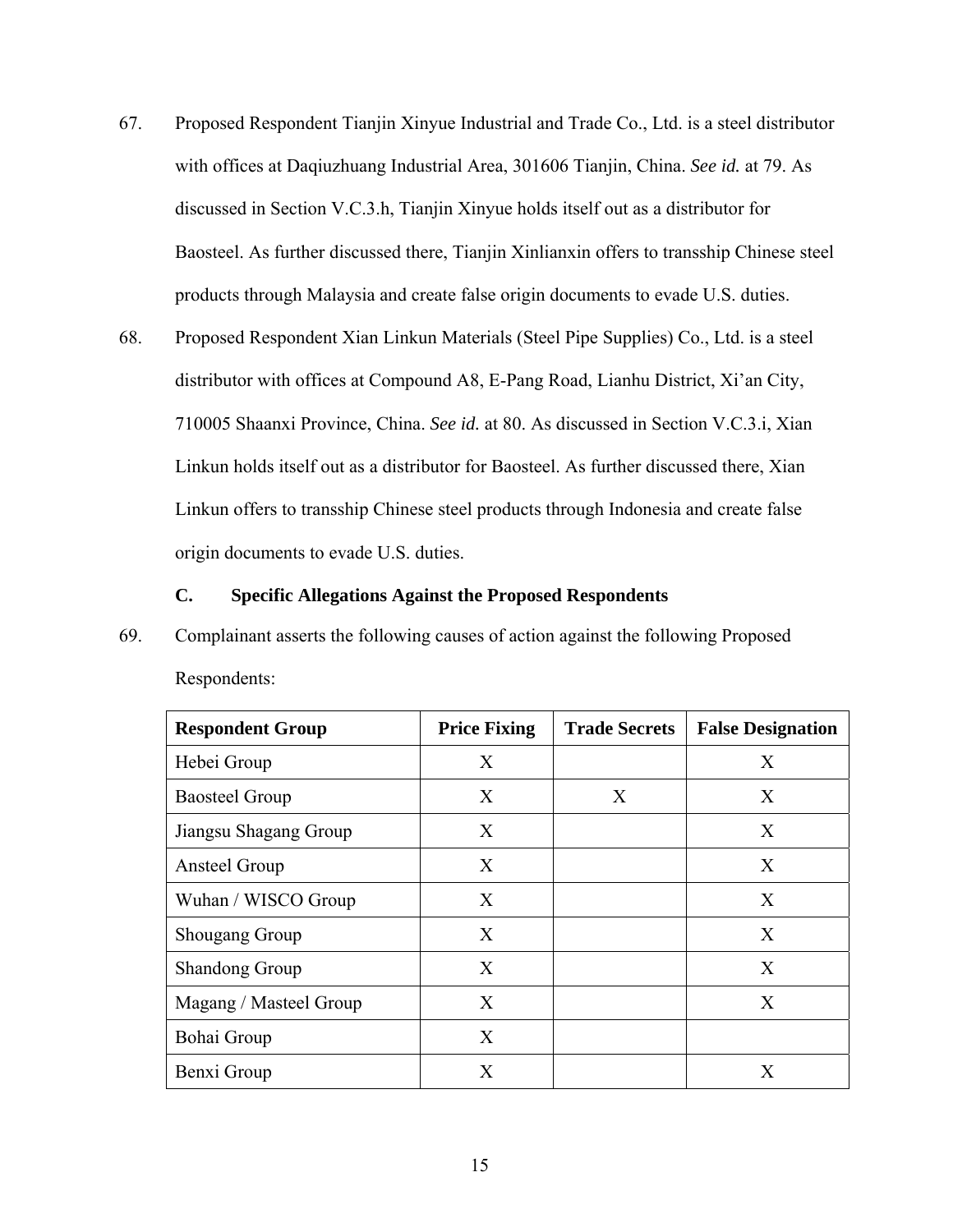| Hunan Valin Group                                        | X |              |
|----------------------------------------------------------|---|--------------|
| Tianjin Tiangang Guanye                                  |   | X            |
| Wuxi Sunny Xin Rui Science<br>and Technology Co., Ltd.   |   | X            |
| Taian JNC Industrial Co., Ltd.                           |   | X            |
| EQ Metal (Shanghai) Co., Ltd.                            |   | $\mathbf{X}$ |
| Kunshan Xinbei International<br>Trade Co., Ltd.          |   | X            |
| Tianjin Xinhai Trade Co., Ltd.                           |   | X            |
| Tianjin Xinlianxin Steel Pipe<br>Co., Ltd.               |   | X            |
| Tianjin Xinyue Industrial and<br>Trade Co., Ltd.         |   | X            |
| Xian Linkun Materials (Steel<br>Pipe Supplies) Co., Ltd. |   | X            |

## **IV. THE PRODUCTS AT ISSUE**

70. As discussed in detail below, Proposed Respondents have engaged in unfair trade practices across their entire range of carbon and alloy steel products, and the product mix exported to the United States changes from time to time. Pursuant to Commission Rule 210.12(a)(12), U.S. Steel identifies all Chinese carbon and alloy steel products as falling within the scope of this Complaint.

## **V. UNLAWFUL AND UNFAIR ACTS OF RESPONDENTS**

### **A. Conspiring to Fix Prices and Control Output and Export Volumes**

- 71. Proposed Manufacturer Respondents conspire to control raw material inputs, production output, export volumes, and prices, violating at least Section 1 of the Sherman Act, 15 U.S.C. § 1.
- 72. Through their cartel, the China Iron and Steel Association, Proposed Manufacturer Respondents agree to set prices at levels that undercut their competitors in the United States. *See infra* Section V.A.1 and V.A.2. When prices drop too low to provide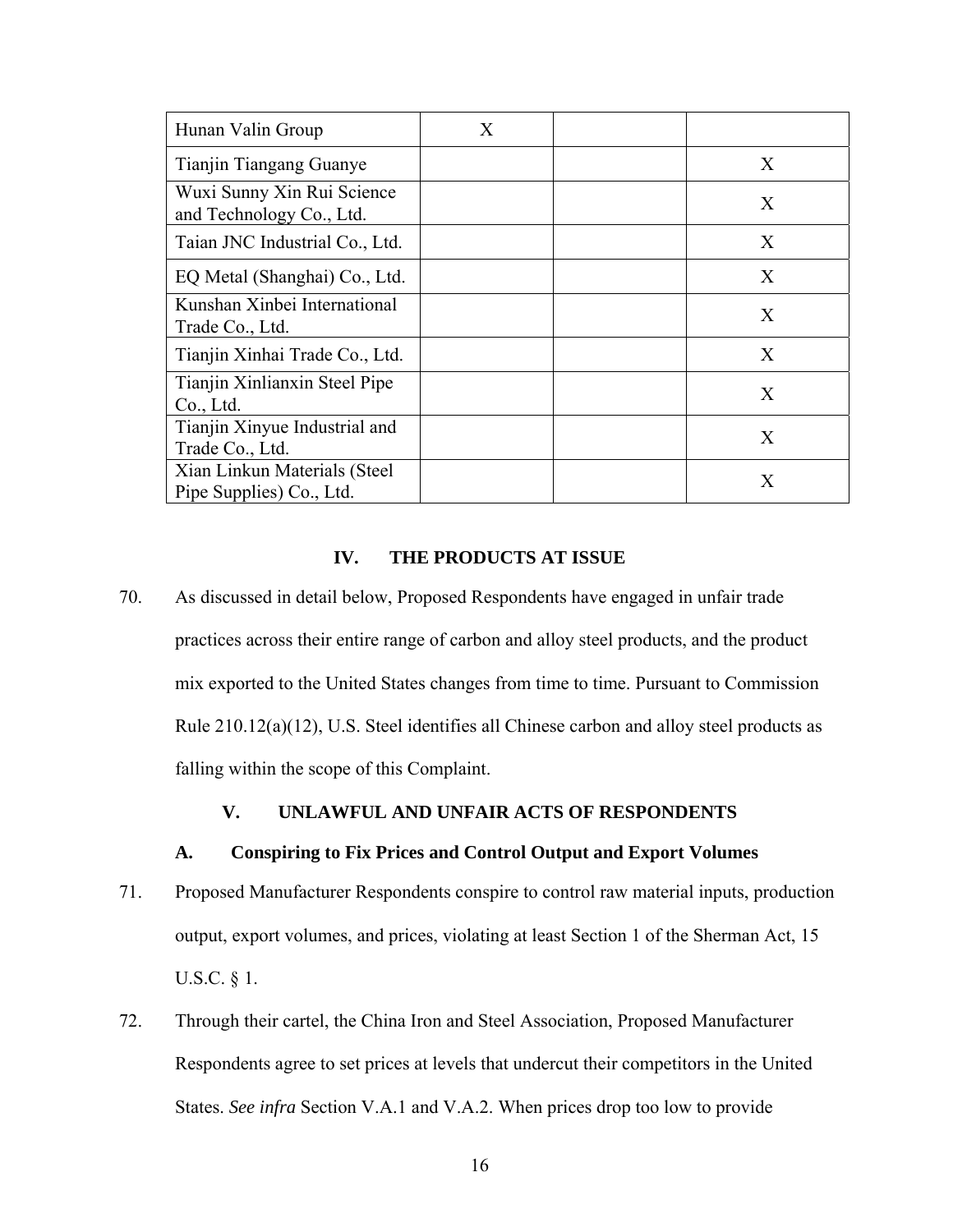sufficient return, Proposed Manufacturer Respondents jointly restrict production and thereby support the price. *See infra* Section V.A.2. To facilitate their price fixing and output regulation, Proposed Manufacturer Respondents share cost data, production schedules, production volumes, export volumes, and pricing information. *See infra* Section V.A.1. Proposed Respondents also demonstrate irrational coordinated actions, such as simultaneous investments in unneeded production capacity, further confirming their conspiracy. *See infra* Section V.A.3.

73. Under Section 337, the Commission has jurisdiction to exclude articles entering the United States that were manufactured, imported, or sold in connection with a Sherman Act conspiracy. *See, e.g.*, *In re Certain Color Television Receiving Sets*, Inv. No. 337- TA-23, 42 Fed. Reg. 30262, 30262-63 (U.S.I.T.C. June 10, 1977) (finding jurisdiction and entering a consent order barring foreign television manufacturer Respondents from fixing prices, dividing markets, or restricting sales).

#### **1. CISA Members Share Production and Price Information**

74. In the late 1990s, many Chinese industry sectors were experiencing price depression brought by intra-industry competition and over-production. These industries formed cartels expressly to "agree not to sell their products below a certain price":

> Many other sectors were also experiencing price deflation in the late 1990s for precisely the same reasons, leading them to complain and call for action to halt the price slides. In many industries, support coalesced around price cartels in which firms would agree not to sell their products below a certain price. Advocates of cartels cited Chinese laws that forbade dumping and permitted 'industry organizations' to help firms 'strengthen price self discipline.'

. . . .

In late July [1998], firms from multiple industries issued joint written appeals to the State Economic and Trade Commission to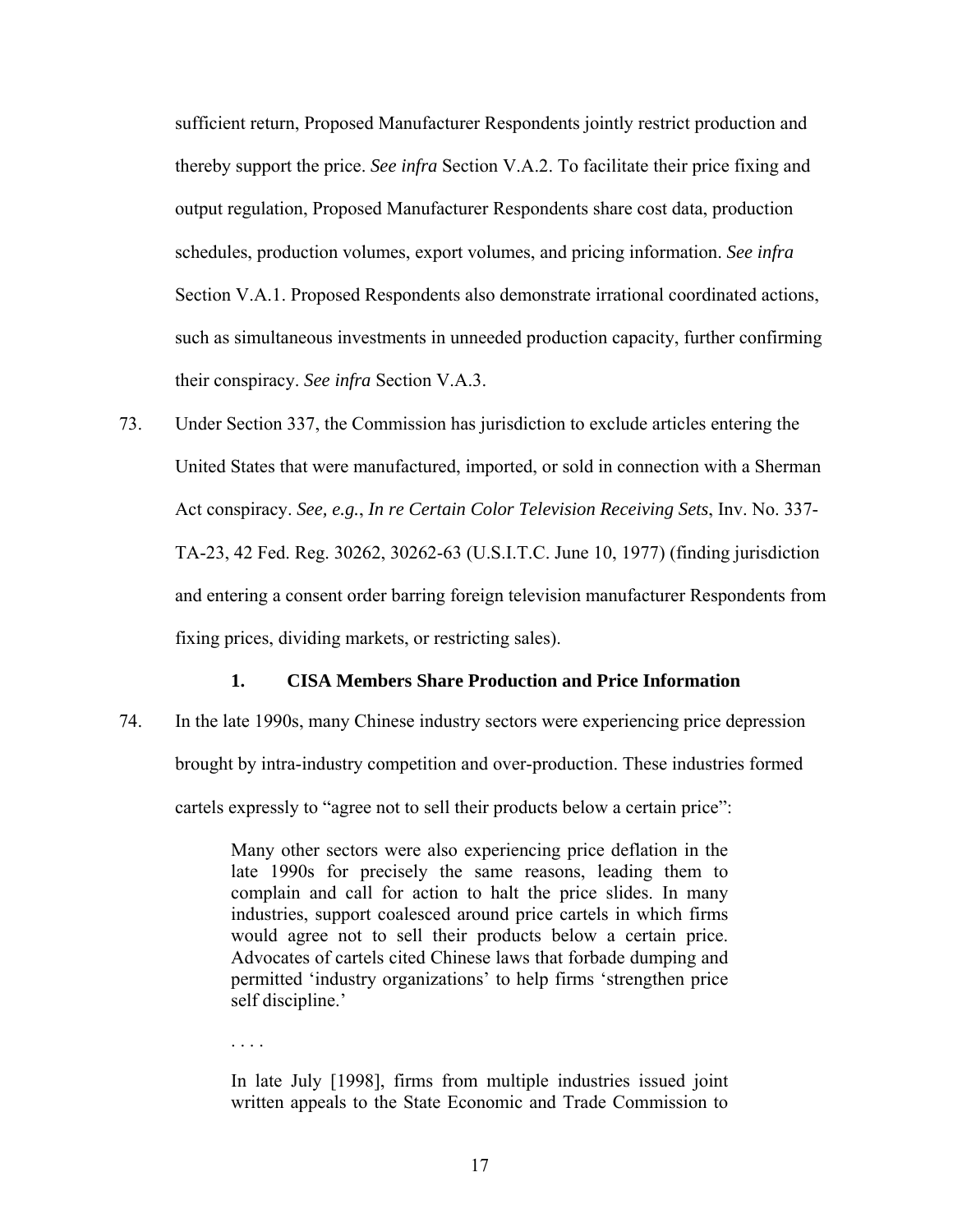'standardize market order' by encouraging trade associations to organize 'self-discipline prices' (*zilujia*), that is, price cartels, thereby eliminating what they alternatively called 'vicious competition' (*exing jingzheng*) and 'disorderly competition' (*wuxu jingzheng*).

Exhibit 4 at 78-79.

- 75. The Chinese steel industry attempted to impose the same "self-discipline," but its trade associations were weaker and more fragmented. When forming CISA in 1999, Chinese steelmakers remedied this "deficiency" by giving CISA the express mandate to coordinate prices. *See* Exhibit 4 at 67 ("[T]he goal [in forming CISA] was to . . . have CISA take over as the industry's chief regulator on all major policy issues, including enterprise restructuring, standard setting, the oversight and coordination of prices and production, and international trade disputes."); *id.* at 83 ("The creation of the China Iron and Steel Association, which has coordinating prices among its mandate, was supposed to redress this deficiency [of lacking a strong central steel trade association].").
- 76. Proposed Manufacturer Respondents—all of whom are CISA members—use CISA to further their price-fixing conspiracy. Membership in CISA "is required for any company that produces over five hundred thousand tons of steel annually." Exhibit 4 at 67. All the Proposed Manufacturer Respondents produce substantially more than that amount. *See*  Exhibit 20.
- 77. Biographies from CISA's website demonstrate that representatives from every Proposed Manufacturer Respondent have held leadership positions within CISA. *See* Exhibit 63. The CISA chairmanship rotates among senior executives from the Proposed Manufacturer Respondents. *See* Exhibit 5 ("CISA rotates its chairmanship among four large steel groups—Baosteel, Anshan Steel, Wuhan Steel, and Shougang—with each having two-year tenures.").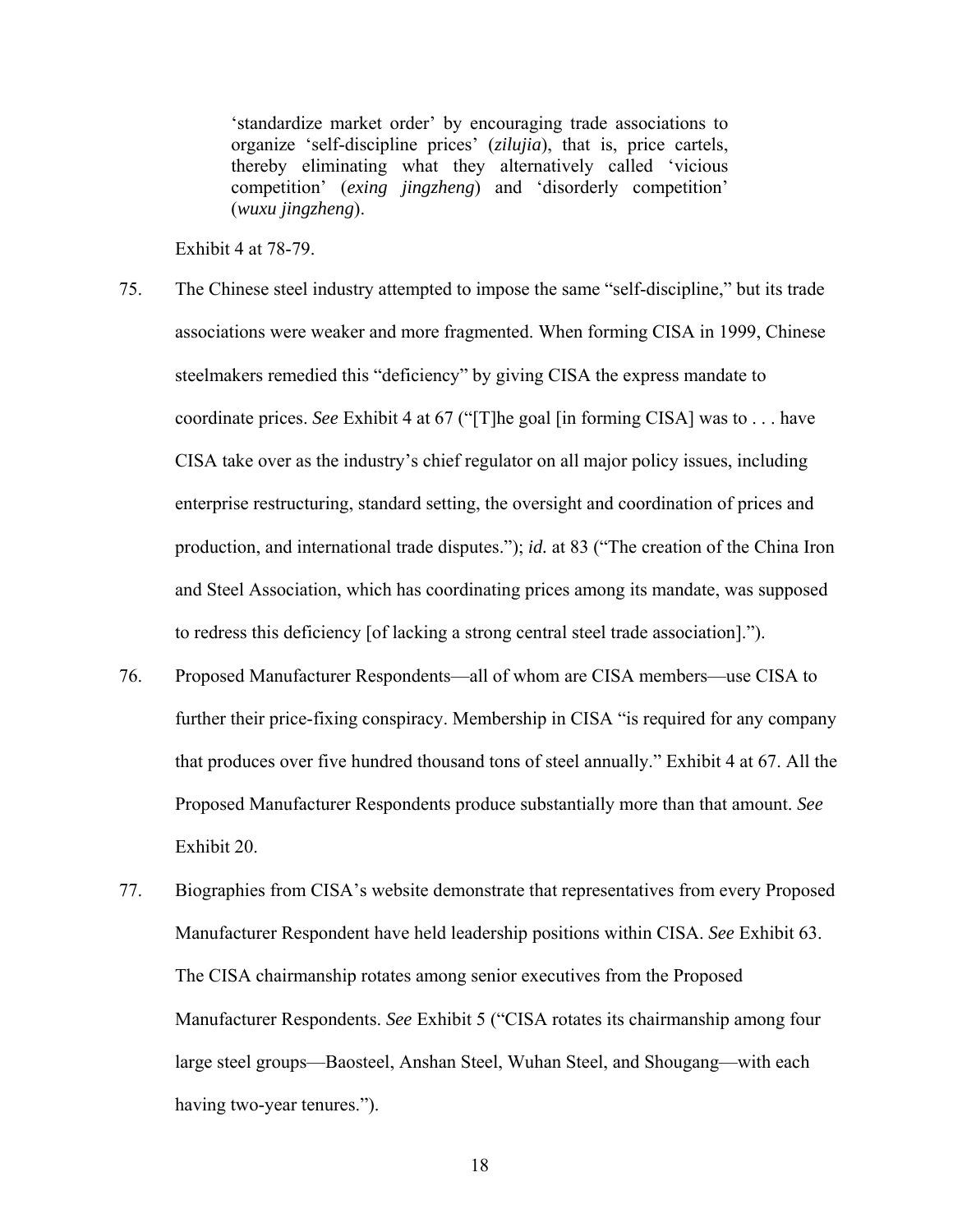- 78. CISA members have an open-book policy regarding other CISA members. They share price information, cost information, profit information, and production schedules. Such information is available only to CISA members.
- 79. For example, CISA members commonly share production schedules, costs, and other financial data. While negotiating new iron ore prices, Rio Tinto came into possession of this information, normally shared only among CISA members: "The miner . . . obtained information containing mills' production schedules, raw materials costs and other financial data. China Iron & Steel Association (CISA) members have access to a file containing this information[.]" Exhibit 6.
- 80. CISA officials have confirmed that its members have access to detailed, confidential information about prices and costs that non-members cannot access. For example, in 2011, CISA and Shougang Chairman Zhu Jimin referenced CISA members sharing information about procurement prices and production costs. Exhibit 7 at 2.
- 81. Even today, CISA continues to share confidential information. In 2015, CISA and Ansteel Chairman Zhang Guangning discussed "coordination" between steel companies and specifically referenced a "purchasing information exchange platform" for sharing data among CISA members. Exhibit 8 at 5.
- 82. Since 2001, CISA members have met regularly for the express purpose of coordinating prices: "Since 2001, CISA's 'price and materials coordination group' has brought the top ten producers together on a semiannual basis to discuss prices[.]" *See* Exhibit 4 at 223 n.93.
- 83. True competitors do not share "production schedules," nor do they "discuss prices." The Supreme Court and the Courts of Appeals have inferred an unlawful conspiracy under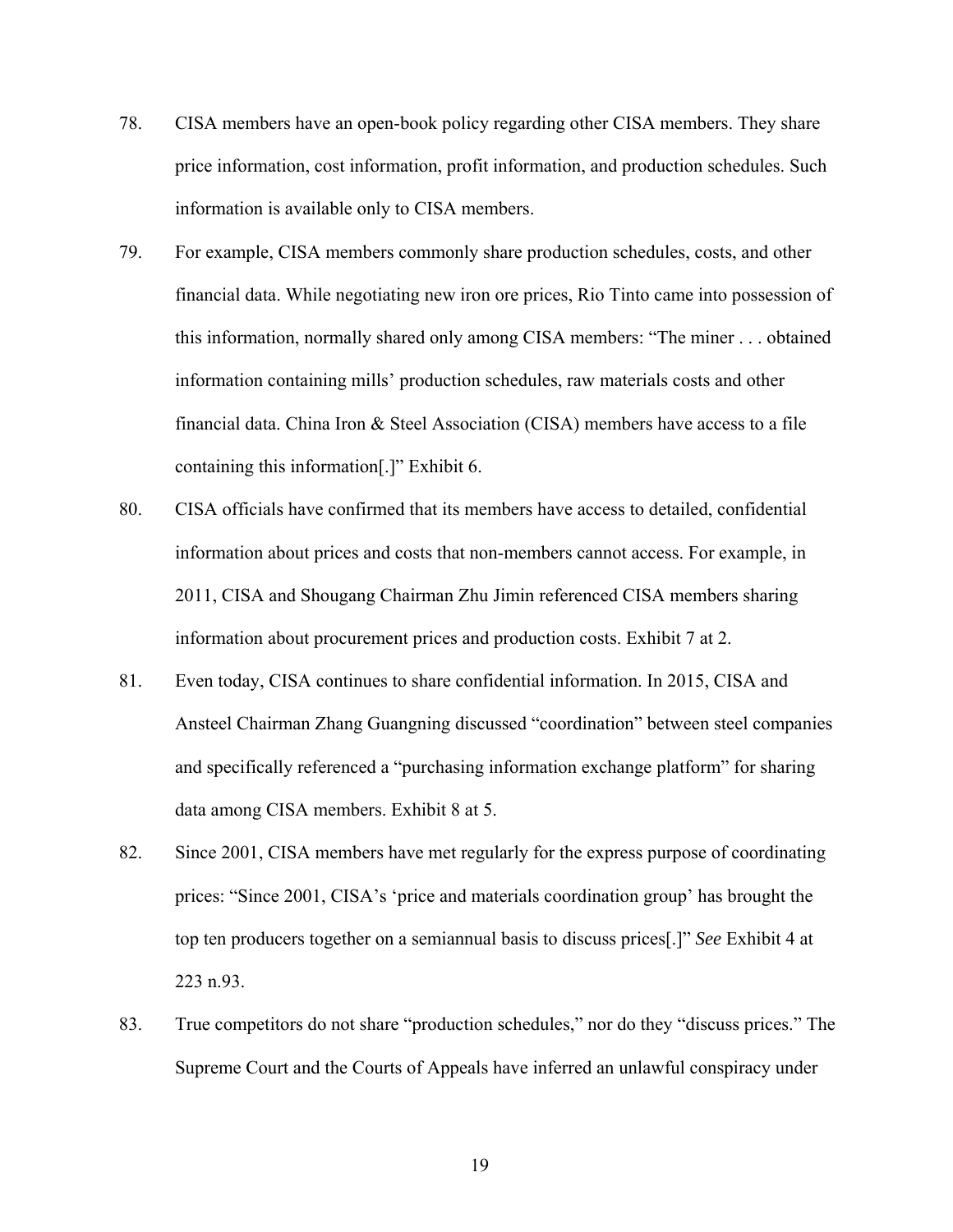the Sherman Act when supposed competitors share confidential pricing and production data. *See, e.g.*, *United States v. United States Gypsum Co.*, 438 U.S. 422, 457 (1978) ("[E]xchange of price information among competitors carries with it the added potential for the development of concerted price-fixing arrangements[.]"); *United States v. Container Corp. of America*, 393 U.S. 333, 334-38 (1969) (holding that exchanging price information was sufficient to support a Section 1 Sherman Act claim and stating: "Price is too critical, too sensitive a control to allow it to be used even in an informal manner to restrain competition."); *In re Flat Glass Antitrust Litig.*, 385 F.3d 350, 369 (3d Cir. 2004) (holding that pricing exchanges among high-level executives constitutes sufficient evidence of collusion to survive summary judgment).

## **2. CISA Coordinates and Polices Its Members' Export Sales and Pricing**

- 84. CISA members use shared information to coordinate prices and production. When they fail to do so effectively, CISA reminds them to maintain "self-discipline." If companies do not comply, the association uses the Chinese government to punish them.
- 85. When Proposed Manufacturer Respondents succeed in overwhelming the U.S. market and injuring U.S. steelmakers, CISA signals its members to throttle back production, elevating prices for Chinese mills. For example, on November 14, 2012, CISA Vice Chairman Wang Xiaoqi told local media that "steel mills would be able to remain profitable in December only should steel output not increase from current levels." Exhibit 9. As the chart in the following section shows, Chinese export prices promptly increased from late 2012 to early 2013, as output was restrained in response to CISA's directives. *See also* Exhibit 10; Exhibit 11; Exhibit 12; Exhibit 13.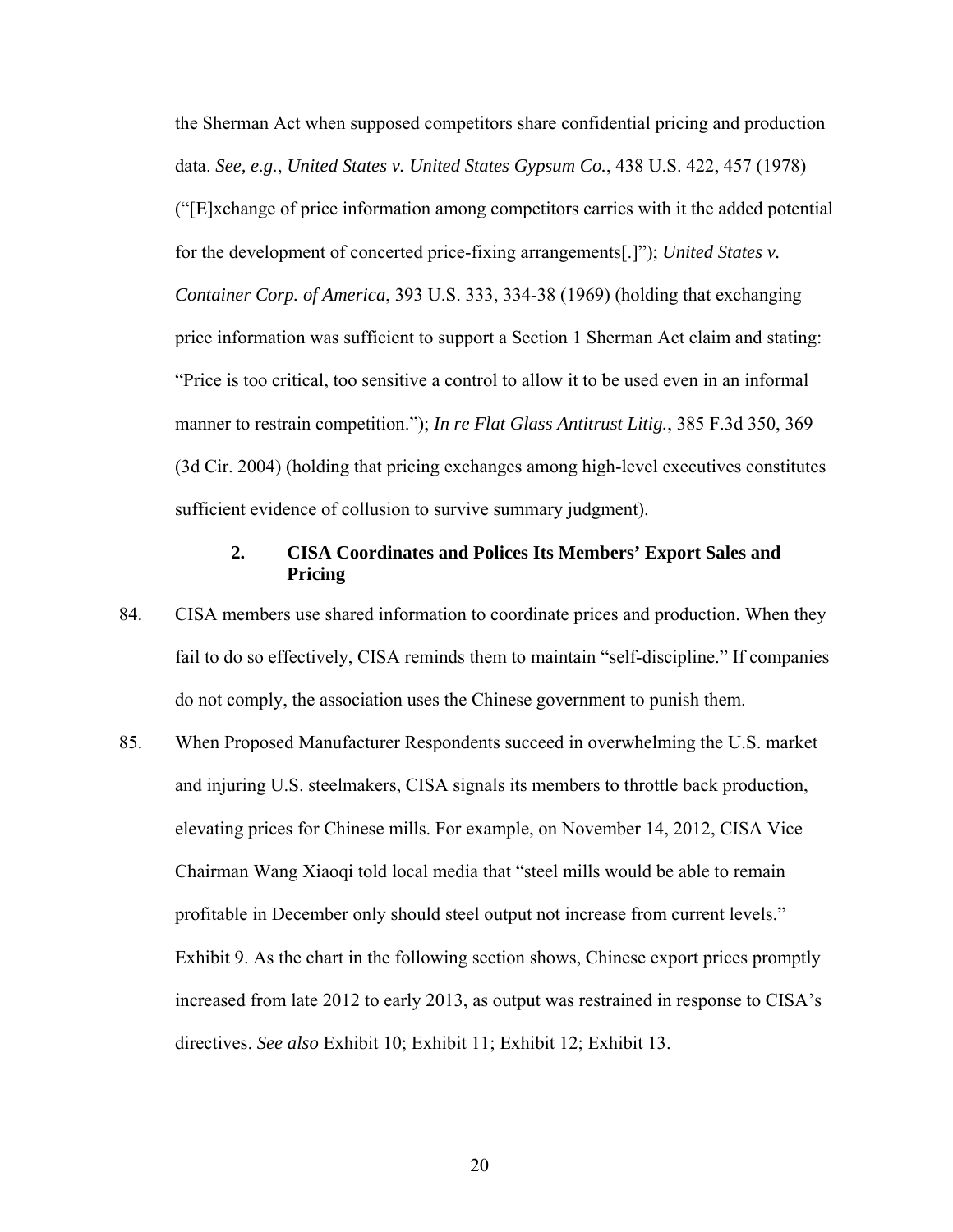86. CISA's calls for output cuts frequently invoke the need for "self-discipline." In a July 2015 speech, CISA and Ansteel Chairman Zhang Guangning emphasized "selfdiscipline" and criticized members for departures:

> We have emphasized the industry self discipline for many years, and worked hard for that, but frankly speaking, the result is not ideal, because everybody hopes that others should be selfdisciplinary, while not regulating themselves. Now, if the enterprises want to tide over a difficult time, the most direct and effective way is to control the output; that is to say, it is necessary to seriously comply with the self-discipline rules of this industry: 'do not deliver the products if not paid, do not produce without a contract and do not produce when the price is less than the cost'.

Exhibit 8 at 7; *see also* Exhibit 14 ("[T]otal annual crude steel production capacity in

China is approaching 1 billion tonnes, with mills still expanding . . . . CISA officials called on firms to improve 'self-discipline'.").

87. When individual mills would not toe the CISA line and comply with its production demands, CISA used the Chinese government to maintain production discipline. For example, in 2009, CISA blamed weak prices on smaller mills' "'irrational' restoration of production," and advocated "the central government . . . tak[ing] stricter measures to force smaller mills . . . to reduce production." Exhibit 15. The following year, the government "asked 203 mills to shut their obsolete iron- and steel-making facilities by the end of September, or face tough penalties." Exhibit 18; *see also* Exhibit 16; Exhibit 17.

## **3. CISA Members Demonstrate Irrational Coordinated Action, Confirming Their Conspiracy and Intent to Injure U.S. and Foreign Competitors**

88. CISA members demonstrate irrational coordinated action, a well-established hallmark of an antitrust conspiracy. Buoyed by illegal Chinese government subsidies, Proposed Manufacturer Respondents collectively but irrationally invest in unneeded production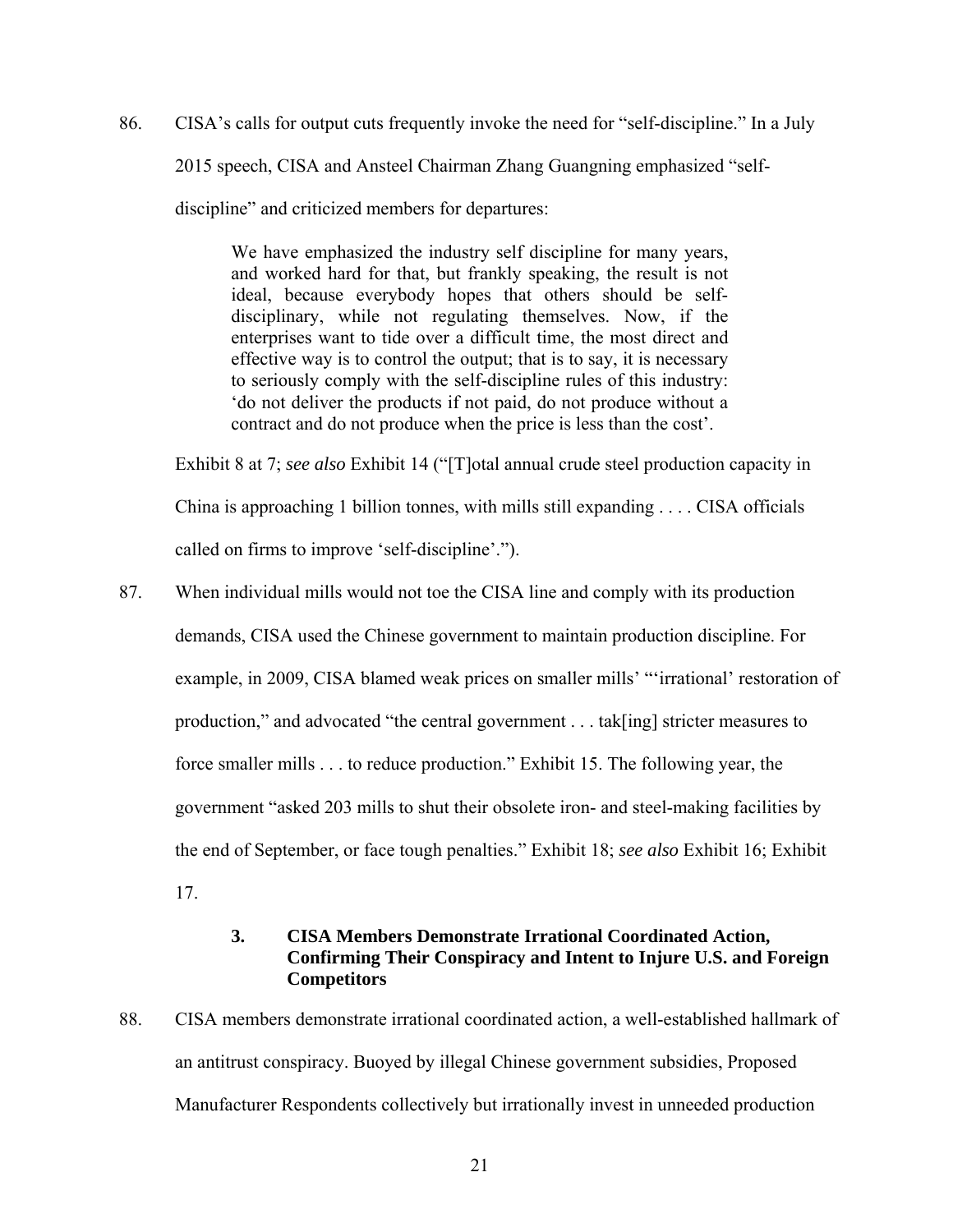capacity. They invest even when steel prices are low and recovery seems unlikely. They also exhibit coordinated action, simultaneously entering and expanding into mature markets. They use their combined strength to destroy U.S. and other foreign competitors.

- 89. Due to subsidies, even when CISA chose to support prices, Proposed Manufacturer Respondents' prices remained below those in the U.S. market. The Commission determined that Chinese manufacturers significantly undercut domestic hot-rolled steel and OCTG prices. It later determined that Chinese manufacturers would likely resume underpricing should the orders be lifted*. See* Pub. 4445, *Hot-Rolled Steel Products From China, India, Indonesia, Taiwan, Thailand, and Ukraine*, Inv. Nos. 701-TA-405 et al. (U.S.I.T.C. Jan. 2014), at 43; Pub. 4532, *Oil Country Tubular Goods From China*, Inv. Nos. 701-TA-463 and 731-TA-1159 (U.S.I.T.C. May 2015), at 15. As the Commerce Department has determined, Chinese manufacturers routinely sell their products at less than fair value. *See* 66 Fed. Reg. 59561 (Nov. 29, 2001) (hot-rolled); 79 Fed. Reg. 7425 (Feb. 7, 2014) (hot-rolled continuation); 75 Fed. Reg. 28551 (May 21, 2010) (OCTG); 80 Fed. Reg. 28224 (May 18, 2015) (OCTG continuation); 81 Fed. Reg. 75 (Jan. 4, 2016) (corrosion-resistant preliminary determination); 81 Fed. Reg. 11751 (Mar. 7, 2016) (cold-rolled preliminary determination).
- 90. Despite substantial price declines, unprofitable periods, and acknowledged overcapacity, Proposed Manufacturer Respondents continue to build new plants and export more steel, further adding to the steel glut in both the global and U.S. markets. For example, the following chart shows export prices for three different types of Chinese steel. Despite a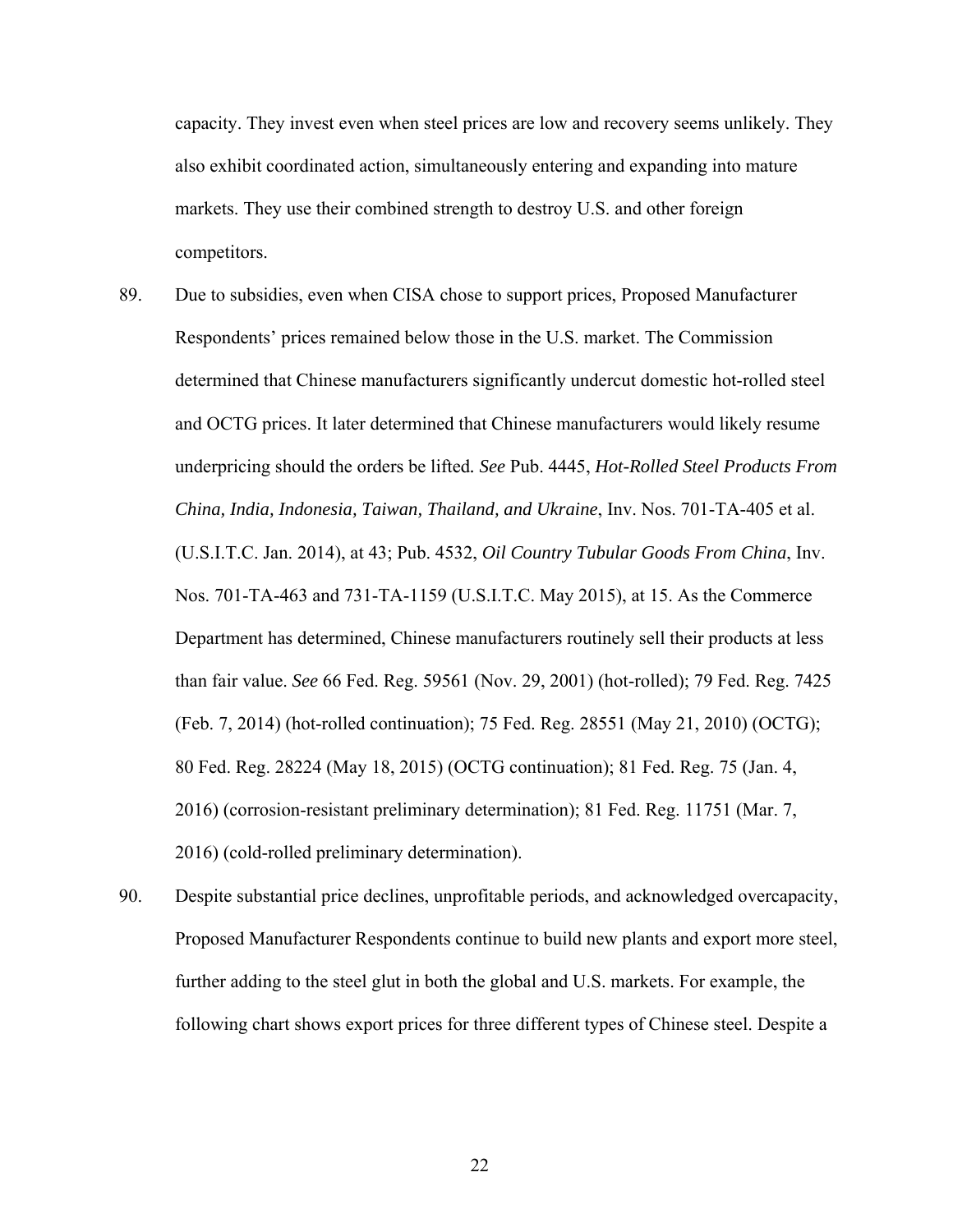substantial and prolonged price decline across all three indexes, exports continue to increase due to irrationally expanded capacity:



*See* Exhibit 19.

91. This comparison proves especially stark in relation to the rational behavior demonstrated by other steel exporters faced with a global price decline. While exports from Chinese manufacturers increased nearly 400%, exports from the rest of the world remained flat: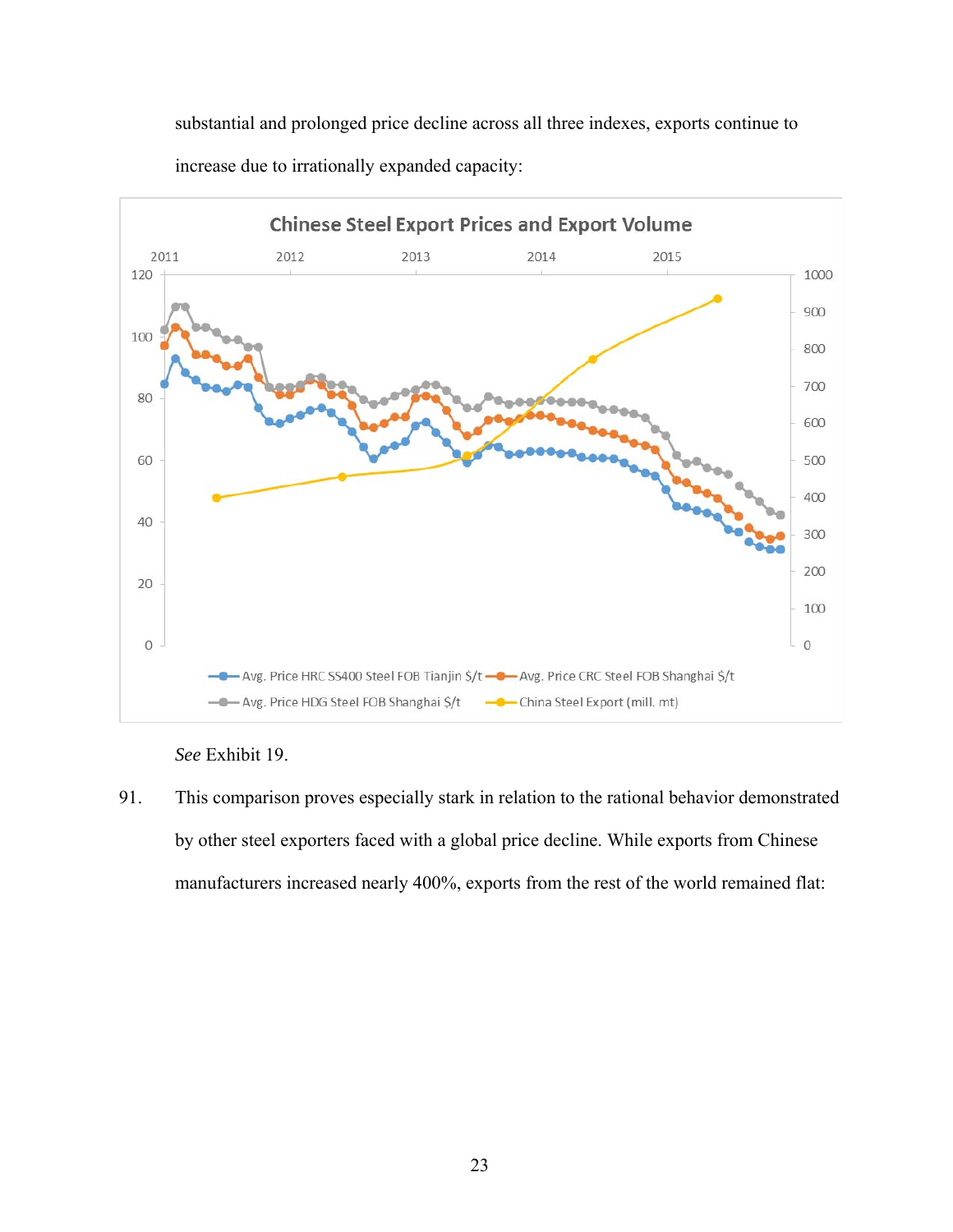

*See* Exhibit 19 (rest-of-world export data from 2015 not yet available).

- 92. These statistics demonstrate coordinated action by Proposed Manufacturer Respondents. China's export volume could not have reached the current level through any single company acting alone. From 2011 to 2015, China's steel exports increased by approximately 65 million metric tons. *See* Exhibit 19. That increase significantly exceeds the total capacity for any individual Proposed Manufacturer Respondent. *See* Exhibit 20.
- 93. As another example, from Q4 2007 to Q4 2008, Chinese oil-country tubular goods (OCTG) exports to the United States more than quadrupled, suggesting that Chinese OCTG manufacturers simultaneously ramped up capacity and production to overwhelm U.S. industry. This change was unusual for at least two reasons: First, it showed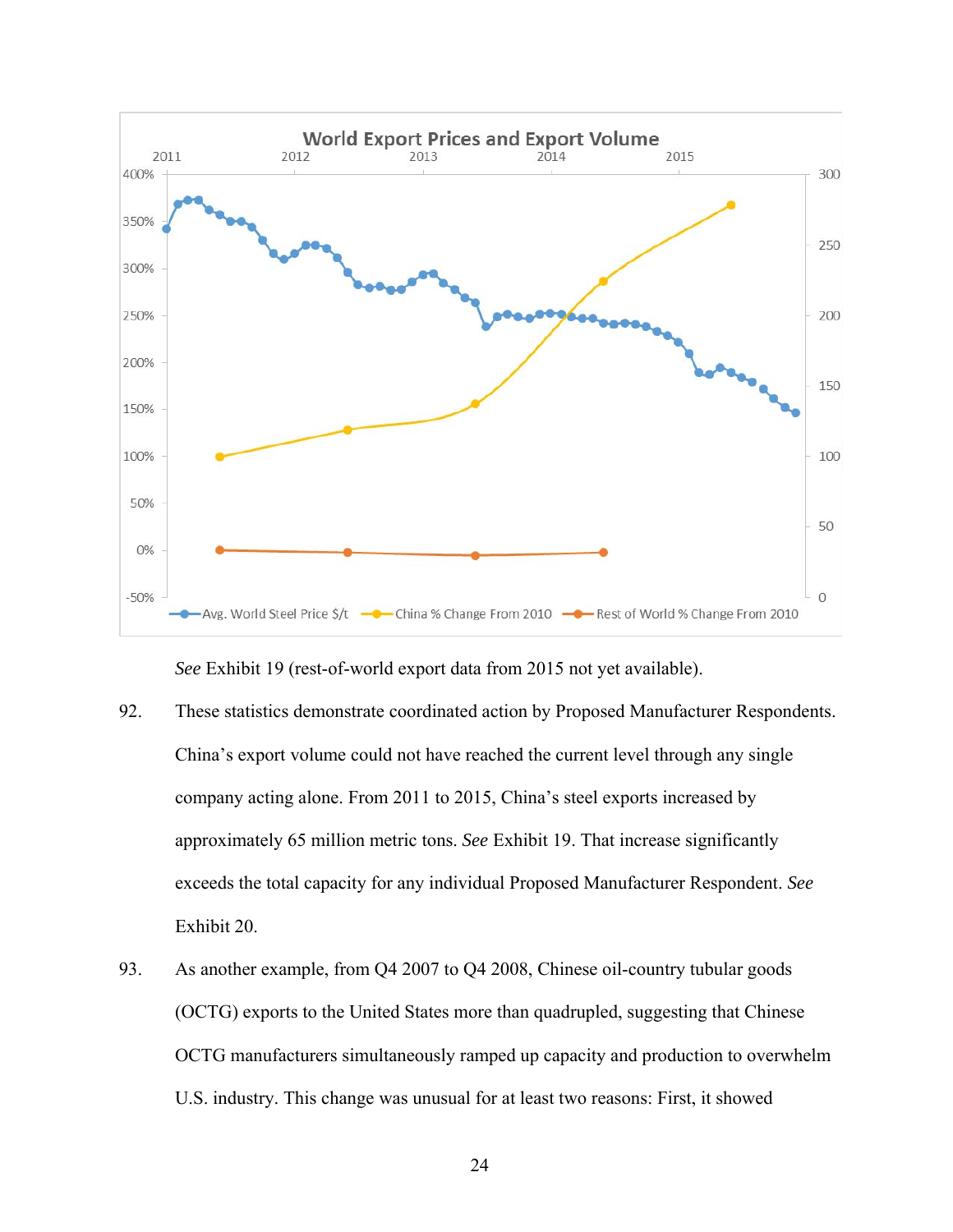substantial coordinated movement across the Chinese industry, despite the 18-month lead time required to stand up new OCTG capacity. Second, it vastly exceeded the modest growth in OCTG consumption, which better aligned with the relatively small increase in non-Chinese OCTG exports:



94. The chart above shows U.S. OCTG imports from China and the rest of the world, alongside OCTG consumption as measured by rig count. Rig count provides a proxy for OCTG demand and allows us to see how Chinese manufacturers and other global manufacturers reacted to a relatively modest increase in demand.<sup>1</sup> Chinese manufacturers' exports to the United States vastly exceeded the market's demand. This

 $\overline{1}$  $1$  The Commission previously used rig count to measure OCTG consumption when it renewed the antidumping orders against Chinese OCTG. *See Oil Country Tubular Goods from China*, Inv. Nos. 701-TA-463 and 731-TA-1159, Pub. No. 4532, at 11 (May 2015).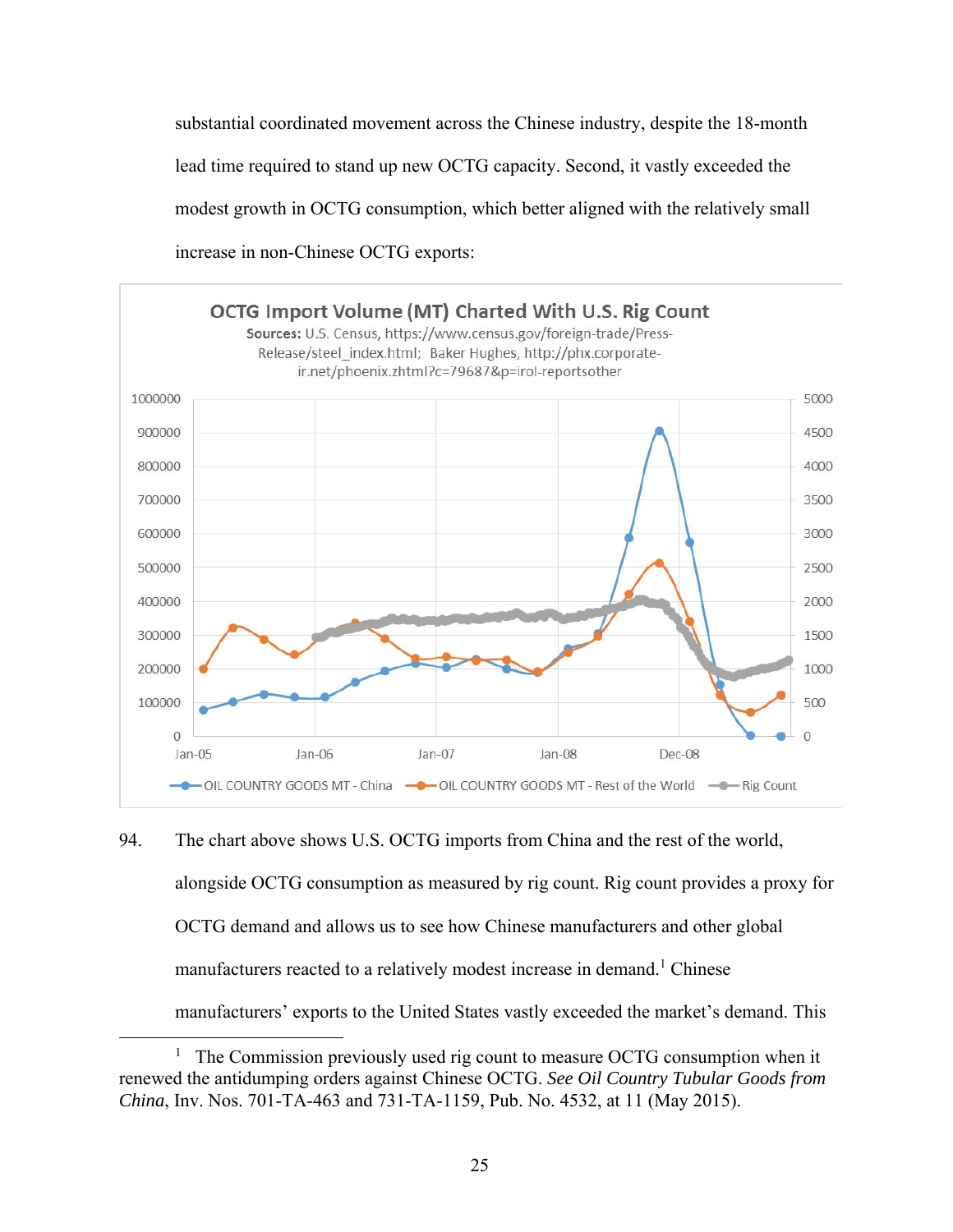suggests that they stockpiled inventory far beyond what the market demanded or expected to demand, and then used it in a massive coordinated move to destroy the U.S. market.

- 95. Chinese manufacturers only relented when the wider economy crashed in 2008. In 2009, before the Chinese manufacturers could resume their attack, the Commerce Department imposed anti-dumping duties against them. Since then, they have made every effort to circumvent those duties, as explained below.
- 96. Trade journals and other reporting confirm Proposed Manufacturer Respondents' irrational investments. For example, on November 19, 2012, CISA vice chairman Wang Xiaoqi acknowledged that "[t]he worsening overcapacity problem was the key reason behind 'low steel prices and strong iron ore prices," but the article quoting him also noted that "crude steel capacity should continue to increase in the following years" with new projects. Exhibit 21.
- 97. As recently as three weeks ago, on April 6, 2016, Business Insider reported that, despite "record low" steel prices and acknowledged overcapacity, Baosteel still planned to "increase output by 20% in 2016." Exhibit 22; *see also* Exhibit 23; Exhibit 24; Exhibit 25; Exhibit 26; Exhibit 27; Exhibit 28; Exhibit 29; Exhibit 30; Exhibit 31; Exhibit 32; and Exhibit 33.
- 98. Both large-scale statistics and specific examples illustrate Proposed Manufacturer Respondents' economically irrational and parallel decisions in violation of Section 1 of the Sherman Act. When companies simultaneously make economically irrational moves, their behavior points to collusion. *See In re Text Messaging Antitrust Litig.*, 630 F.3d 622, 627 (7th Cir. 2010) ("Parallel behavior of a sort anomalous in a competitive market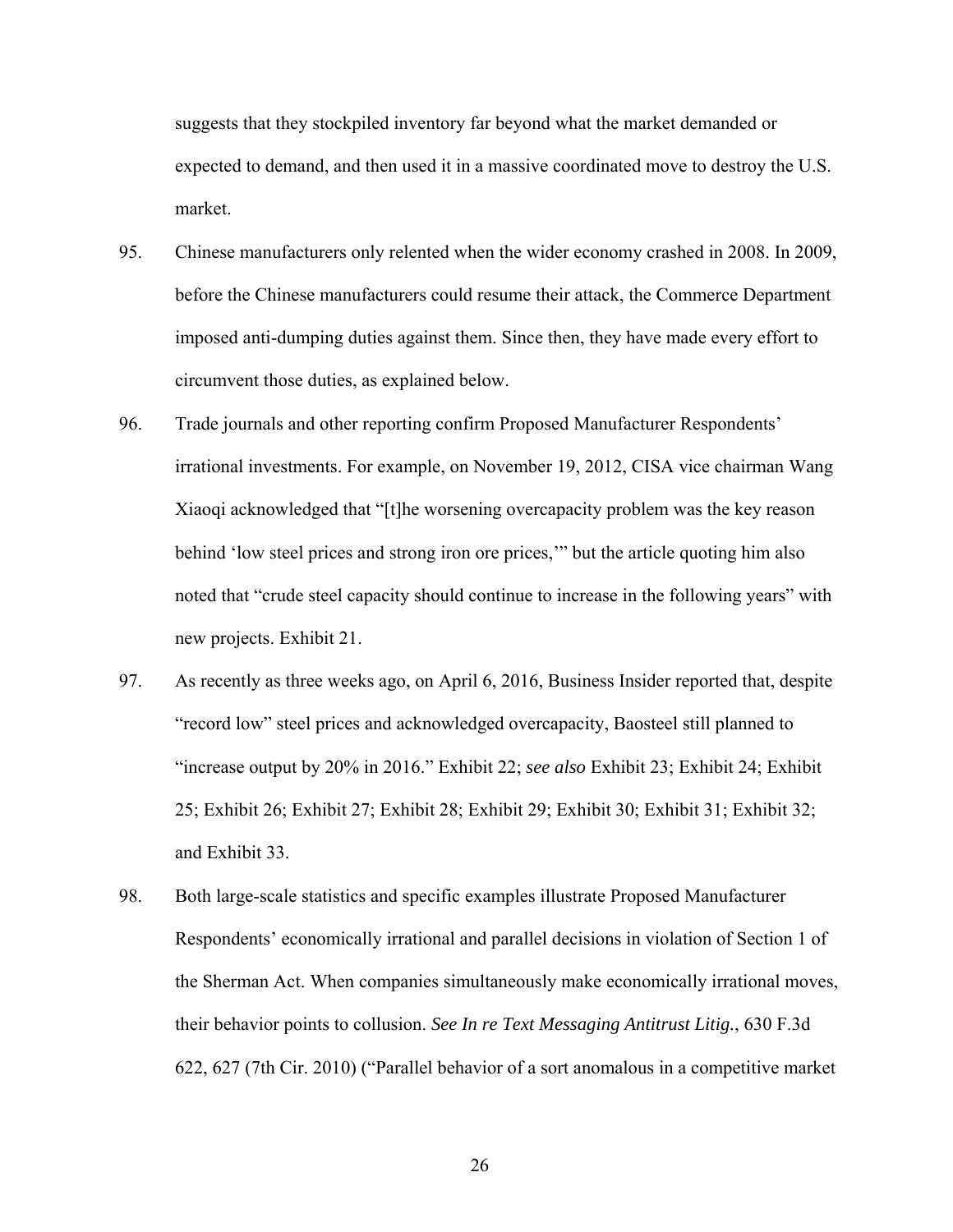is thus a symptom of price fixing[.]"); *Todd v. Exxon Corp.*, 275 F.3d 191, 198 (2d Cir. 2001) ("[A] horizontal price-fixing agreement may be inferred on the basis of conscious parallelism, when such interdependent conduct is accompanied by circumstantial evidence and plus factors such as defendants' use of facilitating practices.").

99. Proposed Manufacturer Respondents share information that genuine competitors would keep private. They coordinate economically irrational moves. They openly control prices and production, while wielding the Chinese state as a weapon against dissenters. Conspiracies to restrain competition are a *per se* violation of the Sherman Act because they inevitably destroy competition.

### **B. Misappropriating U.S. Steel's Trade Secrets**

100. Former National Security Agency director General Keith Alexander has called trade secret theft through cybercrime "the greatest transfer of wealth in history." Exhibit 34. With support from the Chinese government, Proposed Manufacturer Respondents stole valuable trade secrets from U.S. Steel and incorporated them into products that are exported and sold in the United States. Throughout 2010, the Chinese government subjected U.S. Steel to cyber attacks intended to aid China's state-owned steel enterprises. In an unprecedented move, a U.S. grand jury later indicted specifically identified Chinese government hackers for these attacks. In 2011, Chinese government hackers again stole valuable trade secrets and Proposed Manufacturer Respondents began making products they had not previously commercialized.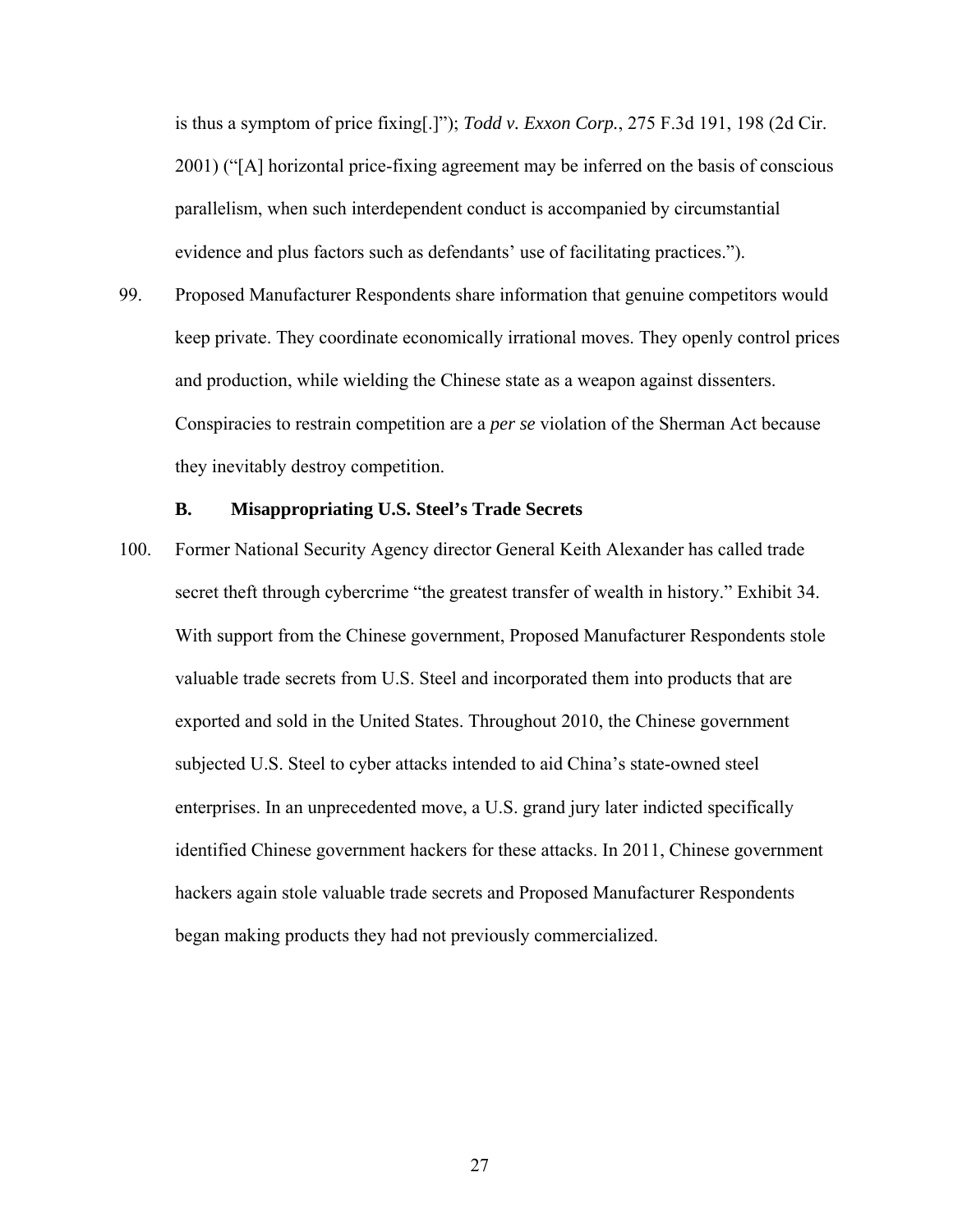## **1. U.S. Steel Developed and Maintained Advanced High-Strength Steel Trade Secrets**

- 101. U.S. Steel has developed proprietary and confidential trade secrets to manufacture Advanced High-Strength Steel ("AHSS"). These trade secrets enable U.S. Steel to efficiently produce high-end steel grades.
- 102. These steels are used heavily in the automotive industry because of their strength, light weight, flexibility, and corrosion resistance. AHSS is also expanding beyond automotive uses into industries like agriculture and heavy machinery.
- 103. Trade secrets involved in creating AHSS steel include: (a) the particular chemistry for both the steel and its coating; (b) the critical temperatures for heating, cooling, and coating the steel; (c) the hold times for each temperature; and (d) the capabilities and layout of the intended production line, which will affect how quickly a steel heats and cools and how well it maintains a steady temperature.
- 104. In January 2011, a Chinese cyber attack stole several gigabytes of U.S. Steel's trade secret research data on Dual-Phase 590, 780, and 980, among other trade secrets.

### **a. U.S. Steel's Processes to Manufacture Advanced High-Strength Steel Are Valuable Trade Secrets**

- 105. AHSS ranks among U.S. Steel's most demanding products. It needs strength, so it can resist impact and improve safety. It needs flexibility, so an automaker can bend and shape it. It needs to be light, so an automaker does not sacrifice fuel efficiency by using it. It needs corrosion-resistance. Finally, any visible surface needs to be completely smooth, able to take a flawless paint finish. The automotive market for AHSS continues to expand as more automakers use it for more parts in their vehicles.
- 106. U.S. Steel has spent millions of dollars on R&D over more than a decade to develop and improve AHSS' capabilities. *See* Exhibit 58 at ¶ 5. Using different chemistries, along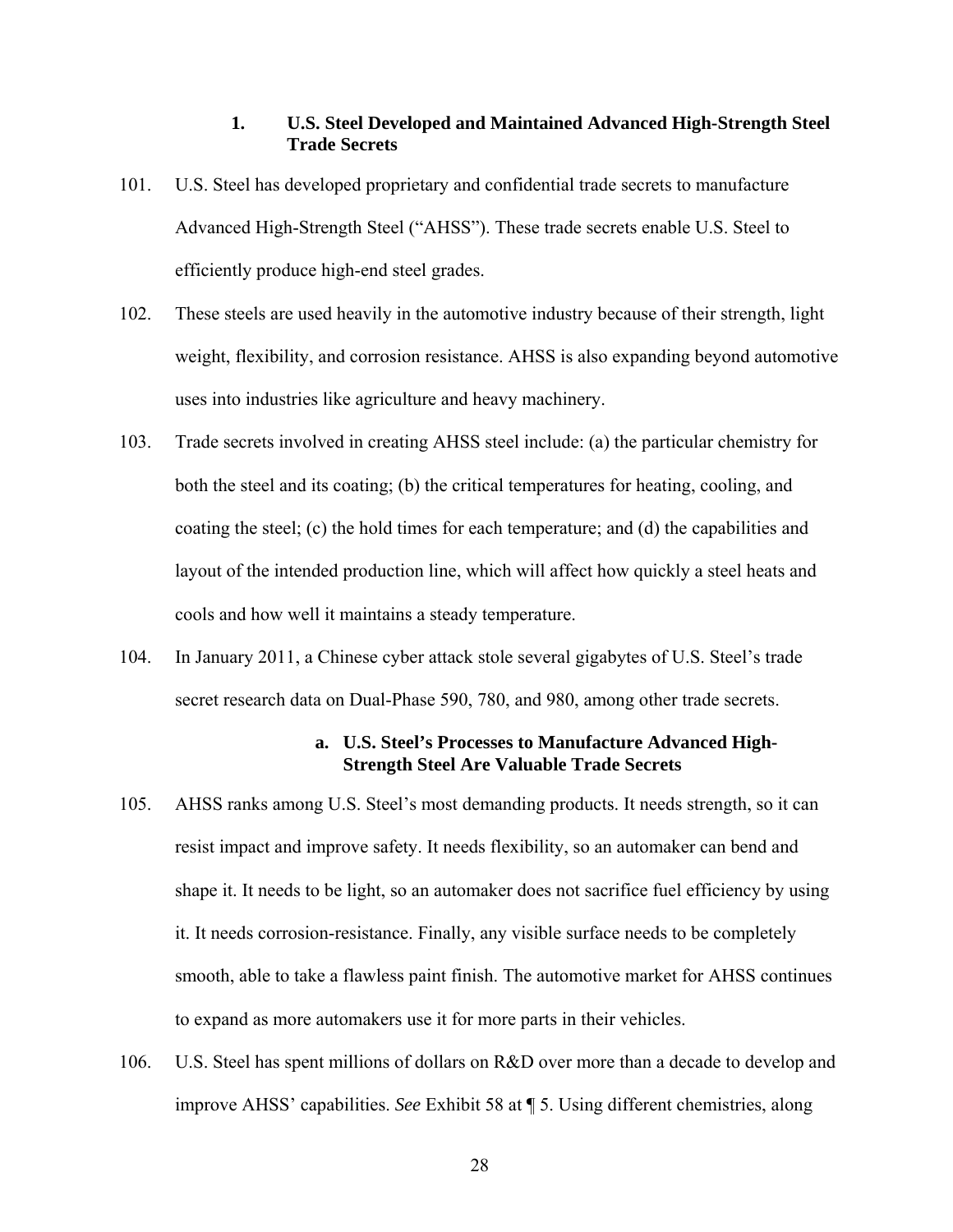with different processes for manufacturing and coating the steel, U.S. Steel has developed stronger, more flexible, more sustainable steel, all while improving safety performance.

107. U.S. Steel protects its trade secrets with both legal and technological safeguards. Employees and manufacturing partners sign non-disclosure agreements. A firewall and other measures guard the network as a whole. For confidential directories and files including the highly sensitive files taken here—U.S. Steel restricts access to employees whose positions require it.

## **b. Proposed Manufacturer Respondents Had Motive to Misappropriate U.S. Steel's Trade Secrets**

- 108. In late 2010 and early 2011, U.S. Steel was perfecting several advanced high-strength steels called Dual-Phase 590, 780, and 980 steels. The different numbers refer to increasing strength levels, with 980 able to withstand 980 megapascals of force, equivalent to 142,137 pounds per square inch. U.S. Steel had commercialized all three products several years prior, but continued to refine the resulting products and its production methods. A physical sample of U.S. Steel's 980 MPa AHSS steel is submitted as Physical Exhibit P1 pursuant to 19 C.F.R. 210.12(b). A sample of the accused products is not currently available.
- 109. The industry recognizes dual-phase steel as particularly well-suited to automotive applications: "The autobody structure must protect the passenger compartment in the event of a crash; significant impact energy much be dissipated in less than 100 milliseconds before it reaches the occupants. The front and rear crumple zones require steel grades and structures that can absorb this crash energy, making DP steels ideal candidates for automotive parts. . . . DP steels also can be found in such applications as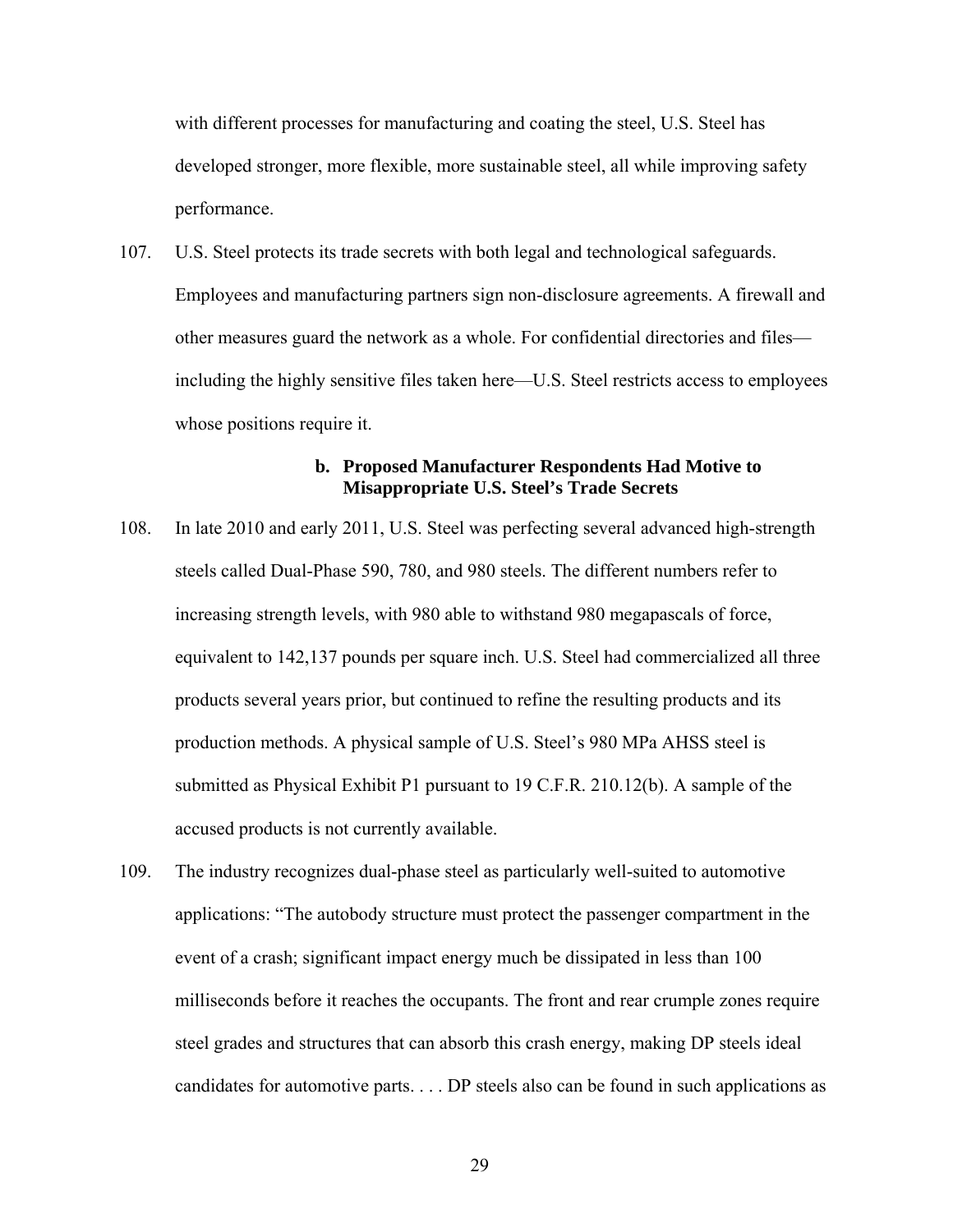front and rear longitudinal rails, rockers, pillars, pillar reinforcements, roof rails, and cross members." Exhibit 35.

- 110. Proposed Manufacturer Respondents were under significant pressure to meet automakers' demand for high-strength steel, including exacting standards for quality and consistency. In September 2010, Proposed Manufacturer Respondents Baosteel, Shougang, and Ansteel were all attempting to develop AHSS: "Shanghai-based Baosteel signed a cooperation agreement with Shanghai Automotive Industry Company (SAIC) on 20 September to research and develop new auto steel products to help reduce the weight of vehicles. . . . Major Chinese mills including Shoudo Iron & Steel (Shougang) and Anshan Iron & Steel (Angang) are also developing high-strength auto steel in a bid to meet automakers' demands." Exhibit 36.
- 111. Proposed Manufacturer Respondents stood to benefit if they could commercialize the strongest grades of advanced high-strength steel. China's domestic automotive market was poised for rapid expansion. In October 2010, Booz & Company senior advisor Bill Russo predicted Chinese auto production would jump from 13.64 million vehicles in 2009 to 17 million vehicles in 2010, and that it was "just hitting the rapid growth phase," which would see more than 150 million vehicles on the road by 2020. Exhibit 37.
- 112. But Proposed Manufacturer Respondents were unable to satisfy automakers' demands. On December 18, 2009, trade publication Steel Business Briefing noted: "[M]ost Chinese [Hot-Dipped Galvanized] products are mid- and low-end, which cannot be used in the auto or white goods sectors but only in the construction and manufacturing sectors[.]" Exhibit 38. Proposed Manufacturer Respondents were working to improve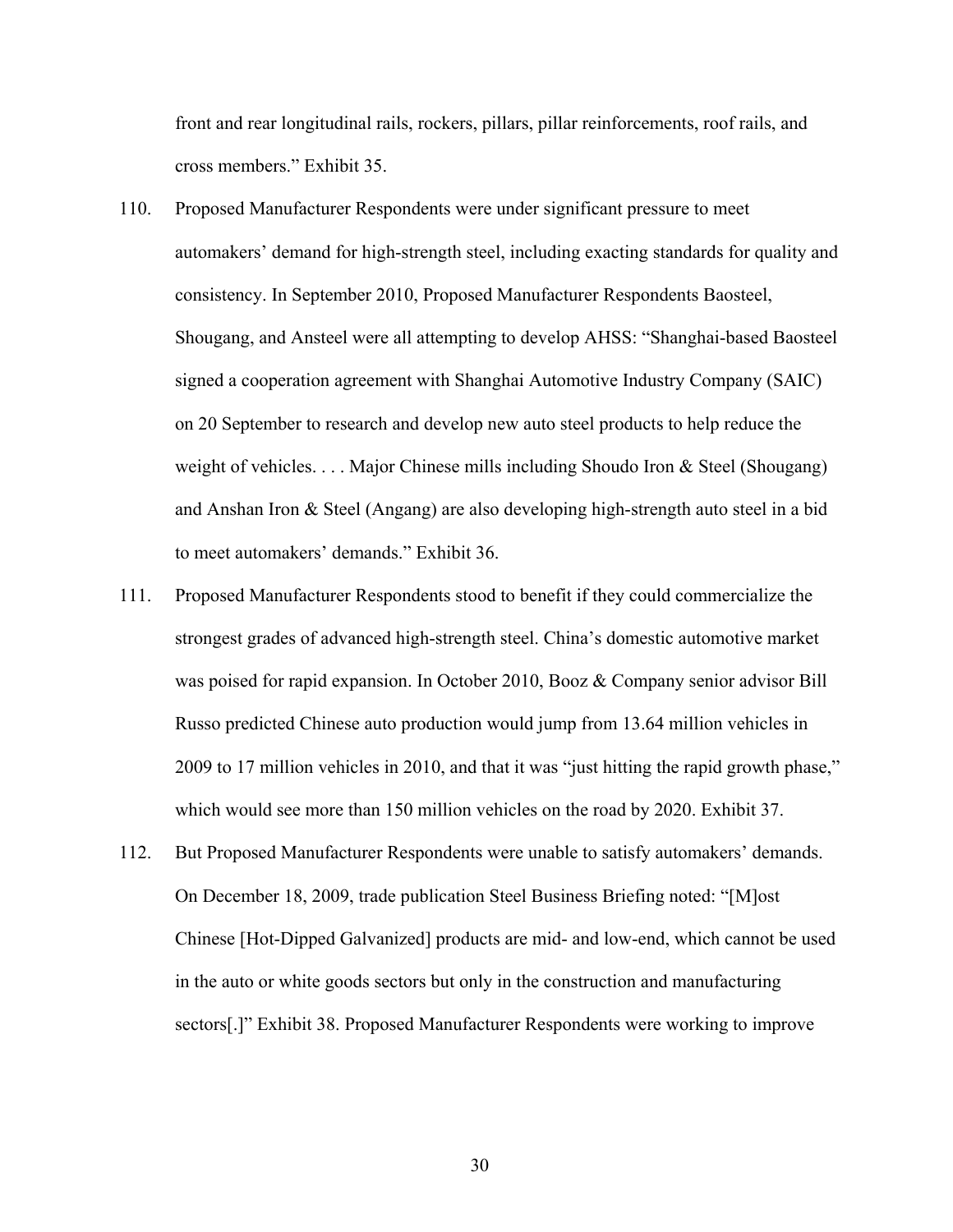their capabilities in the 2010-11 timeframe. By January 2011, they had not yet been able to commercially produce Dual-Phase 980.

- 113. Even for the lower grades of AHSS, Chinese steel manufacturers were slow to deliver due to manufacturing difficulties. In May 2009, trade publication Steel Business Briefing reported that some Chinese automakers were switching to Japanese steel in response to delays: "Japanese producers are delivering to Chinese auto producers in three weeks compared with large Chinese producers such as Baosteel that typically need up to two months to deliver similar material." Exhibit 39.
- 114. In addition, automakers continued to seek enhanced properties for mid-grades like Dual-Phase 590 and 780. Automakers wanted better responses to bending, flanging, hole punching, and weldability. While Chinese manufacturers had shown some ability to produce basic products in these grades, methods for enhancing these advanced steels would prove invaluable.

## **2. The Chinese Government Stole U.S. Steel's Trade Secrets for the Chinese Steel Industry**

115. In January 2011, a cyber attack targeted Eduardo Silva, a well-known senior researcher in AHSS at U.S. Steel. This attack followed the pattern of previous attacks that the Chinese government conducted to benefit their state-owned companies. The attack circumvented the technological safeguards U.S. Steel uses to protect its trade secrets, and stole several gigabytes of valuable research data on advanced steels, including Dual-Phase 590, 780, and 980. Forensic analysis of the malware identified the Internet addresses it contacted to exfiltrate U.S. Steel's trade secrets, and those Internet addresses have been linked to Chinese hackers.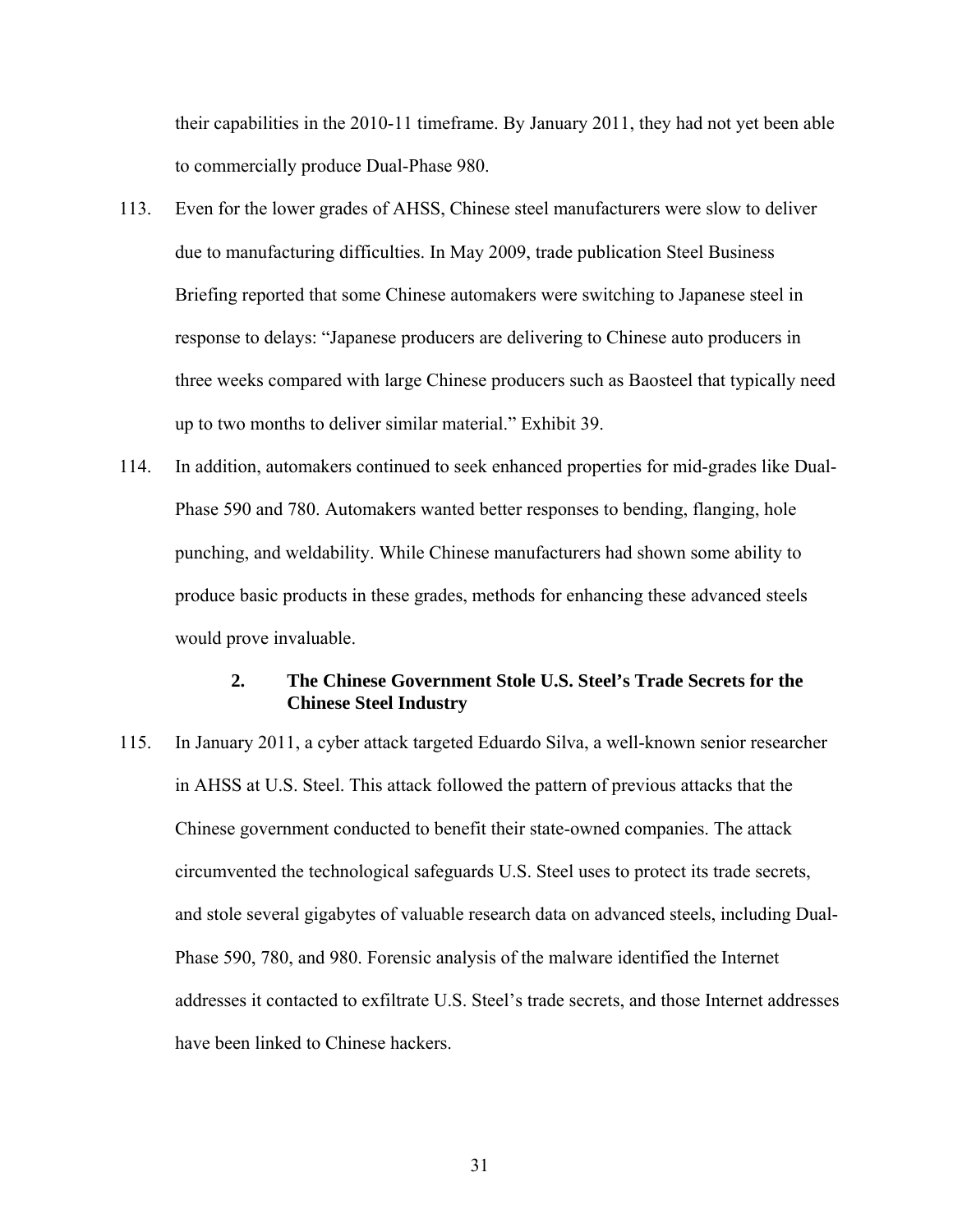- 116. The January 2011 attack used methods similar to a 2010 attack against U.S. Steel's network, when Chinese government hackers stole other sensitive data, including data related to ongoing Title VII investigations. A grand jury concluded that Chinese military personnel perpetrated that attack. *See* Exhibit 40 (Indictment, D.E. 3, *USA v. Dong*, No. 14-118 (W.D. Pa. May 1, 2014)). The FBI determined that the Chinese government "blatantly sought to use cyber espionage to obtain economic advantage for its stateowned industries[.]" Exhibit 41 The criminal case against those personnel remains pending. All of those indicted remain in China, fugitives from justice.
- 117. The January 2011 cyber attack used Ed Silva's company computer to infiltrate the U.S. Steel network. *See* Exhibit 64 at 1-2 (describing attack timeline). From there, the attacker targeted files for the hot-dip simulator on which U.S. Steel had developed and improved production techniques for its Dual-Phase 590, 780, and 980 product lines. U.S. Steel performed a forensic analysis after the attack and determined that the attacker took a specific directory containing hot-dip simulator research, including files on AHSS research. *See* Exhibit 64 at 3-49 (listing directories).
- 118. To facilitate the theft of U.S. Steel's confidential files, the January 2011 malware contacted an Internet domain linked to a Chinese hacker group. U.S. Steel's forensic analysis determined that the malware contacted a specific Internet address as part of its process for extracting the files. *See* Exhibit 64 at 2. Independent sources have linked that Internet address to a Chinese hacker group designated APT6. *See* Exhibit 65.
- 119. Virtually all the Proposed Manufacturer Respondents are state-owned industries. *See*  Exhibit 68 at 6-8. All the Proposed Manufacturer Respondents share confidential information through CISA. *See supra* Section V.A.1. U.S. Steel expects discovery to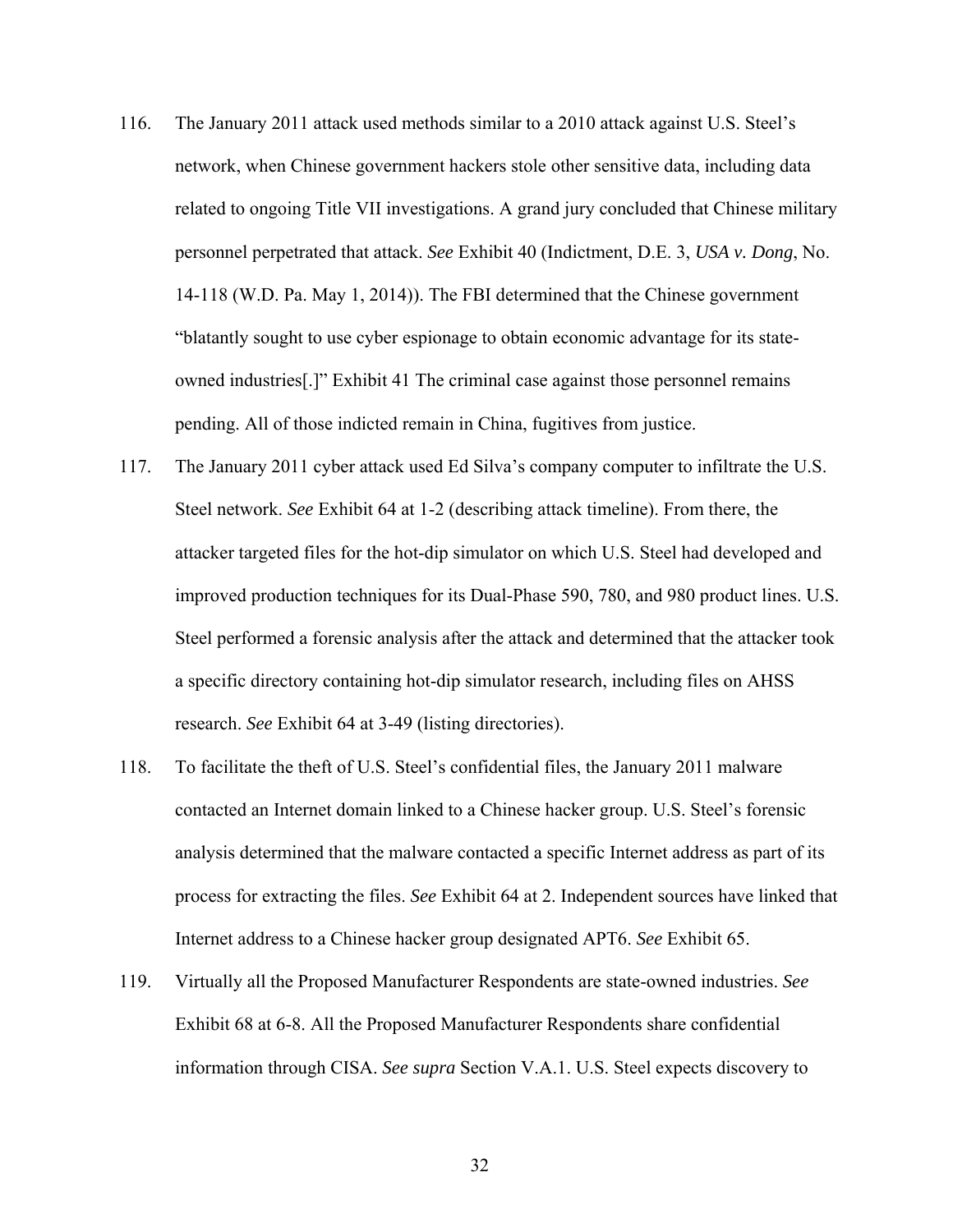reveal that the Chinese government disseminated U.S. Steel's trade secrets to the Proposed Manufacturer Respondents, enabling them to manufacture AHSS that competes with U.S. Steel's products.

120. These stolen trade secrets would significantly shorten the time Proposed Manufacturer Respondents needed to develop and bring to market steels they then lacked the ability to manufacture, like Dual-Phase 980. These trade secrets would also help Proposed Manufacturer Respondents enhance the physical properties and production yield for existing products like Dual-Phase 590 and 780.

## **3. Following the Data Theft From U.S. Steel, At Least Proposed Respondent Baosteel Used U.S. Steel's Trade Secrets to Manufacture Products in China and Export Those Products to the United States**

- 121. Only after the Chinese government breached U.S. Steel's secure servers and stole trade secrets were the Proposed Manufacturer Respondents able to commercialize 980 Dual-Phase steel. *See* Exhibit 58 at ¶ 4.
- 122. Baosteel's current product catalog lists Dual-Phase steels ranging from 450 to 1180. *See*  Exhibit 42 at 2.
- 123. U.S. Steel worked for more than a decade to develop its current offering of Dual-Phase products, which range from 590 to 1180. *See* Exhibit 58 at ¶ 5; Exhibit 43.
- 124. Baosteel commercialized ultra high-strength steel—which includes Dual-Phase 980—no later than 2013. Baosteel therefore developed AHSS within a short period of time following the January 2011 breach, compared to the more than a decade required for U.S. Steel to develop its AHSS products. Advanced high-strength steels with a tensile strength over 780 MPa are called "ultra high-strength steels." *See* Exhibit 66 ("Steels with yield strength levels in excess of 550 MPa are generally referred to as AHSS. These steels are also sometimes called 'ultrahigh-strength steels' for tensile strengths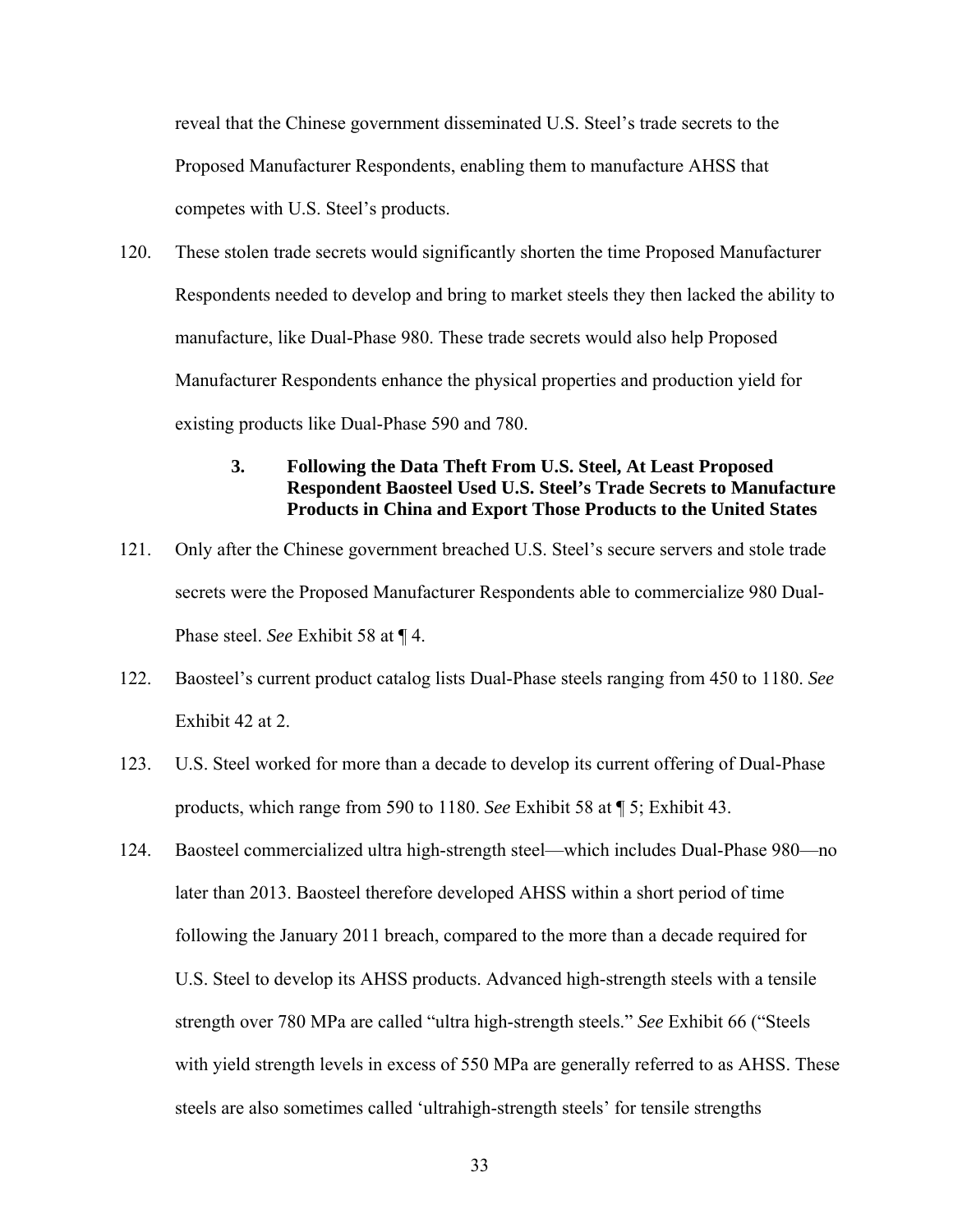exceeding 780 MPa."). Since 2013, Baosteel has directly shipped ultra high-strength steel to the United States, causing and threatening to cause substantial injury to U.S. Steel's domestic industry. *See* Exhibit 44.

125. U.S. Steel expects discovery to reveal that additional Respondents have used U.S. Steel's trade secrets to manufacture and export AHSS or other products to the United States.

# **C. Falsifying the Origin of Chinese Steel**

126. For years, the Commerce Department has imposed anti-dumping and countervailing duty orders on Chinese steel imports. Proposed Respondents evade these lawful orders. They submit false documents and transship products through other countries to disguise the steel's country of origin and manufacturing mill from U.S. Customs and to deceive domestic steel consumers. These constitute unfair acts in violation of the Lanham Act, 15 U.S.C. § 1125(a)(1).

# **1. The Commerce Department Has Imposed Duties Against Many Types of Chinese Steel Products**

127. The Commerce Department has imposed anti-dumping and countervailing duties or deposits on many types of Chinese steel, including hot-rolled, cold-rolled, corrosionresistant, and OCTG steel products.2

 <sup>2</sup> *See* 66 Fed. Reg. 59561 (Nov. 29, 2001) (hot-rolled); 75 Fed. Reg. 28551 (May 21, 2010) (OCTG); 79 Fed. Reg. 7425 (Feb. 7, 2014) (hot-rolled continuation); 80 Fed. Reg. 28224 (May 18, 2015) (OCTG continuation); 80 Fed. Reg. 68843 (Nov. 6, 2015) (corrosion-resistant preliminary countervailing duty determination); 80 Fed. Reg. 79558 (Dec. 22, 2015) (coldrolled preliminary countervailing duty determination); 81 Fed. Reg. 75 (Jan. 4, 2016) (corrosion-resistant preliminary antidumping determination); 81 Fed. Reg. 11751 (Mar. 7, 2016) (cold-rolled preliminary antidumping determination).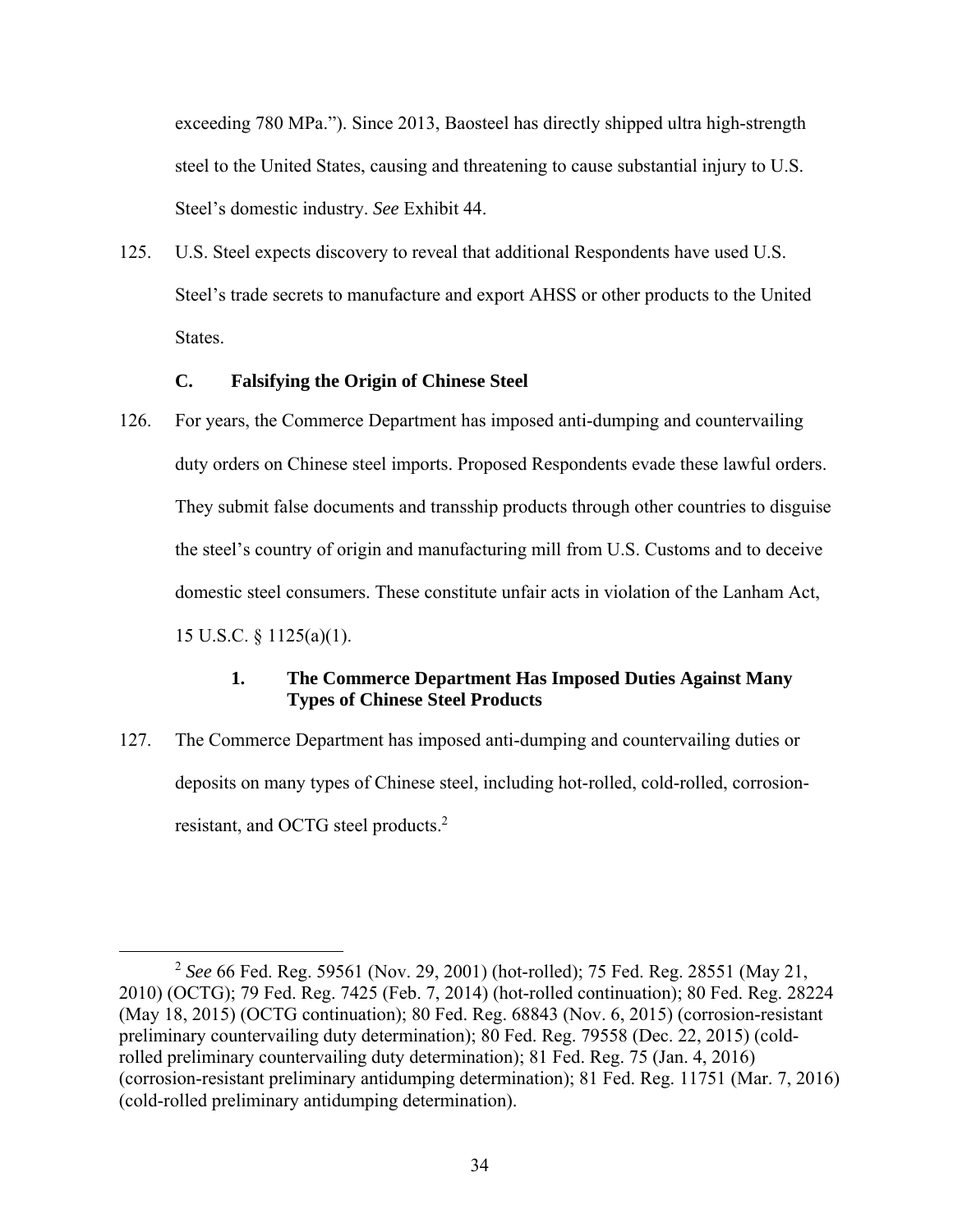## **2. U.S. Imports From Transshipment Locations Increase in Response to Title VII Investigations of Chinese Steel Without a Correlating Increase in Local Manufacturing Capacity**

- 128. Import records suggest that Chinese manufacturers and distributors transship significant volumes to the United States to disguise the origin of Chinese steel.
- 129. After the Commerce Department initiated countervailing duty and anti-dumping investigations in 2009, OCTG shipment volumes from Malaysia, Thailand, Taiwan, and Vietnam began to increase over historical norms. Commerce initiated countervailing duty and anti-dumping investigations on May 5, 2009. *See* 74 Fed. Reg. 20678 (countervailing duty); 74 Fed. Reg. 20671 (anti-dumping). In 2009, out of Malaysia, Thailand, Taiwan, and Vietnam, not a single country shipped more than 5,000 metric tons to the United States. But in 2010, Taiwan's volume jumped to 50,000 metric tons. Vietnam, Thailand, and Malaysia all spiked in 2011 and 2012, with Vietnam peaking at 200,000 metric tons in 2012: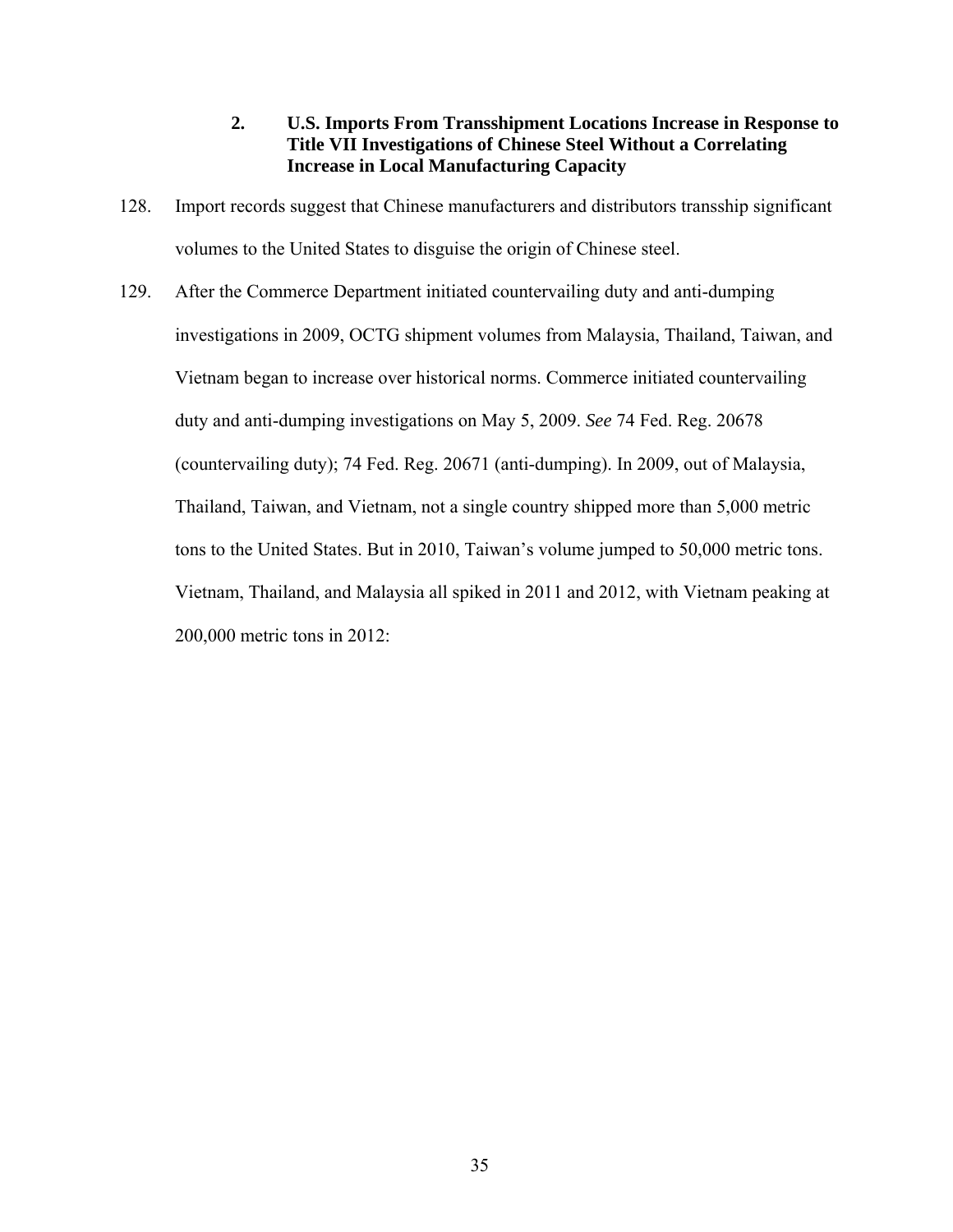

130. Similarly, corrosion-resistant steel imports from Vietnam spiked after Commerce began considering duties on Chinese steel. Commerce received countervailing duty and antidumping petitions on June 3, 2015. *See* 80 Fed. Reg. 37223 (June 30, 2015). In the year and a half before Commerce initiated the investigation, Vietnam had shipped less than 1,000 metric tons of hot-dipped galvanized corrosion-resistant steel to the United States. Since that time, Vietnam's exports increased 60-fold: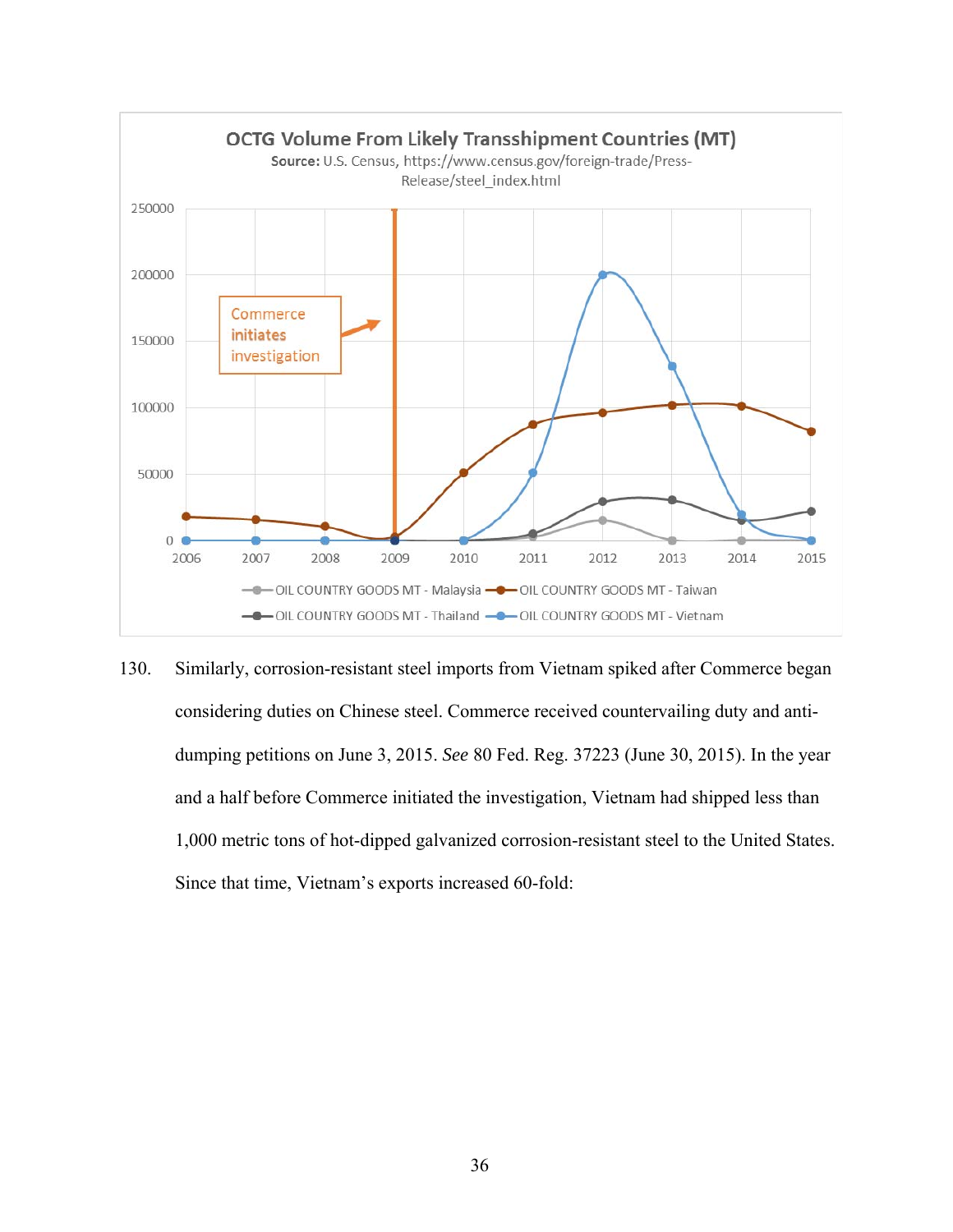

131. The same happened with cold-rolled steel. Commerce received petitions on July 28, 2015. *See* 80 Fed. Reg. 51206 (Aug. 24, 2015) (countervailing duty); 80 Fed. Reg. 51198 (Aug. 24, 2015). In the six months following those petitions, cold-rolled exports from Vietnam went from virtually flat to more than 35,000 metric tons per month: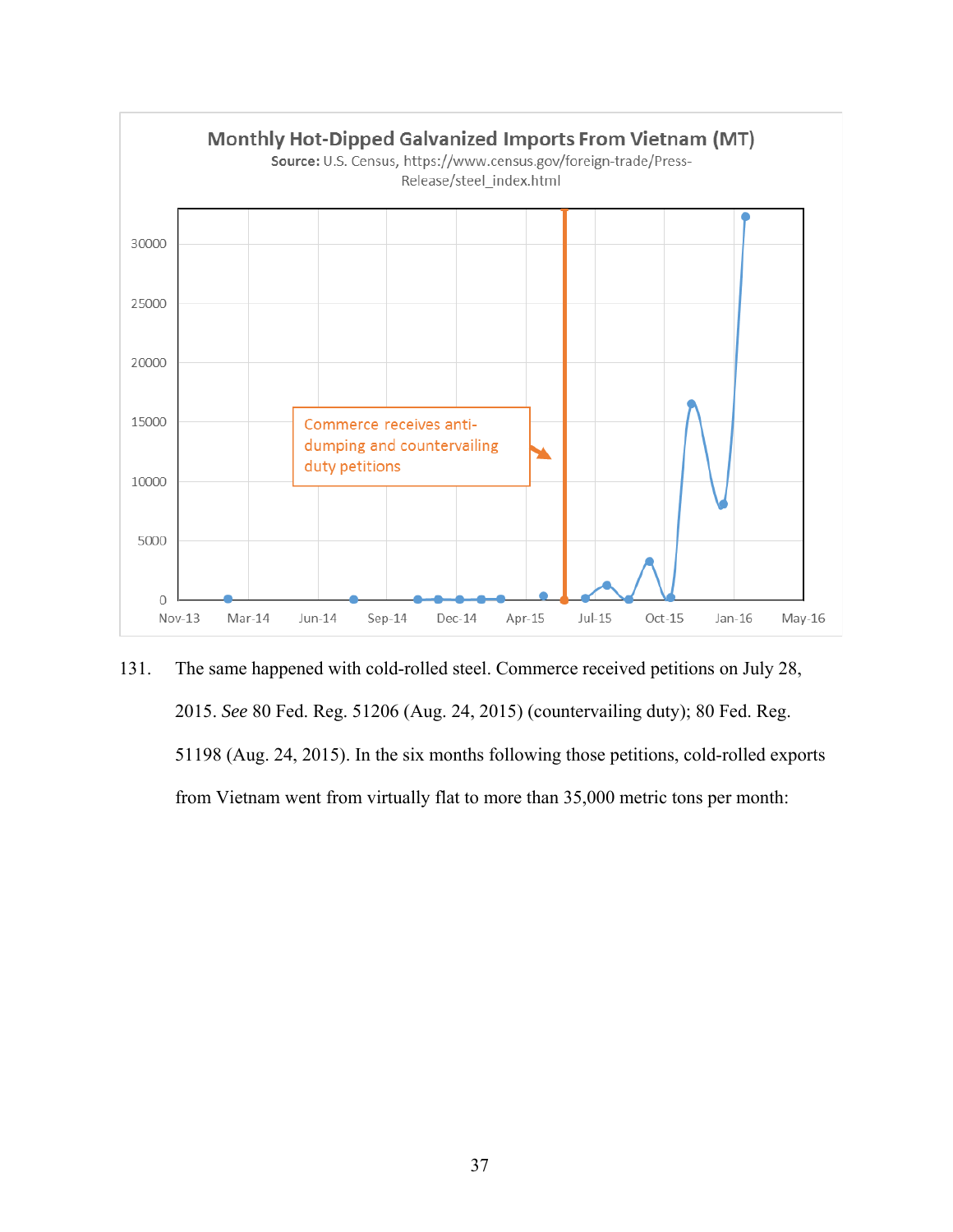

132. In each case, U.S. Steel is not aware of significant increases in local manufacturing capacity that could account for these countries' changing export volumes.

# **3. Proposed Distributor Respondents Create False Origin Documents and Transship Chinese Steel**

133. With the help of Proposed Distributor Respondents, Proposed Manufacturer Respondents transship steel products to the United States to disguise their origin. Indeed, in response to inquiries from prospective customers, each Proposed Distributor Respondent offered to transship products through other countries and provide false origin documents as if this were a regular way of doing business. These traders claimed a relationship with Proposed Manufacturer Respondents. Many provided mill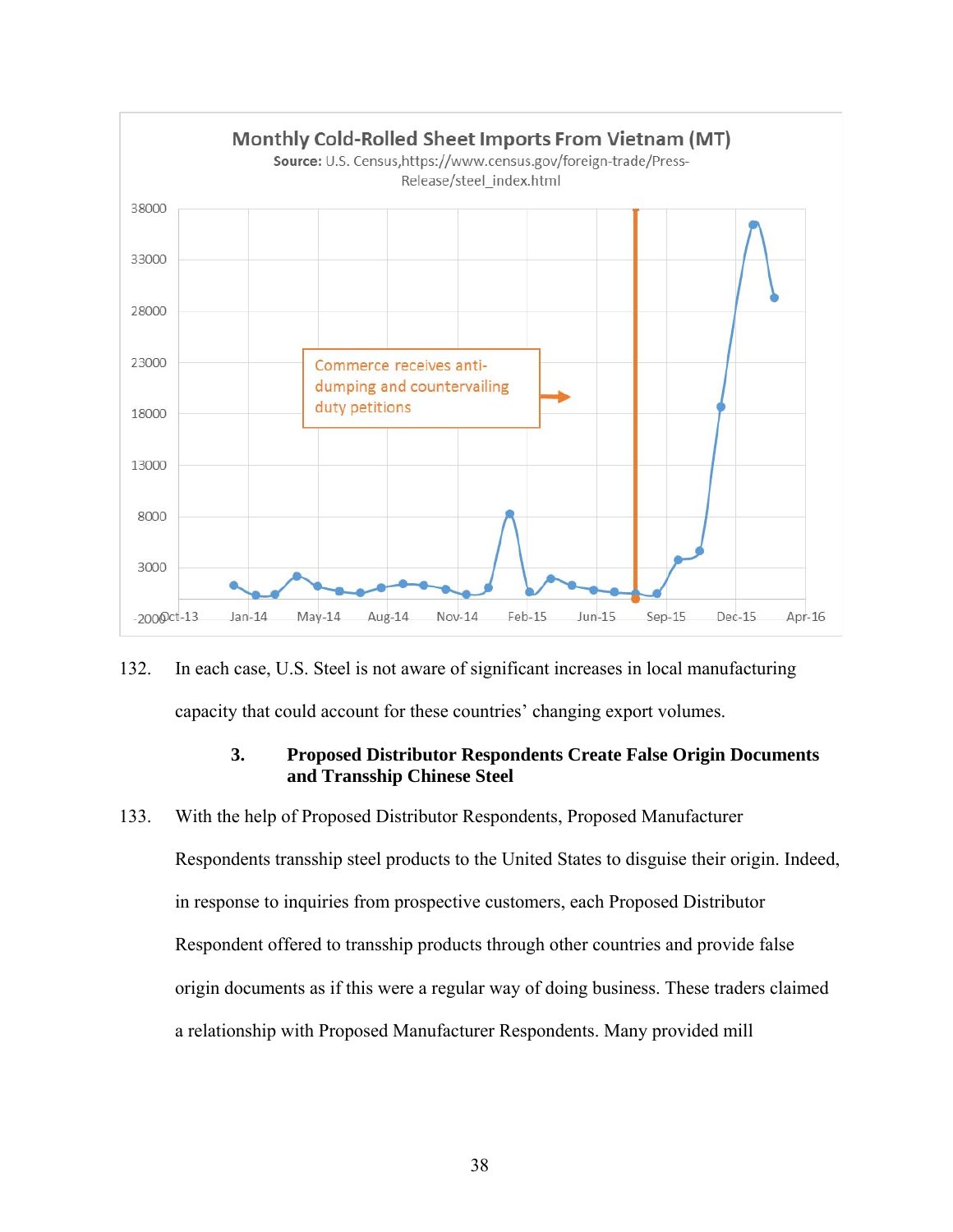certificates—industry-standard documents establishing steel's origin—to confirm such a relationship.

## **a. Tianjin Tiangang Guanye Falsifies Origin for Baosteel and Ansteel**

- 134. Proposed Respondent Tianjin Tiangang Guanye Co., Ltd. ("TTG") holds itself out as a distributor for Baosteel and Ansteel, among other Chinese steel manufacturers. *See*  Exhibit 46 at 15, 25, 34, 35. On March 11, 2016, a prospective customer ("Prospect 1") contacted TTG expressing an interest in purchasing cold-rolled steel products. When Prospect 1 expressed concern about the cost of U.S. duties, TTG's representative offered to use "entrepot trade"—*i.e.*, "we can delivery [sic] the goods to Laem Chabang Port Thailand. Transfer from Thailand to the United States." With this offer to use "entrepot trade", TTG's representative attached a revised quotation reflecting "From Leam chabang[, Thailand] to [Port] Elizabeth[, New Jersey] sea freight." *Id.* at 5, 7, 33.
- 135. When Prospect 1 sought clarification on how TTG's proposed "entrepot trade"

transaction would work, TTG's representative explained:

We export the goods to Thailand. when the goods arrive thailand, our agent will receive the goods. and they will export the goods to you with their company name. **(Goods made in china from us)** And there is no special handle from yourside. our agent will handle CIF Port Elizabeth for you. so it is same import procedures from china. only different point, the goods delivery port from **Laem Chabang Port Thailand**. **but goods from us made in china.**

*Id.* at 5 (emphasis in original).

136. When Prospect 1 sought further clarification, TTG's representative explained that "the Bill of Lading will show loaded in Thailand. but we will provide the origin MTC [*i.e.*, mill test certificate] (Made in China) via email." *Id.* at 4. When Prospect 1 asked for a sample mill test certificate as "assurance from [TTG] that the steel in [sic] from a named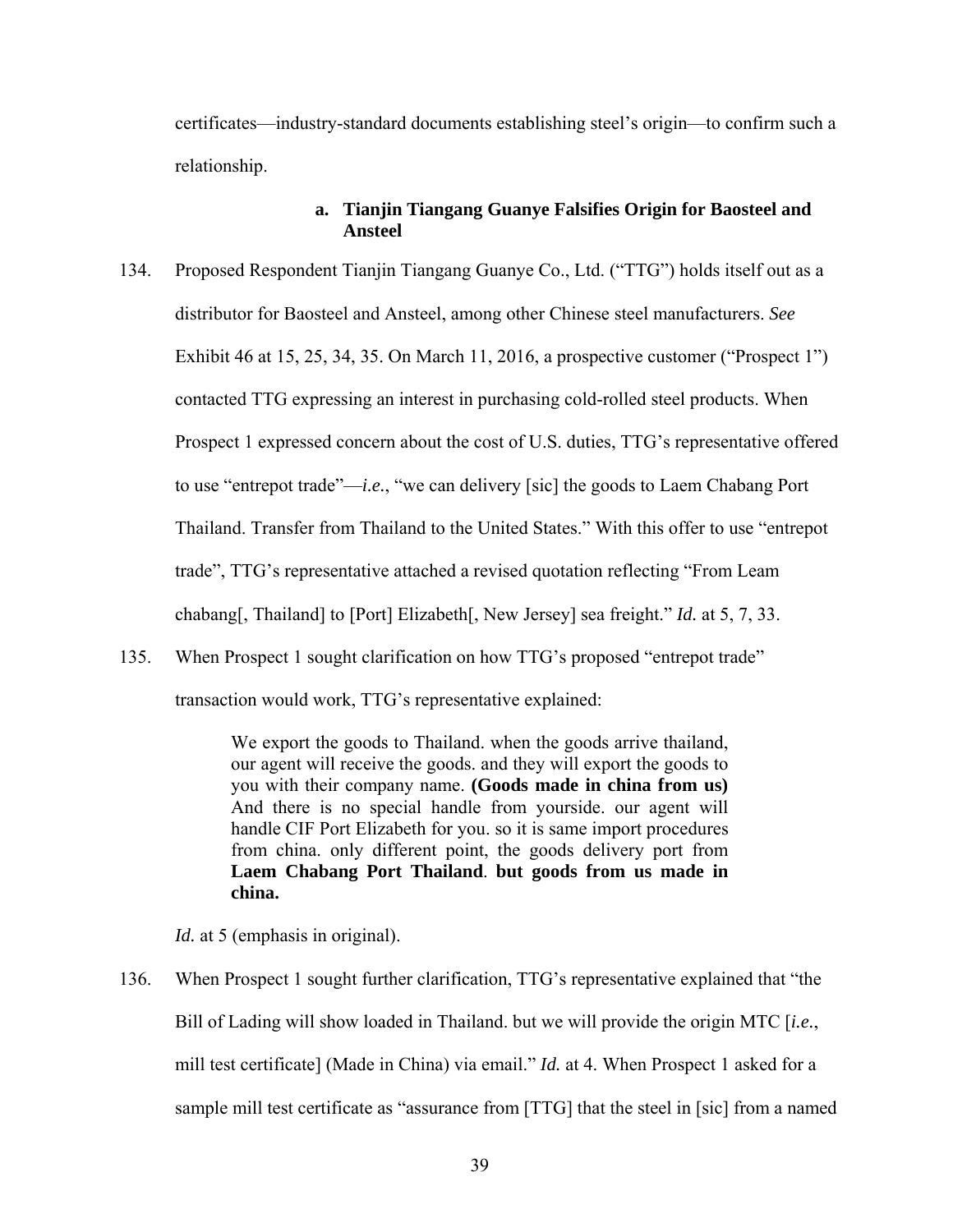actual quality steel mill," TTG's representative responded by indicating that it had attached a mill test certificate for "Baosteel." *Id.* at 15. That attached mill test certificate listed "Baoshan Iron & Steel Co., Ltd." as the origin mill. *Id.* at 25.

137. After Prospect 1 appeared to have ended the conversation, TTG's representative sent a follow-up inquiry, asking about Prospect 1's reaction to the sample mill test certificate sent earlier. When Prospect 1 expressed concern about how old the sample mill test certificate was, TTG's representative provided a bill of lading and certificate of origin for aluminum alloy wheels transshipped via Thailand. *Id.* at 13-14. In the accompanying email, TTG's representative stated:

> Please kindly find attachment of Thai B/L and CO. we will export the goods to Thailand. and goods from Thailand to USA through our thailand agent. so goods orig[i]n China, we just av[oi]d antidumping duty through entrepot trade method.

*Id.* at 2.

138. Thus, Proposed Respondents TTG, Baosteel, and Ansteel evade U.S. duties by falsely identifying the country of origin for their products.

## **b. Wuxi Sunny Falsifies Origin for Baosteel, Ansteel, and Wuhan**

- 139. Proposed Respondent Wuxi Sunny Xin Rui Science and Technology Co., Ltd. holds itself out as a distributor for Baosteel, Ansteel, and Wuhan, among other Chinese steel manufacturers. *See* Exhibit 47 at 10, 17, 21, 22. On March 16, 2016, Prospect 1 contacted Wuxi Sunny expressing an interest in purchasing cold-rolled steel products. When Prospect 1 expressed concern about U.S. duties, Wuxi Sunny's representative explained that "we can do Entrepot Trade and it can avoid anti-dumping duties." *Id.* at 4.
- 140. When Prospect 1 sought clarification on how Wuxi Sunny's proposed "entrepot trade" transaction would work, Wuxi Sunny's representative explained: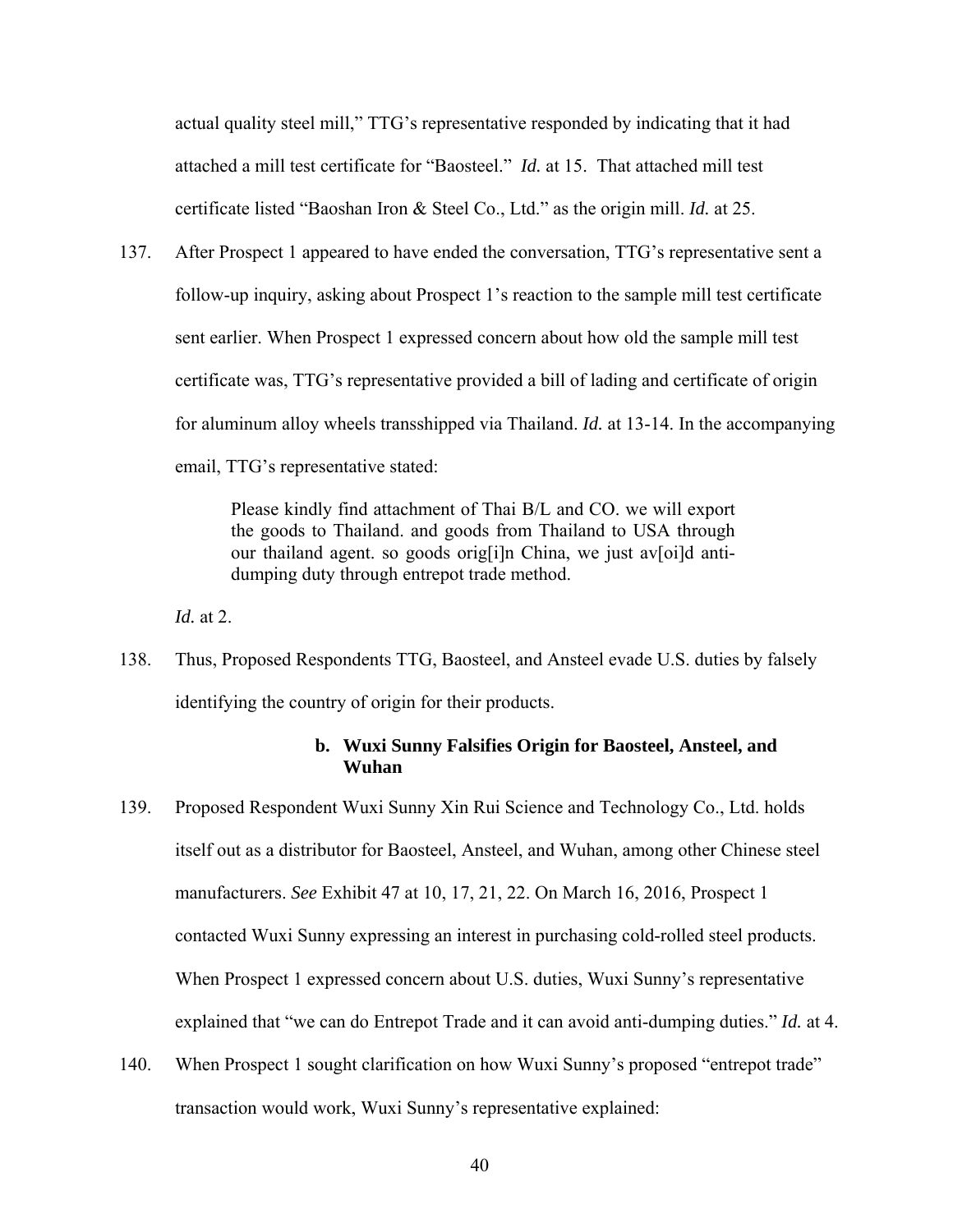We can Entrepot Trade to aviod [sic] Anti-dumping duty. For example transport the steel from China to Malaysia, and then transport the steel to USA. Before shippment [sic] to Malaysia, I will take the steel photos to you in Bonded Area China. So you You [sic] know the number and time of the container. When you receive the goods, compared. At the same time , Products exported to Malaysia related documents issued to you.

*Id.* at 3 (emphasis in original).

- 141. When Prospect 1 asked for documentation showing that the steel was made by reputable Chinese mills, Wuxi Sunny's representative attached a sample mill test certificate that indicated "Baoshan Iron & Steel Co., Ltd." as the origin mill. Wuxi Sunny's representative also attached a revised quotation that indicated an "Entrepot trede [sic] fee." *Id.* at 9.
- 142. During a conversation conducted through Skype messenger, Wuxi Sunny's representative confirmed that Wuxi Sunny was also "authorized" to sell "Anshan, and Wuhan" products. *Id.* at 21.
- 143. Thus, Wuxi Sunny, Baosteel, Ansteel, and Wuhan evade U.S. duties by falsely identifying the country of origin for their products.

# **c. Taian JNC Falsifies Origin for Shandong, Wuhan, Baosteel, Ansteel, and Benxi**

144. Proposed Respondent Taian JNC Industrial Co., Ltd. holds itself out as a distributor for Shandong, Wuhan, Baosteel, Ansteel, and Benxi, among other Chinese steel manufacturers. *See* Exhibit 48 at 4, 24, 36, 48. On March 16, 2016, Prospect 1 contacted Taian JNC expressing an interest in purchasing cold-rolled steel products. When Prospect 1 expressed concern about U.S. duties, Taian JNC's representative suggested "export by transit port." *Id.* at 8.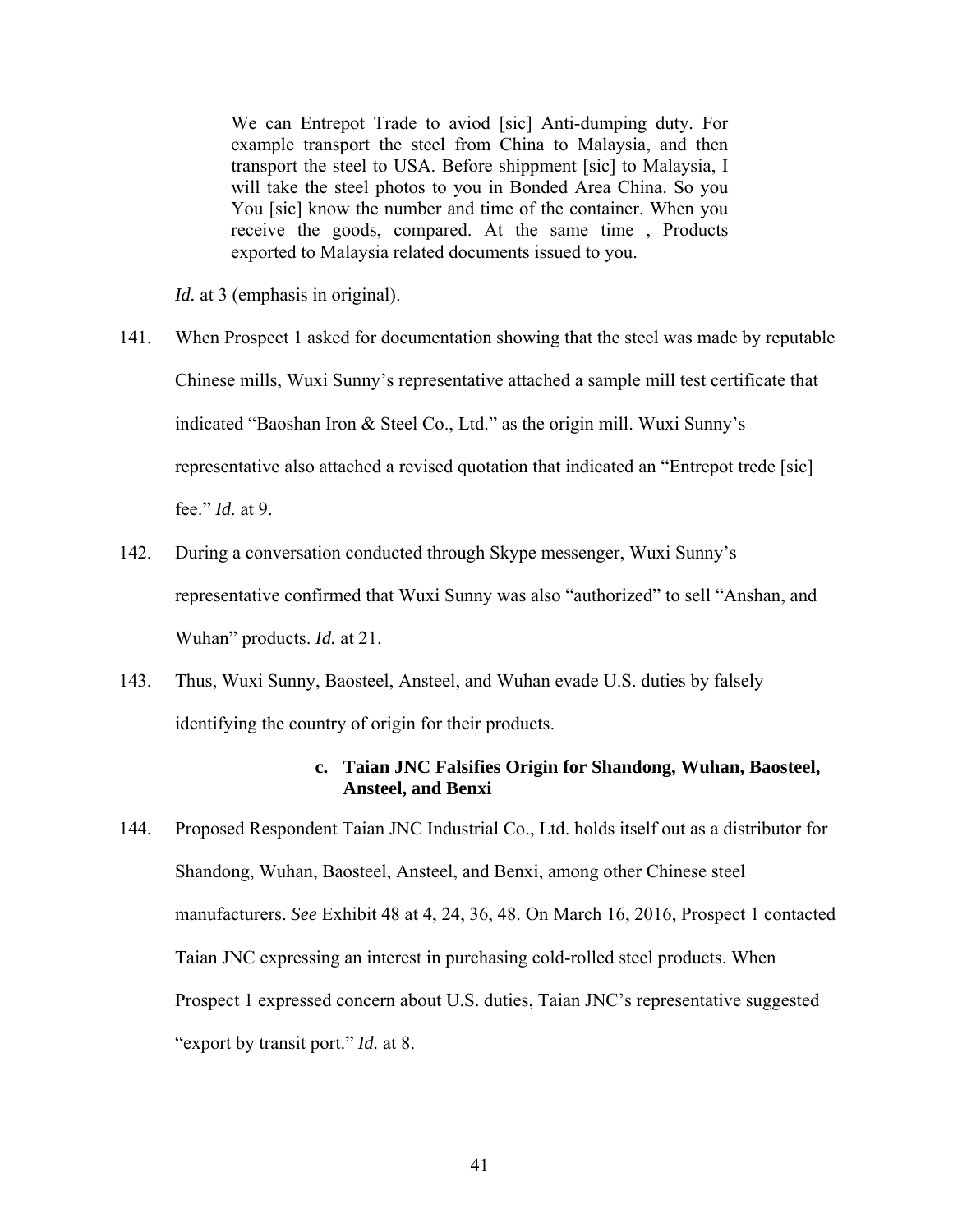145. When Prospect 1 sought clarification on how Taian JNC's proposed "transit port" transaction would work, Taian JNC's representative explained:

> The ship will transfer the goods through the third party(country) port, i.e. transit port, which will not be collected anti-dumping tax from the America. So this will help u more. The forwarder we found for u is trustworthy and we had coperated many times. So pls do not worry.

*Id.* at 7.

- 146. When Prospect 1 asked for clarification on the country through which the Chinese steel would transit, Taian JNC's representative explained: "There are three countries for steel to transit through, Malaysia, Singapore, and HongKong, and we choose Malaysia or Singapore, which seems better for you as safe & less cost." *Id.* at 6.
- 147. On March 31, 2016, Taian JNC's representative sent an email with "good news!" Taian JNC's representative confirmed that "JiGang Mill" could produce the requested coldrolled steel. *Id.* at 37. Jigang is the common name for Jinan Iron & Steel Group Corporation, which is a subsidiary of Proposed Respondent Shandong Group. Taian JNC's representative stated that Jigang "had exported many times and quality is also high." Taian JNC's representative attached a mill test certificate listing "Shandong I&S" Co., Lit. Jinan Company" as the origin mill. *Id.* at 36.
- 148. On April 4, 2016, Taian JNC's representative sought clarification from Prospect 1, asking "[w]hich MTC you need, the true one (China Mill provide) or fa[l]se one (the transit port country provide)." After Prospect 1 confirmed that he wanted "the true CO, and the true MTC along with a copy of the false MTC," Taian JNC's representative sent Prospect 1 copies of a bill of lading and certificate of origin for textiles transshipped via Malaysia. *Id.* at 21, 22.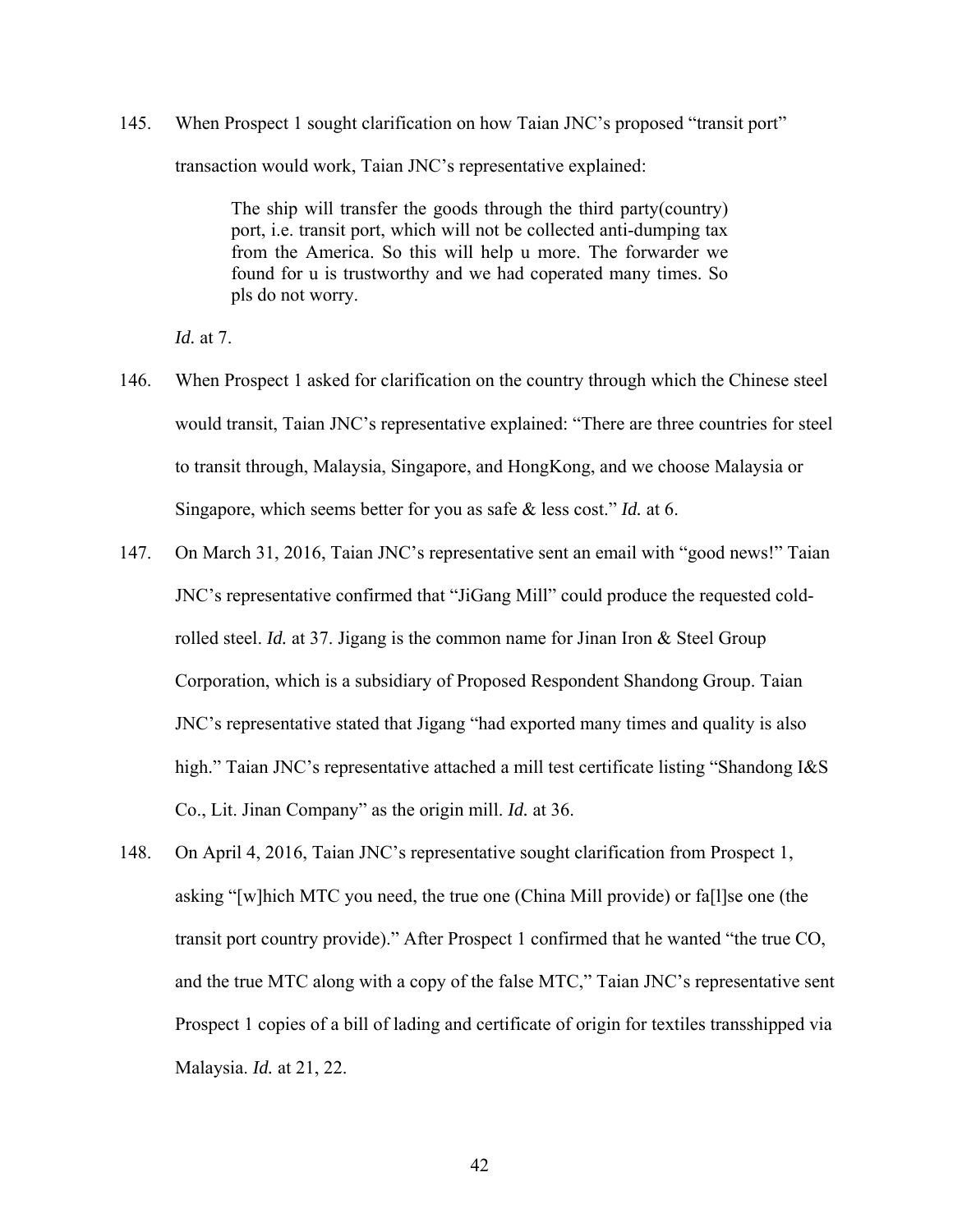- 149. When Prospect 1 inquired why Taian JNC would only supply steel from "JIGANG and not any of the others[,]" Taian JNC's representative responded that "its quality is same with others and price is almost same." *Id.* at 4.
- 150. After Prospect 1 expressed concern that "steel coil . . . is very different" from textiles, Taian JNC's representative assured Prospect 1 that the transit trade process for textiles was identical to that for cold-rolled steel:

Textiles and Cold Rolled Steel are all products which would be collected higher anti-dumping duties from the America, their transit trade process flow are same. CO and BL of similar steel shipment maybe have no suitable one for the moment. However, the transit trade freight forwarder with much experience and with most safety and accurate will not let us down as we had cooperated many times.

*Id.* at 2.

- 151. Taian JNC's representative also stated that "JIGANG MILL called me today" regarding the terms of the order, further demonstrating that Taian JNC regularly coordinates its sales with Jigang and therefore the Shandong Group. *Id.*
- 152. Thus, Proposed Respondents Taian JNC, Shandong, Wuhan, Baosteel, Ansteel, and Benxi evade U.S. duties by falsely identifying the country of origin for their products.

## **d. EQ Metal Falsifies Origin for Baosteel, Jiangsu Shagang, Ansteel, Wuhan, Shougang, Magang, and Benxi**

153. Proposed Respondent EQ Metal (Shanghai) Co., Ltd. holds itself out as a distributor for Baosteel, Jiangsu Shagang, Ansteel, Wuhan, Shougang, Magang, and Benxi, among other Chinese steel manufacturers. *See* Exhibit 49 at 5, 13-15. On March 18, 2016, Prospect 1 contacted EQ Metal expressing interest in purchasing hot-rolled steel products. When Prospect 1 expressed concern about U.S. duties, EQ Metal's representative asked Prospect 1 if he would "consider Transit Trade"—*i.e.*, "we export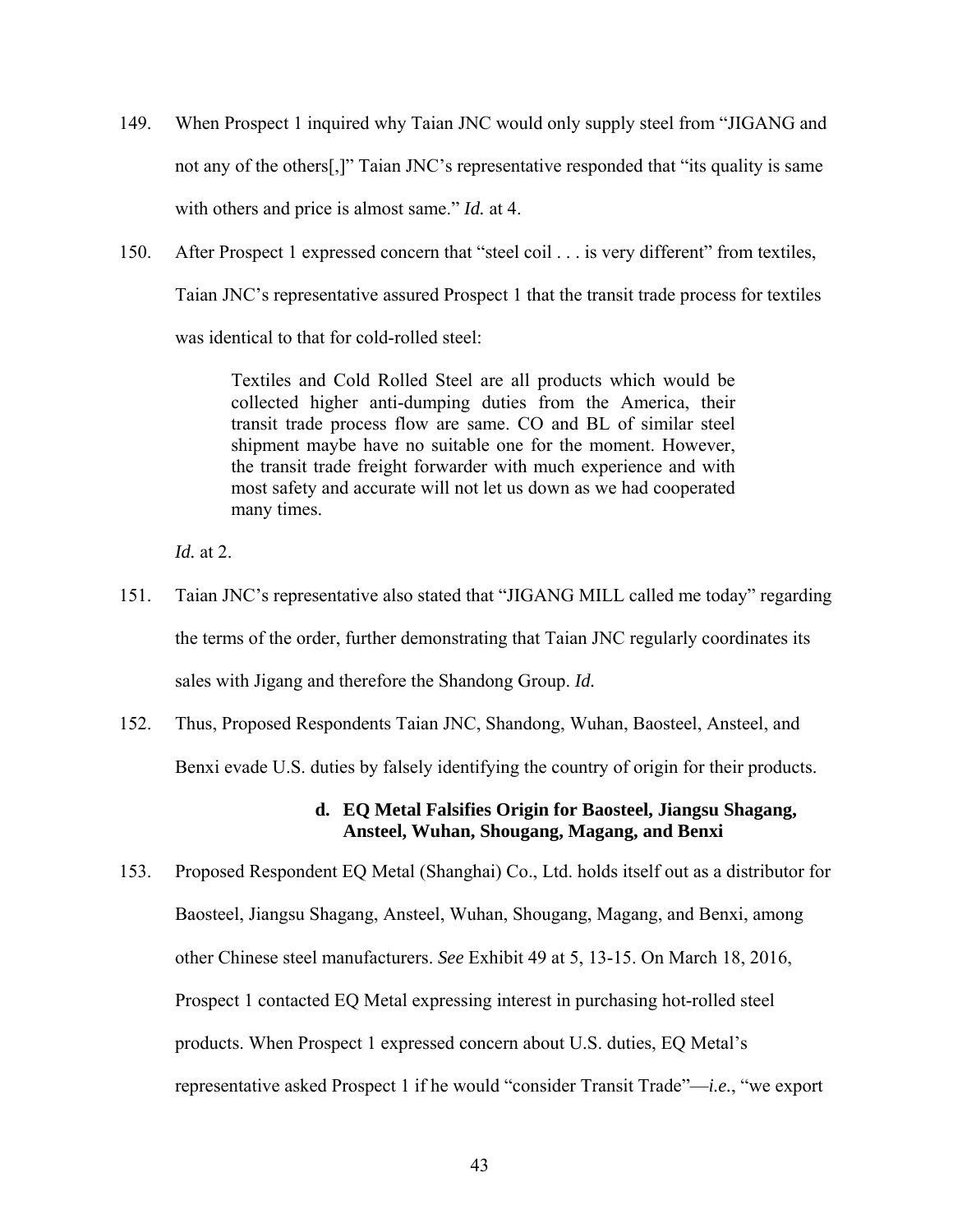to other country (eg: Singapore, Vitnam [sic] ……..etc), then from other country ship to your country [sic]." *Id.* at 6.

154. When Prospect 1 sought to clarify how EQ Metal's "Transit Trade" transaction would work, EQ Metal's representative explained that two options existed:

> 1. Ship to Singapore, donot download the goods, the agent give us Forwarder BL ( BL show Loading Port is Singapore ) 2. Ship to Singapore , load the goods, change another vessel .ship to USA . ( this cost is high) Pls confirm if the first way will be ok with your USA Customs Clearance ? If your customs clearance no problem, suggest use first way ,it is cheaper .

*Id.* at 4.

- 155. EQ Metal's representative assured Prospect 1 that he would receive steel from manufacturers like "Baogang," "Angang," "Bengang," and "Rizhao." *Id.* at 4, 5. EQ Metal therefore touts its relationship with Respondent Ansteel.
- 156. In addition, when Prospect 1 asked for documentation identifying the manufacturer, EQ Metal's representative attached a sample mill test certificate that identified Jiangsu Shagang as the origin mill. *Id.* at 13.
- 157. Thus, Proposed Respondents EQ Metal, Baosteel, Jiangsu Shagang, Ansteel, Wuhan, Shougang, Magang, and Benxi evade U.S. duties by falsely identifying the country of origin for their products.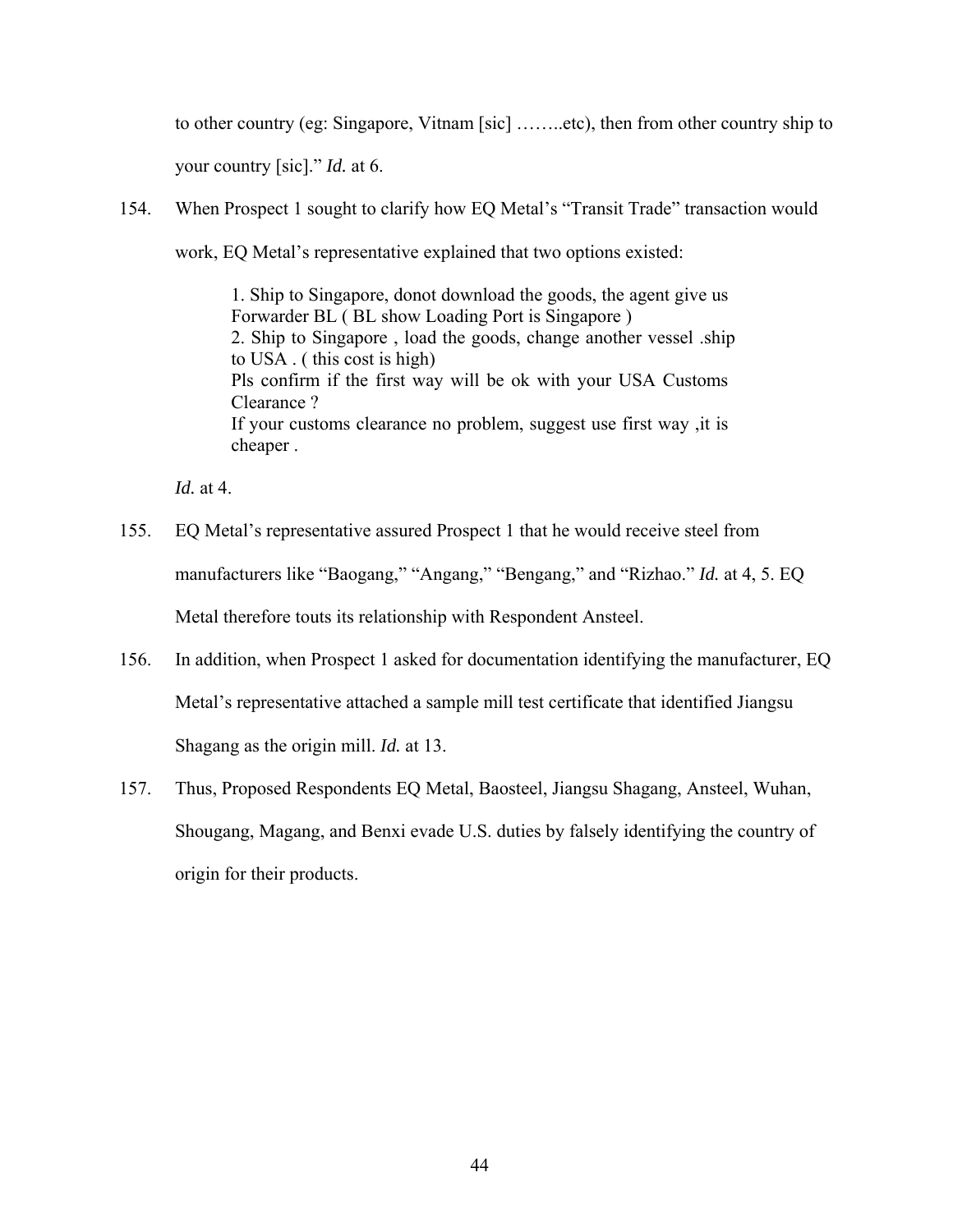## **e. Kunshan Xinbei Falsifies Origin for Baosteel, Wuhan, and Ansteel**

- 158. Proposed Respondent Kunshan Xinbei International Trade Co., Ltd.<sup>3</sup> holds itself out as a distributor for Baosteel, Wuhan, Ansteel, among other Chinese steel manufacturers. *See*  Exhibit 50 at 2, 11. On March 25, 2016, Prospect 1 contacted Kunshan Xinbei, expressing an interest in purchasing corrosion-resistant steel products. When Prospect 1 asked for assurances that the steel Kunshan Xinbei stocked was in fact from reputable Chinese mills such as "WISCO, Baosteel, Ansteel, JISCO, and TISCO[,]" Kunshan Xinbei's representative noted that "We provide prodcuts [sic] mostly from Baosteel," but assured Prospect 1 that "we can make the order in terms of customer's requirements." *Id.* at 11.
- 159. When Prospect 1 expressed concern about U.S. duties, Kunshan Xinbei's representative explained that "if we transit in Malaysia and use their certificate of origin and B/L, then we can avoid the anti-dumping duty." *Id.* at 7.
- 160. When Prospect 1 asked for representative copies of the Malaysian bill of lading and certificate of origin, Kunshan Xinbei's representative provided assurances about the documentation:

We will give your [sic] Chinese factory MTC. We can scan the MTC to e-mail you or directly express you the original. Please don't worry about it. Once if you make the order, when we export the products, we will give you both Chinese and Malaysian copies of B/L and C/O.

*Id.* at 4.

 $\frac{1}{3}$  Kunshan Xinbei also conducts business under the name "Chinebec International." *See* Exhibit 50 at 10 ("Kunshan Xinbei and Chinebec International, the same company, different calling.").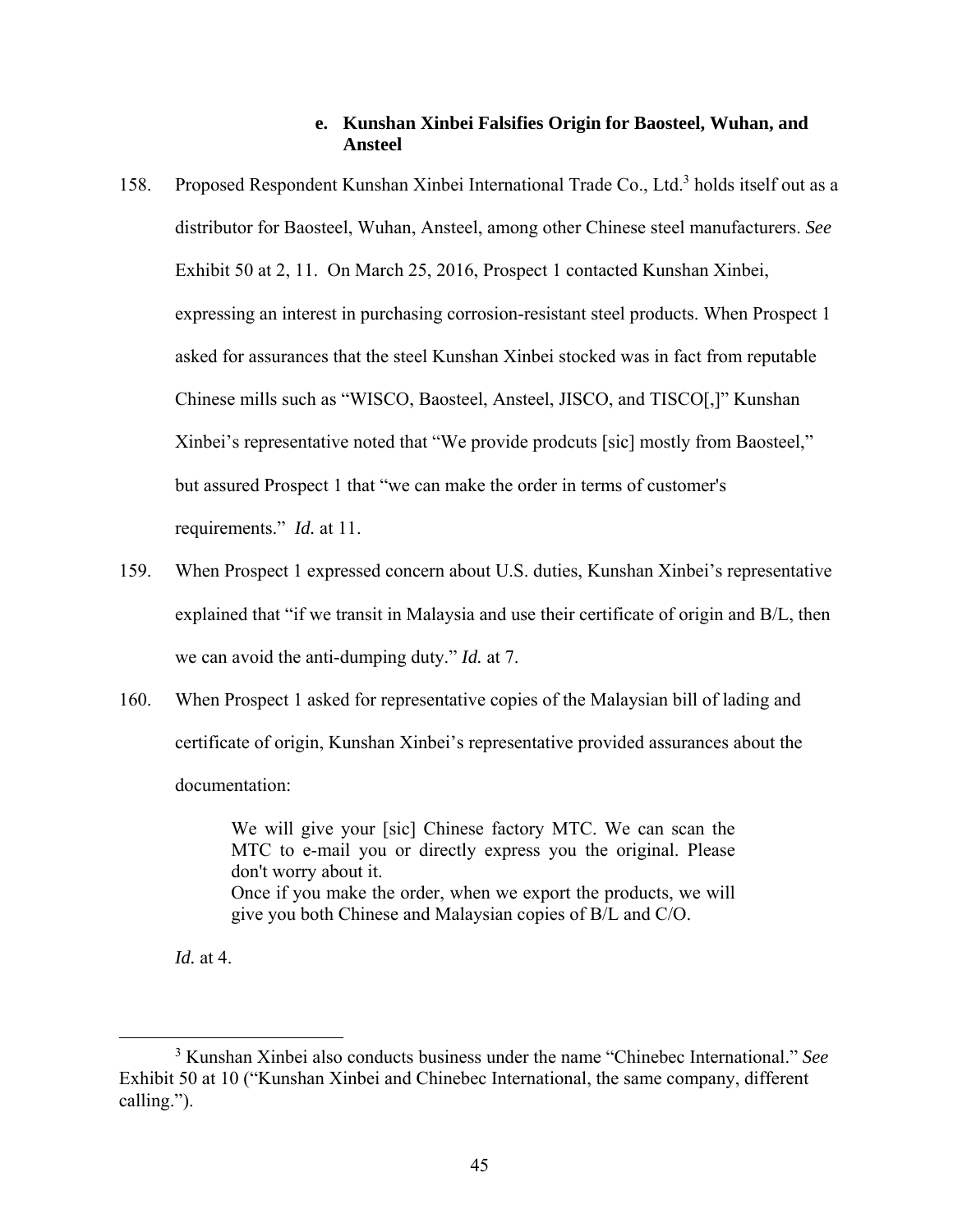- 161. When Prospect 1 asked for copies of documents from a "similar shipment of steel that moved using transit trade," Kunshan Xinbei's representative provided a bill of lading, a certificate of origin, a certificate of marine insurance, a packing list, and an invoice used for a shipment made via Port Klang, Malaysia, as well as a Chinese mill test certificate from a shipment "we used to do." *Id.* at 3, 14-19.
- 162. When Prospect 1 requested a copy of an actual mill test certificate "from the steel mill where the steel will be made," Kunshan Xinbei's representative attached a mill test certificate that she represented "is from Baosteel." *Id.* at 2, 14.
- 163. Thus, Proposed Respondents Kunshan Xinbei, Baosteel, Wuhan, and Ansteel evade U.S. duties by falsely identifying the country of origin for their products.

#### **f. Tianjin Xinhai Falsifies Origin for Hebei**

- 164. Proposed Respondent Tianjin Xinhai Trade Co., Ltd. holds itself out as a distributor for Hebei. *See* Exhibit 51 at 13-16. On March 15, 2016, a prospective customer ("Prospect 2") contacted Tianjin Xinhai expressing an interest in purchasing both hot-rolled and cold-rolled steel products. When Prospect 2 asked for documentation showing that the steel Tianjin Xinhai stocked was in fact from reputable Chinese mills, Tianjin Xinhai's representative provided two mill test certificates for A36 hot-rolled steel from Hebei. *Id.* at 13-16.
- 165. When Prospect 2 expressed concern about U.S. duties, Tianjin Xinhai's representative explained, during a Skype conversation on March 30, 2016, how transshipment through Malaysia would work. To assure Prospect 2 of the steel's provenance, Tianjin Xinhai's representative stated that "Malasia's [sic] Company will provide complete documents to you." Tianjin Xinhai's representative further explained that the true mill test certificate could be "sen[t] to you separately." Before the conversation ended, Tianjin Xinhai's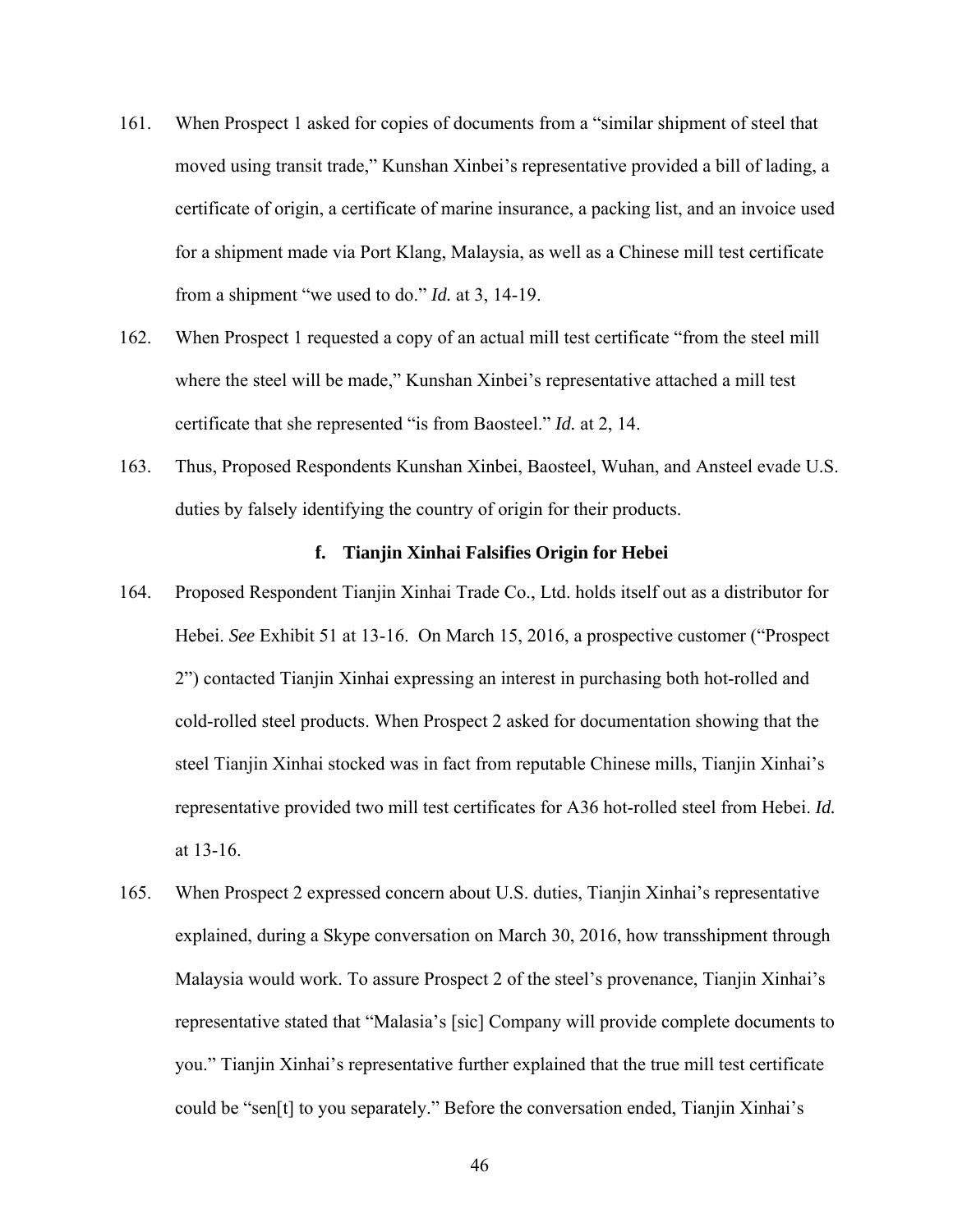representative stated "Tomorrow I will send a mail to explain more detail about Third

countries entrepot trade." *Id.* at 11-12.

166. On March 31, 2016, Tianjin Xinhai's representative sent an email clarifying the terms of

their "Entrepot trade" transaction:

1.The cargoes is ship from China Tianjin Ports to Malaysia Port Klang----- Transloading at Klang port----ship the cargoes from Klang port to USA LA port.

2.And about the payment, you should pay the deposit and balance to the Malaysia company's account, then Malaysia account transfer the money to our China account.

3.Malaysia company will do all the documents with you ,include:

1).Certifate of origin.

2).Invocie

3).Packing list

4).Bill of Loading

4. About the Entrepot trade fees, include : transloading fees, Port charges and documentation fees, it is about \$80/Ton. (Validity : end of April 2016)

5.About the risk ,what documents should provide when the US Customs Clearance?

Please check the Exaple of CO and Bill of Loading from MAL(In the attachment), and make sure if it is no issue when clearance?

6.About the MTC which I have send to you, is the MTC( Chemical composition and physical properties ) ok for you? And About the MTC , It is no problems,we can provide for you

separately.

*Id.* at 2. This email included a bill of lading issued in Penang for a shipment from Port

Klang, Malaysia to Oakland, CA. *Id.* at 10. This email also included a certificate of

origin issued in Malaysia that included a declaration that all the listed goods were

produced in Malaysia for export to the United States. *Id.* at 9.

167. Thus, Proposed Respondents Tianjin Xinhai and Hebei evade U.S. duties by falsely

identifying the country of origin for their products.

# **g. Tianjin Xinlianxin Steel Pipe Falsifies Origin for Baosteel**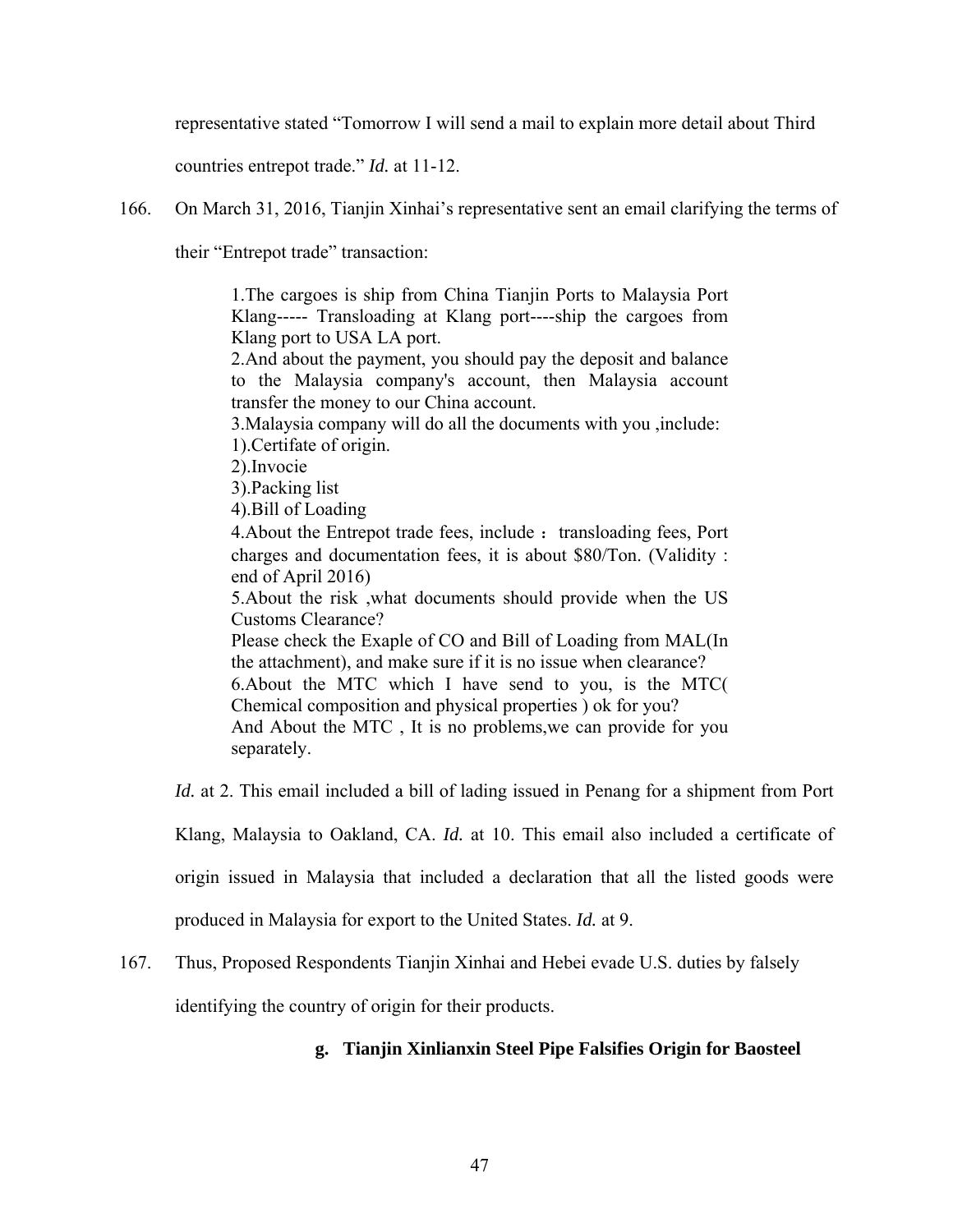- 168. Proposed Respondent Tianjin Xinlianxin Steel Pipe Co., Ltd. holds itself out as a distributor for Baosteel. *See* Exhibit 52 at 11. On March 17, 2016, a prospective customer ("Prospect 3") contacted Tianjin Xinlianxin expressing an interest in purchasing OCTG steel products. When Prospect 3 expressed concern about U.S. duties, Tianjin Xinlianxin's representative stated that she would "make a transit shipmetn [sic] from thailand." *Id.* at 6.
- 169. When Prospect 3 sought clarification on what the shipping documentation would show, Tianjin Xinlianxin's representative stated, "if we transit from thailan[d] we will inssuce [sic] the CO [*i.e.*, certificate of origin] from thailand." *Id.* at 11. Tianjin Xinlianxin's representative attached two documents. One document described the process for "TRANSSHIPMENT VIA MALAYSIA." The other document showed a certificate of origin for OCTG from Port Klang, Malaysia to Varna, Bulgaria. *Id.* at 29-31. The first document noted "THE 9 YEAR'S EXPERIENCE FOR ARRANGING TRANSSHIPMENT AT MALAYSIA TO MAKE YOU CONFIDENCE!" *Id.* at 31.
- 170. When Prospect 3 asked for documentation that would show that the OCTG Tianjin Xinlianxin stocked was in fact made in China, Tianjin Xinlianxin's representative stated that Tianjin Xinlianxin would "supply you the casing is from bao steel." Tianjin Xinlianxin's representative attached five "photos of bao steel products" as reference. *Id.* at 11, 19-23.
- 171. Tianjin Xinlianxin's representative also offered to have Prospect 3 "go to bao steel factory [to] inspect the goods." *Id.* at 11.
- 172. Tianjin Xinlianxin's representative explained that transit trade through Malaysia no longer made sense due to the "very rigorous inspection" and that, instead, "best is do the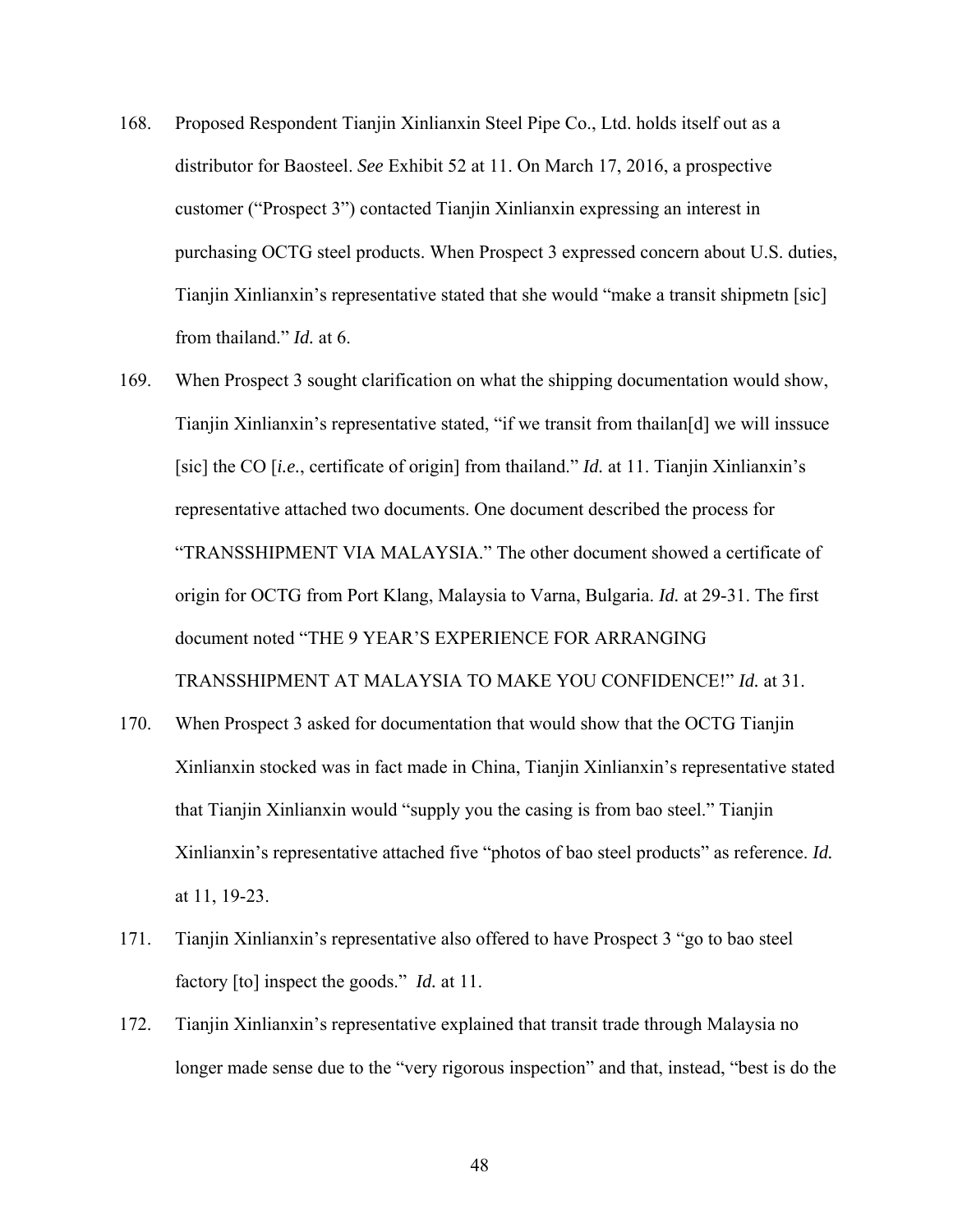transit in thailand." *Id.* at 11. To that end, Tianjin Xinlianxin's representative explained the process again:

the goods ready for shipment  $\rightarrow$  loading the ship $\rightarrow$  the goods reach to thailand  $\rightarrow$  clear customs in thailand $\rightarrow$  use the trail car thake [sic] the goods and to change the container  $\rightarrow$  make customs declaration  $\rightarrow$  book the space and loading the ship  $\rightarrow$  the goods ship to final destination→ everything is finshed [sic]. we will offer thailand CO and thailand MTC, according to your demand.

*Id.* at 11-12. After some more discussion, Tianjin Xinlianxin's representative stated that "we also can do the transit trad[e] in malaysia." Eventually, Tianjin Xinlianxin's representative offered three quotations for "1. transit in malaysia," "2. transit in taiwan," and "3. transit in thailand." *Id.* at 2-3.

173. Thus, Proposed Respondents Tianjin Xinlianxin and Baosteel evade U.S. duties by falsely identifying the country of origin for their products.

# **h. Tianjin Xinyue Falsifies Origin for Baosteel**

174. Proposed Respondent Tianjin Xinyue Industrial and Trade Co., Ltd. holds itself out as a

distributor for Baosteel. *See* Exhibit 53 at 2, 5. On March 17, 2016, Prospect 3 contacted

Tianjin Xinyue expressing an interest in purchasing OCTG steel products. When

Prospect 3 expressed concern about U.S. duties, Tianjin Xinyue's representative

proposed "re-export from Hongkong or Malaysia . . . without anti dumping in USA." *Id.*

at 9. Tianjin Xinyue's representative explained the "re-exporting" process:

We load the casings from China mainland, and deliver to port Klang, Malaysia. Then our agent will reloaded the casing into new containers, to transport to H[o]uston.

Meanwhile, they will change the documents in the name of one exporting company in Malaysia. Also they will issue the certificate of origin to certify the casings are from Malaysia origin.

Thus, there will no high anti dumping duty for the customer.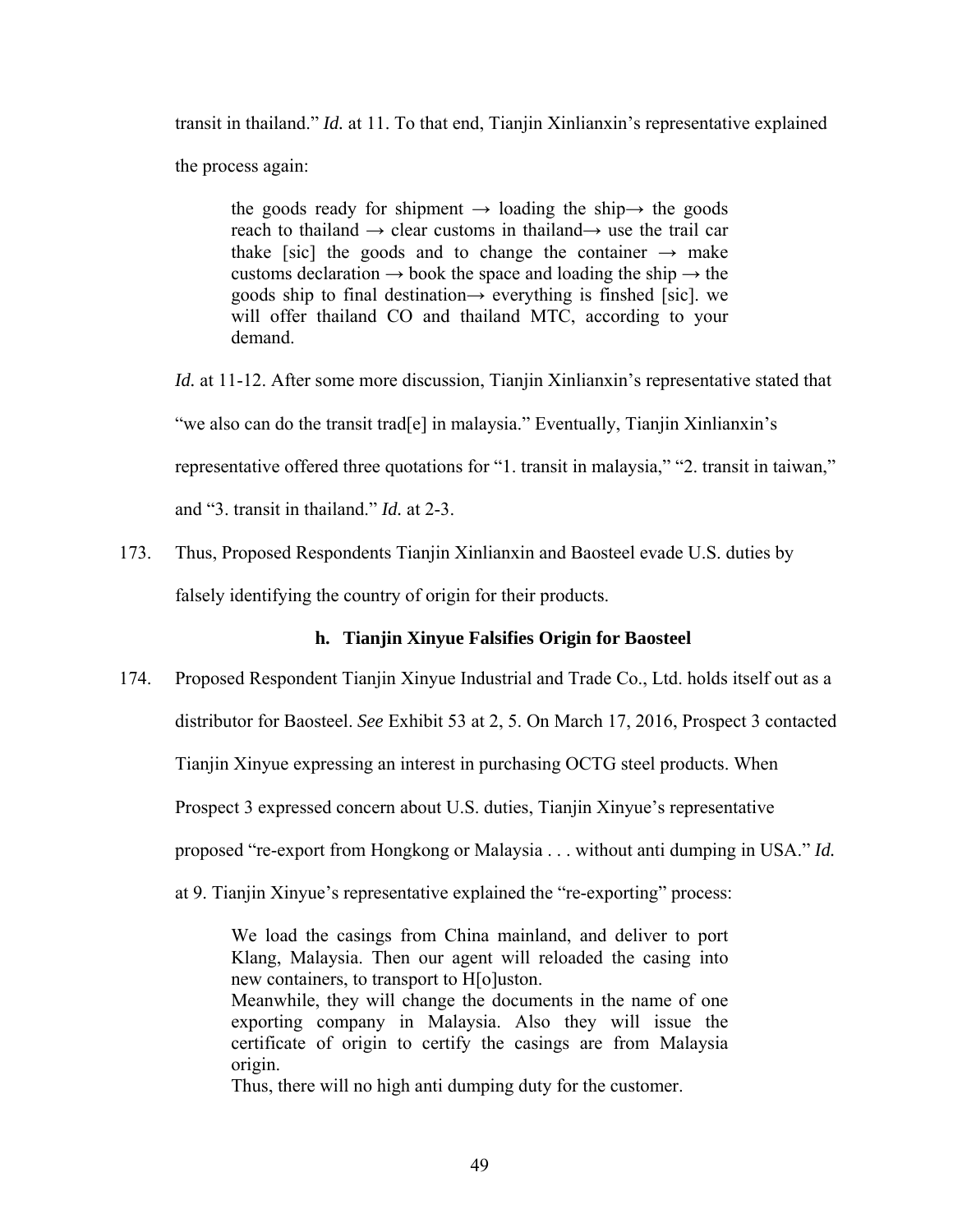*Id.* at 8.

- 175. When Prospect 3 asked for documentation showing that the OCTG Tianjin Xinyue stocked was produced by a reputable Chinese mill, Tianjin Xinyue's representative stated that the "OCTG is produced by Bao Steel. So the client could rest assured of the quality." *Id.* at 5.
- 176. Tianjin Xinyue's representative also represented that "if the client want, we could arrange the visit to Bao steel." *Id.* at 5.
- 177. When Prospect 3 expressed his continuing concerns over the re-exporting process,

Tianjin Xinyue's representative attempted to assuage those concerns by noting Tianjin

Xinyue's past successes re-exporting via Malaysia:

1.. As our experience, there are few re-exporting cases from Malaysia checked by American Custom.

2.. Though American Custom selected to inspect the goods. American Custom will verify the truth and all the information with the Malaysian Chamber of Commerce. Then Malaysia Chamber of Commerce will tell them the truth,

which is that the casings are exported to America from Malaysia, through one Malaysian company.

The only original of the goods that American Custom could source is Malaysia.

*Id.* at 2-3.

178. When Prospect 3 told Tianjin Xinyue's representative that he could not proceed with the order, Tianjin Xinyue's representative touted the quality of its products: "As you know,

the quality of Bao steel is the best." *Id.* at 2.

179. Thus, Proposed Respondents Tianjin Xinyue and Baosteel evade U.S. duties by falsely

identifying the country of origin for their products.

# **i. Xian Linkun Falsifies Origin for Baosteel**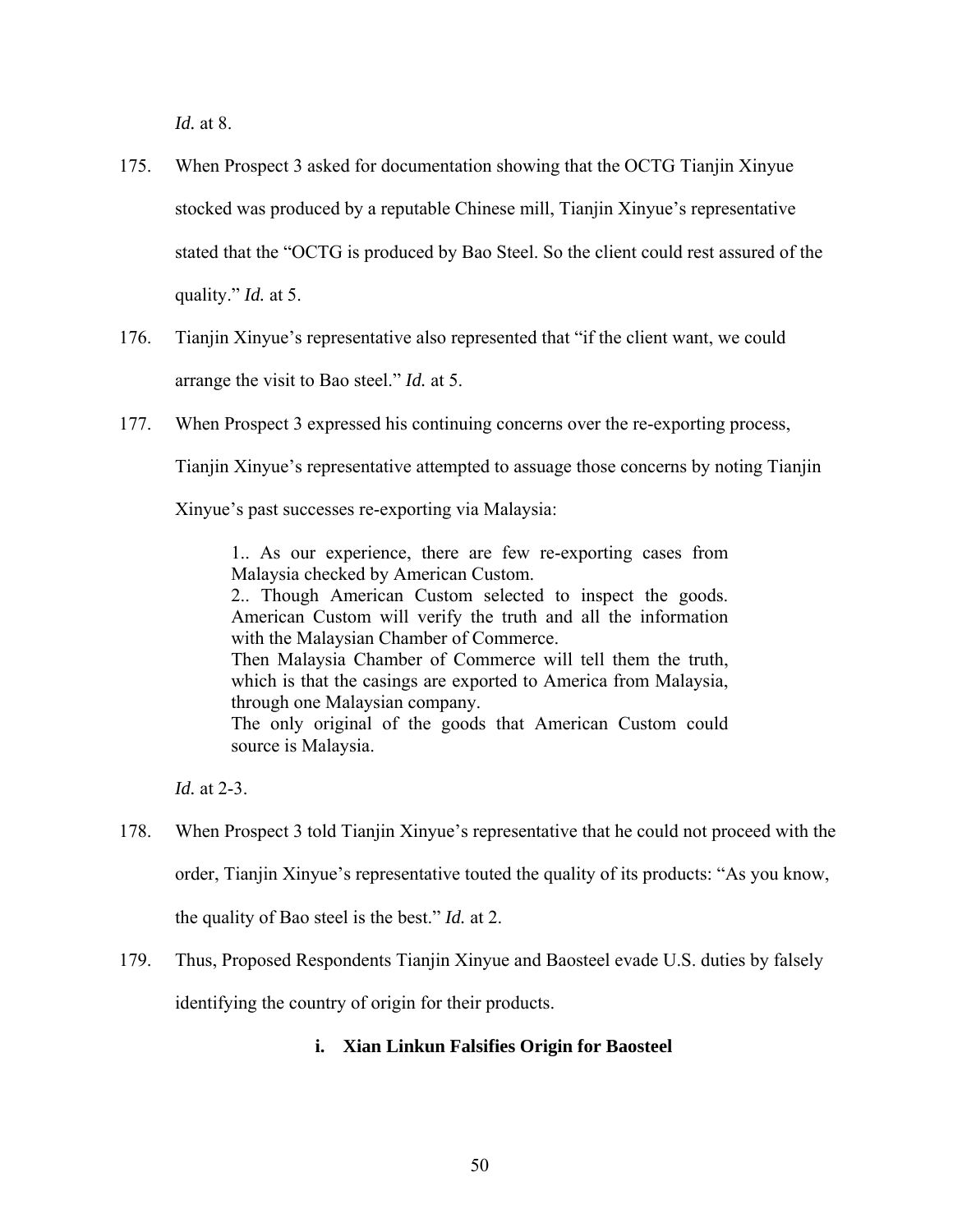- 180. Proposed Respondent Xian Linkun Materials (Steel Pipe Supplies) Co., Ltd. holds itself out as a distributor for Baosteel. *See* Exhibit 54 at 3, 10, 11. On March 25, 2016, Prospect 3 contacted Xian Linkun expressing an interest in purchasing OCTG steel products. When Prospect 3 expressed concern about U.S. duties, Xian Linkun's representative proposed a variety of alternatives to "avoid the anti-dumpling [sic] tax," including: "1. China origianl [sic] Baosteel mill export to Indonesia first, change Indonesia C/O and re-export to USA" and "Baosteel Thailand mill export to Indonesia change C/O and export to USA." *Id.* at 10.
- 181. Thus, Xian Linkun and Baosteel evade U.S. duties by falsely identifying the country of origin for their products.

## **4. Proposed Respondents Intend for Their False Origin Designations to Deceive Customs and U.S. Consumers**

- 182. Proposed Respondents intend for their falsely designated products' origin to cause confusion, mistake, or deception in violation of the Lanham Act, 15 U.S.C. § 1125(a). In fact, deceiving Customs officials was the entire point. Otherwise, Proposed Respondents could not successfully evade U.S. duties. Although deceiving Customs is their principal goal, Proposed Respondents also deceive U.S. consumers with their false origin and mill labeling practice.
- 183. Each Proposed Distributor Respondent knew that falsely designating the products' origin would likely cause Customs officials to believe that the products did not originate in China. In fact, as each conversation establishes, deceiving Customs officials to evade U.S. duties was the goal. Each Distributor Respondent offered surreptitious routing and false documents specifically to deceive.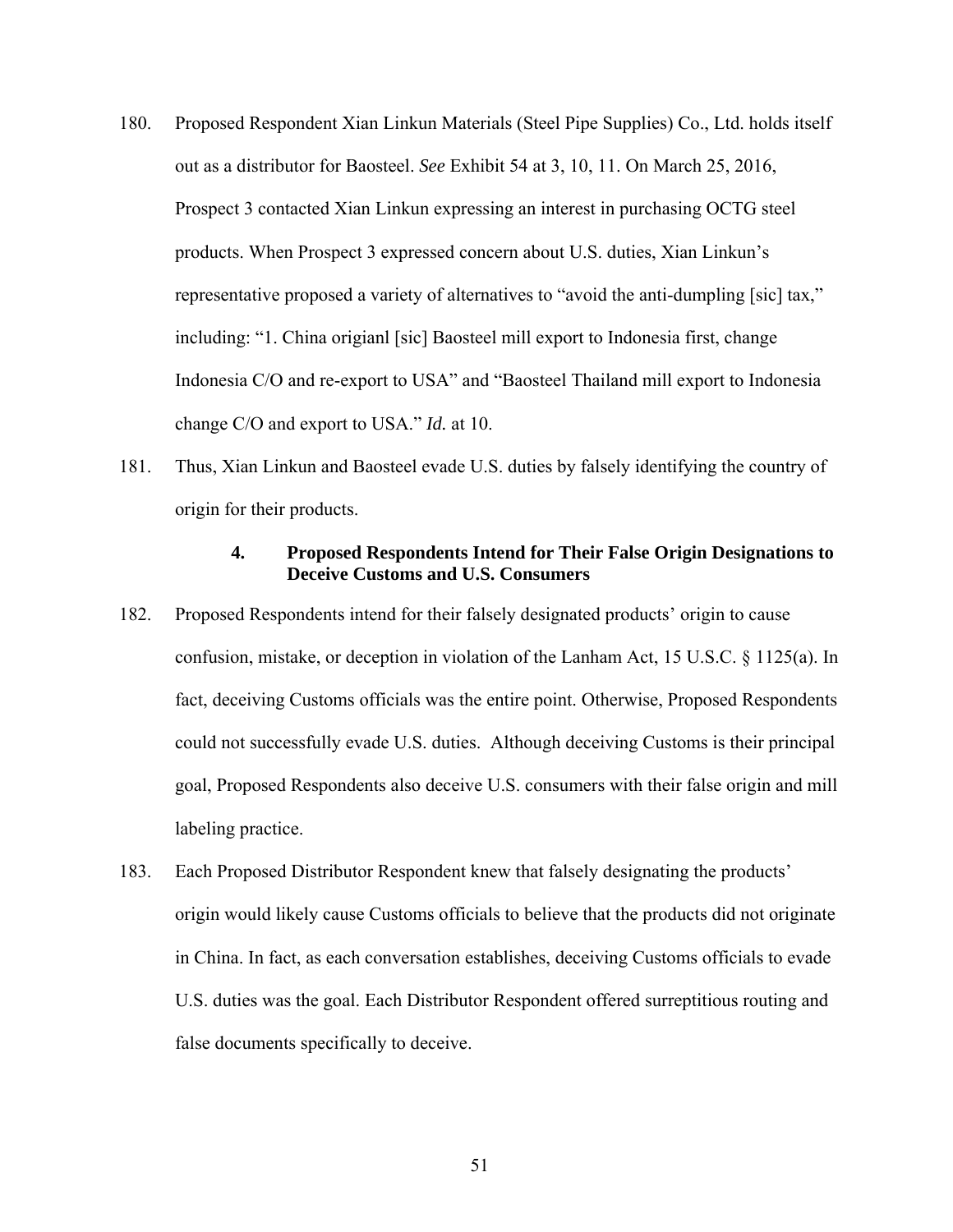- 184. Proposed Distributor Respondents were broadly willing to engage in transshipping and falsifying documents. Mill certificates provided by Proposed Distributor Respondents demonstrate that they regularly do business with Proposed Manufacturer Respondents. Moreover, statistics suggest that transshipping occurs on a large scale across multiple countries. *See supra* Section V.C.2. U.S. Steel therefore believes that discovery will demonstrate that Proposed Manufacturer Respondents encourage and participate in false labeling.
- 185. Proposed Respondents' unfair acts not only deceive Customs, but also deceive and endanger American consumers who purchase falsely-described steel products with false mill certificates. As described below, these deceptive trade practices cause substantial injury to U.S. Steel.

#### **VI. SPECIFIC INSTANCES OF UNFAIR IMPORTATION**

186. Respondents have sold for importation, imported, or sold after importation Chinese steel products into the United States.

### **A. Unfair Importation by Proposed Manufacturer Respondents**

- 187. Proposed Hebei Respondents have imported a variety of steel products into the United States. For example, on December 10, 2014, Hebei Iron and Steel imported 65 coils of steel. On July 26, 2015, Hebei Hengshui imported 11 coils of steel. On August 9, 2015, Hebei Hong Kong imported 149 metric tons of steel. *See* Exhibit 55.
- 188. Proposed Baosteel Respondents have imported a variety of steel products into the United States. For example, on March 18, 2016, Shanghai Baosteel imported 5 coils of steel. On March 22, 2016, Shanghai Baosteel imported 8 coils of steel. On April 3, 2016, Baosteel America imported 11 coils of steel. *See* Exhibit 55. Baosteel has shipped at least 387 metric tons of ultra high-strength steel to the United States. *See* Exhibit 44.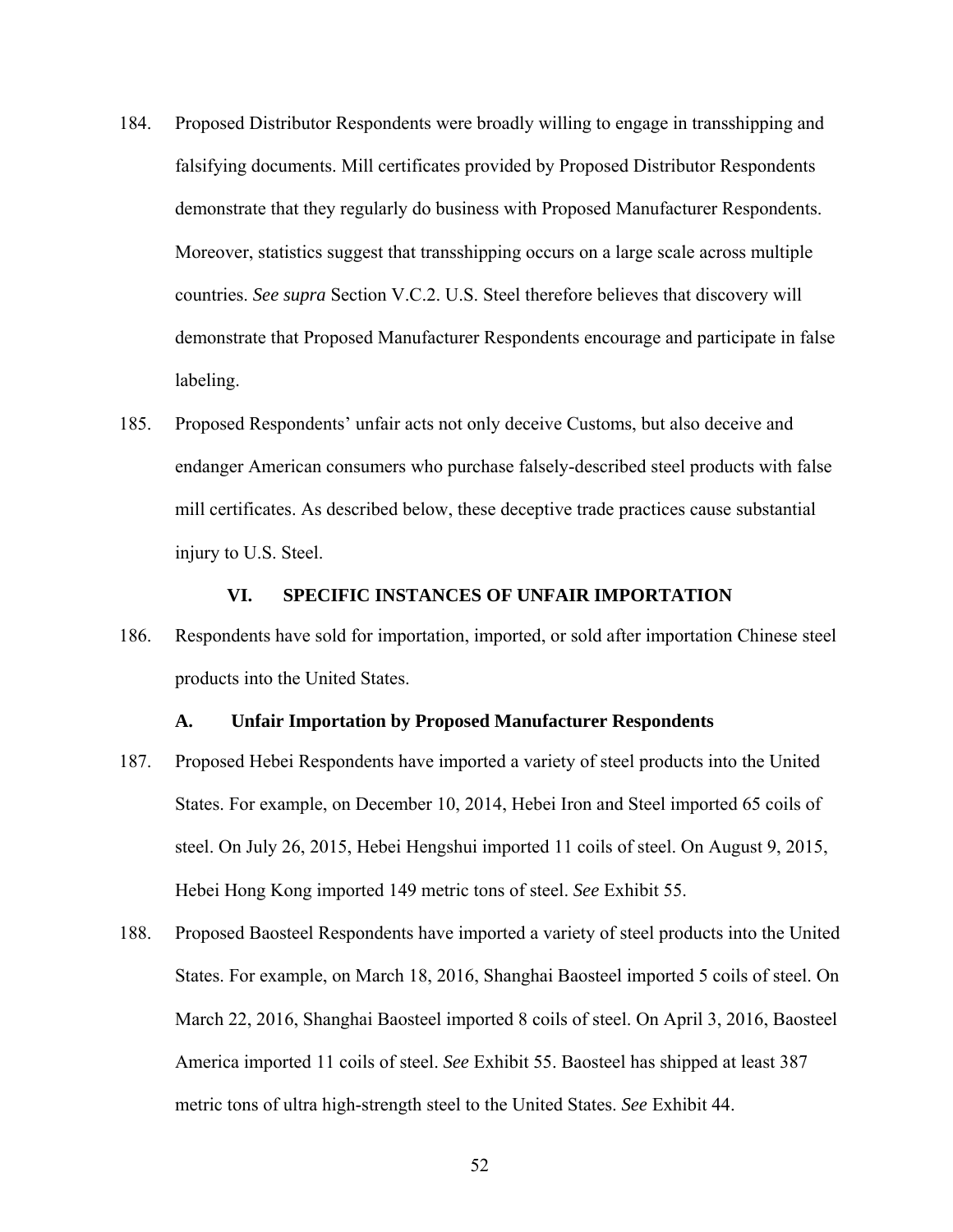- 189. Proposed Jiangsu Shagang Respondents have imported a variety of steel products into the United States. For example, on July 30, 2015, Shagang ITC imported 52 coils of steel. On September 17, 2015, Shagang ITC imported 30 coils of steel. *See* Exhibit 55.
- 190. Proposed Ansteel Respondents have imported a variety of steel products into the United States. For example, on August 31, 2015, Angang ITC imported 46 coils of steel. On September 25, 2015, Angang ITC imported 59 coils of steel. Also on September 25, 2015, Angang Group Hong Kong imported 37 coils of steel. *See* Exhibit 55.
- 191. Proposed Wuhan Respondents have imported a variety of steel products into the United States. For example, on November 12, 2014, Wuhan Iron and Steel imported 3 coils of hot-dip galvanized steel. On May 8, 2015, WISCO America imported 40 coils of steel. On March 31, 2016, WISCO America imported 41 coils of steel. *See* Exhibit 55.
- 192. Proposed Shougang Respondents have imported a variety of steel products into the United States. For example, on May 13, 2015, Shougang International Trade & Engineering imported 44 coils of steel and 35 coils of steel. *See* Exhibit 55.
- 193. Proposed Shandong Respondents have imported a variety of steel products into the United States. For example, on April 9, 2015, Jinan Steel International Trade imported 86 pieces of steel. On February 10, 2016, Jigang Hong Kong imported 125 pieces of steel. *See* Exhibit 55.
- 194. Proposed Magang Respondents have imported a variety of steel products into the United States. For example, on May 27, 2015, Maanshan Iron and Steel imported 110 coils of steel. On June 1, 2015, Maanshan Iron and Steel imported 14 packages of steel. *See*  Exhibit 55.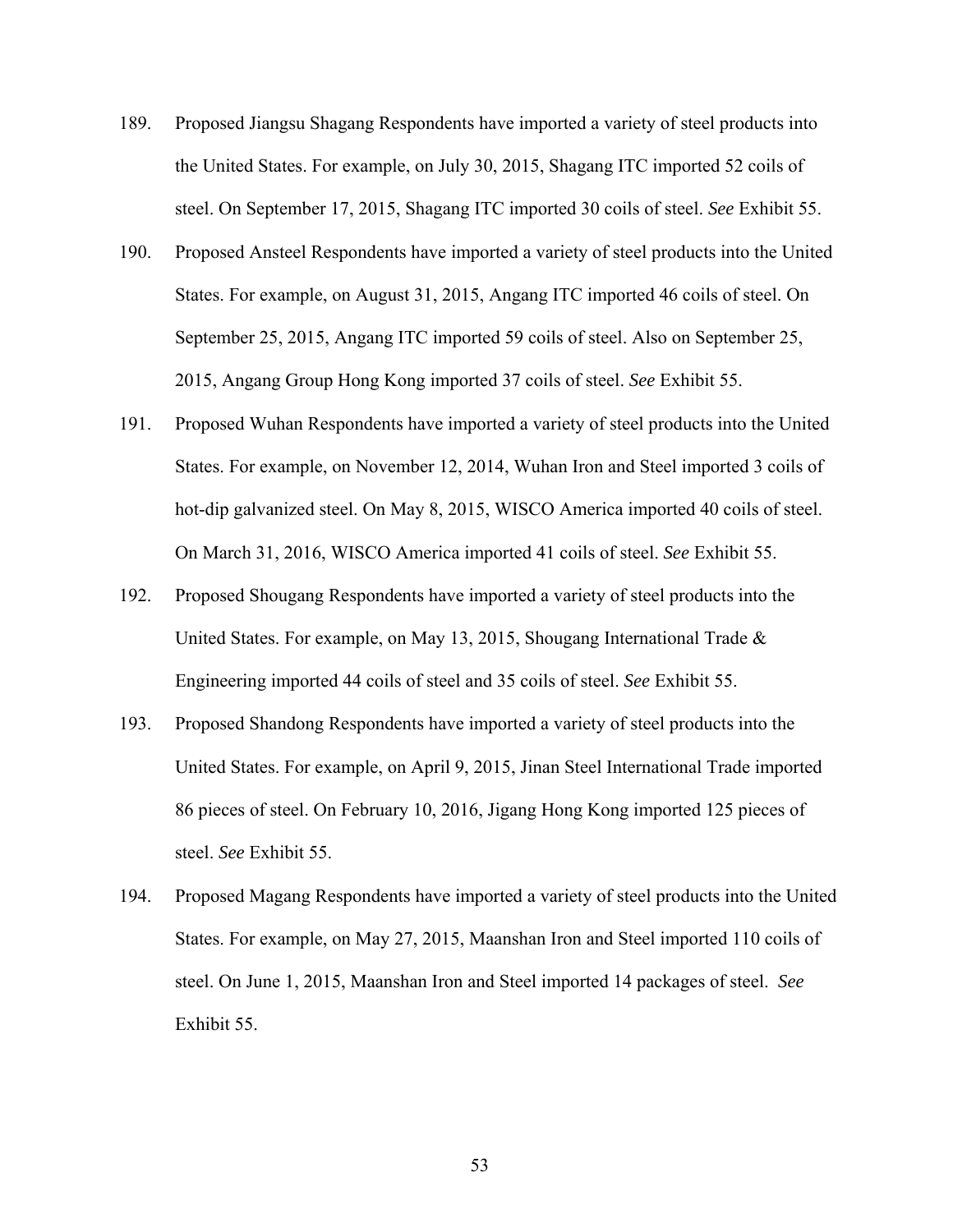- 195. Proposed Bohai Respondents have imported a variety of steel products into the United States. For example, on February 20, 2016, Tianjin Pipe International and TPCO America imported 72 bundles of steel casing. On March 24, 2016, Tianjin Pipe International and TPCO Enterprise imported 40 bundles of steel tubing. *See* Exhibit 55.
- 196. Proposed Benxi Respondents have imported a variety of steel products into the United States. For example, on September 17, 2015, Benxi Iron and Steel International imported 65 coils of steel. On September 25, 2015, Benxi Iron and Steel International imported 138 coils of steel. *See* Exhibit 55.
- 197. Proposed Hunan Valin Respondents have imported a variety of steel products into the United States. For example, on March 14, 2015, Hunan Valin Xiangtan imported 539 pieces of steel. On December 29, 2015, Hunan Valin Xiangtan imported 670 pieces of steel. *See* Exhibit 55.

## **B. Unfair Importation by Proposed Distributor Respondents**

- 198. Proposed Respondent Wuxi Sunny Xin Rui Science and Technology Co., Ltd. has imported a variety of steel products into the United States. For example, on January 30, 2016, Wuxi Sunny imported 2100 kilograms of steel. *See* Exhibit 56.
- 199. Proposed Respondent Taian JNC Industrial Co., Ltd. has imported a variety of steel products into the United States. For example, on April 16, 2015, Taian JNC imported 12 coils of steel. *See* Exhibit 56.
- 200. Proposed Respondent Tianjin Xinyue Industrial and Trade Co., Ltd. has imported a variety of steel products into the United States. On July 8, 2015, Tianjin Xinyue imported 550 pieces of steel pipe. *See* Exhibit 56.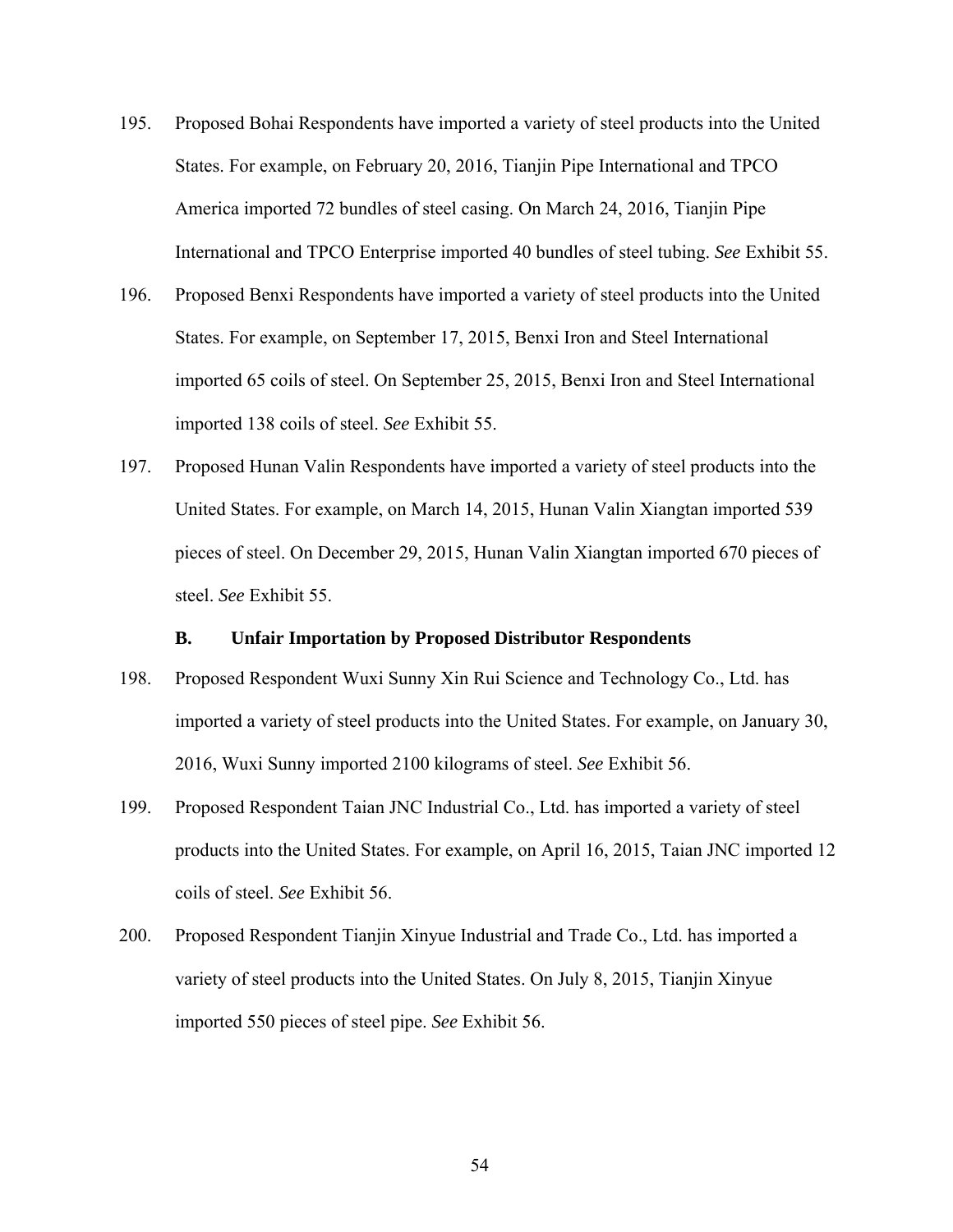- 201. Proposed Respondent Xian Linkun Materials (Steel Pipe Supplies) Co., Ltd. has imported a variety of steel products into the United States. For example, on June 22, 2015, Xian Linkun imported 3 packages of steel tube. *See* Exhibit 56.
- 202. All the Proposed Distributor Respondents have shown familiarity with the process for shipping to the United States and have offered to ship products to the United States. In addition, they have offered to conceal or falsify product origins. Based on these facts, it is likely that Proposed Distributor Respondents have sold Chinese carbon and alloy steel products for importation to the United States, even where a specific importer is currently unknown.

### **VII. CLASSIFICATION OF THE ACCUSED PRODUCTS UNDER THE HARMONIZED TARIFF SCHEDULE**

#### **A. Price- and Output-Fixing Products**

203. The Accused Products related to U.S. Steel's antitrust claims are classified under at least the following items of the Harmonized Tariff Schedule of the United States: 7208.10.15, 7208.10.30, 7208.10.60, 7208.25.30, 7208.25.60, 7208.26.00, 7208.27.00, 7208.36.00, 7208.37.00, 7208.38.00, 7208.39.00, 7208.40.30, 7208.40.60, 7208.51.00, 7208.52.00, 7208.53.00, 7208.54.00, 7208.90.00, 7209.15.00, 7209.16.00, 7209.17.00, 7209.18.15, 7209.18.25, 7209.18.60, 7209.25.00, 7209.26.00, 7209.27.00, 7209.28.00, 7209.90.00, 7210.11.00, 7210.12.00, 7210.20.00, 7210.30.00, 7210.41.00, 7210.49.00, 7210.50.00, 7210.61.00, 7210.69.00, 7210.70.30, 7210.70.60, 7210.90.10, 7210.90.60, 7210.90.90, 7211.13.00, 7211.14.00, 7211.19.15, 7211.19.20, 7211.19.30, 7211.19.45, 7211.19.60, 7211.19.75, 7211.23.15, 7211.23.20, 7211.23.30, 7211.23.45, 7211.23.60, 7211.29.20, 7211.29.45, 7211.29.60, 7211.90.00, 7212.10.00, 7212.20.00, 7212.30.10, 7212.30.30, 7212.30.50, 7212.40.10, 7212.40.50, 7212.50.00, 7212.60.00, 7219.11.00, 7219.12.00,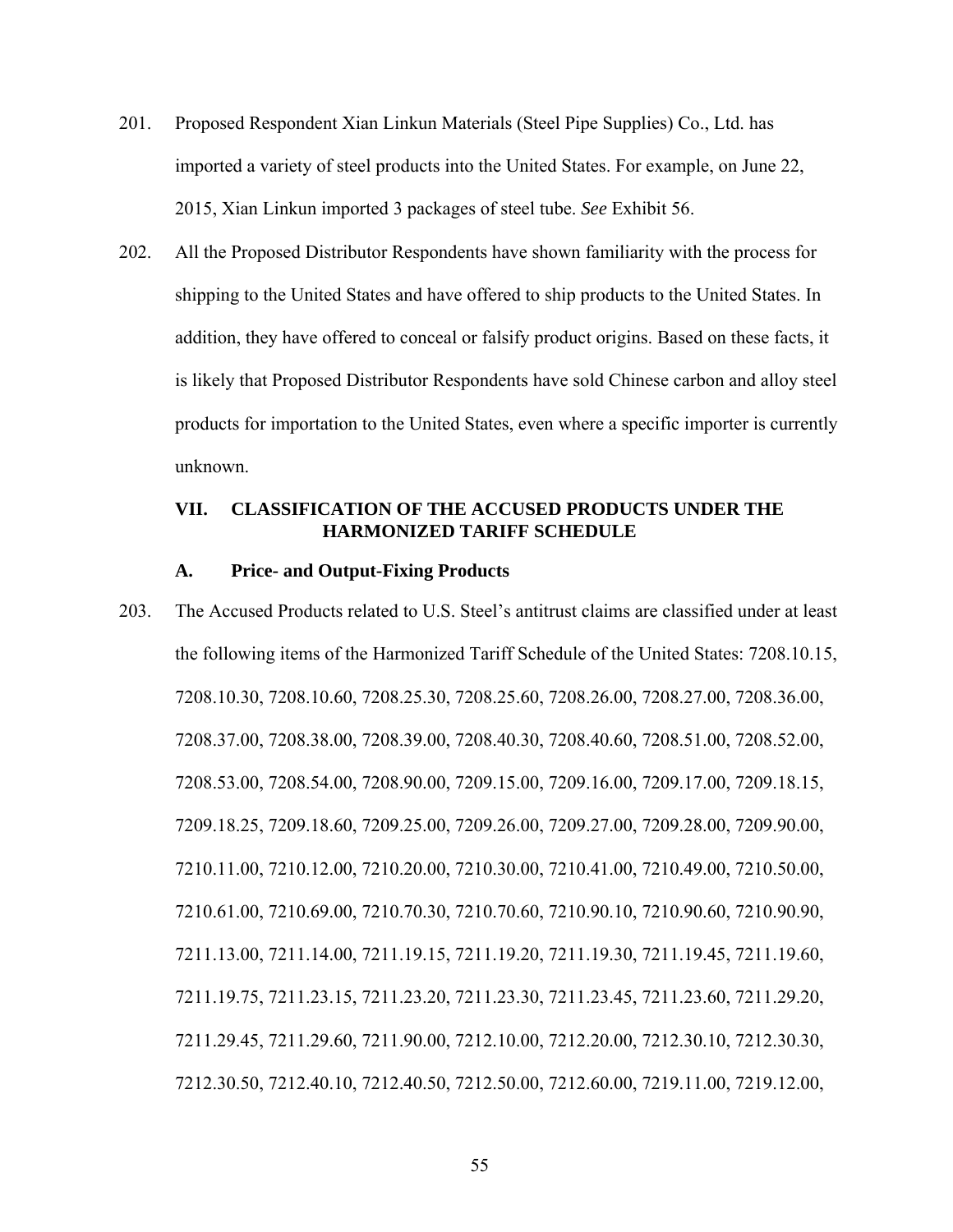7219.13.00, 7219.14.00, 7219.21.00, 7219.22.00, 7219.23.00, 7219.24.00, 7219.31.00, 7219.32.00, 7219.33.00, 7219.34.00, 7219.35.00, 7219.90.00, 7225.11.00, 7225.19.00, 7225.30.11, 7225.30.30, 7225.30.51, 7225.30.70, 7225.40.11, 7225.40.30, 7225.40.51, 7225.40.70, 7225.50.11, 7225.50.60, 7225.50.70, 7225.50.80, 7225.91.00, 7225.92.00, 7225.99.00, 7226.11.10, 7226.11.90, 7226.19.10, 7226.19.90, 7226.20.00, 7226.91.05, 7226.91.15, 7226.91.25, 7226.91.50, 7226.91.70, 7226.91.80, 7226.92.10, 7226.92.30, 7226.92.50, 7226.92.70, 7226.92.80, 7226.99.01, 7304.19.10, 7304.19.50, 7304.23.30, 7304.23.60, 7304.29.10, 7304.29.20, 7304.29.31, 7304.29.41, 7304.29.50, 7304.29.61, 7304.31.30, 7304.31.60, 7304.39.00, 7304.41.30, 7304.41.60, 7304.49.00, 7304.51.10, 7304.51.50, 7304.59.10, 7304.59.20, 7304.59.60, 7304.59.80, 7304.90.10, 7304.90.30, 7304.90.50, 7304.90.70, 7305.11.10, 7305.11.50, 7305.12.10, 7305.12.50, 7305.19.10, 7305.19.50, 7305.20.20, 7305.20.40, 7305.20.60, 7305.20.80, 7305.31.20, 7305.31.40, 7305.31.60, 7305.39.10, 7305.39.50, 7305.90.10, 7305.90.50, 7306.19.10, 7306.19.51, 7306.29.10, 7306.29.20, 7306.29.31, 7306.29.41, 7306.29.60, 7306.29.81, 7306.30.10, 7306.30.30, 7306.30.50, 7306.50.10, 7306.50.30, 7306.50.50, 7306.61.10, 7306.61.30, 7306.61.50, 7306.61.70, 7306.69.10, 7306.69.30, 7306.69.50, 7306.69.70, 7306.90.10, and 7306.90.50.

#### **B. Trade Secret Products**

204. The Accused Products relating to U.S. Steel's trade secrets claims are classified under at least the following items of the Harmonized Tariff Schedule of the United States: 7208.25.30, 7208.26.00, 7208.27.00, 7208.36.00, 7208.37.00, 7208.38.00, 7208.39.00, 7208.51.00, 7209.16.00, 7209.17.00, 7209.18.15, 7210.30.00, 7210.49.00, 7211.14.00, 7211.19.15, 7211.19.45, and 7211.23.15.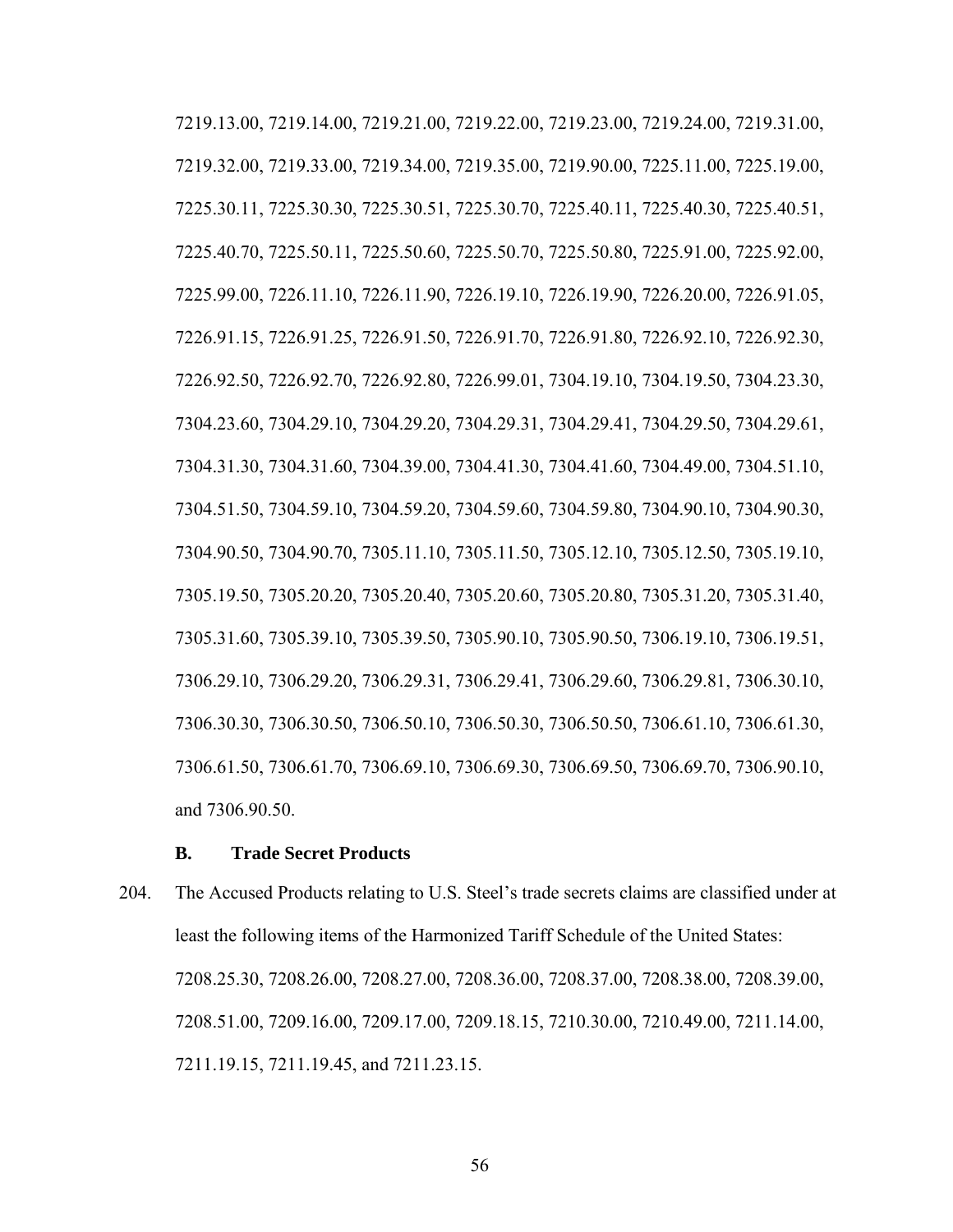## **C. False Labeling Products**

- 205. The subset of the Accused Products consisting of hot-rolled steel flat products is classified under at least the following items of the Harmonized Tariff Schedule of the United States: 7208.10.15, 7208.10.30, 7208.10.60, 7208.25.30, 7208.25.60, 7208.26.00, 7208.27.00, 7208.36.00, 7208.37.00, 7208.38.00, 7208.39.00, 7208.40.60, 7208.53.00, 7208.54.00, 7208.90.00, 7211.14.00, 7211.19.15, 7211.19.20, 7211.19.30, 7211.19.45, 7211.19.60, 7211.19.75, 7225.11.00, 7225.19.00, 7225.30.30, 7225.30.70, 7225.40.70, 7225.99.00, 7226.11.10, 7226.11.90, 7226.19.10, 7226.19.90, 7226.91.50, 7226.91.70, 7226.91.80, 7210.70.30, 7210.90.90, 7211.14.00, 7212.40.10, 7212.40.50, and 7212.50.00. *See* 66 Fed. Reg. 59561 (Nov. 29, 2001).
- 206. The subset of the Accused Products consisting of cold-rolled steel flat products is classified under at least the following items of the Harmonized Tariff Schedule of the United States: 7209.15.00, 7209.16.00, 7209.17.00, 7209.18.15, 7209.18.25, 7209.18.60, 7209.25.00, 7209.26.00, 7209.27.00, 7209.28.00, 7209.90.00, 7210.70.30, 7211.23.15, 7211.23.20, 7211.23.30, 7211.23.45, 7211.23.60, 7211.29.20, 7211.29.45, 7211.29.60, 7211.90.00, 7212.40.10, 7212.40.50, 7225.50.60, 7225.50.80, 7225.99.00, 7226.92.50, 7226.92.70, 7226.92.80, 7210.90.90, 7212.50.00, 7215.10.00, 7215.50.00, 7215.90.50, 7217.10.10, 7217.10.20, 7217.10.30, 7217.10.70, 7217.90.10, 7217.90.50, 7225.19.00, 7226.19.10, 7226.19.90, 7226.99.01, 7228.50.50, 7228.60.80, and 7229.90.10. *See* 80 Fed. Reg. 79561 (Dec. 22, 2015); 81 Fed. Reg. 11754 (Mar. 7, 2016).
- 207. The subset of the Accused Products consisting of corrosion-resistant steel products is classified under at least the following items of the Harmonized Tariff Schedule of the United States: 7210.30.00, 7210.41.00, 7210.49.00, 7210.61.00, 7210.69.00,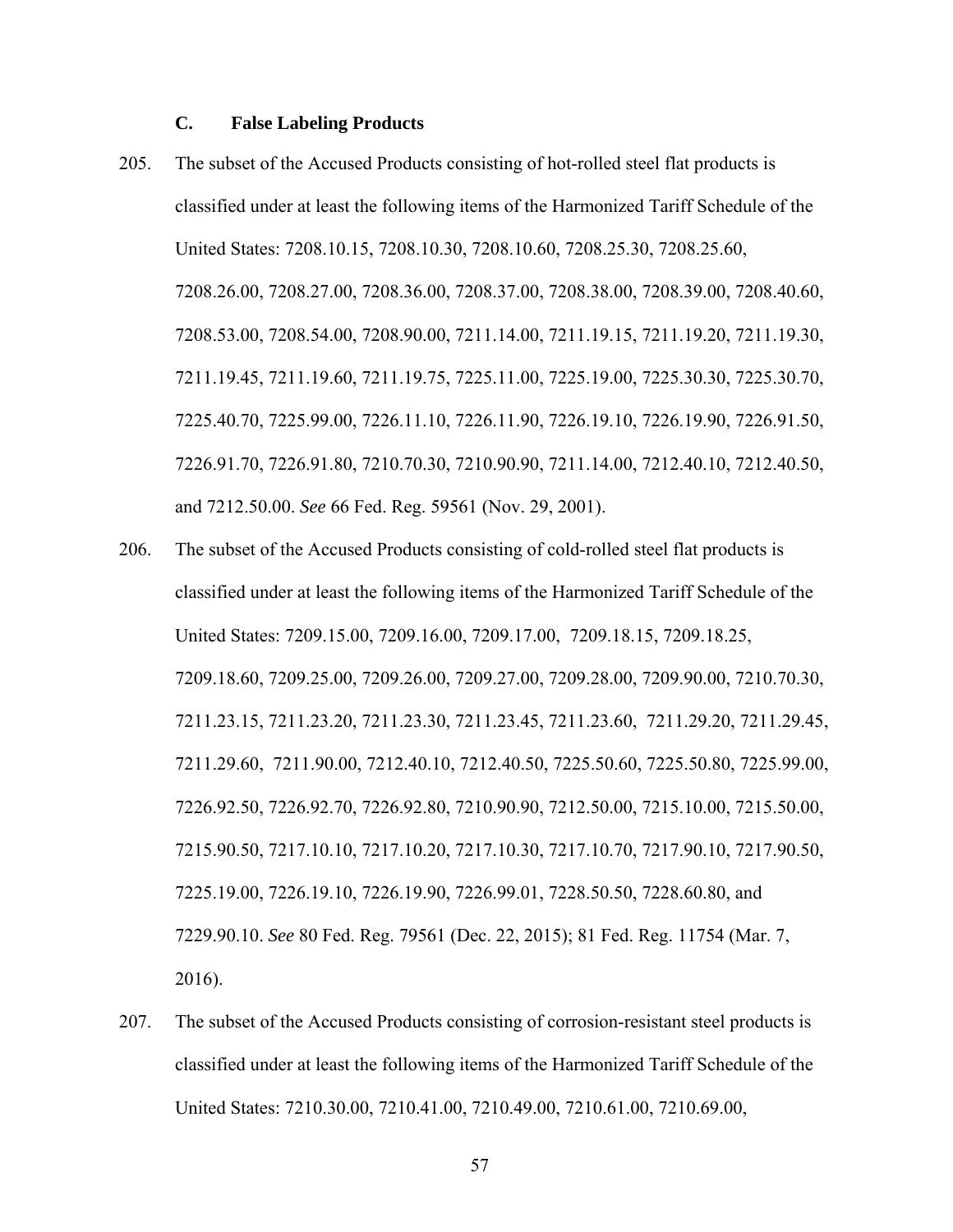7210.70.60, 7210.70.60, 7210.90.60, 7210.90.90, 7212.20.00, 7212.30.10, 7212.30.30, 7212.30.50, 7212.40.10, 7212.40.50, 7212.50.00, 7212.60.00, 7210.90.10, 7215.90.10, 7215.90.30, 7215.90.50, 7217.20.15, 7217.30.15, 7217.90.10, 7217.90.50, 7217.90.50, 7225.91.00, 7225.92.00, 7225.99.00, 7226.99.01, 7228.60.60, 7228.60.80, and 7229.90.10. *See* 80 Fed. Reg. 68845 (Nov. 6, 2015); 81 Fed. Reg. 77 (Jan. 4, 2016).

- 208. The subset of the Accused Products consisting of oil-country tubular goods is classified under at least the following items of the Harmonized Tariff Schedule of the United States: 7304.29.10, 7304.29.20, 7304.29.31, 7304.29.41, 7304.29.50, 7304.29.61, 7304.39.00, 7304.59.60, 7304.59.80, 7305.20.20, 7305.20.40, 7305.20.60, 7305.20.80, 7306.29.10, 7306.29.20, 7306.29.31, 7306.29.41, 7306.29.60, and 7306.29.81. *See* 80 Fed. Reg. 28224 (May 18, 2015).
- 209. These classifications are exemplary in nature and not intended to restrict the scope of any exclusion order or other remedy ordered by the Commission.

#### **VIII. RELATED LITIGATION**

- 210. The unfair acts asserted here, or the subject matter thereof, have not been the subject of any previous litigation in any domestic or foreign court or administrative agency. However, the steel products subject to this Complaint have been subject to anti-dumping and countervailing duty investigations, as follows:
- 211. On December 4, 2000, the Commerce Department initiated an anti-dumping investigation, case number A-570-865, regarding hot-rolled carbon steel flat products from China. *See* 65 Fed. Reg. 77568 (Dec. 12, 2000). The Commerce Department issued an anti-dumping order on November 20, 2001. *See* 66 Fed. Reg. 59561 (Nov. 29, 2001). That anti-dumping order was continued in 2007 and again in 2014. *See* 72 Fed. Reg. 73316 (Dec. 27, 2007); 79 Fed. Reg. 7425 (Feb. 7, 2014).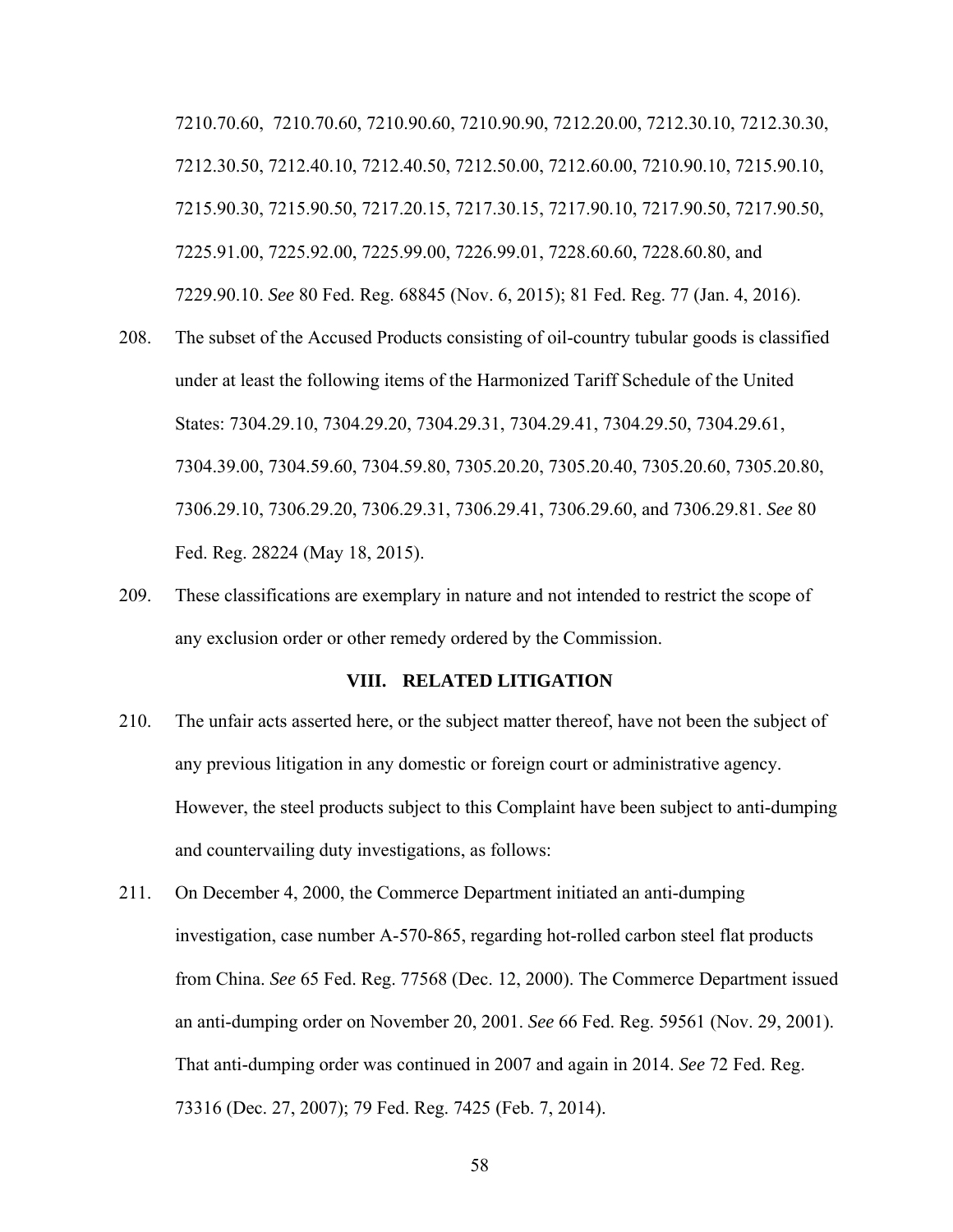- 212. On April 28, 2009, the Commerce Department initiated an anti-dumping investigation, case number A-570-943, regarding certain oil-country tubular goods from China. *See* 74 Fed. Reg. 20671 (May 5, 2009). The Commerce Department and the Commission issued an anti-dumping order on May 19, 2010. *See* 75 Fed. Reg. 28551 (May 21, 2010). That anti-dumping duty was continued in 2015. *See* 80 Fed. Reg. 28224 (May 18, 2015).
- 213. On April 28, 2009, the Commerce Department initiated a countervailing duty investigation, case number C-570-944, regarding certain oil-country tubular goods from China. *See* 74 Fed. Reg. 20678 (May 5, 2009). The Commerce Department issued a countervailing duty order on January 15, 2010. *See* 75 Fed. Reg. 3203 (January 20, 2010). That countervailing duty order was continued in 2015. *See* 80 Fed. Reg. 28224 (May 18, 2015).
- 214. On June 23, 2015, the Commerce Department initiated an anti-dumping investigation, case number A-570-026, regarding corrosion-resistant steel products from China. *See* 80 Fed. Reg. 37228 (June 30, 2015). On December 21, 2015, Commerce made a preliminary determination that corrosion-resistant steel products from China were being or likely to be sold in the United States at less than fair value. *See* 81 Fed. Reg. 75 (Jan. 4, 2016). That investigation remains ongoing.
- 215. On June 23, 2015, the Commerce Department initiated a countervailing duty investigation, case number C-570-027, regarding corrosion-resistant steel products from China. *See* 80 Fed. Reg. 37223 (June 30, 2015). On November 2, 2015, Commerce made a preliminary determination that the Chinese government was providing countervailable subsidies to producers and exporters of certain corrosion-resistant steel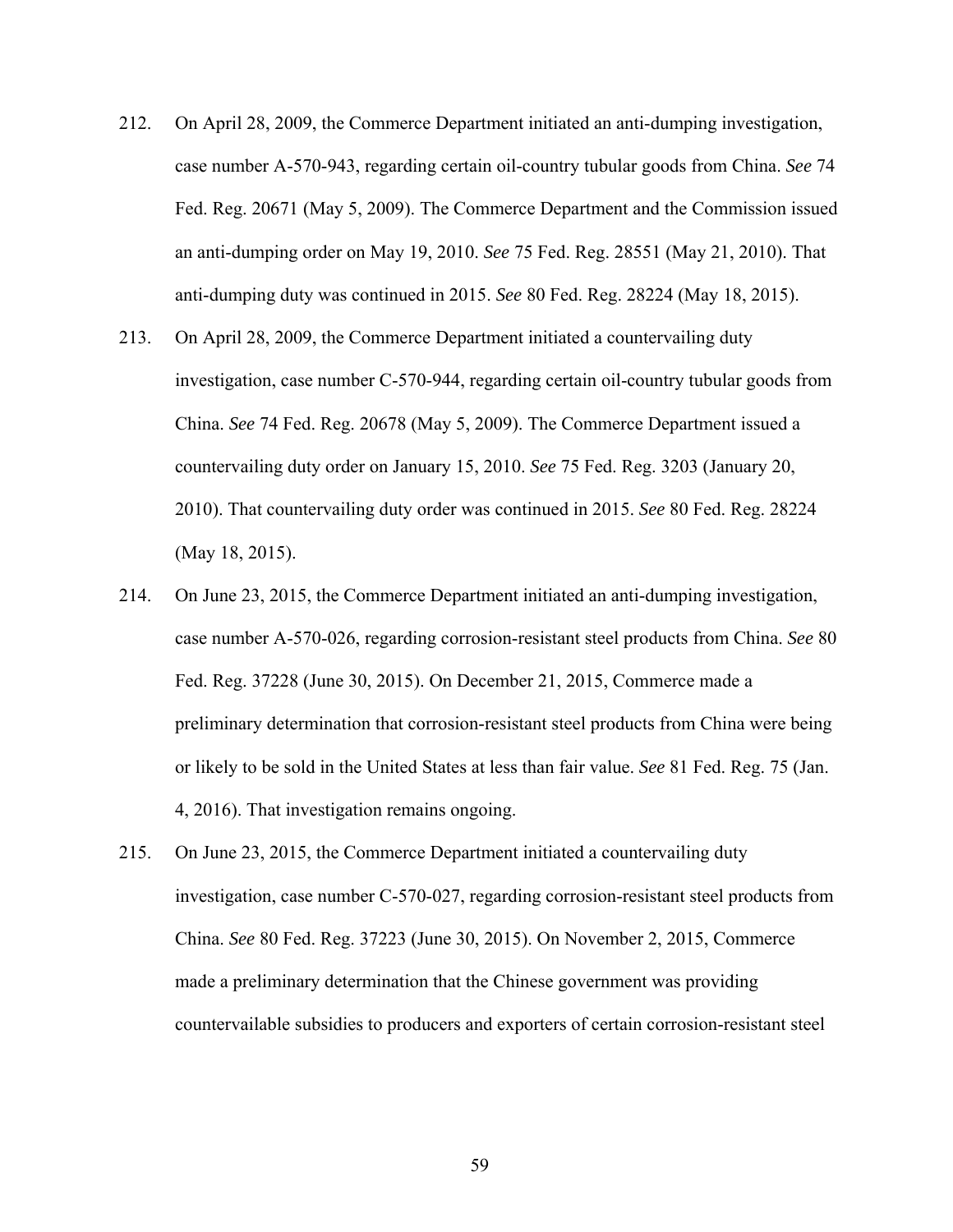products from China. *See* 80 Fed. Reg. 68843 (Nov. 6, 2015). That investigation remains ongoing.

- 216. On August 17, 2015, the Commerce Department initiated an anti-dumping investigation, case number A-570-029, regarding cold-rolled steel flat products from China. *See* 80 Fed. Reg. 51198 (Aug. 24, 2015). On February 29, 2016, Commerce made a preliminary determination that certain cold-rolled steel flat products from China were being or likely to be sold in the United States at less than fair value. *See* 81 Fed. Reg. 11751 (Mar. 7, 2016). That investigation remains ongoing.
- 217. On August 17, 2015, the Commerce Department initiated a countervailing duty investigation, case number C-570-030, regarding cold-rolled steel flat products from China. *See* 80 Fed. Reg. 51206 (Aug. 24, 2015). On December 15, 2015, Commerce made a preliminary determination that the Chinese government was providing countervailable subsidies to producers and exporters of cold-rolled steel flat products from China. *See* 80 Fed. Reg. 79558 (Dec. 22, 2015). That investigation remains ongoing.

## **IX. INJURY TO THE DOMESTIC INDUSTRY**

218. Chinese steel manufacturers' unfair collusion, theft and use of trade secrets, and false labeling of origin or manufacture have caused substantial injury to U.S. Steel's domestic industry, resulting in financial losses, job losses, production declines, market share declines, and other negative effects. Chinese manufacturers also retain the excess capacity to threaten further substantial injury to U.S. Steel's domestic industry.4

 $\frac{1}{4}$ <sup>4</sup> Chinese manufacturers exported more than 112.4 million metric tons of steel worldwide in 2015. Exhibit 57. According to U.S. Census data, at least 2 million tons were exported to the United States. Due to Chinese manufacturers' transshipment fraud, however, this figure substantially understates Chinese imports to the United States.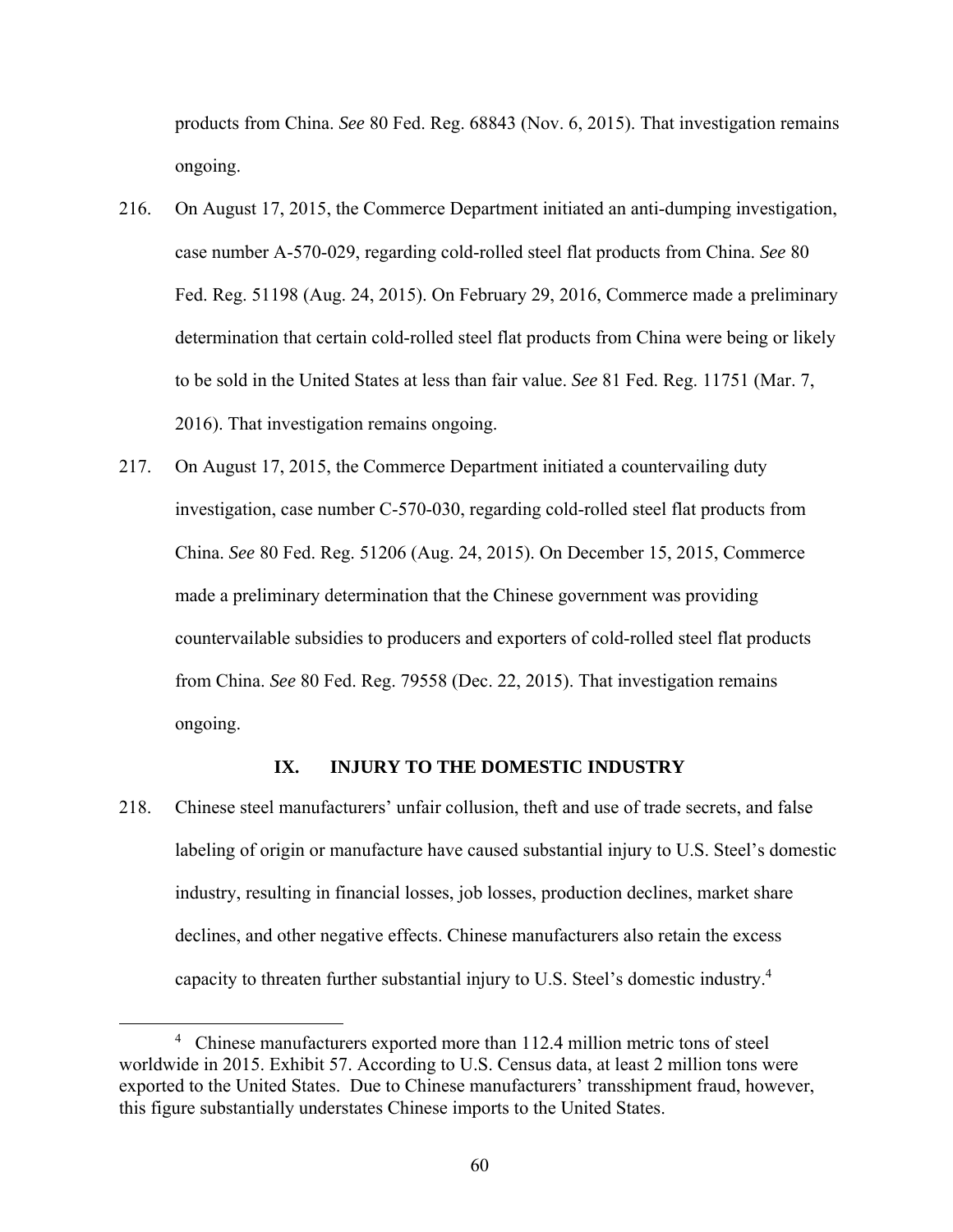#### **A. U.S. Steel's Domestic Industry**

### **1. Domestic Steel Production and Employment of Steelworkers**

- 219. U.S. Steel maintains a substantial domestic industry in the United States, despite having to close plants and release employees due to Proposed Respondents' unfair acts.
- 220. As of December 31, 2015, U.S. Steel had approximately 21,000 employees in North America. In 2015, U.S. Steel's domestic operations produced approximately 11 million tons of flat-rolled and tubular products. *See* Exhibit 58 at ¶ 13.

## **2. Domestic Advanced High-Strength Steel Production and Employment of Steelworkers**

- 221. U.S. Steel likewise maintains a substantial domestic industry in the United States that produces advanced high-strength steel.
- 222. U.S. Steel currently employs a number of workers in the United States relating to production of advanced high-strength steel. In 2015, U.S. Steel produced a substantial quantity of advanced high-strength steel. *See* Exhibit 58 at ¶ 5.

## **B. Injury and Threat of Injury Caused by Unfair Imports**

## **1. Lost Customers, Sales, and Profits**

- 223. Imports of unfairly traded Chinese steel to the United States have caused U.S. Steel to lose customers, sales, and profits. As a result, U.S. Steel has had to scale back domestic production and release American workers. *See* Exhibit 58 at ¶¶ 13-20 (Declaration of U.S. Steel Senior Vice-President Douglas Matthews).
- 224. U.S. Steel's domestic sales revenues in flat-rolled and tubular products declined from \$14.344 billion in 2013 to \$9.191 billion in 2015: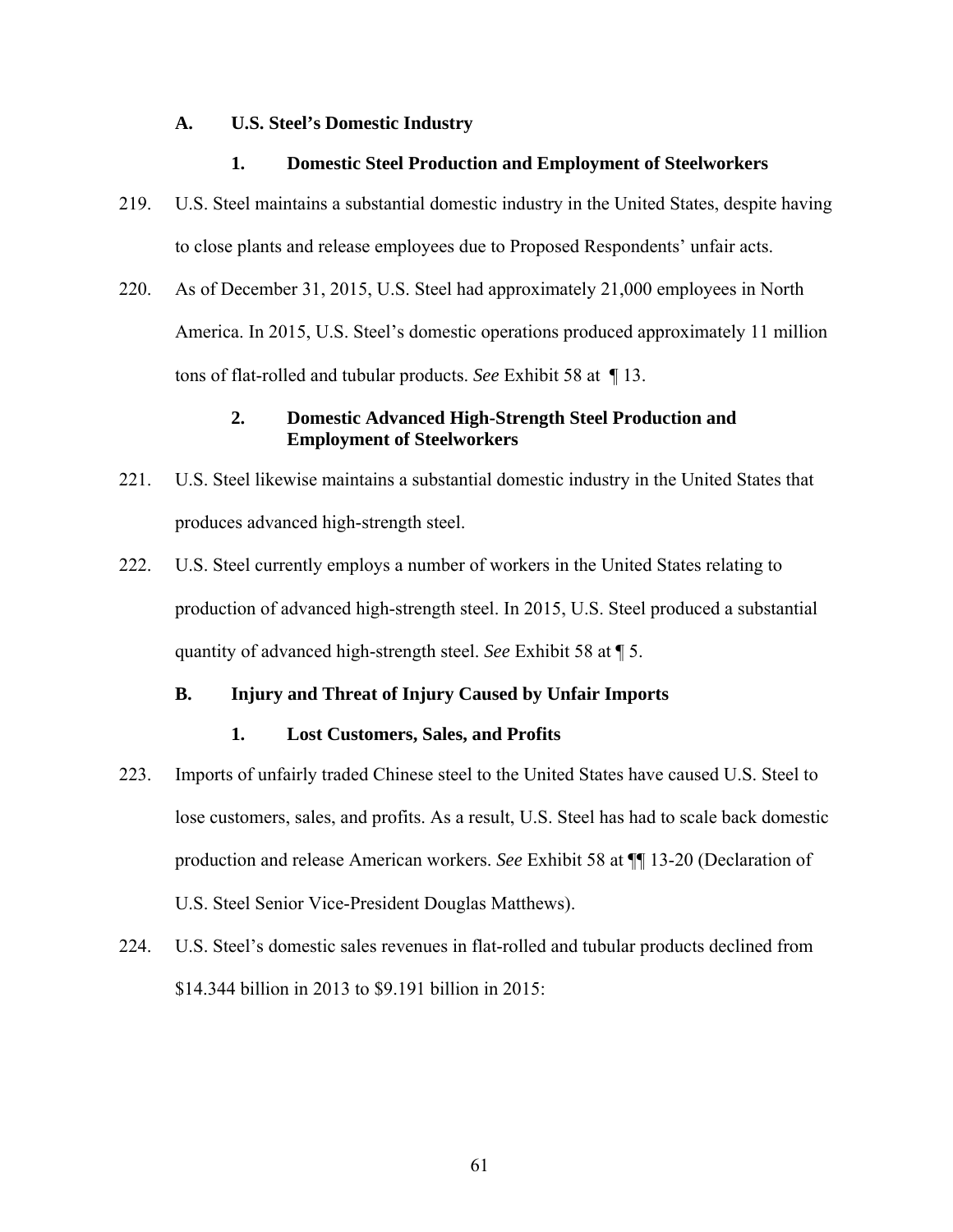#### **Net Sales by Segment**

| (Dollars in millions, excluding intersegment sales) | 2015   | 2014   | 2013   |
|-----------------------------------------------------|--------|--------|--------|
| <b>Flat-Rolled</b>                                  | 8,293  | 11.708 | 11,572 |
| <b>USSE</b>                                         | 2,323  | 2,891  | 2.941  |
| <b>Tubular</b>                                      | 898    | 2.772  | 2.772  |
| Total sales from reportable segments                | 11,514 | 17.371 | 17.285 |
| <b>Other Businesses</b>                             | 60     | 136    | 139    |
| Net sales                                           | 11.574 | 17.507 | 17.424 |

Exhibit 1 at 68; Exhibit 58 at  $\P$  13.

- 225. U.S. Steel's domestic sales volume declined from 16.401 million tons in 2013 to 11.188 million tons in 2015. *See* Exhibit 1 at 21; Exhibit 58 at ¶ 13.
- 226. Despite very significant cost-cutting initiatives, U.S. Steel recognized \$1.5 billion in losses for 2015. *See* Exhibit 59; Exhibit 58 at ¶ 13.

### **2. Import Volume, Market Penetration, and Resulting Loss of Market Share**

- 227. Official Census Bureau statistics on Chinese imports show that China imported more than 5 million tons of steel to the United States in 2014 and 2015. However, Chinese manufacturers' transshipment fraud suggests that those statistics dramatically understate the problem.
- 228. China's worldwide steel exports far outpace any other country. In 2014, China exported 92.9 million metric tons, more than twice the next largest exporter: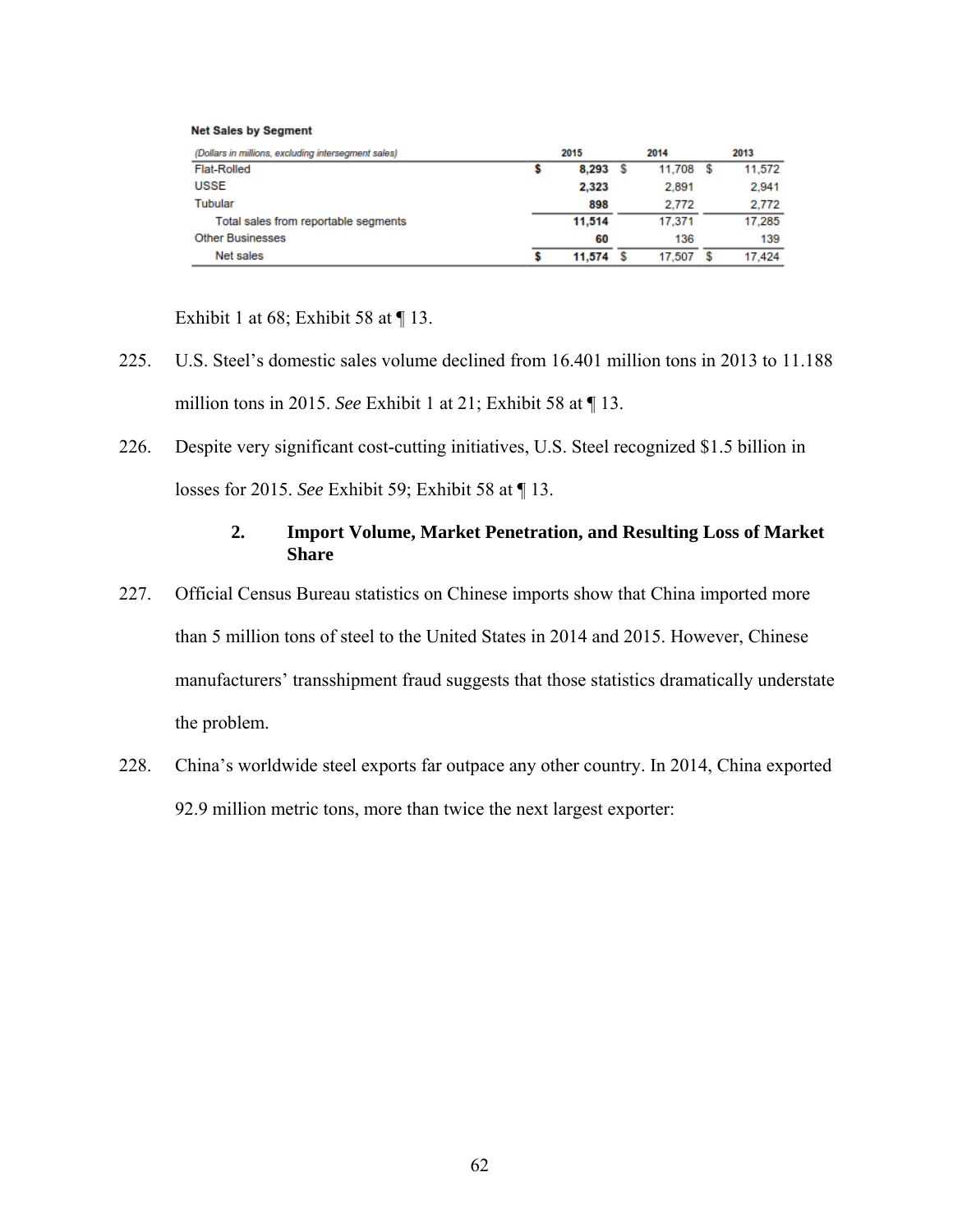| Rank           | <b>Total Exports</b>               | Mt   | Rank           | <b>Net Exports</b><br>(exports - imports) | Mt   |
|----------------|------------------------------------|------|----------------|-------------------------------------------|------|
|                | China                              | 92.9 |                | China                                     | 78.0 |
| $\overline{2}$ | Japan                              | 41.3 |                |                                           |      |
| 2              | European Union (28) <sup>(1)</sup> | 37.1 | $\overline{2}$ | Japan                                     | 34.6 |
| 4              | South Korea                        | 31.9 | 3              | <b>Russia</b>                             | 21.3 |
| 5              | Russia                             | 27.0 |                |                                           |      |
| 6              | Germany <sup>(2)</sup>             | 24.8 | 4              | Ukraine                                   | 20.3 |
|                | Ukraine                            | 21.5 | 5              | South Korea                               | 9.5  |
| 8              | Italy $(2)$                        | 17.3 | 6              | Brazil                                    | 5.8  |
| 9              | <b>Turkey</b>                      | 16.2 |                |                                           | 4.7  |
| 10             | France $(2)$                       | 14.9 |                | European Union (28) <sup>(1)</sup>        |      |
| 11             | Belgium <sup>(2)</sup>             | 14.2 | 8              | Austria <sup>(2)</sup>                    | 3.5  |
| 12             | Taiwan, China                      | 12.1 | 9              | Belgium <sup>(2)</sup>                    | 3.4  |
| 13             | <b>United States</b>               | 12.0 | 10             | Taiwan, China                             | 3.2  |
| 14             | India                              | 10.4 |                |                                           |      |
| 15             | <b>Brazil</b>                      | 9.8  | 11             | Turkey                                    | 2.8  |
| 16             | Netherlands <sup>(2)</sup>         | 9.7  | 12             | Netherlands $(2)$                         | 2.8  |
| 17             | Spain <sup>(2)</sup>               | 9.7  | 13             | Slovakia <sup>(2)</sup>                   | 2.4  |
| 18             | United Kingdom (2)                 | 8.6  | 14             | Luxembourg                                | 1.8  |
| 19             | Austria <sup>(2)</sup>             | 7.3  |                |                                           |      |
| 20             | Canada                             | 6.2  | 15             | Spain (2)                                 | 1.6  |

Exhibit 60 at 27.

- 229. In 2015, Chinese steel exports grew to more than 112.4 million metric tons worldwide. Exhibit 57.
- 230. China nonetheless retains overwhelming capacity to increase exports. China claims to be reducing its steel industry's overcapacity. But a Chinese official recently admitted that even with those cuts, capacity will exceed domestic consumption by 400 million tons. Given that China currently exports approximately 112 million tons per year, Chinese manufacturers retain the capacity to increase exports by at least 250%. Exhibit 61.
- 231. U.S. Steel has lost substantial market share to Chinese imports. Exhibit 58 at 18.

# **3. Decreased Production and Employment**

232. U.S. Steel has had to reduce production capacity and head count to cope with China's unfair trade practices. *See* Exhibit 58 ¶¶ 8-20.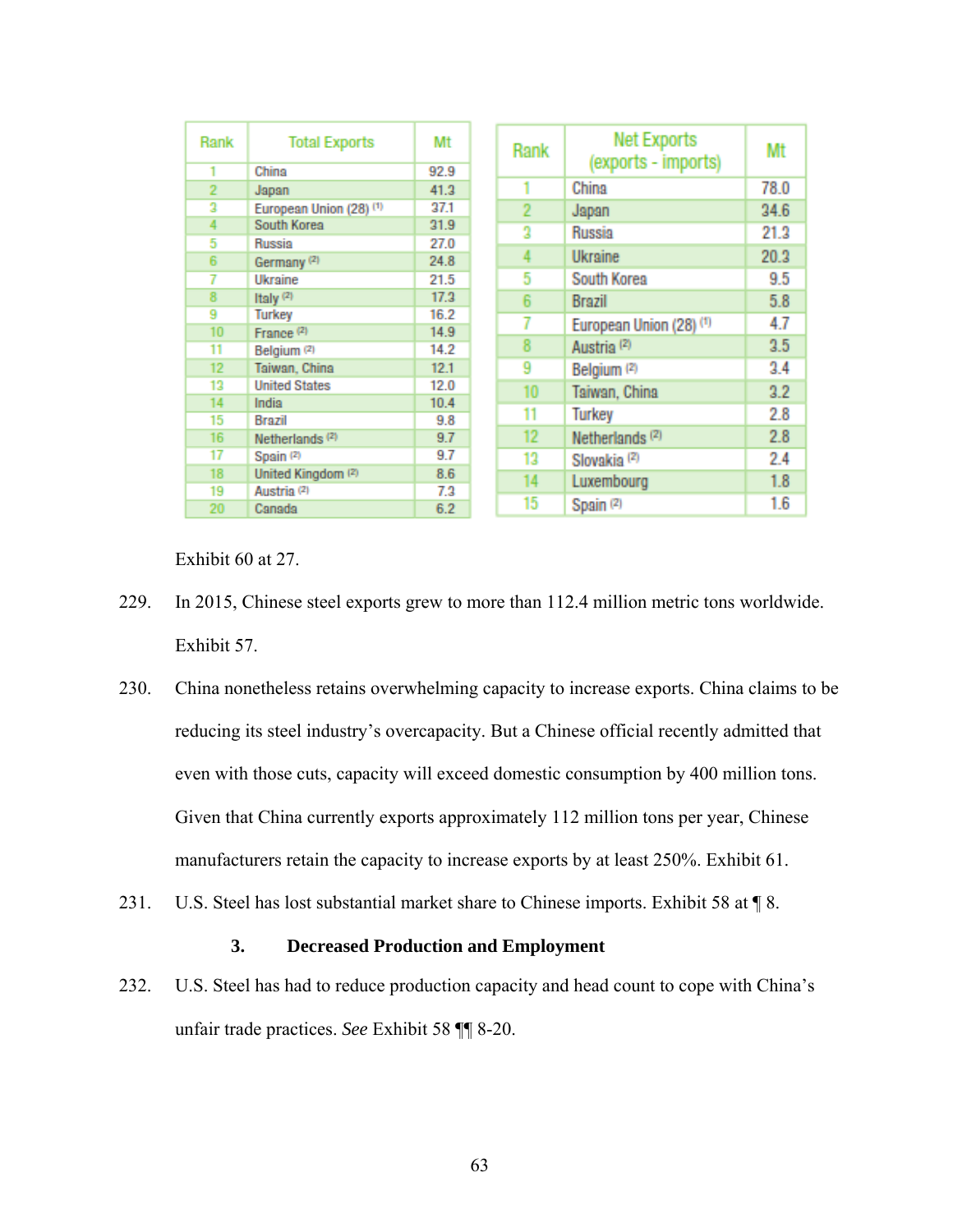- 233. For example, in 2015, U.S. Steel shut down its blast furnace in Fairfield, Alabama, ending more than 100 years of steelmaking in Fairfield. The company released approximately 1,100 workers. That closing reduced the company's total steel production capacity by 2.4 million tons. As a result of that shutdown and the shutdown of associated flat-rolling operations, the company recorded a \$91 million loss. *See* Exhibit 58 at ¶ 15; Exhibit 1 at 79; Exhibit 62.
- 234. In 2015, U.S. Steel shut down coke operations at its Gary Works in Gary, Indiana, ending more than a century of coke making there. The company released approximately 300 workers. Production decreases in 2014 and the ultimate shutdown in 2015 reduced U.S. Steel's cokemaking capacity by approximately 1 million tons. As a result of that shutdown, U.S. Steel recorded a \$153 million loss. *See* Exhibit 58 at ¶ 16; Exhibit 1 at 79.
- 235. In 2015, U.S. Steel idled its Keetac taconite plant in Keewatin, Minnesota. The company released approximately 300 workers. *See* Exhibit 58 at ¶ 17.
- 236. In 2016, U.S. Steel idled its tubular operations in Alabama, Texas, and Ohio. The company released approximately 650 workers. *See* Exhibit 58 at ¶ 18; Exhibit 62.
- 237. Between 2015 and 2016, U.S. Steel idled steelmaking operations in Granite City, Illinois. The company released approximately 2,000 workers. *See* Exhibit 58 at ¶ 19.
- 238. In April 2016, U.S. Steel made broad reductions in its workforce cutting across many different operations. U.S. Steel eliminated more than 25% of non-union positions. *See*  Exhibit 58 at  $\P$  20.

#### **4. Underpricing and Ability to Further Increase Exports**

239. Chinese manufacturers continually and systematically underprice the U.S. market. The Commission determined that Chinese manufacturers significantly underpriced domestic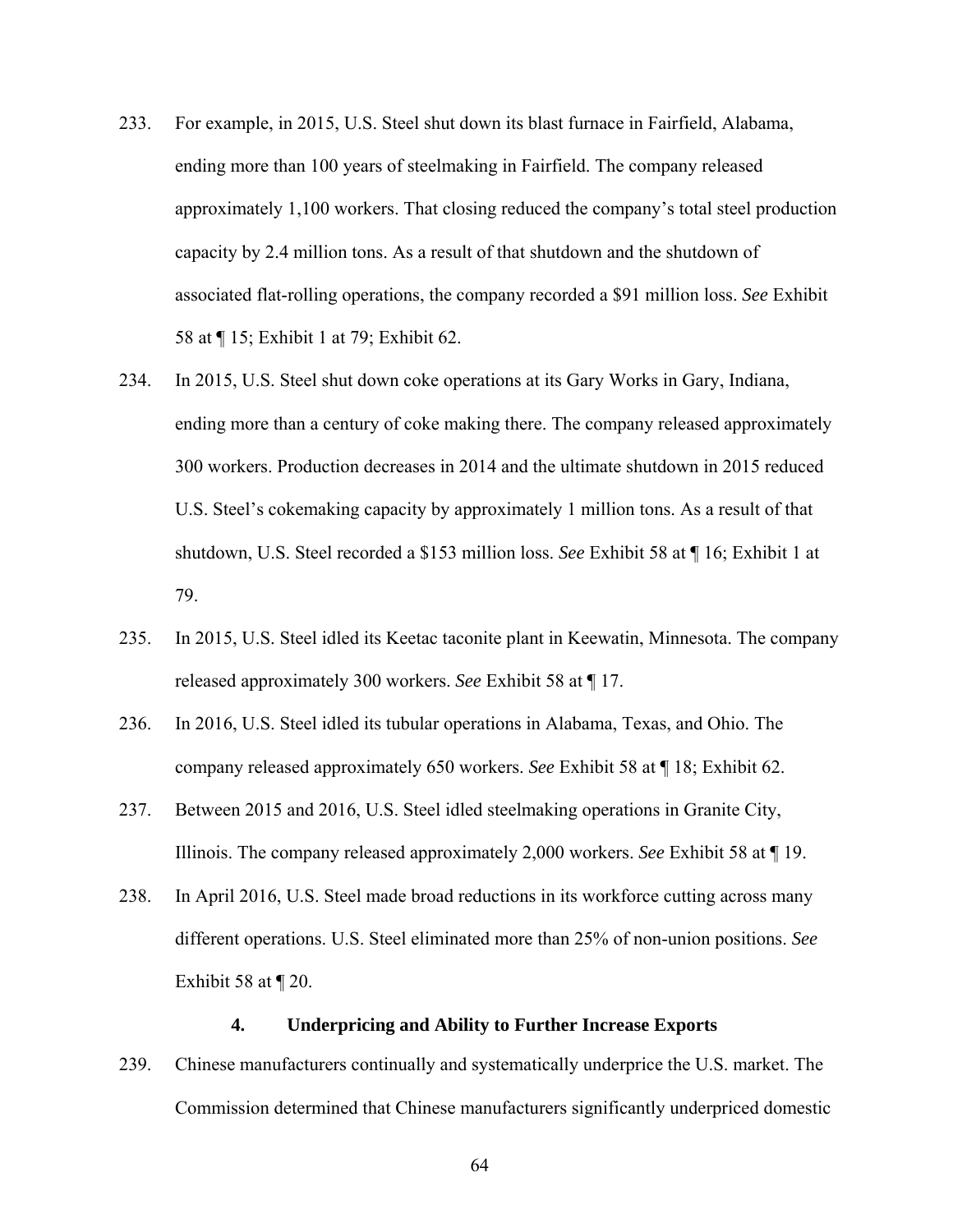hot-rolled steel and OCTG. Upon review, the Commission determined that Chinese manufacturers would likely resume underpricing should the orders be lifted*. See* Pub. 4445, *Hot-Rolled Steel Products From China, India, Indonesia, Taiwan, Thailand, and Ukraine*, Inv. Nos. 701-TA-405 et al. (U.S.I.T.C. Jan. 2014), at 43 ("We . . . conclude that there will likely be significant price underselling should the orders under review be revoked."); Pub. 4532, *Oil Country Tubular Goods From China*, Inv. Nos. 701-TA-463 and 731-TA-1159 (U.S.I.T.C. May 2015), at 15 ("[W]e find that, if the antidumping and countervailing duty orders were revoked, subject imports would likely undersell the domestic like product to gain market share, as they did during the POI."). In addition, Commerce has made preliminary determinations that Chinese manufacturers sell corrosion-resistant and cold-rolled steel in the United States below fair value. *See* 81 Fed. Reg. 75 (Jan. 4, 2016) (corrosion-resistant); 81 Fed. Reg. 11751 (Mar. 7, 2016) (cold-rolled).

240. Due to their collusive pricing and success at falsifying documents to evade duties, Chinese manufacturers have been able to flood the U.S. market with cheap steel products, causing U.S. Steel substantial monetary losses, significant layoffs and production cuts, reduced market share, and other substantial injury. As noted above, Chinese manufacturers retain the excess capacity to multiply that dumping at least threefold, threatening substantial injury to U.S. Steel's domestic industry.

#### **C. Injury Relating to the Price- and Output-Fixing Cause of Action**

241. Proposed Manufacturer Respondents fix prices and output across their entire product range. U.S. Steel competes with Proposed Manufacturer Respondents across its entire product range. For this reason, all the injuries discussed above apply to U.S. Steel's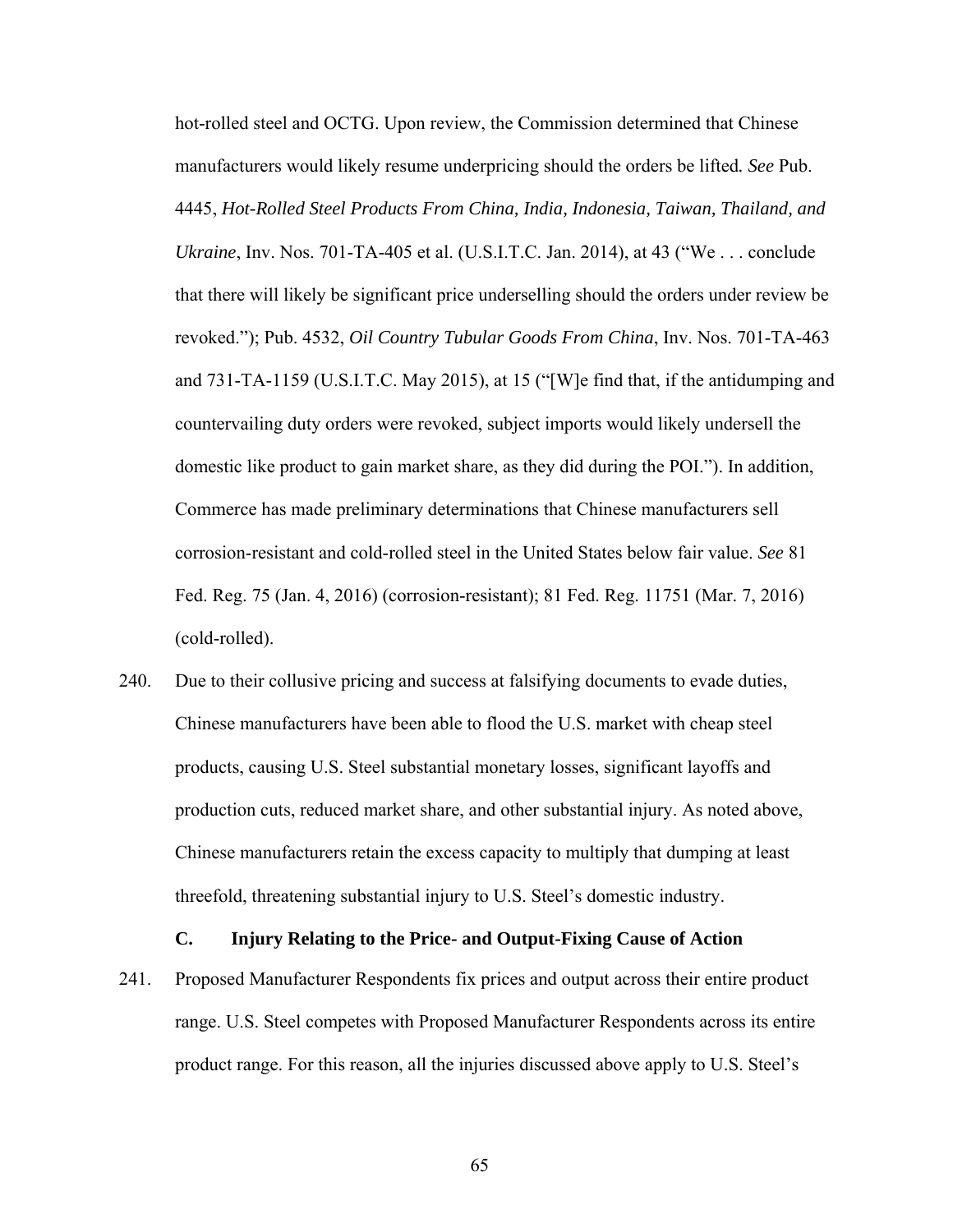antitrust cause of action, including the substantial decline in sales revenue, U.S. Steel's multibillion-dollar losses, and its substantial layoffs and reductions in capacity.

# **D. Injury Relating to the Trade Secret Cause of Action**

- 242. In 2015, U.S. Steel produced substantial quantities of advanced high-strength steel. U.S. Steel received significant revenue from those products. Exhibit 58 at ¶ 5. Due to the projected growth rate for advanced high-strength steel, Chinese imports using U.S. Steel's trade secrets pose a substantial threat to U.S. Steel's domestic industry in AHSS.
- 243. The auto industry's use of dual-phase steels is expected to grow significantly:



Exhibit 35.

- 244. Until Chinese manufacturers misappropriated U.S. Steel's trade secrets in 2011, Chinese AHSS was not a competitive threat to U.S. Steel's domestic industry. However, Chinese AHSS has recently targeted American automotive manufacturing plants in Mexico, costing U.S. Steel lost sales and lowering market prices. *See* Exhibit 58.
- 245. Chinese AHSS has begun to enter the U.S. automotive steel market with U.S. imports. Based on Chinese manufacturers' past behavior in other steel market segments like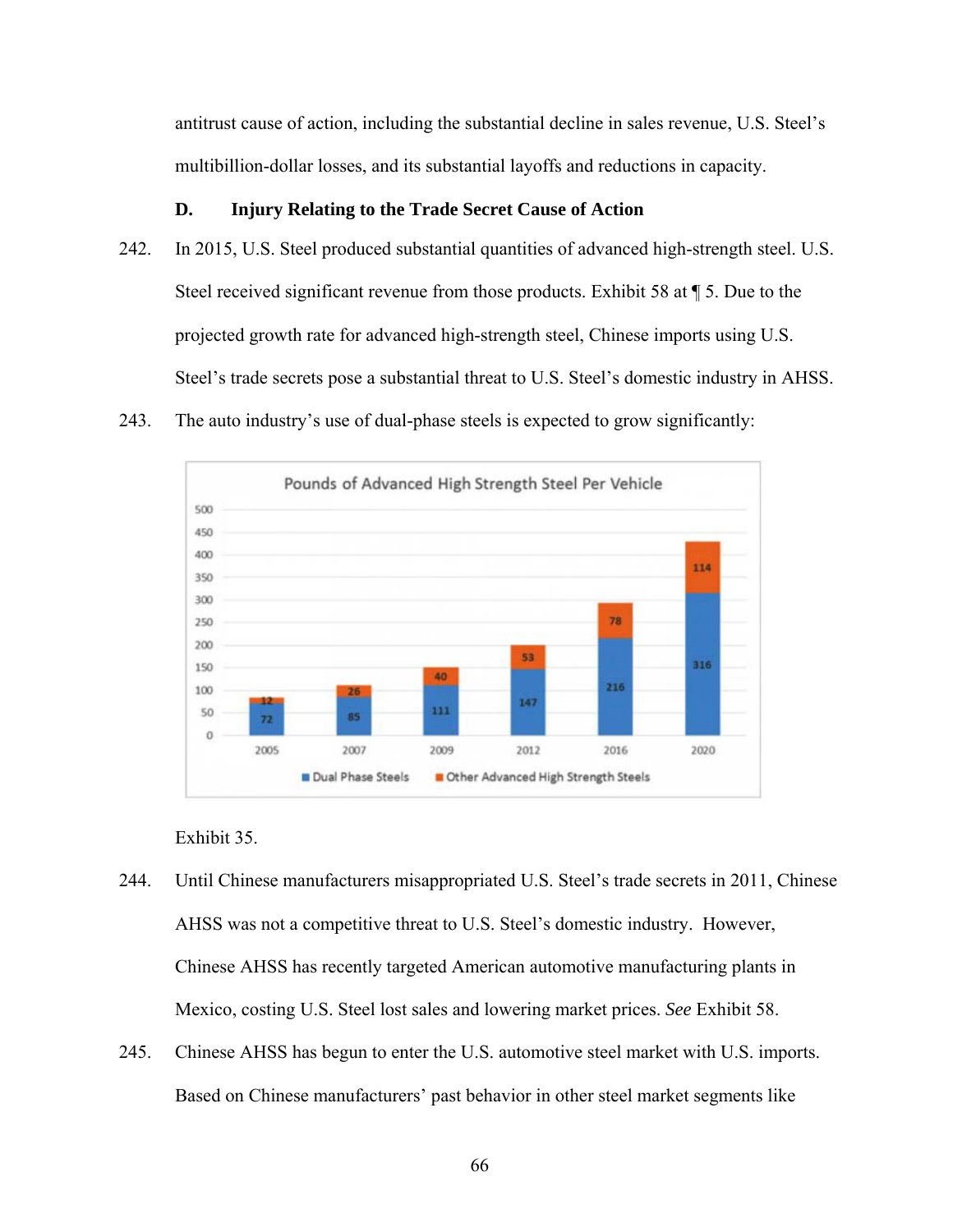OCTG, U.S. Steel's domestic industry faces an imminent threat of substantial injury if Chinese AHSS incorporating U.S. Steel's trade secrets are permitted to be imported into the United States. The resulting lost sales and depressed prices would devastate U.S. Steel's domestic industry in AHSS, including the steelworkers who depend on U.S. Steel's continued production and sales of AHSS. *See* Exhibit 58.

#### **E. Injury Relating to the False Designation of Origin Cause of Action**

- 246. U.S. Steel is injured when dumped and subsidized hot-rolled steel, cold-rolled steel, oil country tubular goods, and corrosion-resistant steel evade remedial tariffs imposed by the Commerce Department. U.S. Steel is further injured when steel consumers purchase Chinese steel believing it to be from another country or mill. All the injuries discussed above apply to this cause of action, including the substantial decline in sales revenue, U.S. Steel's multibillion dollar losses, and its substantial layoffs and reductions in capacity.
- 247. Individual statistics for the product categories covered by the evaded anti-dumping and countervailing duty orders support U.S. Steel's material injury:
	- In 2013, U.S. Steel's domestic operations shipped 5.028 million tons of hot-rolled sheets. In 2015, U.S. Steel shipped 3.283 million tons of hot-rolled sheets, which represents a decline of 35%. Exhibit 1 at 21. U.S. Steel's net sales in the flat-rolled segment dropped from \$11.572 billion to \$8.293 billion, a decline of 28%. Exhibit 1 at 68. At the same time, foreign hot-rolled sheet imports surged by 30% from 2.70 million metric tons to 3.51 million metric tons.
	- In 2013, U.S. Steel's domestic operations shipped 4.347 million tons of cold-rolled sheets. In 2015, U.S. Steel shipped 3.507 million tons of cold-rolled sheets, which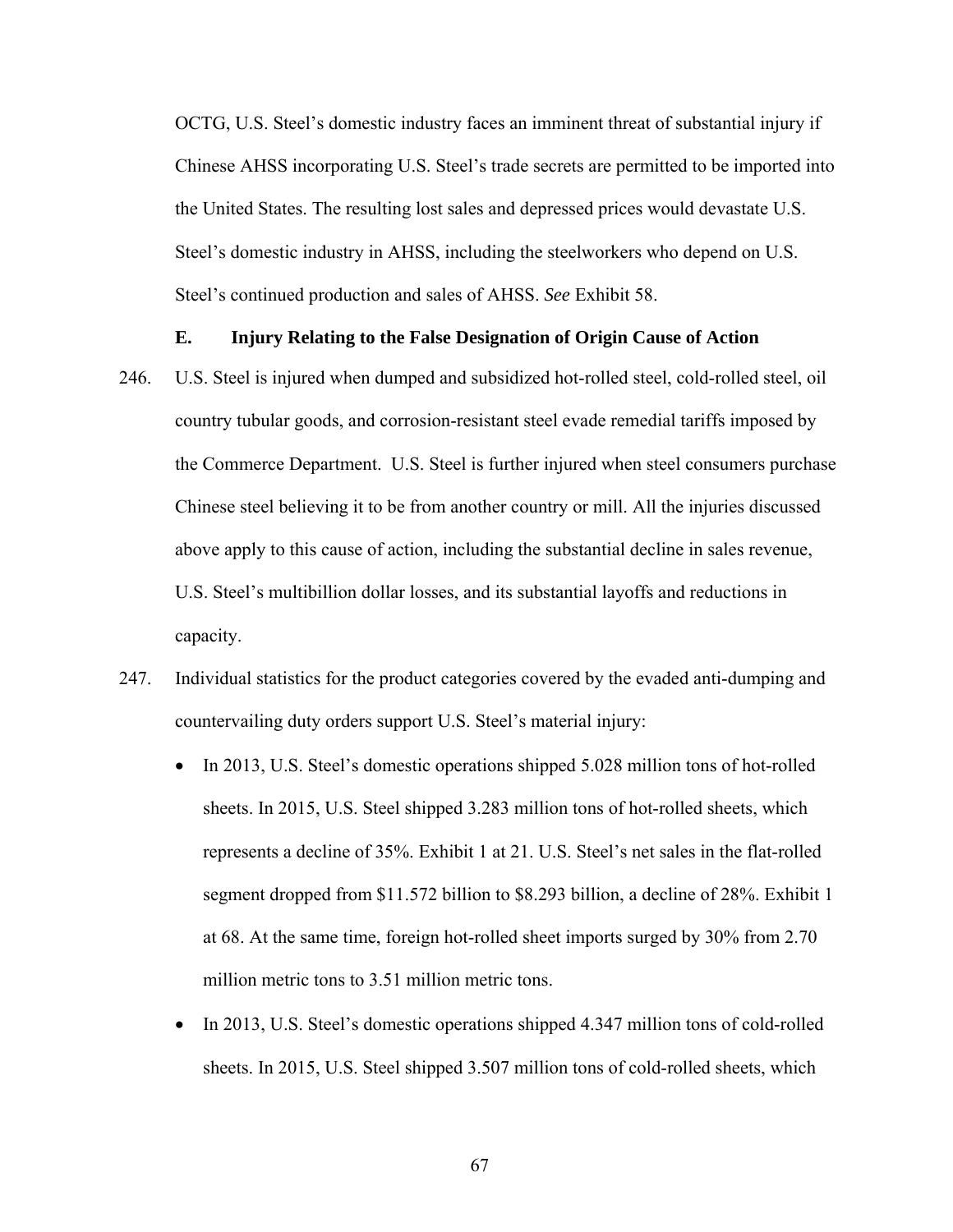represents a decline of 19%. Exhibit 1 at 21. U.S. Steel's net sales in the flat-rolled segment dropped from \$11.572 billion to \$8.293 billion, a decline of 28%. Exhibit 1 at 68. At the same time, foreign cold-rolled sheet imports surged by 70% from 1.43 million metric tons to 2.43 million metric tons.

- In 2013, U.S. Steel's domestic operations shipped 3.599 million tons of coated sheets. In 2015, U.S. Steel shipped 2.511 million tons of coated sheets, which represents a decline of 30%. Exhibit 1 at 21. U.S. Steel's net sales in the flat-rolled segment dropped from \$11.572 billion to \$8.293 billion, a decline of 28%. Exhibit 1 at 68. At the same time, foreign hot-dipped galvanized imports surged by 62% from 1.88 million metric tons to 3.04 million metric tons.
- In 2013, U.S. Steel's domestic operations shipped 1.370 million tons of oil country tubular goods. In 2015, U.S. Steel shipped 345,000 tons of oil country tubular goods, which represents a decline of 75%. Exhibit 1 at 21. U.S. Steel's net sales in the tubular segment dropped from \$2.772 billion to \$898 million, a decline of 68%. Exhibit 1 at 68.
- 248. The Commission determined that subsidized and below-fair-value Chinese steel products harm U.S. manufacturers. Proposed Distributor Respondents demonstrate intimate knowledge regarding transshipment procedures and document falsification. *See supra* Section V.C.3. Statistics suggest that evasion is widespread and begins immediately after the Commerce Department imposes duties. *See supra* Section V.C.2. U.S. Steel expects that discovery will demonstrate that Proposed Respondents routinely evade imposed duties, and therefore cause the original substantial harm those duties were meant to prevent.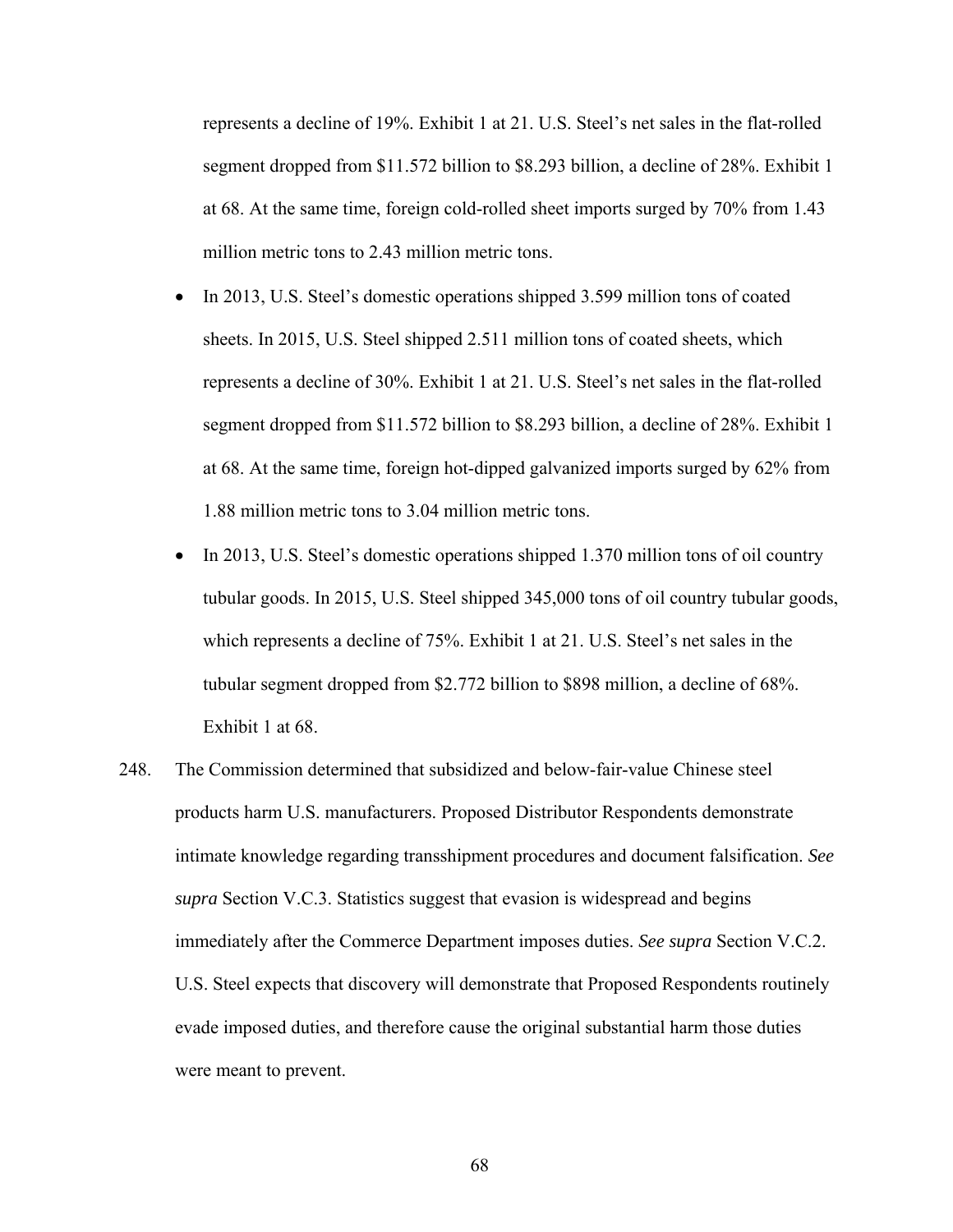# **X. GENERAL EXCLUSION ORDER**

249. A general exclusion order is necessary to prevent circumvention of an order limited to the Proposed Respondents and due to the widespread pattern of violation of Section 337 described above. The Chinese steel industry has engaged in a pattern of refusing to cooperate in trade investigations, including failing to respond to Commerce questionnaires, hacking Petitioners' counsel, and falsifying documents and transshipping steel through third countries to disguise the steel's origin and evade lawful duties. The Proposed Respondents are collectively engaged in a cartel whose price and output decisions are imposed upon the entire Chinese industry. The trade secrets stolen by the Chinese government may be distributed to all Chinese manufacturers through CISA. This pattern of intentional violation can only be disrupted through a general exclusion order.

### **A. Chinese Steel Manufacturers Fail to Cooperate in U.S. Anti-Dumping and Countervailing Duty Investigations**

- 250. Chinese manufacturers collectively refuse to participate in Title VII investigations. When Commerce imposes duties, they evade them. They are therefore likely to evade a limited exclusion order.
- 251. No Proposed Respondents cooperated in Commerce's cold-rolled countervailing duty investigation. Proposed Respondents Ansteel and Benxi specifically refused to cooperate. *See* 80 Fed. Reg. 79558, 79559 (Dec. 22, 2015) ("[W]e applied facts otherwise available with an adverse inference to assign countervailable subsidy rates for respondents Angang Hong Kong, Benxi Iron & Steel, and non-cooperative exporter Qian'an Golden Point.").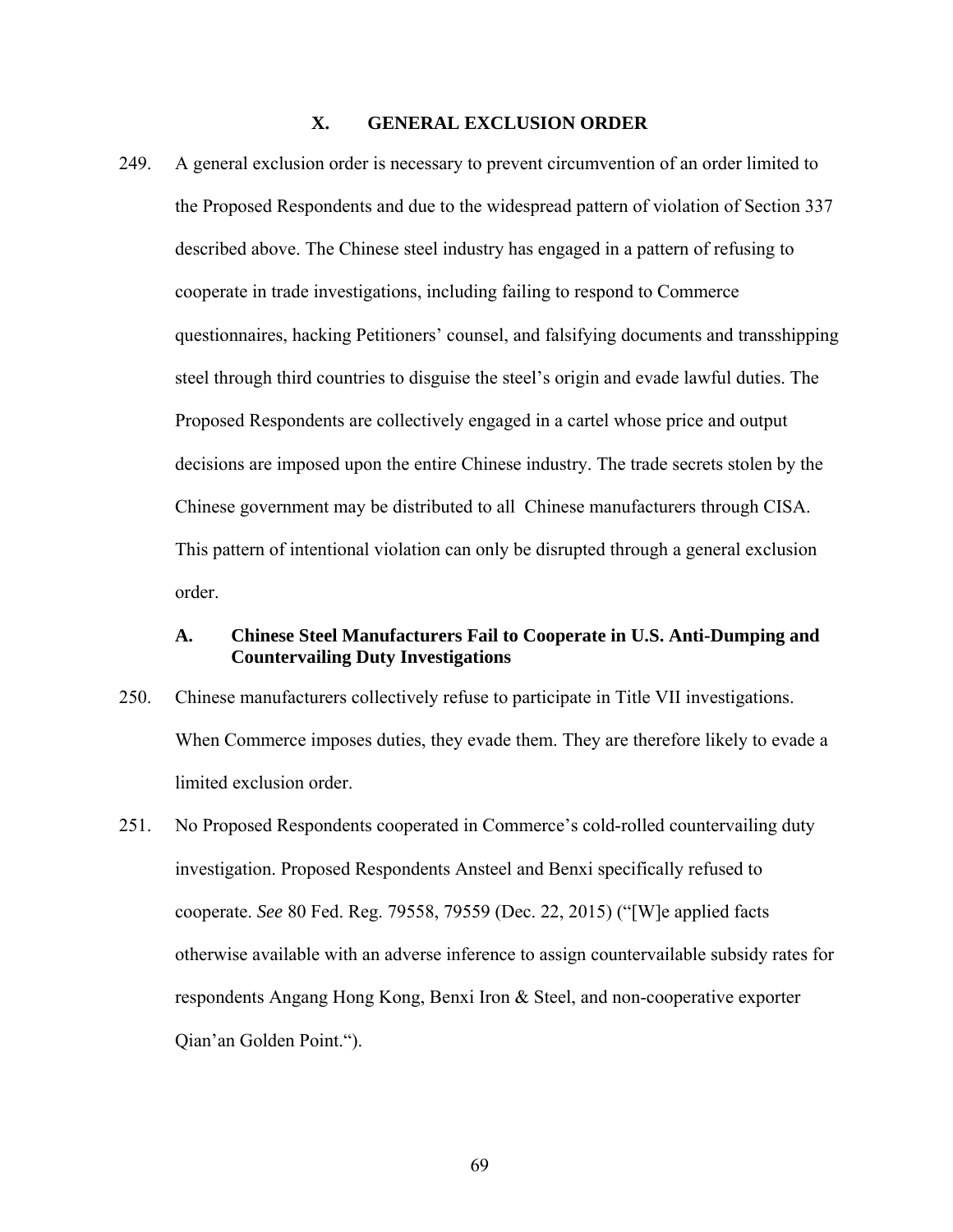- 252. No Proposed Respondents cooperated in Commerce's cold-rolled anti-dumping investigation. Proposed Respondents Ansteel, Baosteel, Benxi, Hebei, Masteel, Shougang, and WISCO received questionnaires from Commerce, but refused to cooperate. *See* Quantity and Value Questionnaire, Inv. No. A-570-029 (Dep't Commerce Sept. 8, 2015) (sent to the aforementioned companies); 81 Fed. Reg. 11751, 11752 (Mar. 7, 2016) ("[B]ecause respondents failed to cooperate by not acting to the best of their ability to respond to the Department's requests for information, we drew an adverse inference in selecting a rate from among the facts otherwise available.").
- 253. No Proposed Respondents cooperated in Commerce's corrosion-resistant countervailing duty investigation. Proposed Respondents Ansteel and Baosteel received a questionnaire from Commerce, but refused to cooperate. *See* Preliminary Decision Memorandum, Inv. No. C-570-027, at 3 (Dep't Commerce Nov. 3, 2015) ("Angang did not respond to the Department's questionnaires . . . . Baoshan notified the Department that it would not be responding to the Initial Questionnaire.").
- 254. No Proposed Respondents cooperated in Commerce's corrosion-resistant anti-dumping investigation. Proposed Respondents Hebei and Baosteel received a questionnaire from Commerce, but refused to cooperate. *See* Preliminary Decision Memorandum, Inv. No. A-570-026, at 3-4 (Dep't Commerce Dec 22, 2015) ("Tangshan [Hebei] informed the Department that it would not be participating in this investigation. . . . Baoshan informed the Department that it would not participate in this investigation.").
- 255. No Proposed Respondents cooperated in Commerce's OCTG review. Proposed Respondent Bohai (through subsidiary Tianjin Pipe) and manufacturer Jiangsu Changbao received a questionnaire from Commerce, but refused to cooperate. *See*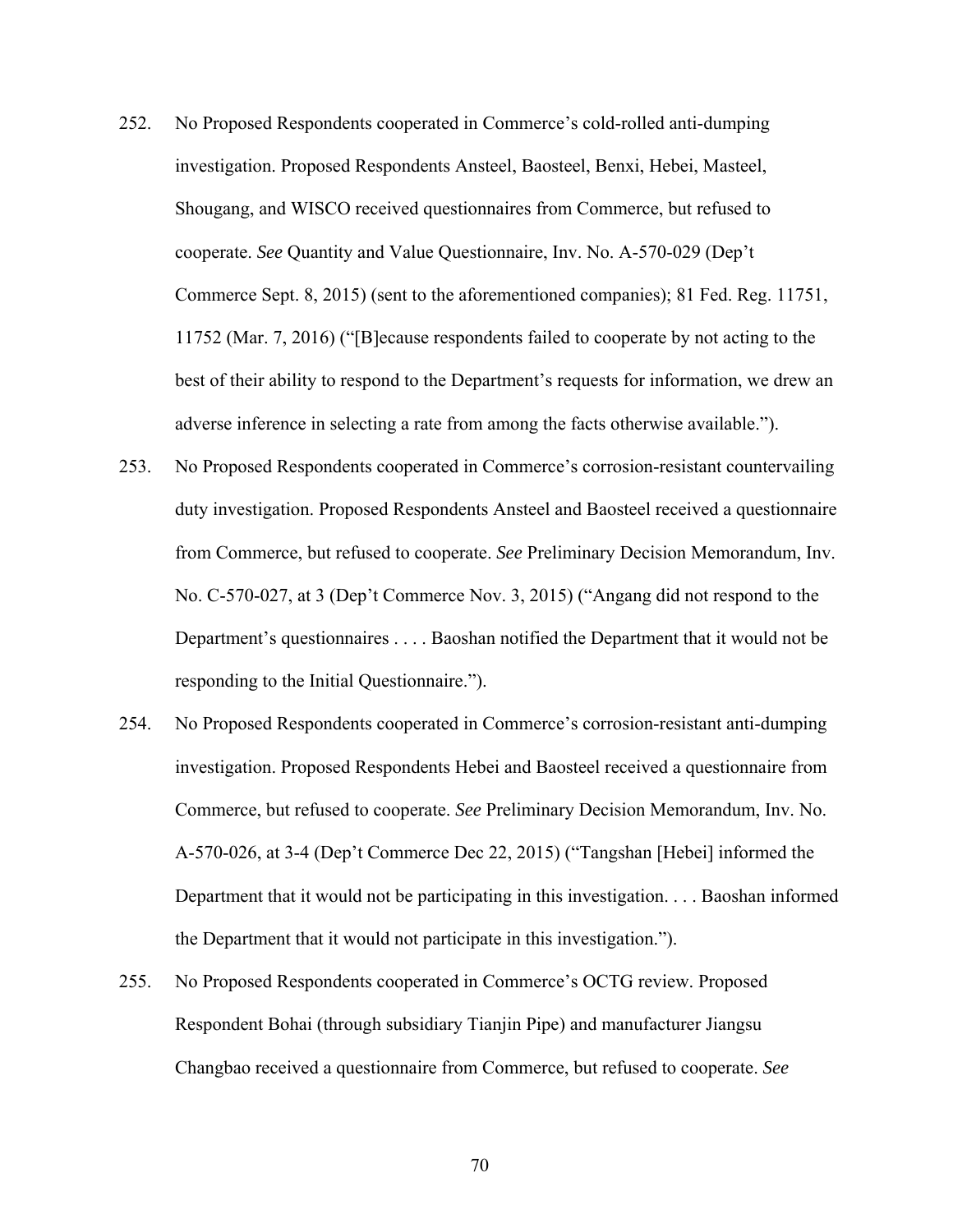Preliminary Decision Memorandum, Inv. No. A-570-943, at 4 (Dep't Commerce Apr. 16, 2015) ("[T]he Department sent questionnaires to Tianjin Pipe (Group) Co. . . . and Jiangsu Changbao Steel Tube Co., Ltd., . . . the mandatory respondents in the underlying investigation. . . . Neither party responded to the questionnaire.").

- 256. Respondents' reluctance to participate in investigations points to an unwillingness to open their books and records to inspection. It suggests that even should they choose to participate here, they may withhold certain books or records necessary to identify potential U.S. importers and importation routes.
- 257. As discussed in Section V.C above, Proposed Respondents have a widespread pattern of circumventing existing anti-dumping and countervailing duties orders through falsification of records and transshipment through third countries. In addition, in 2010, U.S. Senator Ron Wyden released a report showing widespread duty circumvention by Chinese industry, including the steel industry. *See* Exhibit 45.

# **B. CISA Imposes Price and Output Controls on the Entire Chinese Steel Industry**

258. Proposed Respondents collectively engage in a cartel that imposes its price and output decisions on the entire Chinese steel industry. As noted in Section V.A.2 above, CISA uses the threat of state action to police the hundreds of Chinese steel producers, ensuring that its anticompetitive strategy of targeting U.S. Steel's domestic industry is effective.

# **C. U.S. Steel's Trade Secrets Were Stolen for the Benefit of the Entire Chinese Steel Industry**

259. The Chinese Government's first hack of U.S. Steel was to obtain privileged and confidential information regarding U.S. Steel's strategy in ongoing trade investigations. This hack—like the second breach of U.S. Steel's trade secrets for manufacturing AHSS—was done for the benefit of the entire Chinese steel industry, which shares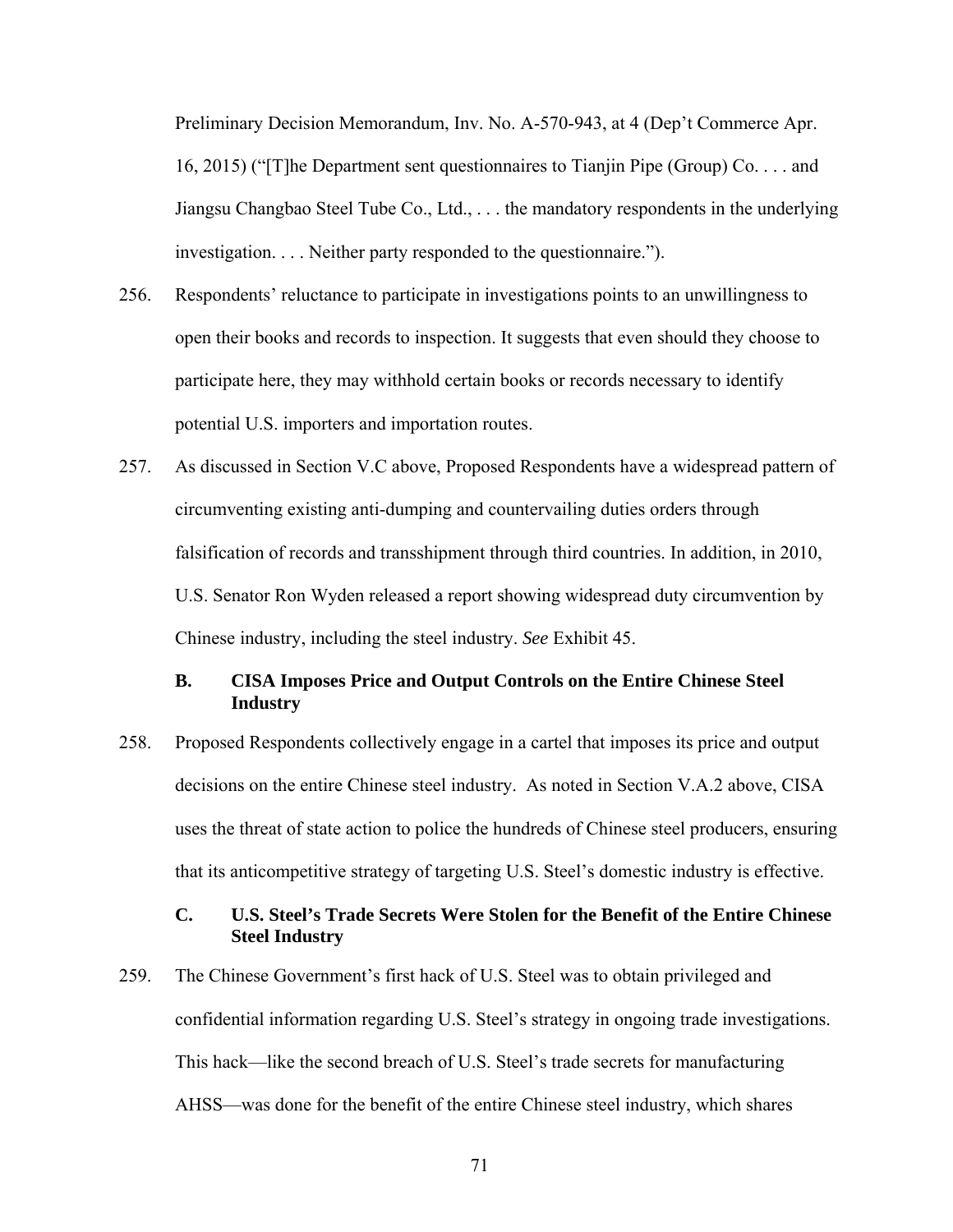information through CISA. Thus, it is likely that many more Chinese steel

manufacturers are using U.S. Steel's trade secrets to develop their own AHSS products.

#### **XI. RELIEF REQUESTED**

260. Complainant respectfully requests that the Commission:

(a) Institute an investigation pursuant to Section 337 of the Tariff Act of 1930, as amended, with respect to Proposed Respondents' violations of that section arising from the importation into the United States, sale for importation, and/or the sale within the United States after importation of certain Chinese carbon and alloy steel products.

(b) (i) Schedule and conduct a hearing pursuant to Section 337(c) for the purposes of receiving evidence and hearing argument concerning whether there has been a violation of Section 337, and (ii) following the hearing, determine that there have been violations of Section 337.

(c) Issue a permanent limited exclusion order pursuant to Section 337(d) barring from entry into the United States unfairly traded Chinese carbon and alloy steel products that are manufactured abroad, sold for importation, imported, or sold in the United States after importation by or on behalf of the Proposed Respondents.

(d) Issue permanent cease and desist orders pursuant to Section 337(f) prohibiting Proposed Respondents, their subsidiaries, related companies, and agents from conducting any of the following activities in the United States: importing, selling, marketing, advertising, distributing, offering for sale, transferring (except for exportation), soliciting United States agents or distributors, or aiding and abetting other entities in the importation, sale for importation, sale after importation, transfer (except for exportation), or distribution of unfairly traded Chinese carbon and alloy steel products.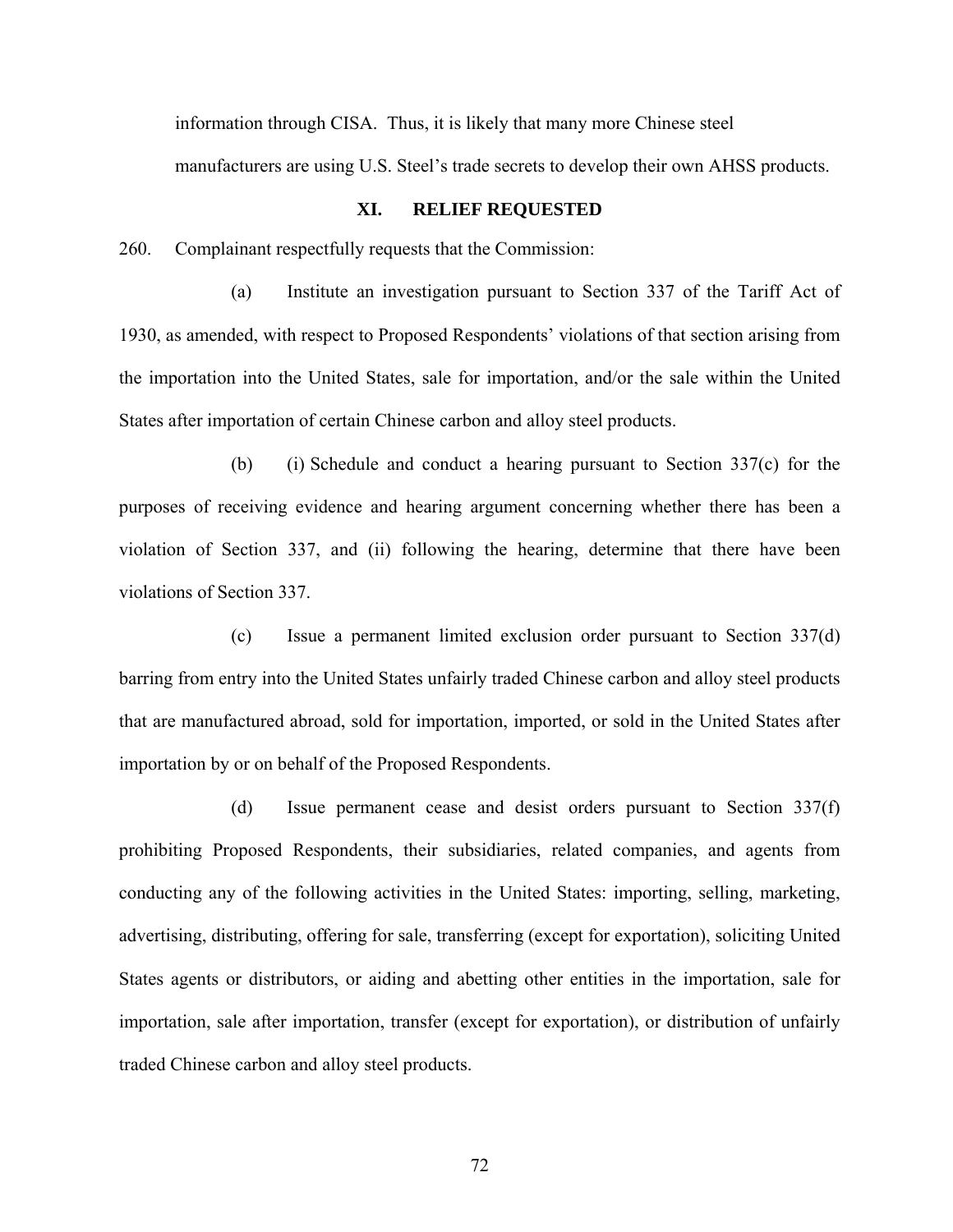$(e)$  Issue a permanent general exclusion order pursuant to Section 337 $(i)$ barring from entry into the United States unfairly traded Chinese carbon and alloy steel products that are manufactured abroad, sold for importation, imported, or sold in the United States after importation.

Impose a bond upon importation of unfairly traded Chinese carbon and alloy steel products during the 60-day Presidential review period pursuant to Section 337(j). (f)

Issue such other and further relief as the Commission deems just and (g) proper under the law, based on the facts determined by the investigation and the authority of the Commission.

Dated; April 26, 2016

bmitted. ectfally

Paul F. Brinkman Jon Corey Debbie Shon Michael James O'Connor Jongwook Kim Quinn Emanuel Urquhart & Sullivan, LLP 777 6th Street NW, 11th Floor Washington, DC 20001 Tel.; (202) 538-8000 Fax; (202) 538-8100

*Counselfor Complainant*